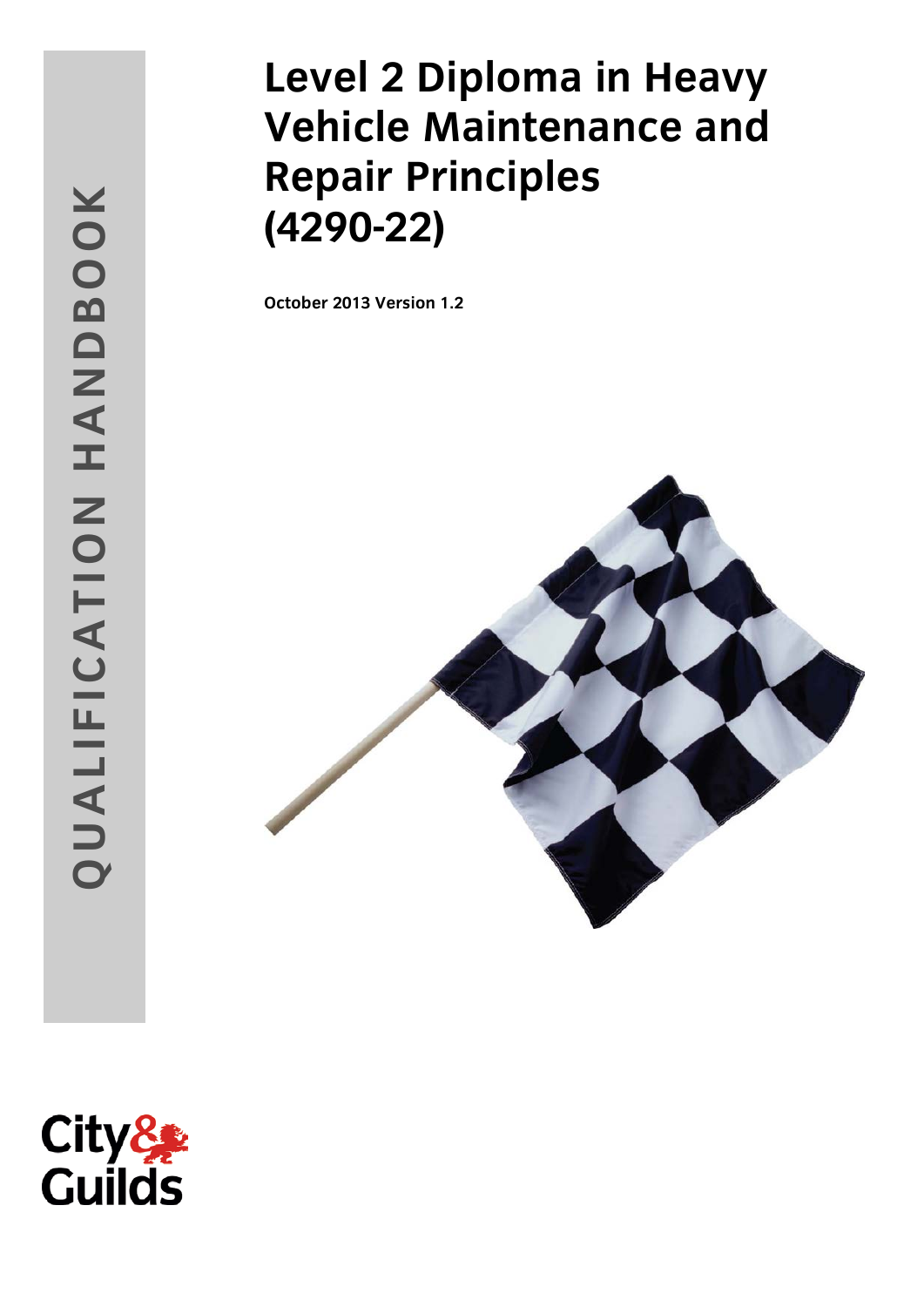## **Qualification at a glance**



| Subject area                             | <b>Vehicle Maintenance and Repair</b>                                                              |
|------------------------------------------|----------------------------------------------------------------------------------------------------|
| <b>City &amp; Guilds number</b>          | 4290                                                                                               |
| Age group approved                       | $16+$                                                                                              |
| <b>Entry requirements</b>                | There are no entry requirements                                                                    |
| Assessment                               | Online multiple choice tests (graded<br>Pass, Merit, Distinction) and assignments<br>(graded Pass) |
| <b>Fast track</b>                        | Not available; automatic approval<br>applies in some cases                                         |
| <b>Support materials</b>                 | Centre handbook<br>Practical assessment workbook<br>Practical training workbook                    |
| <b>Registration and</b><br>certification | See online catalogue/Walled Garden for<br>last dates.                                              |

| <b>Title and level</b>                                                   | City & Guilds<br>number | <b>Accreditation</b><br>number |  |
|--------------------------------------------------------------------------|-------------------------|--------------------------------|--|
| Level 2 Diploma in Heavy<br>Vehicle Maintenance and<br>Repair Principles | 4290-22                 | 500/9982/6                     |  |

| <b>Version and date</b> | Change detail                                                 | <b>Section</b> |
|-------------------------|---------------------------------------------------------------|----------------|
| 1.1 Dec 2012            | Amend range unit 262 -                                        | <b>Units</b>   |
|                         | General formatting improvements                               |                |
| 1.2 Oct 2013            | Unit supporting information updated<br>with introductory text | Units          |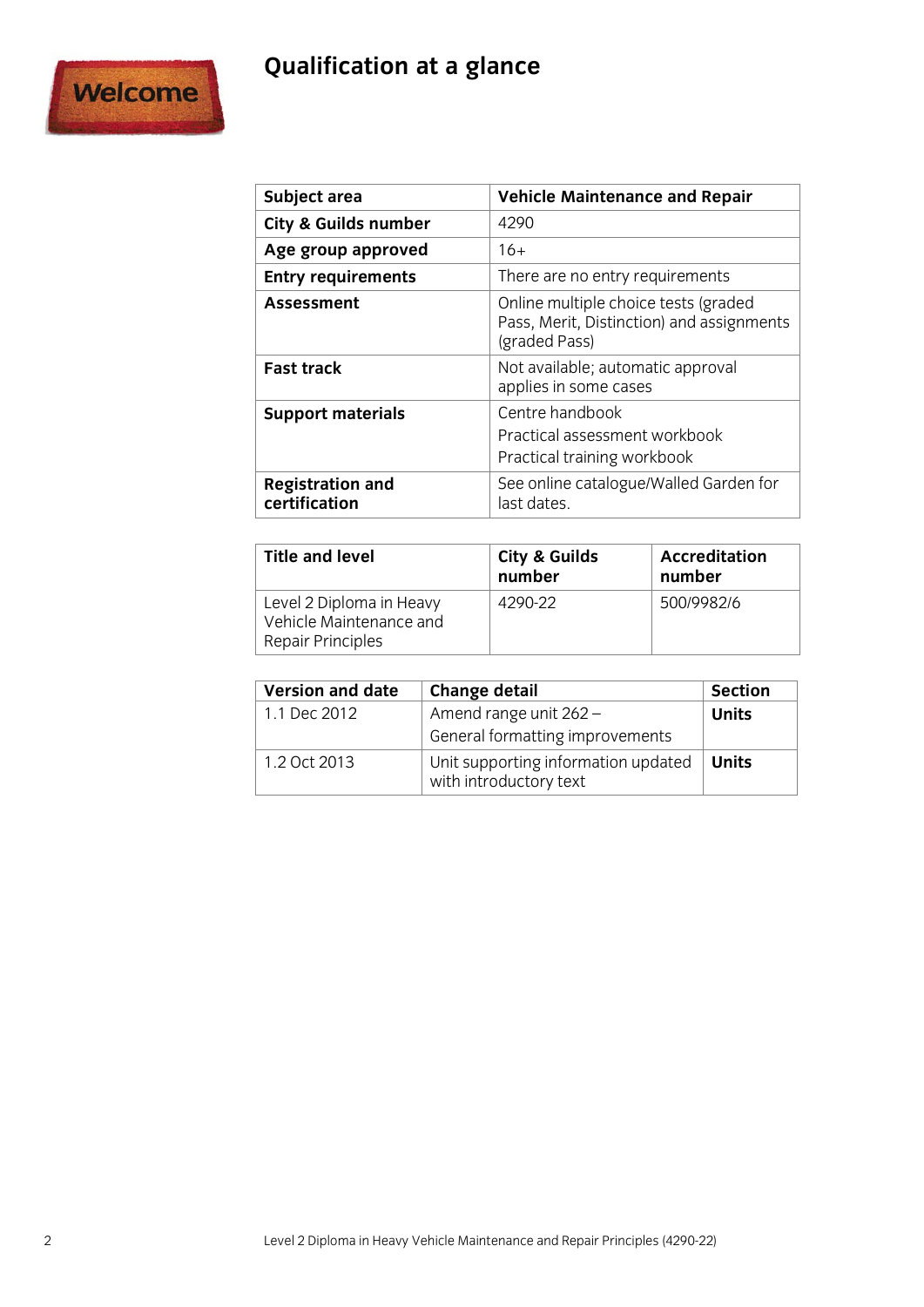## **Contents**



| 1               | <b>Introduction</b>                                                                                       | 5  |
|-----------------|-----------------------------------------------------------------------------------------------------------|----|
|                 | Structure                                                                                                 | 5  |
| $\mathbf 2$     | <b>Centre requirements</b>                                                                                | 8  |
|                 | Approval                                                                                                  | 8  |
|                 | Candidate entry requirements                                                                              | 9  |
| 3               | Delivering the qualification                                                                              | 10 |
|                 | Initial assessment and induction                                                                          | 10 |
|                 | Support materials                                                                                         | 10 |
| 4               | <b>Assessment</b>                                                                                         | 11 |
|                 | Assessment of the qualification                                                                           | 11 |
|                 | Time constraints                                                                                          | 11 |
|                 | Test specifications                                                                                       | 11 |
| 5               | <b>Units</b>                                                                                              | 13 |
| <b>Unit 001</b> | Skills in health, safety and good housekeeping in the<br>automotive environment                           | 15 |
| <b>Unit 003</b> | Skills in supporting job roles in the automotive work<br>environment                                      | 17 |
| <b>Unit 004</b> | Skills in materials, fabrication, tools and measuring<br>devices used in the automotive environment       | 19 |
| <b>Unit 051</b> | Knowledge of health, safety and good housekeeping<br>in the automotive environment                        | 21 |
| <b>Unit 053</b> | Knowledge of support for job roles in the<br>automotive work environment                                  | 30 |
| <b>Unit 054</b> | Knowledge of materials, fabrication, tools and<br>measuring devices used in the automotive<br>environment | 34 |
| <b>Unit 201</b> | Skills required to conduct routine heavy vehicle<br>maintenance                                           | 38 |
| <b>Unit 202</b> | Skills required to remove and replace heavy vehicle<br>engine units and components                        | 41 |
| <b>Unit 203</b> | Skills required to remove and replace heavy vehicle<br>electrical units and components                    | 43 |
| <b>Unit 204</b> | Skills required to remove and replace heavy vehicle<br>chassis units and components                       | 45 |
| <b>Unit 205</b> | Skills required to inspect heavy vehicles using<br>prescribed methods                                     | 47 |
| <b>Unit 212</b> | Skills required to remove and replace heavy vehicle<br>transmission and driveline units and components 49 |    |
| <b>Unit 251</b> | Knowledge of conducting routine heavy vehicle<br>maintenance                                              | 51 |
|                 |                                                                                                           |    |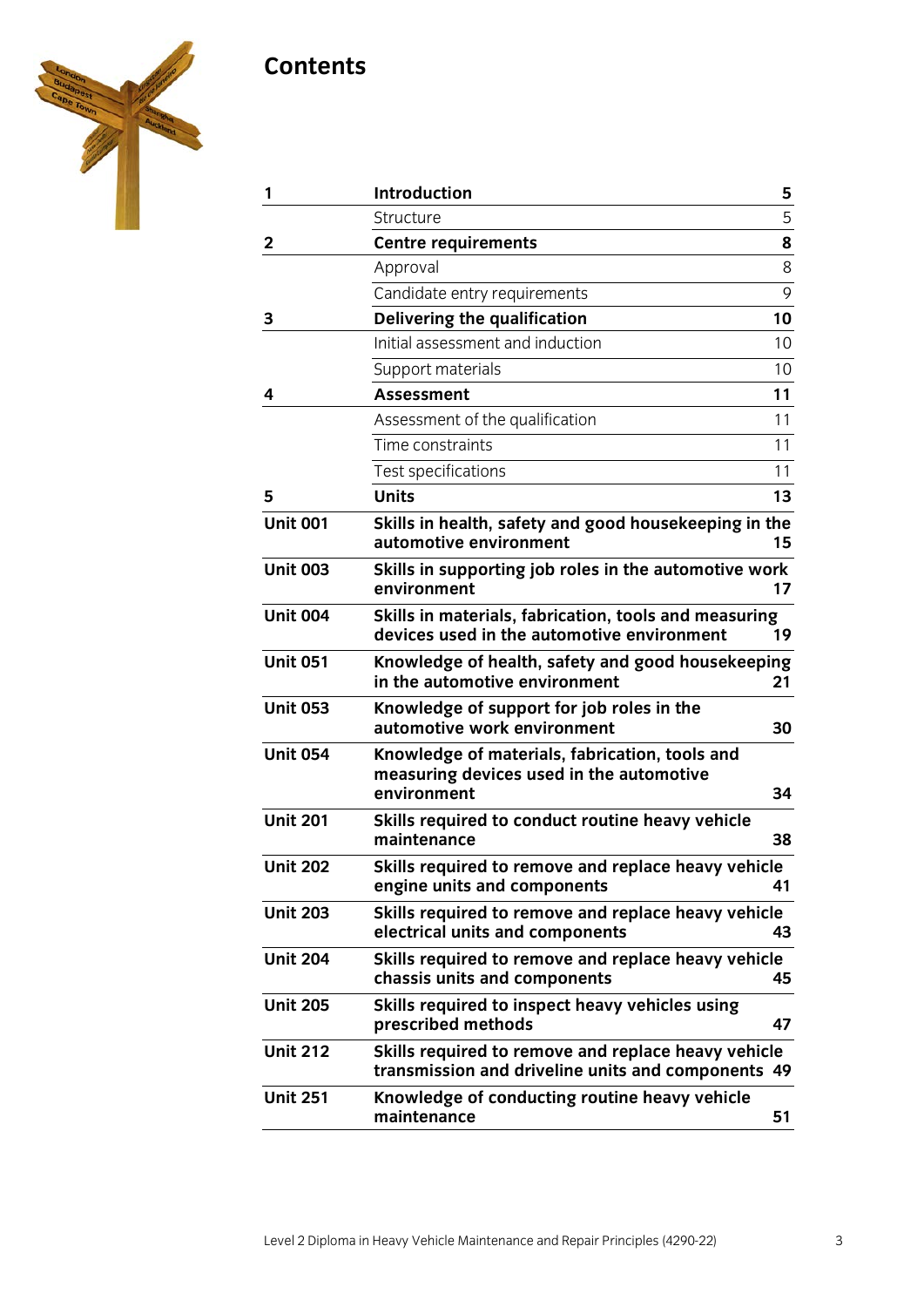| <b>Unit 252</b>   | Knowledge of heavy vehicle engine mechanical,<br>lubrication and cooling system units and |    |
|-------------------|-------------------------------------------------------------------------------------------|----|
|                   | components                                                                                | 55 |
| <b>Unit 253</b>   | Knowledge of removing and replacing heavy vehicle                                         |    |
|                   | electrical units and components                                                           | 62 |
| <b>Unit 254</b>   | Knowledge of heavy vehicle removing and replacing                                         |    |
|                   | chassis units and components                                                              | 68 |
| <b>Unit 255</b>   | Knowledge of inspecting heavy vehicles                                                    | 77 |
| <b>Unit 262</b>   | Knowledge of heavy vehicle transmission and                                               |    |
|                   | driveline units and components                                                            | 81 |
| <b>Unit 272</b>   | Knowledge of heavy vehicle fuel, air supply and                                           |    |
|                   | exhaust system units and components                                                       | 88 |
| <b>Appendix 1</b> | <b>Relationships to other qualifications</b>                                              | 94 |
| <b>Appendix 2</b> | Sources of general information                                                            | 95 |
|                   |                                                                                           |    |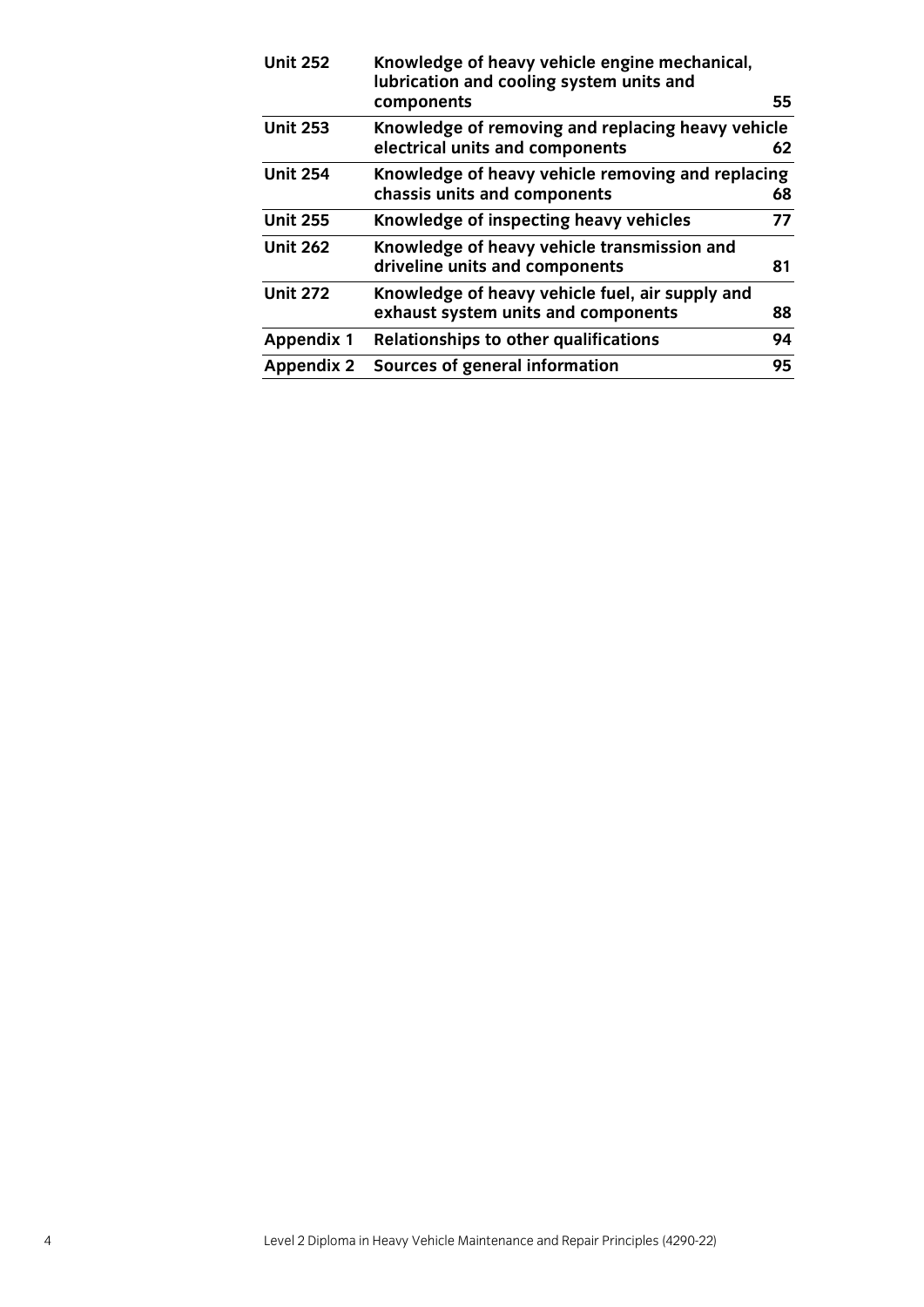## **1 Introduction**



This document tells you what you need to do to deliver the qualification:

| Area                                                          | <b>Description</b>                                                                                                                                                                                                                                                                                                                                         |  |  |
|---------------------------------------------------------------|------------------------------------------------------------------------------------------------------------------------------------------------------------------------------------------------------------------------------------------------------------------------------------------------------------------------------------------------------------|--|--|
| Who is the<br>qualification for?                              | It is for candidates wanting to develop some of the<br>key skills and understanding in motor vehicle<br>systems. Successful candidates will have the basic<br>skills needed to apply for an automotive<br>apprenticeship or similar engineering pathway. This<br>qualification could also be used as an 'interest'<br>course for a wide range of learners. |  |  |
| What does the<br>qualification cover?                         | It allows candidates to learn, develop and practise<br>the skills required for employment and/or career<br>progression in the automotive industry.                                                                                                                                                                                                         |  |  |
| Is the qualification<br>part of a framework<br>or initiative? | This qualification is part of the Automotive<br>Maintenance and Repair Intermediate<br>Apprenticeship Framework (framework 1) which will<br>replace current framework 4 from April 2011.                                                                                                                                                                   |  |  |
| What opportunities<br>for progression are                     | It allows candidates to progress into employment or<br>to the following City & Guilds qualifications:                                                                                                                                                                                                                                                      |  |  |
| there?                                                        | 4290-23 Level 3 Diploma in Heavy Vehicle<br>Maintenance and Repair Principles                                                                                                                                                                                                                                                                              |  |  |
|                                                               | 4270 -22/23 Level 2/3 Diplomas in Heavy Vehicle<br>$\bullet$<br>Maintenance and Repair Competence                                                                                                                                                                                                                                                          |  |  |

### **Structure**

| Qualification         | <b>Total</b> | <b>Credits from</b> | <b>Credits from</b> |
|-----------------------|--------------|---------------------|---------------------|
|                       | credits      | mandatory units     | optional units      |
| City & Guilds Level 2 | 78           | 73                  | $5$ (min)           |
| Diploma in Heavy      |              | 001, 003, 004, 051, | $-205$ and 255      |
| Vehicle Maintenance   |              | 053, 054, 201-204,  | Oľ                  |
| and Repair Principles |              | 251-254, 262, 272   | $-212$              |

Full qualification certificates will be awarded to successful candidates on completion of the required combinations of units. Candidates completing one or more units, rather than the full qualification, will receive a Certificate of Unit Credit (CUC).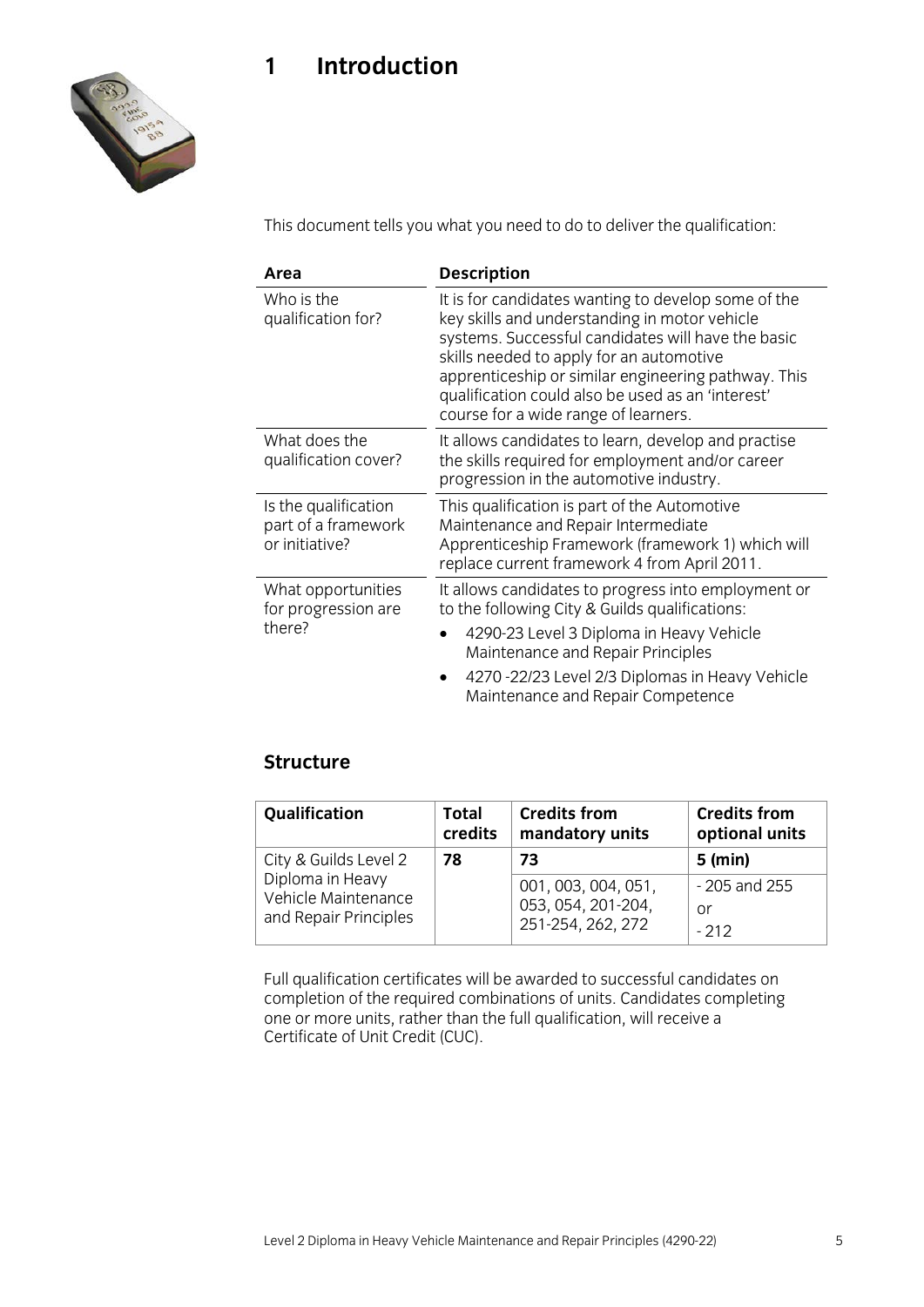| Unit<br>accreditation<br>number | City &<br><b>Guilds unit</b><br>number | <b>Unit title</b>                                                                                            | <b>Credit</b><br>value |
|---------------------------------|----------------------------------------|--------------------------------------------------------------------------------------------------------------|------------------------|
| <b>Mandatory</b>                |                                        |                                                                                                              |                        |
| Y/601/7254                      | 001                                    | Skills in health, safety and good<br>housekeeping in the automotive<br>environment                           | 7                      |
| J/601/6262                      | 003                                    | Skills in supporting job roles in the<br>automotive work environment                                         | 5                      |
| Y/601/6279                      | 004                                    | Skills in materials, fabrication, tools<br>and measuring devices used in the<br>automotive environment       | 7                      |
| D/601/6171                      | 051                                    | Knowledge of health, safety and<br>good housekeeping in the<br>automotive environment                        | 3                      |
| T/601/6175                      | 053                                    | Knowledge of support for job roles<br>in the automotive work<br>environment                                  | 3                      |
| K/601/6237                      | 054                                    | Knowledge of materials,<br>fabrication, tools and measuring<br>devices used in the automotive<br>environment | $\overline{4}$         |
| K/601/4973                      | 201                                    | Skills required to conduct routine<br>heavy vehicle maintenance                                              | 3                      |
| A/601/4976                      | 202                                    | Skills required to remove and<br>replace heavy vehicle engine units<br>and components                        | 5                      |
| F/601/4977                      | 203                                    | Skills required to remove and<br>replace heavy vehicle electrical<br>units and components                    | 5                      |
| L/601/4979                      | 204                                    | Skills required to remove and<br>replace heavy vehicle chassis units<br>and components                       | 5                      |
| J/601/4933                      | 251                                    | Knowledge of conducting routine<br>heavy vehicle maintenance                                                 | 2                      |
| D/601/4937                      | 252                                    | Knowledge of heavy vehicle engine<br>mechanical, lubrication and cooling<br>system units and components      | 3                      |
| J/601/4947                      | 253                                    | Knowledge of removing and<br>replacing heavy vehicle electrical<br>units and components                      | 6                      |
| L/601/4951                      | 254                                    | Knowledge of heavy vehicle<br>removing and replacing chassis<br>units and components                         | 6                      |
| F/601/4963                      | 262                                    | Knowledge of heavy vehicle<br>transmission and driveline units<br>and components                             | 6                      |
| T/601/4944                      | 272                                    | Knowledge of heavy vehicle fuel, air<br>supply and exhaust system units<br>and components                    | 3                      |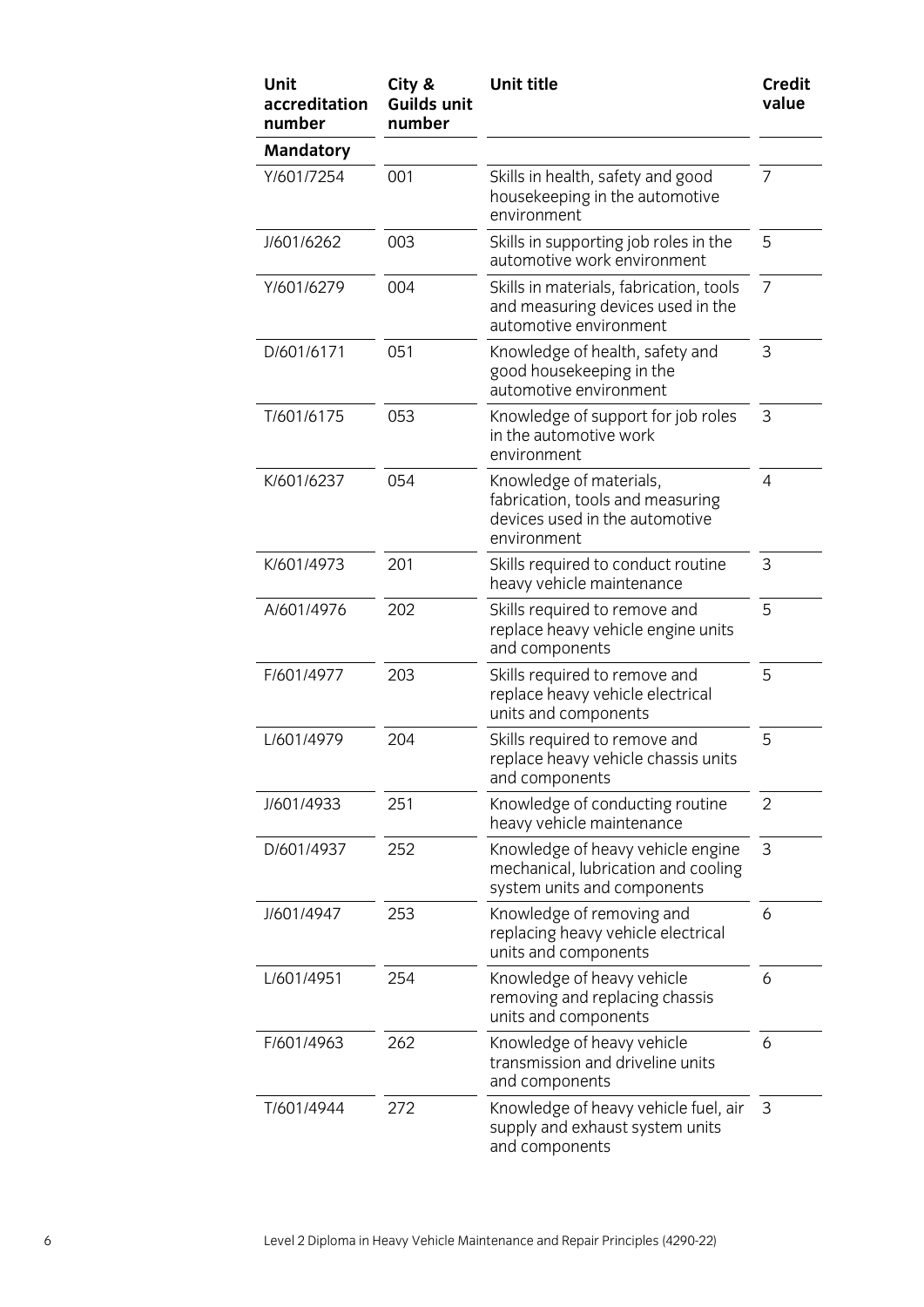| Unit<br>accreditation<br>number | City &<br><b>Guilds unit</b><br>number | Unit title                                                                                                | Credit<br>value |
|---------------------------------|----------------------------------------|-----------------------------------------------------------------------------------------------------------|-----------------|
| <b>Optional</b>                 |                                        |                                                                                                           |                 |
| F/601/4980                      | 205                                    | Skills required to inspect heavy<br>vehicles using prescribed methods                                     | 2               |
| J/601/4995                      | 212                                    | Skills required to remove and<br>replace heavy vehicle transmission<br>and driveline units and components | 5               |
| Y/601/4967                      | 255                                    | Knowledge of inspecting heavy<br>vehicles                                                                 | 4               |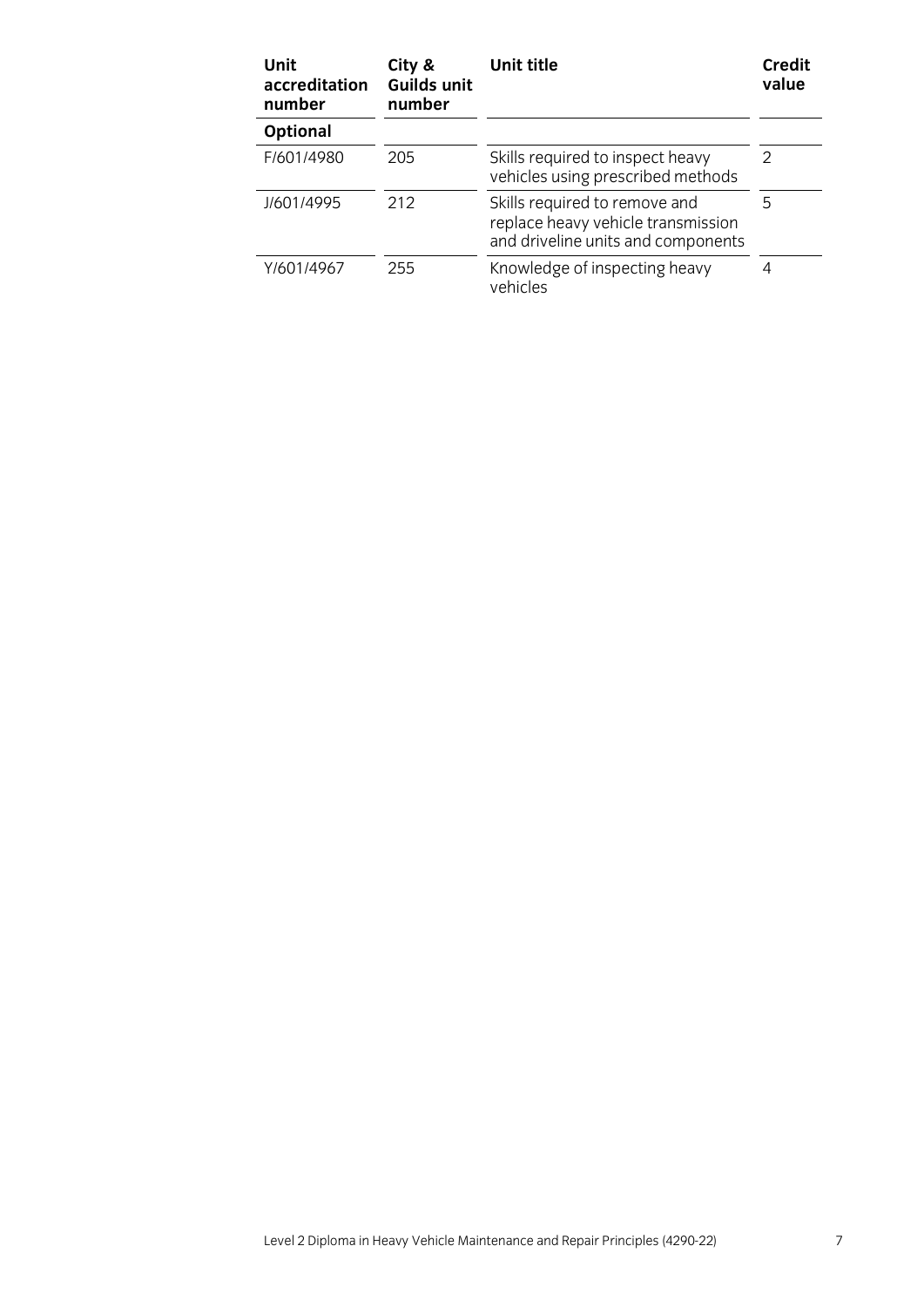## **2 Centre requirements**



#### **Approval**

Centres already approved to offer the Level 2 Certificate/Diploma in Maintenance and Repair - Heavy Vehicle (4101-47) will be automatically approved to register and certificate candidates on the 4290-22 (unless the centre is already subject to sanctions).

For all other cases, centres will need to gain both centre and qualification approval. Please refer to the *Centre Manual - Supporting Customer Excellence* for further information.

Centre staff should familiarise themselves with the structure, content and assessment requirements of the qualifications before designing a course programme.

#### **Physical resources and site agreements**

Centres must have access to sufficient equipment in the college, training centre or workplace to ensure candidates have the opportunity to cover all of the practical activities.

#### **Centre staffing**

Staff delivering these qualifications must be able to demonstrate that they meet the following occupational expertise requirements. They should:

- be occupationally competent or technically knowledgeable in the area(s) for which they are delivering training and/or have experience of providing training. This knowledge must be to the same level as the training being delivered
- have recent relevant experience in the specific area they will be assessing
- have credible experience of providing training.

Centre staff may undertake more than one role, eg tutor and assessor or internal verifier, but cannot internally verify their own assessments.

#### **Assessor and verifiers**

While the Assessor/Verifier (A/V) units are valued as qualifications for centre staff, they are not currently a requirement for this qualification.

#### **Continuing professional development (CPD)**

Centres must support their staff to ensure that they have current knowledge of the occupational area, that delivery, mentoring, training, assessment and verification is in line with best practice, and that it takes account of any national or legislative developments.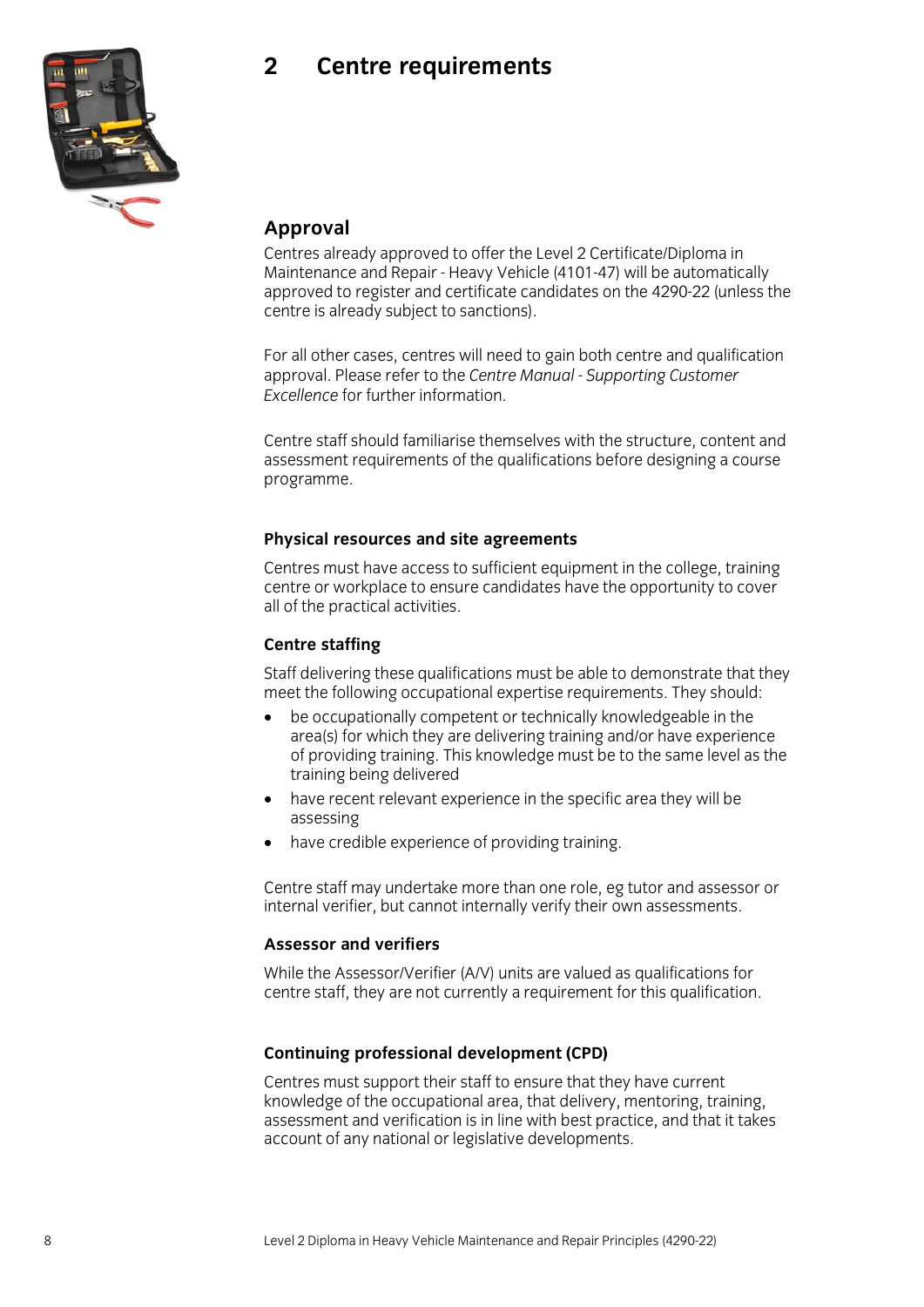### **Candidate entry requirements**

City & Guilds does not set entry requirements for these qualifications. However, centres must ensure that candidates have the potential and opportunity to gain the qualifications successfully.

Please note that for funding purposes, candidates should not be entered for a qualification of the same type, content and level as that of a qualification they already hold.

#### **Age restrictions**

This qualification is **not** approved for candidates aged 16 years or less.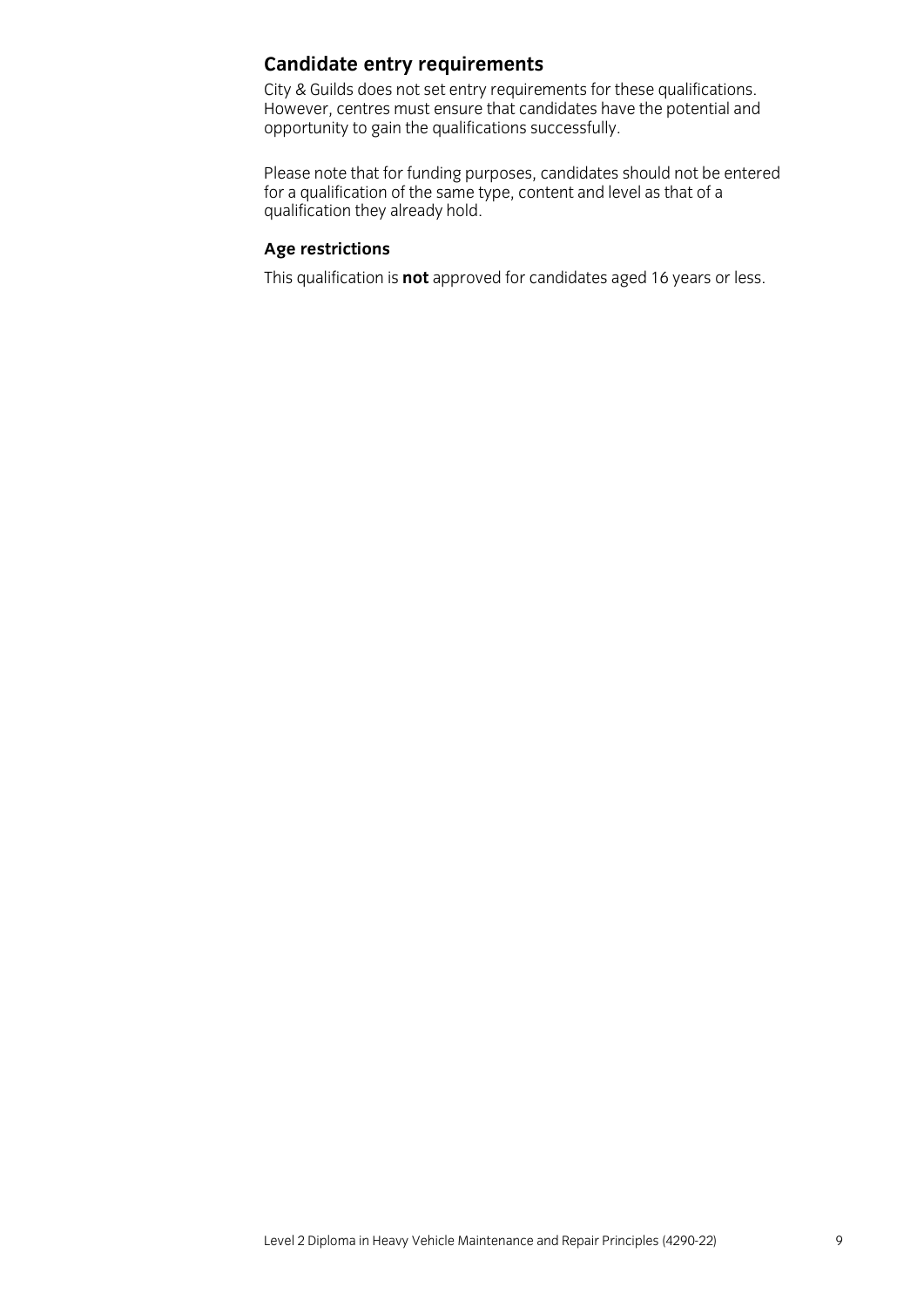## **3 Delivering the qualification**



### **Initial assessment and induction**

An initial assessment of each candidate should be made before the start of their programme to identify:

- if the candidate has any specific training needs,
- support and guidance they may need when working towards their qualification.
- any units they have already completed, or credit they have accumulated which is relevant to the qualification.
- the appropriate type and level of qualification.

We recommend that centres provide an induction programme so the candidate fully understands the requirements of the qualification, their responsibilities as a candidate, and the responsibilities of the centre. This information can be recorded on a learning contract.

### **Support materials**

The following resources are available for these qualifications:

| <b>Description</b>            | <b>How to access</b>             |
|-------------------------------|----------------------------------|
| Centre handbook               | www.cityandguilds.com/automotive |
| Practical assessment workbook | www.cityandguilds.com/automotive |
| Practical training workbook   | www.cityandguilds.com/automotive |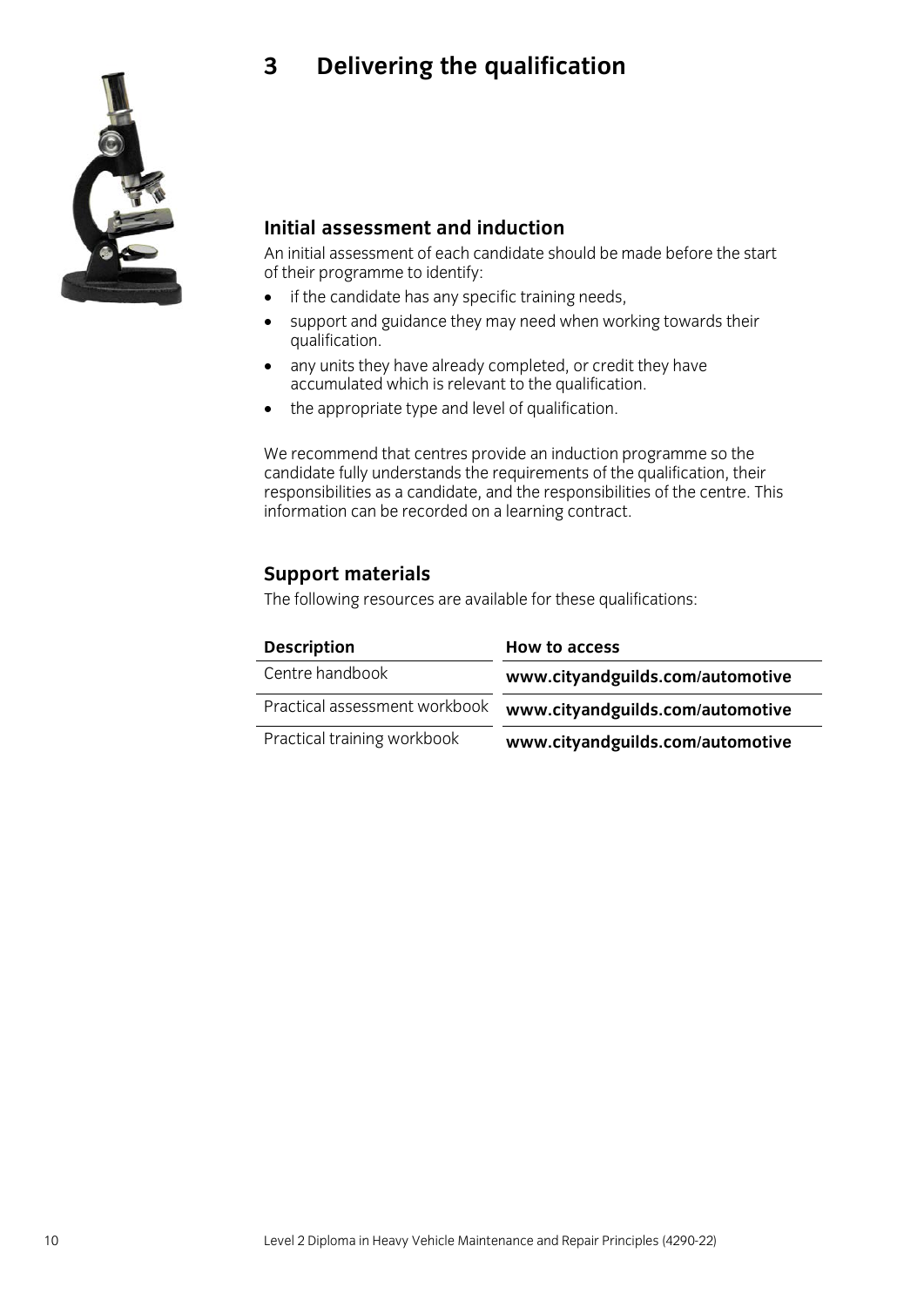#### ...................

**4 Assessment**



#### **Assessment of the qualification**

City & Guilds has written the following assessments to use with this qualification:

- Assignments (practical assessment workbooks) comprising of practical tasks and knowledge based questions to cover all learning outcomes. Graded Pass only.
- Online multiple choice tests graded as Pass, Merit, Distinction.
- Assignments can be downloaded from www.cityandguilds.com/automotive. These assessments are carried out in centres and must be completed to current industry standards and practice. It is important to note that although the units within these qualifications bear a close relationship to the VCQ units, they do not imply occupational competence.

#### **Time constraints**

The following must be applied to the assessment of this qualification:

• Candidates must complete their assessments within their registration period.

### **Test specifications**

Summary test specifications for all 4290 online tests can be found in the *Automotive online test specifications* document, downloadable from the 4290 website.

| City &<br><b>Guilds unit</b><br>number | Level | <b>Unit title</b>                                                                                         | <b>Credit</b><br>value | Assessment<br>method |
|----------------------------------------|-------|-----------------------------------------------------------------------------------------------------------|------------------------|----------------------|
| <b>Mandatory</b>                       |       |                                                                                                           |                        |                      |
| 001                                    | 2     | Skills in health, safety and good<br>housekeeping in the automotive<br>environment                        | 7                      | Assignment           |
| 003                                    | 3     | Skills in supporting job roles in<br>the automotive work<br>environment                                   | 5                      | Assignment           |
| 004                                    | 2     | Skills in materials, fabrication,<br>tools and measuring devices<br>used in the automotive<br>environment | 7                      | Assignment           |
| 051                                    | 2     | Knowledge of health, safety and<br>good housekeeping in the<br>automotive environment                     | 3                      | Assignment           |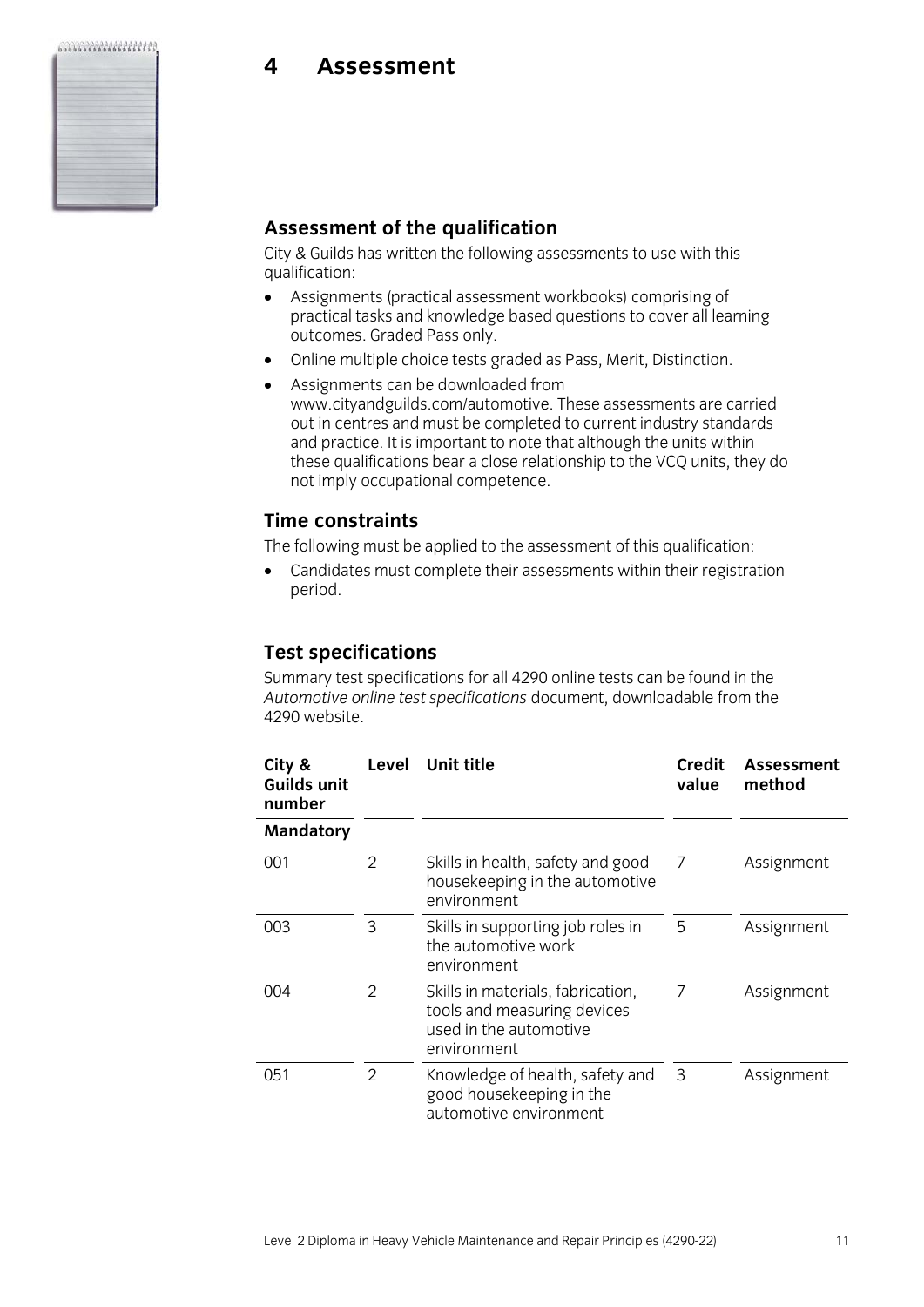| City &<br><b>Guilds unit</b><br>number | Level          | <b>Unit title</b>                                                                                            | <b>Credit</b><br>value | <b>Assessment</b><br>method |
|----------------------------------------|----------------|--------------------------------------------------------------------------------------------------------------|------------------------|-----------------------------|
| 053                                    | 3              | Knowledge of support for job<br>roles in the automotive work<br>environment                                  | 3                      | Assignment                  |
| 054                                    | $\overline{2}$ | Knowledge of materials,<br>fabrication, tools and measuring<br>devices used in the automotive<br>environment | $\overline{4}$         | Assignment                  |
| 201                                    | $\overline{2}$ | Skills required to conduct<br>routine heavy vehicle<br>maintenance                                           | 3                      | Assignment                  |
| 202                                    | 2              | Skills required to remove and<br>replace heavy vehicle engine<br>units and components                        | 5                      | Assignment                  |
| 203                                    | $\overline{2}$ | Skills required to remove and<br>replace heavy vehicle electrical<br>units and components                    | 5                      | Assignment                  |
| 204                                    | 2              | Skills required to remove and<br>replace heavy vehicle chassis<br>units and components                       | 5                      | Assignment                  |
| 251                                    | $\overline{2}$ | Knowledge of conducting<br>routine heavy vehicle<br>maintenance                                              | $\overline{2}$         | Multiple<br>choice test     |
| 252                                    | $\overline{2}$ | Knowledge of heavy vehicle<br>engine mechanical, lubrication<br>and cooling system units and<br>components   | 3                      | Multiple<br>choice test     |
| 253                                    | $\overline{2}$ | Knowledge of removing and<br>replacing heavy vehicle<br>electrical units and components                      | 6                      | Multiple<br>choice test     |
| 254                                    | 2              | Knowledge of heavy vehicle<br>removing and replacing chassis<br>units and components                         | 6                      | Multiple<br>choice test     |
| 262                                    | $\overline{2}$ | Knowledge of heavy vehicle<br>transmission and driveline units<br>and components                             | 6                      | Multiple<br>choice test     |
| 272                                    | 2              | Knowledge of heavy vehicle fuel,<br>air supply and exhaust system<br>units and components                    | 3                      | Multiple<br>choice test     |
| <b>Optional</b>                        |                |                                                                                                              |                        |                             |
| 205                                    | $\overline{2}$ | Skills required to inspect heavy<br>vehicles using prescribed<br>methods                                     | 2                      | Assignment                  |
| 212                                    | $\overline{2}$ | Skills required to remove and<br>replace heavy vehicle<br>transmission and driveline units<br>and components | 5                      | Assignment                  |
| 255                                    | 2              | Knowledge of inspecting heavy<br>vehicles                                                                    | 4                      | Multiple<br>choice test     |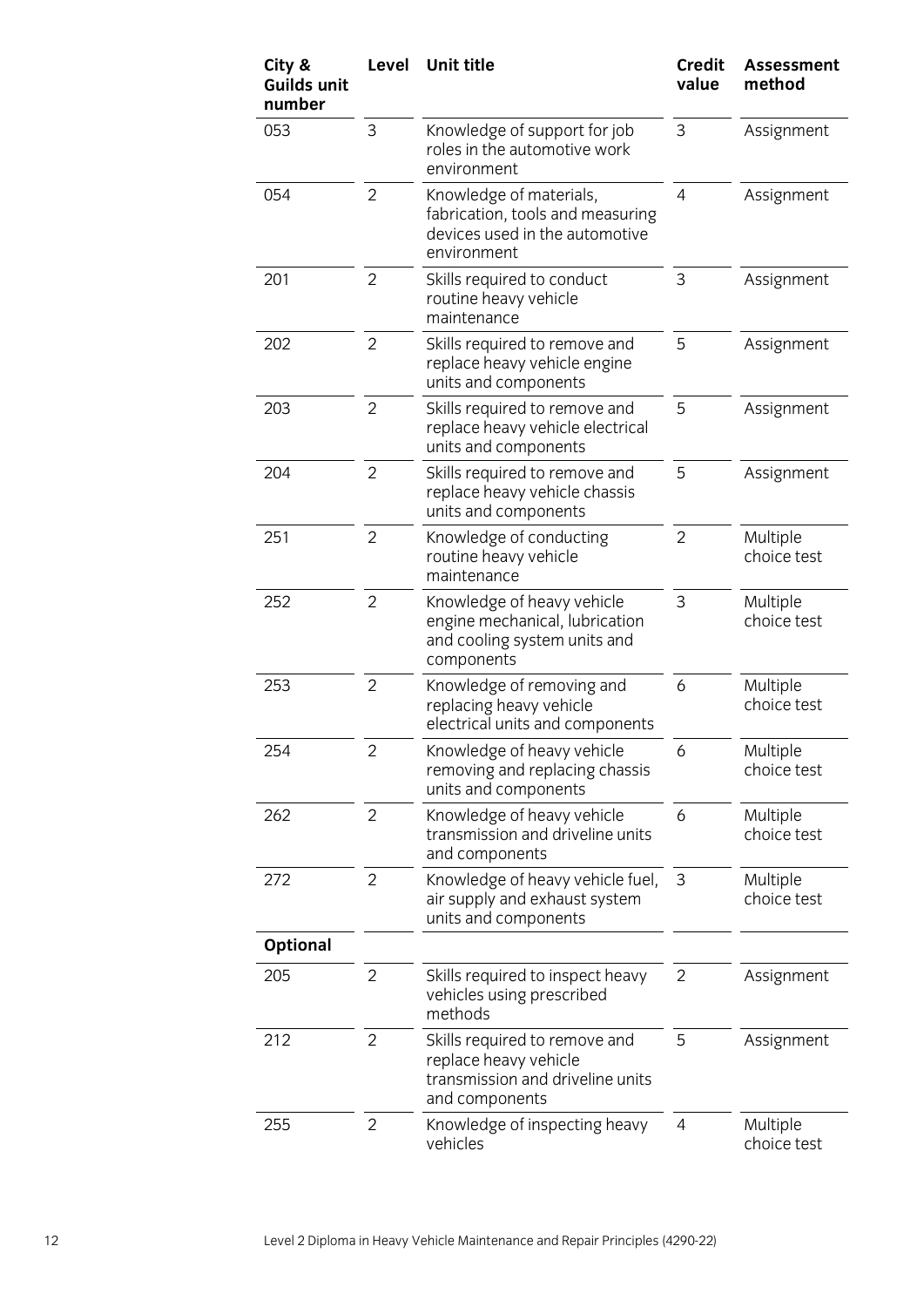

#### **Availability of units**

These units each have the following:

- City & Guilds reference number
- unit accreditation number (UAN)
- title
- level
- credit value
- unit aim
- relationship to NOS
- learning outcomes which are comprised of a number of assessment criteria
- unit range.

#### **Summary of units**

| City &<br>Guilds unit<br>number | <b>Unit title</b>                                                                                         | <b>Unit</b><br>accreditation<br>number |
|---------------------------------|-----------------------------------------------------------------------------------------------------------|----------------------------------------|
| 001                             | Skills in health, safety and good<br>housekeeping in the automotive environment                           | Y/601/7254                             |
| 003                             | Skills in supporting job roles in the<br>automotive work environment                                      | J/601/6262                             |
| 004                             | Skills in materials, fabrication, tools and<br>measuring devices used in the automotive<br>environment    | Y/601/6279                             |
| 051                             | Knowledge of health, safety and good<br>housekeeping in the automotive environment                        | D/601/6171                             |
| 053                             | Knowledge of support for job roles in the<br>automotive work environment                                  | T/601/6175                             |
| 054                             | Knowledge of materials, fabrication, tools<br>and measuring devices used in the<br>automotive environment | K/601/6237                             |
| 201                             | Skills required to conduct routine heavy<br>vehicle maintenance                                           | K/601/4973                             |
| 202                             | Skills required to remove and replace heavy<br>vehicle engine units and components                        | A/601/4976                             |
| 203                             | Skills required to remove and replace heavy<br>vehicle electrical units and components                    | F/601/4977                             |
| 204                             | Skills required to remove and replace heavy<br>vehicle chassis units and components                       | L/601/4979                             |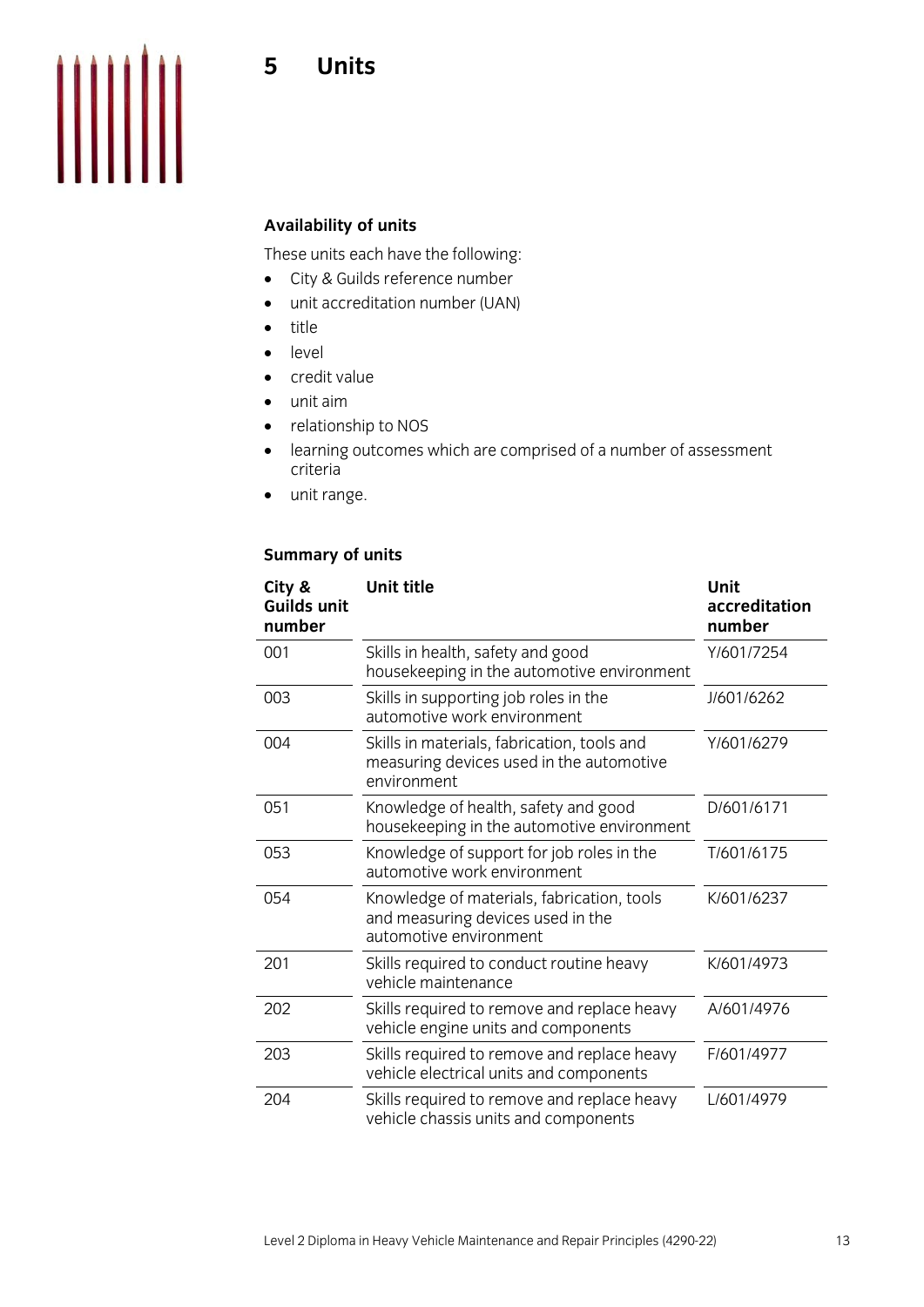| City &<br>Guilds unit<br>number | Unit title                                                                                                | Unit<br>accreditation<br>number |
|---------------------------------|-----------------------------------------------------------------------------------------------------------|---------------------------------|
| 205                             | Skills required to inspect heavy vehicles using<br>prescribed methods                                     | F/601/4980                      |
| 212                             | Skills required to remove and replace heavy<br>vehicle transmission and driveline units and<br>components | J/601/4995                      |
| 251                             | Knowledge of conducting routine heavy<br>vehicle maintenance                                              | J/601/4933                      |
| 252                             | Knowledge of heavy vehicle engine<br>mechanical, lubrication and cooling system<br>units and components   | D/601/4937                      |
| 253                             | Knowledge of removing and replacing heavy<br>vehicle electrical units and components                      | J/601/4947                      |
| 254                             | Knowledge of heavy vehicle removing and<br>replacing chassis units and components                         | L/601/4951                      |
| 255                             | Knowledge of inspecting heavy vehicles                                                                    | Y/601/4967                      |
| 262                             | Knowledge of heavy vehicle transmission and<br>driveline units and components                             | F/601/4963                      |
| 272                             | Knowledge of heavy vehicle fuel, air supply<br>and exhaust system units and components                    | T/601/4944                      |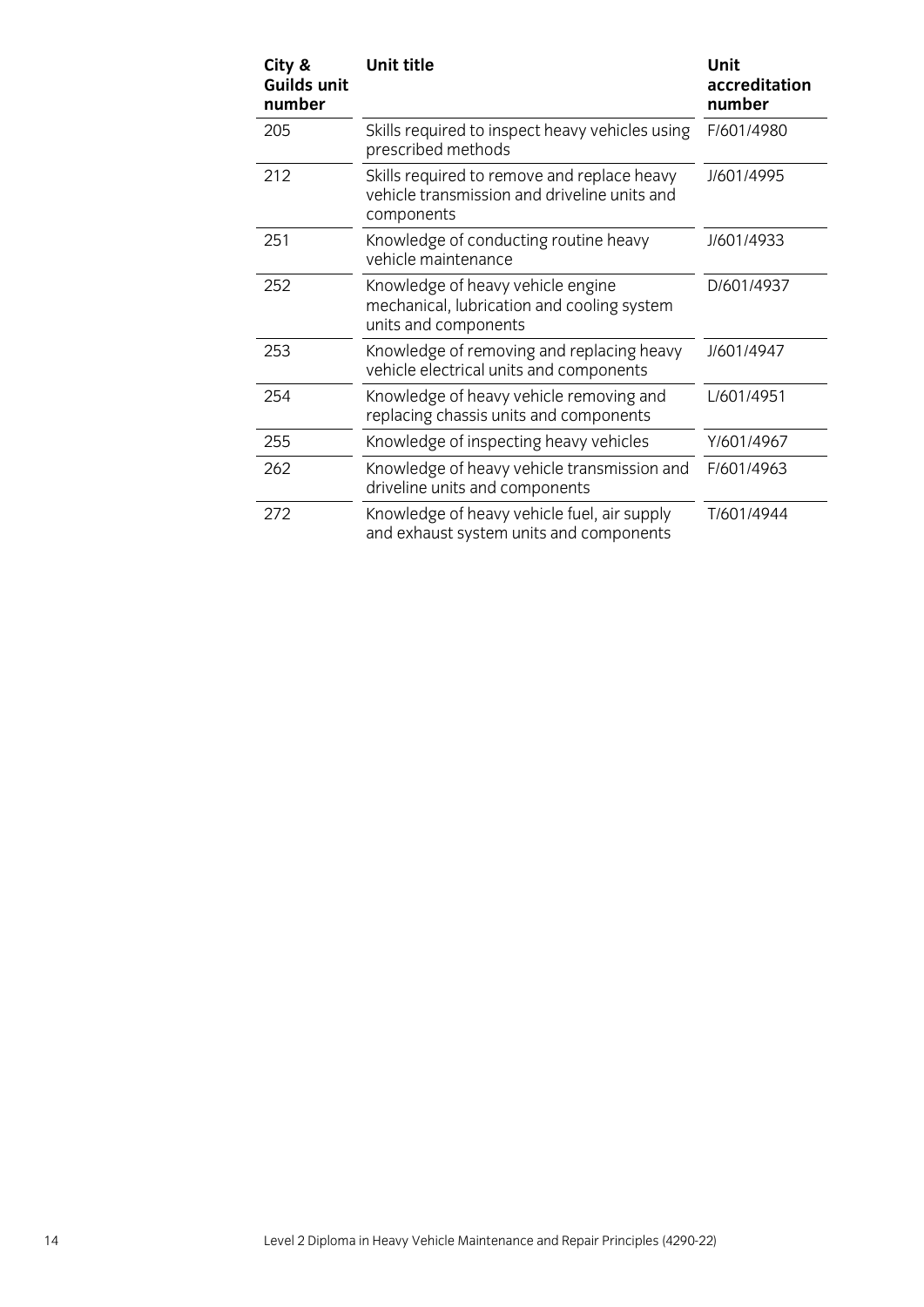## **Unit 001 Skills in health, safety and good housekeeping in the automotive environment**

| UAN:                                                                                                                                                                                           | Y/601/7254                                                                                                                                                                                                     |  |
|------------------------------------------------------------------------------------------------------------------------------------------------------------------------------------------------|----------------------------------------------------------------------------------------------------------------------------------------------------------------------------------------------------------------|--|
| Level:                                                                                                                                                                                         | 2                                                                                                                                                                                                              |  |
| <b>Credit value:</b>                                                                                                                                                                           | 7                                                                                                                                                                                                              |  |
| GLH:                                                                                                                                                                                           | 60                                                                                                                                                                                                             |  |
| <b>Relationship to NOS:</b>                                                                                                                                                                    | This unit is linked to G1 Contribute to<br>Housekeeping in Motor Vehicle Environment<br>and G2 Reduce Risks to Health and Safety in the<br>Motor Vehicle Environment.                                          |  |
| Assessment<br>requirements<br>specified by a sector<br>or regulatory body:                                                                                                                     | This unit was developed by the IMI, the sector<br>skills council for the automotive retail industry.<br>All assessments have been developed in<br>accordance with the IMI Assessment<br>Requirements for VRQs. |  |
| Aim:                                                                                                                                                                                           | This unit will enable the learner to develop the<br>skills required to:                                                                                                                                        |  |
|                                                                                                                                                                                                | carry out day to day work area cleaning,<br>clearing away, dealing with spillages and<br>disposal of waste, used materials and debris                                                                          |  |
|                                                                                                                                                                                                | identify hazards and risks in the automotive<br>٠<br>environment and complying with relevant<br>legislation and good practice                                                                                  |  |
|                                                                                                                                                                                                | work safely at all times within the<br>automotive environment, both as an<br>individual and with others.                                                                                                       |  |
| <b>Learning outcome</b>                                                                                                                                                                        | The learner will:                                                                                                                                                                                              |  |
| be able to use correct personal and vehicle protection within the<br>1.<br>automotive environment                                                                                              |                                                                                                                                                                                                                |  |
| <b>Assessment criteria</b>                                                                                                                                                                     |                                                                                                                                                                                                                |  |
| The learner can:<br>select and use personal protective equipment throughout activities.<br>1.1<br>To include appropriate protection of:<br>a. eyes<br>b. ears<br>c. head<br>d. skin<br>e. feet |                                                                                                                                                                                                                |  |
| hands<br>f.                                                                                                                                                                                    |                                                                                                                                                                                                                |  |
| g. lungs<br>1.2                                                                                                                                                                                | select and use vehicle protective equipment throughout all activities.                                                                                                                                         |  |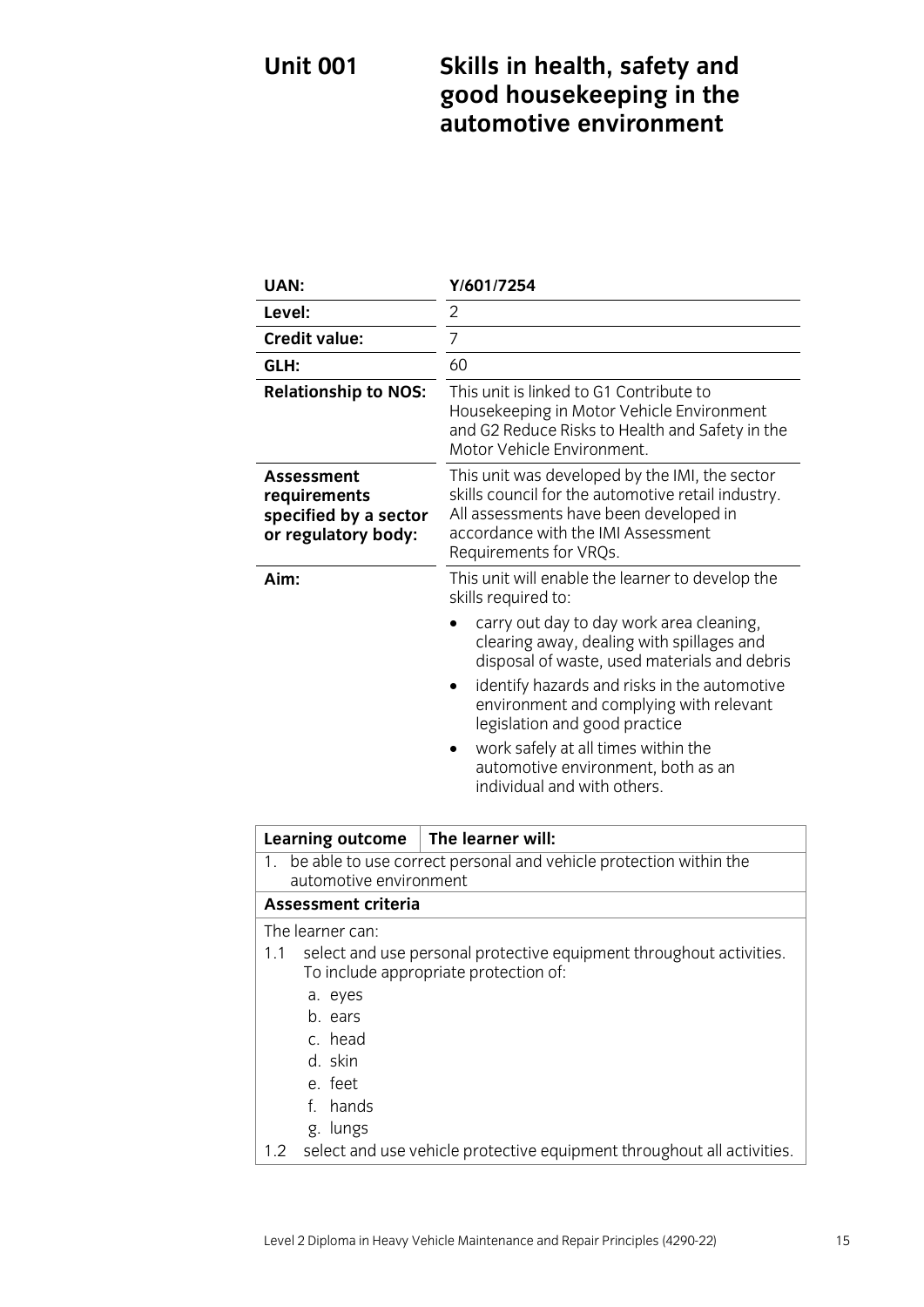|                  | Learning outcome                                                                                                                                                                                    | The learner will:                                                                                           |
|------------------|-----------------------------------------------------------------------------------------------------------------------------------------------------------------------------------------------------|-------------------------------------------------------------------------------------------------------------|
|                  |                                                                                                                                                                                                     | 2. be able to carry out effective housekeeping practices in the                                             |
|                  | automotive environment                                                                                                                                                                              |                                                                                                             |
|                  | Assessment criteria                                                                                                                                                                                 |                                                                                                             |
|                  | The learner can:                                                                                                                                                                                    |                                                                                                             |
| 2.1              | suitable for the task                                                                                                                                                                               | select and use cleaning equipment which is of the right type and                                            |
| $2.2\phantom{0}$ | use utilities and appropriate consumables, avoiding waste                                                                                                                                           |                                                                                                             |
| 2.3              | use materials and equipment to carry out cleaning and<br>maintenance duties in allocated work areas, following automotive<br>work environment policies, schedules and manufacturers<br>instructions |                                                                                                             |
| 2.4              |                                                                                                                                                                                                     | perform housekeeping activities safely and in a way which<br>minimises inconvenience to customers and staff |
| 2.5              |                                                                                                                                                                                                     | keep the work area clean and free from debris and waste materials                                           |
| 2.6              | keeping tidy                                                                                                                                                                                        | keep tools and equipment fit for purpose by regular cleaning and                                            |
| 27               |                                                                                                                                                                                                     | dispose of used cleaning agents, waste materials and debris to                                              |

2.7 dispose of used cleaning agents, waste materials and debris to comply with legal and workplace requirements.

| Learning outcome                                                                                            | The learner will:                                                                                                       |  |  |
|-------------------------------------------------------------------------------------------------------------|-------------------------------------------------------------------------------------------------------------------------|--|--|
| be able to recognise and deal with dangers in order to work safely<br>3.<br>within the automotive workplace |                                                                                                                         |  |  |
| <b>Assessment criteria</b>                                                                                  |                                                                                                                         |  |  |
| The learner can:                                                                                            |                                                                                                                         |  |  |
| 3.1                                                                                                         | name and locate the responsible persons for health and safety in<br>their relevant workplace                            |  |  |
| harmful to themselves or others                                                                             | 3.2 identify and report working practices and hazards which could be                                                    |  |  |
| 3.3                                                                                                         | carry out safe working practices whilst working with equipment,<br>materials and products in the automotive environment |  |  |
| 3.4                                                                                                         | rectify health and safety risks encountered at work, within the<br>scope and capability of their job role.              |  |  |
|                                                                                                             |                                                                                                                         |  |  |

#### **Learning outcome The learner will:**

4. be able to conduct themselves responsibly

#### **Assessment criteria**

- 4.1 show personal conduct in the workplace which does not endanger the health and safety of themselves or others
- 4.2 display suitable personal presentation at work which ensures the health and safety of themselves and others at work.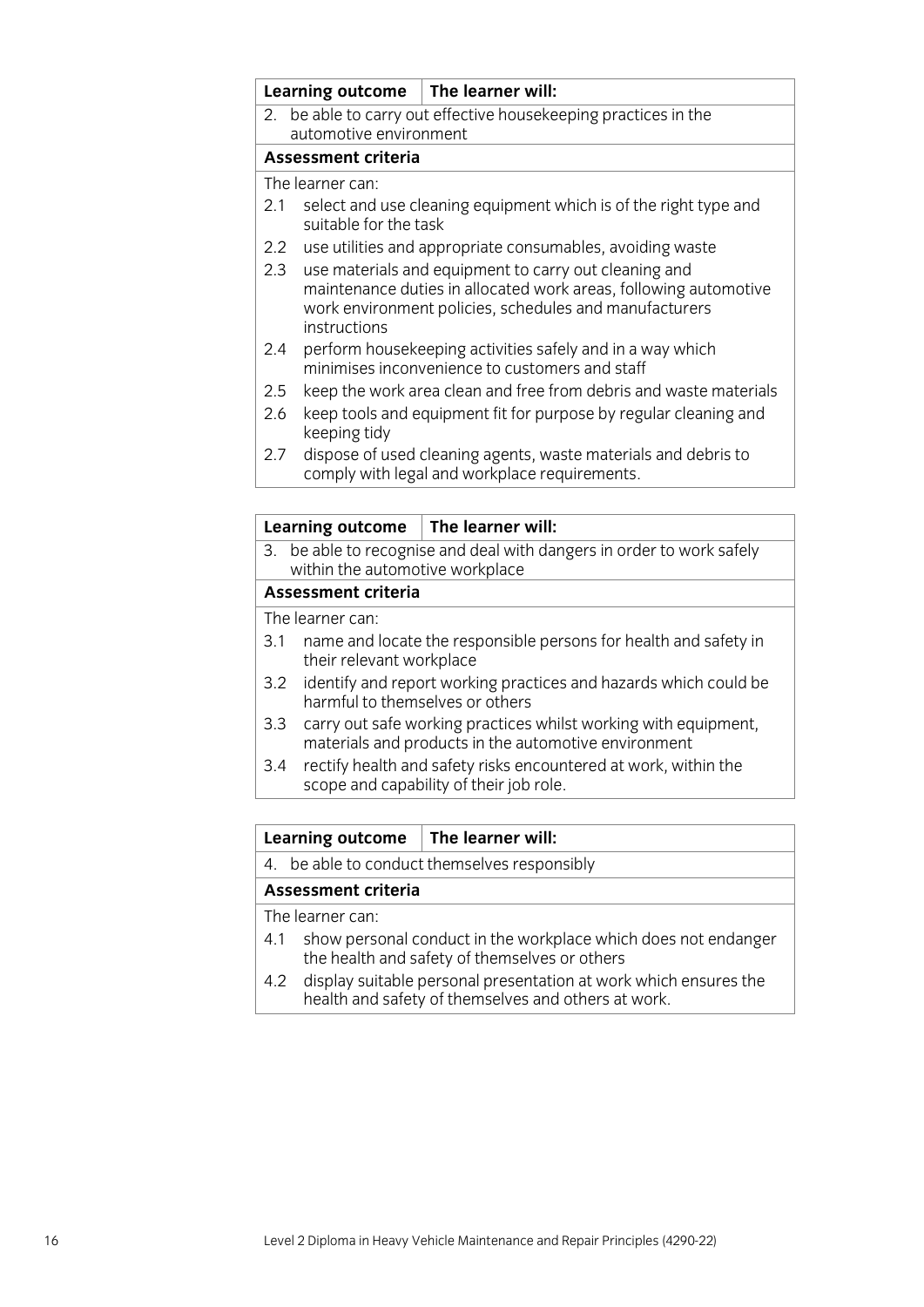## **Unit 003 Skills in supporting job roles in the automotive work environment**

| <b>UAN:</b>                                                                | J/601/6262                                                                                                                                                                                                                       |
|----------------------------------------------------------------------------|----------------------------------------------------------------------------------------------------------------------------------------------------------------------------------------------------------------------------------|
| Level:                                                                     | 3                                                                                                                                                                                                                                |
| <b>Credit value:</b>                                                       | 5                                                                                                                                                                                                                                |
| GLH:                                                                       | 40                                                                                                                                                                                                                               |
| <b>Relationship to NOS:</b>                                                | This unit is linked to G3 Maintain Working<br>Relationships in the Motor Vehicle<br>Environment.                                                                                                                                 |
| Assessment<br>requirements specified<br>by a sector or<br>regulatory body: | This unit was developed by the IMI, the<br>sector skills council for the automotive retail<br>industry. All assessments have been<br>developed in accordance with the IMI<br>Assessment Requirements for VRQs.                   |
| Aim:                                                                       | This unit will help the learner develop the<br>skills required to keep good working<br>relationships with all colleagues and<br>customers in the automotive work<br>environment by using effective<br>communication and support. |

| <b>Learning outcome</b>                                                                                  | The learner will:                                                                                                             |  |
|----------------------------------------------------------------------------------------------------------|-------------------------------------------------------------------------------------------------------------------------------|--|
| 1. be able to work effectively within the organisational structure of the<br>automotive work environment |                                                                                                                               |  |
| <b>Assessment criteria</b>                                                                               |                                                                                                                               |  |
| The learner can:                                                                                         |                                                                                                                               |  |
| respond promptly and willingly to requests for assistance from<br>1.1<br>customers and colleagues        |                                                                                                                               |  |
|                                                                                                          | 1.2 refer customers and colleagues to the correct person should<br>requests fall outside their responsibility and capability. |  |
|                                                                                                          |                                                                                                                               |  |

|     |                                                                                                                       | Learning outcome $\parallel$ The learner will:                   |  |
|-----|-----------------------------------------------------------------------------------------------------------------------|------------------------------------------------------------------|--|
|     | 2. be able to obtain and use information in order to support their job<br>role within the automotive work environment |                                                                  |  |
|     | <b>Assessment criteria</b>                                                                                            |                                                                  |  |
|     | The learner can:                                                                                                      |                                                                  |  |
| 2.1 | work environment.                                                                                                     | select and use legal and technical information, in an automotive |  |
|     |                                                                                                                       |                                                                  |  |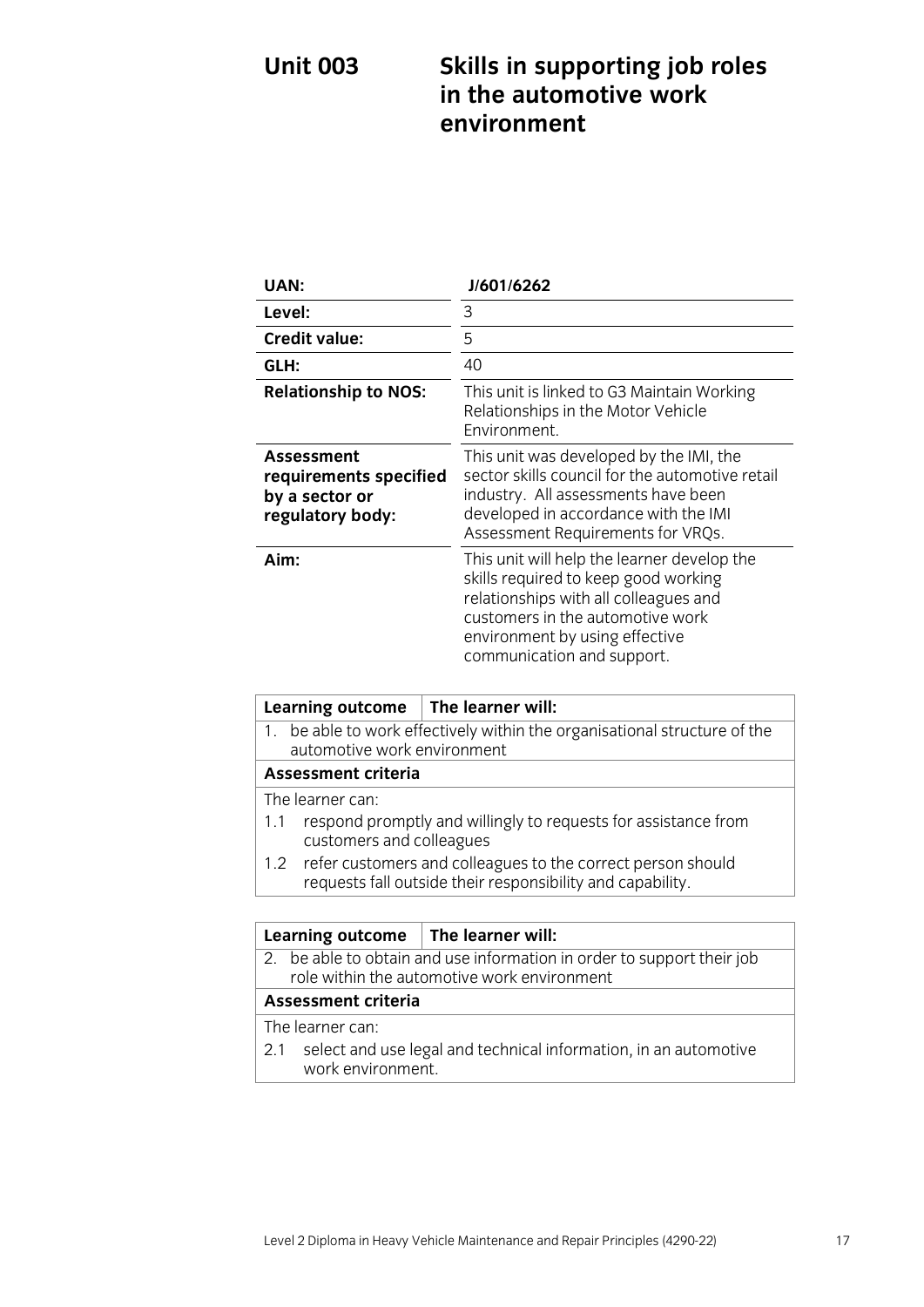#### **Learning outcome The learner will:**

3. be able to communicate with and support colleagues and customers effectively within the automotive work environment

#### **Assessment criteria**

The learner can:

- 3.1 use methods of communication with customers and colleagues which meet their needs
- 3.2 give customers and colleagues accurate information
- 3.3 make requests for assistance from or to customers and colleagues clearly and courteously.

|                            | Learning outcome                                                                                | The learner will:                                                     |  |
|----------------------------|-------------------------------------------------------------------------------------------------|-----------------------------------------------------------------------|--|
|                            | 4. be able to develop and keep good working relationships in the<br>automotive work environment |                                                                       |  |
| <b>Assessment criteria</b> |                                                                                                 |                                                                       |  |
|                            | The learner can:                                                                                |                                                                       |  |
|                            | customers and colleagues                                                                        | 4.1 contribute to team work by initiating ideas and co-operating with |  |
|                            | their views and opinions                                                                        | 4.2 treat customers and colleagues in a way which shows respect for   |  |
| 4.3                        | colleagues                                                                                      | make and keep achievable commitments to customers and                 |  |

4.4 inform colleagues promptly of anything likely to affect their own work.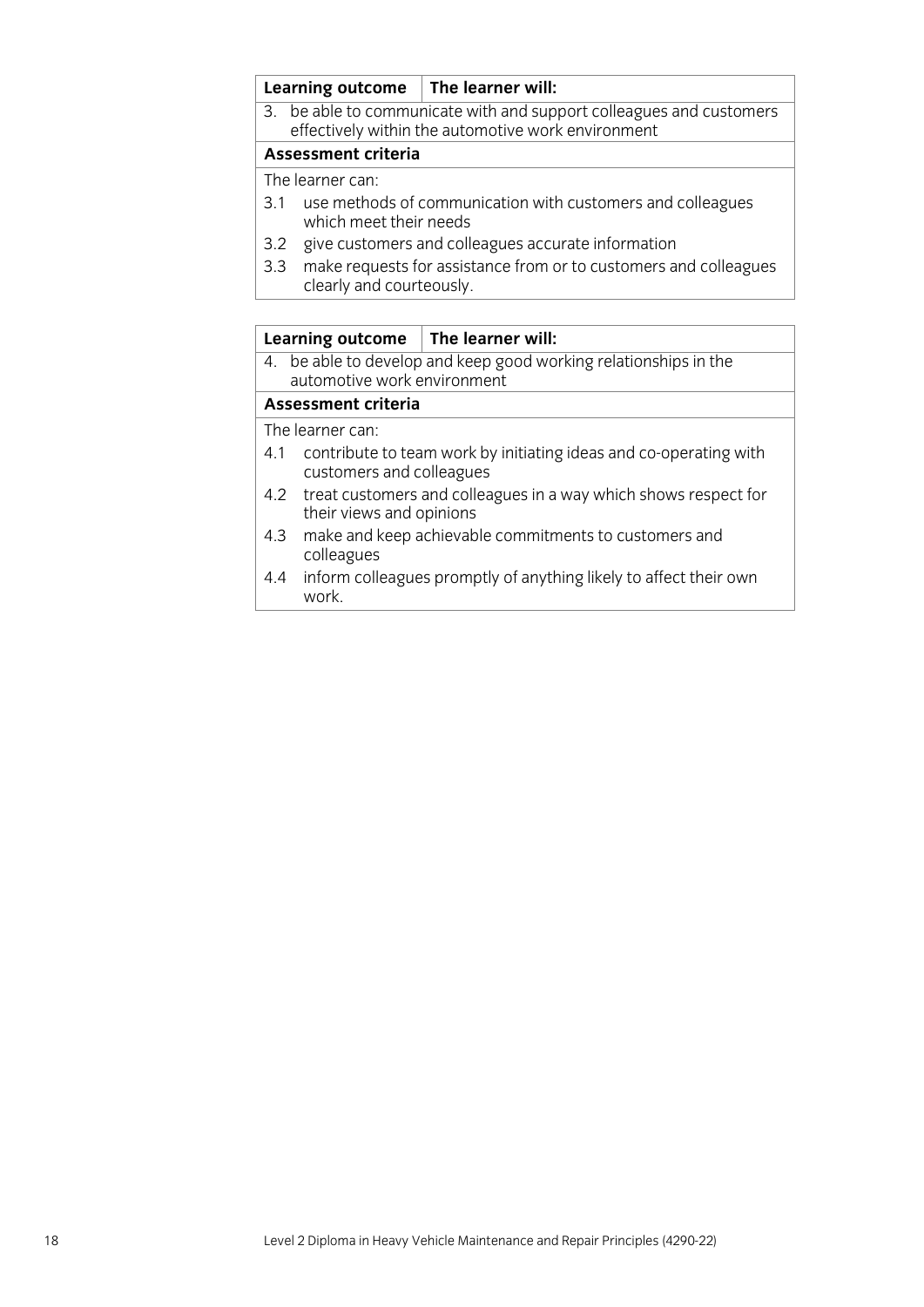## **Unit 004 Skills in materials, fabrication, tools and measuring devices used in the automotive environment**

| UAN:                                                                                                                                                                                                                                       | Y/601/6279                                                                                                                                                                                                     |
|--------------------------------------------------------------------------------------------------------------------------------------------------------------------------------------------------------------------------------------------|----------------------------------------------------------------------------------------------------------------------------------------------------------------------------------------------------------------|
| Level:                                                                                                                                                                                                                                     | $\overline{c}$                                                                                                                                                                                                 |
| <b>Credit value:</b>                                                                                                                                                                                                                       | $\overline{7}$                                                                                                                                                                                                 |
| GLH:                                                                                                                                                                                                                                       | 60                                                                                                                                                                                                             |
| <b>Relationship to NOS:</b>                                                                                                                                                                                                                | This unit is linked to G4 Use of hand tools and<br>equipment in motor vehicle engineering.                                                                                                                     |
| Assessment<br>requirements specified<br>by a sector or<br>regulatory body:                                                                                                                                                                 | This unit was developed by the IMI, the<br>sector skills council for the automotive retail<br>industry. All assessments have been<br>developed in accordance with the IMI<br>Assessment Requirements for VRQs. |
| Aim:                                                                                                                                                                                                                                       | This unit helps the learner to develop the<br>skills required for:                                                                                                                                             |
|                                                                                                                                                                                                                                            | the correct selection, care and use of key<br>hand tools and measuring devices for<br>modification, fabrication and repair in the<br>automotive environment                                                    |
|                                                                                                                                                                                                                                            | the correct preparation and use of<br>٠<br>common work environment equipment<br>the correct selection and fabrication of<br>materials used when modifying and<br>repairing                                     |
|                                                                                                                                                                                                                                            | the correct application of automotive<br>engineering fabrication and fitting<br>principles.                                                                                                                    |
| <b>Learning outcome</b>                                                                                                                                                                                                                    | The learner will:                                                                                                                                                                                              |
| be able to select, maintain and use hand tools and measuring devices<br>1.<br>in the automotive environment                                                                                                                                |                                                                                                                                                                                                                |
| <b>Assessment criteria</b>                                                                                                                                                                                                                 |                                                                                                                                                                                                                |
| The learner can:<br>select, maintain and use suitable hand tools safely when fabricating<br>1.1<br>and fitting in the automotive workplace                                                                                                 |                                                                                                                                                                                                                |
| select, maintain and use suitable measuring devices safely when<br>1.2<br>fabricating and fitting in the automotive environment                                                                                                            |                                                                                                                                                                                                                |
| select, maintain and use suitable PPE for fabrication, repair and<br>1.3<br>fitting in the automotive environment<br>select, maintain and use suitable electrical measuring tools safely<br>1.4<br>when repairing vehicles and components. |                                                                                                                                                                                                                |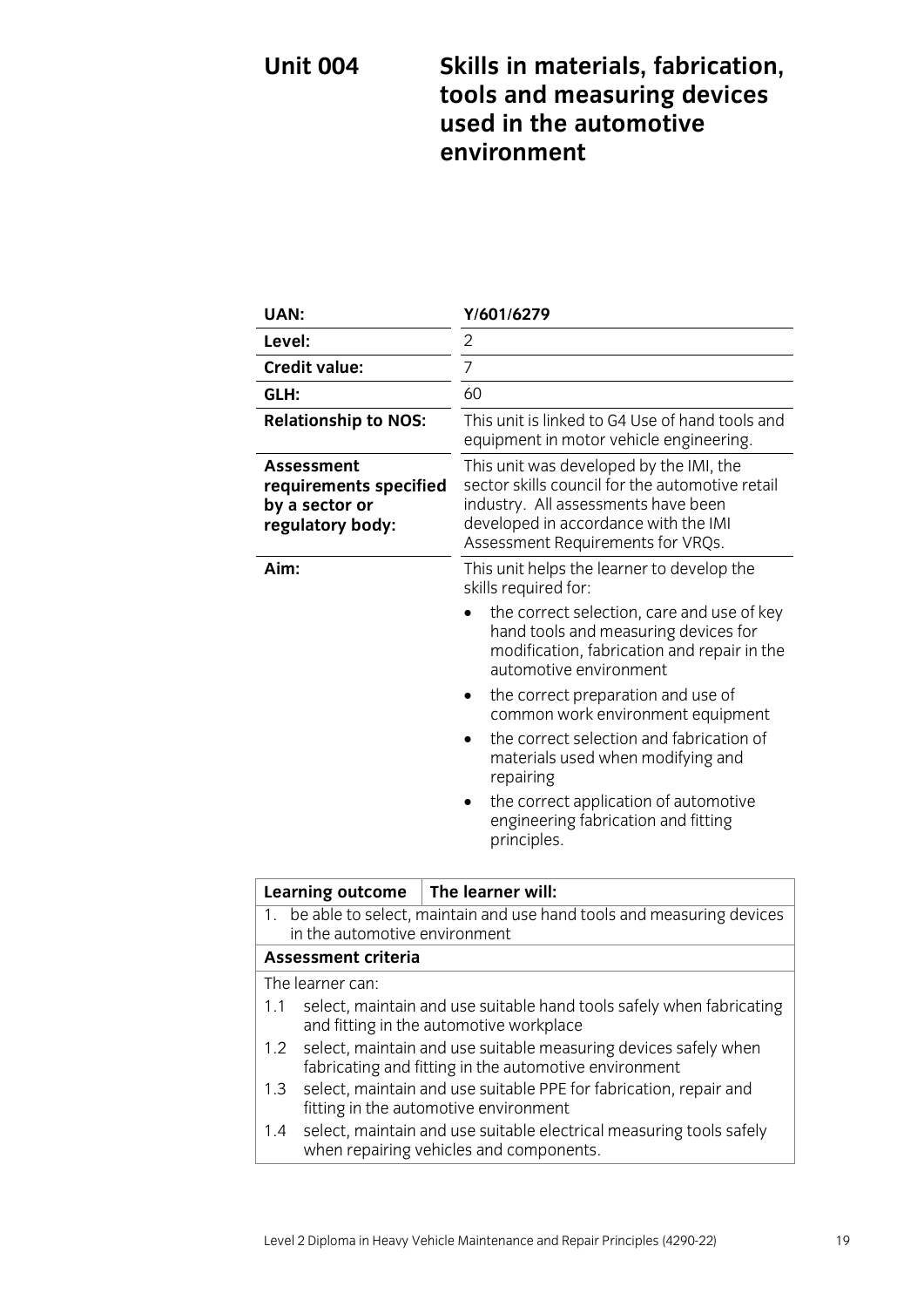#### **Learning outcome The learner will:**

#### 2. be able to prepare and use common workshop equipment

#### **Assessment criteria**

The learner can:

- 2.1 use suitably maintained workshop equipment safely
- 2.2 use correct interpretation of 'safe working load' on lifting and supporting equipment
- 2.3 report any faulty or damaged tools and equipment to the relevant persons clearly and promptly
- 2.4 store work tools and equipment in a safe manner which permits ease of access and identification for use.

#### **Learning outcome The learner will:**

3. be able to select materials when fabricating, modifying and repairing vehicles and fitting components

#### **Assessment criteria**

The learner can:

3.1 select and use appropriate materials whilst constructing, fitting, modifying or repairing vehicles and components.

#### **Learning outcome The learner will:**

4. be able to apply automotive engineering, fabrication and fitting principles when modifying and repairing vehicles and components

#### **Assessment criteria**

- 4.1 use correct procedures when:
	- a. filing
	- b. tapping threads
	- c. cutting plastics and metals
	- d. drilling plastics and metals
	- e. fitting
- 4.2 use appropriate techniques when fabricating, repairing and modifying vehicles and components
- 4.3 select and use:
	- a. gaskets
	- b. seals
	- c. sealants
	- d. fittings and fasteners
- 4.4 apply modification and repair techniques to automotive electrical circuits
- 4.5 select and use locking, fixing and fastening devices.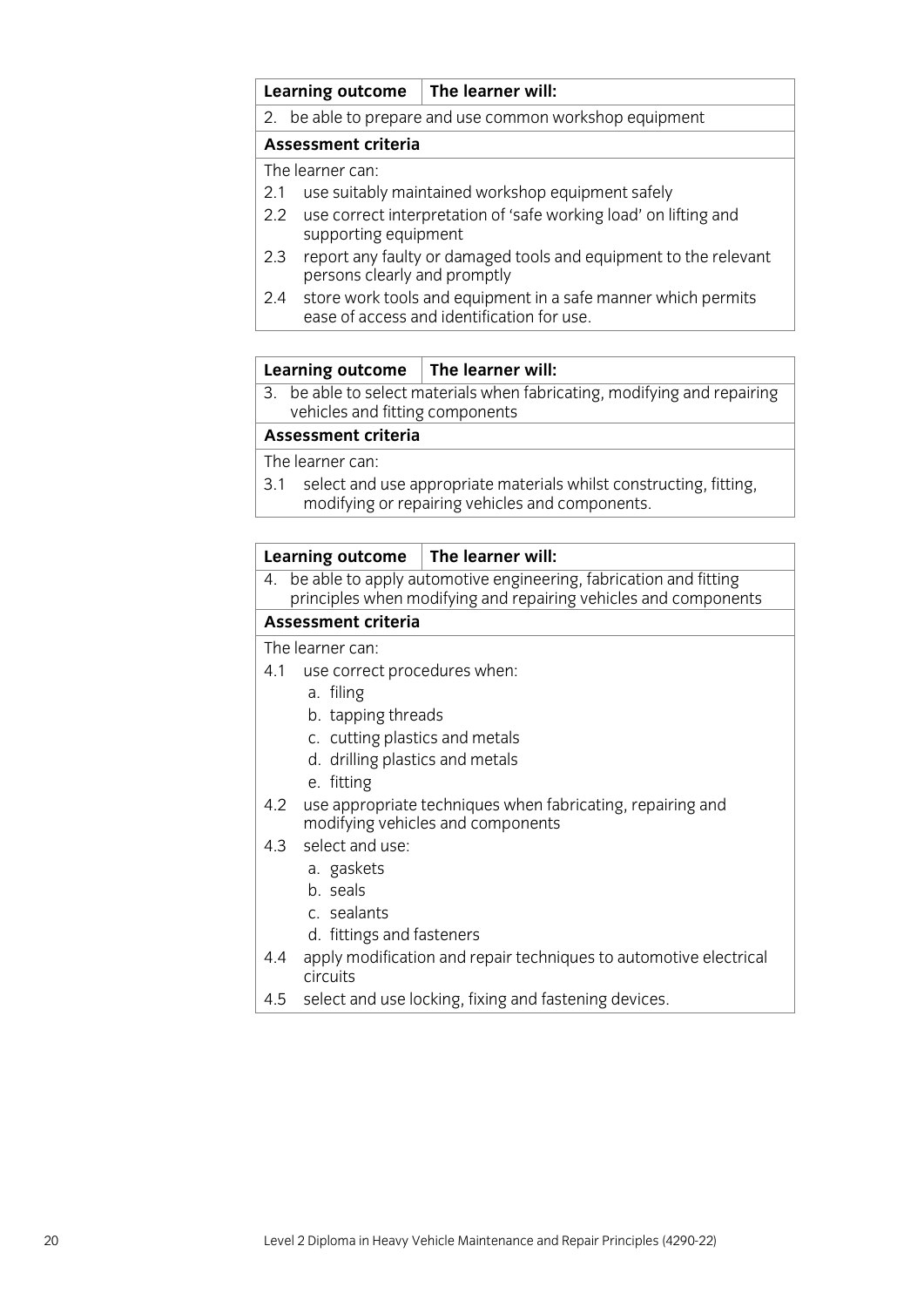## **Unit 051 Knowledge of health, safety and good housekeeping in the automotive environment**

| <b>UAN:</b>                                                                                                            | D/601/6171                                                                                                                                                                                                                                                                                                                                                                                                                                                                                                                 |
|------------------------------------------------------------------------------------------------------------------------|----------------------------------------------------------------------------------------------------------------------------------------------------------------------------------------------------------------------------------------------------------------------------------------------------------------------------------------------------------------------------------------------------------------------------------------------------------------------------------------------------------------------------|
| Level:                                                                                                                 | $\overline{2}$                                                                                                                                                                                                                                                                                                                                                                                                                                                                                                             |
| <b>Credit value:</b>                                                                                                   | 3                                                                                                                                                                                                                                                                                                                                                                                                                                                                                                                          |
| GLH:                                                                                                                   | 30                                                                                                                                                                                                                                                                                                                                                                                                                                                                                                                         |
| <b>Relationship to NOS:</b>                                                                                            | This unit is linked to G1 Contribute to<br>Housekeeping in Motor Vehicle Environment<br>and G2 Reduce Risks to Health and Safety in<br>the Motor Vehicle Environment.                                                                                                                                                                                                                                                                                                                                                      |
| <b>Assessment</b><br>requirements specified<br>by a sector or<br>regulatory body:                                      | This unit was developed by the IMI, the<br>sector skills council for the automotive retail<br>industry. All assessments have been<br>developed in accordance with the IMI<br>Assessment Requirements for VRQs.                                                                                                                                                                                                                                                                                                             |
| Aim:                                                                                                                   | This unit enables the learner to develop an<br>understanding of:<br>routine maintenance and cleaning of the<br>automotive environment and using<br>resources economically<br>health and safety legislation and duties<br>$\bullet$<br>of everyone in the motor vehicle<br>environment.<br>It will provide an appreciation of significant<br>risks in the automotive environment and<br>how to identify and deal with them. Once<br>completed the learner will be able to identify<br>hazards and evaluate and reduce risk. |
| <b>Learning outcome</b>                                                                                                | The learner will:                                                                                                                                                                                                                                                                                                                                                                                                                                                                                                          |
| understand the correct personal and vehicle protective equipment to<br>1.<br>be used within the automotive environment |                                                                                                                                                                                                                                                                                                                                                                                                                                                                                                                            |

### **Assessment criteria**

- 1.1 explain the importance of wearing the types of PPE required for a range automotive repair activities
- 1.2 identify vehicle protective equipment for a range of repair activities
- 1.3 describe vehicle and personal safety considerations when working at the roadside.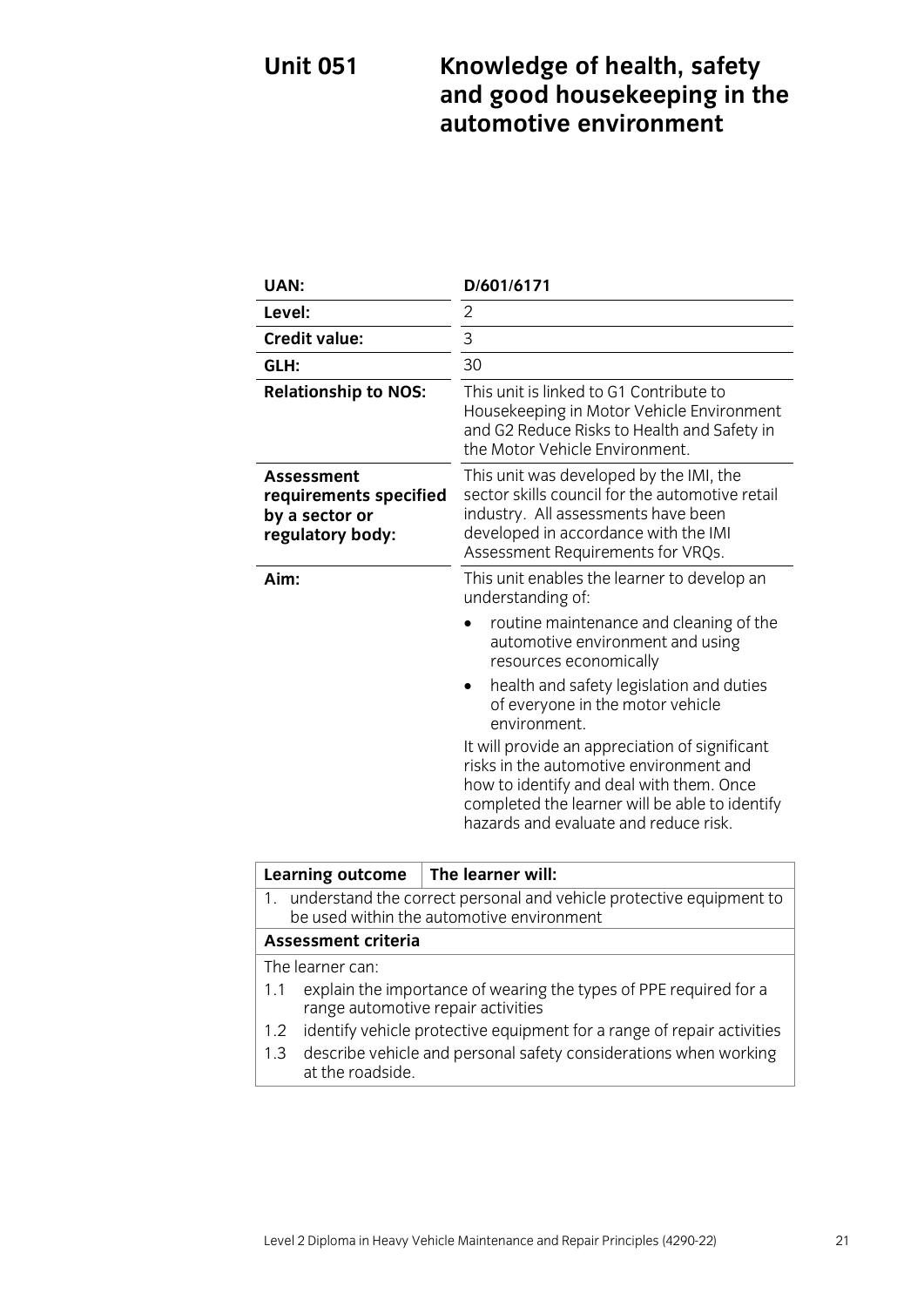| <b>Learning outcome</b>                                                                       | $\mid$ The learner will:                                                                                                          |  |  |
|-----------------------------------------------------------------------------------------------|-----------------------------------------------------------------------------------------------------------------------------------|--|--|
|                                                                                               | 2. understand effective housekeeping practices in the automotive                                                                  |  |  |
| environment                                                                                   |                                                                                                                                   |  |  |
| Assessment criteria                                                                           |                                                                                                                                   |  |  |
| The learner can:                                                                              |                                                                                                                                   |  |  |
| 2.1                                                                                           | describe why the automotive environment should be properly<br>cleaned and maintained                                              |  |  |
| $2.2\phantom{0}$                                                                              | describe requirements and systems which may be put in place to<br>ensure a clean automotive environment                           |  |  |
| 2.3                                                                                           | describe how to minimise waste when using utilities and consumables                                                               |  |  |
| 2.4                                                                                           | state the procedures and precautions necessary when cleaning and<br>maintaining an automotive environment                         |  |  |
| 2.5<br>environment                                                                            | describe the selection and use of cleaning equipment when dealing<br>with general cleaning, spillages and leaks in the automotive |  |  |
| 2.6                                                                                           | describe procedures for correct disposal of waste materials from an<br>automotive environment                                     |  |  |
| 2.7                                                                                           | describe procedures for starting and ending the working day which<br>ensure effective housekeeping practices are followed.        |  |  |
|                                                                                               |                                                                                                                                   |  |  |
| <b>Learning outcome</b>                                                                       | The learner will:                                                                                                                 |  |  |
| understand key health and safety requirements relevant to the<br>3.<br>automotive environment |                                                                                                                                   |  |  |
| Assessment criteria                                                                           |                                                                                                                                   |  |  |
| The learner can:                                                                              |                                                                                                                                   |  |  |

- 3.1 list the main legislation relating to automotive environment health and safety
- 3.2 describe the general legal duties of employers and employees required by current health and safety legislation
- 3.3 describe key, current health and safety requirements relating to the automotive environment
- 3.4 describe why workplace policies and procedures relating to health and safety are important.

|                            | Learning outcome                                                                                                                 | The learner will:                                                      |  |  |  |
|----------------------------|----------------------------------------------------------------------------------------------------------------------------------|------------------------------------------------------------------------|--|--|--|
|                            | 4. understand about hazards and potential risks relevant to the                                                                  |                                                                        |  |  |  |
|                            | automotive environment                                                                                                           |                                                                        |  |  |  |
| <b>Assessment criteria</b> |                                                                                                                                  |                                                                        |  |  |  |
| The learner can:           |                                                                                                                                  |                                                                        |  |  |  |
| 4.1                        |                                                                                                                                  | identify key hazards and risks in an automotive environment            |  |  |  |
| 4.2                        | describe policies and procedures for reporting hazards, risks, health<br>and safety matters in the automotive environment        |                                                                        |  |  |  |
| 4.3                        | state precautions and procedures which need to be taken when<br>working with vehicles, associated materials, tools and equipment |                                                                        |  |  |  |
| 4.4                        | should be used on                                                                                                                | identify fire extinguishers in common use and which types of fire they |  |  |  |
| 4.5                        | the vehicle repair environment                                                                                                   | identify key warning signs and their characteristics that are found in |  |  |  |
| 4.6                        |                                                                                                                                  | state the meaning of common product warning labels used in an          |  |  |  |

automotive environment.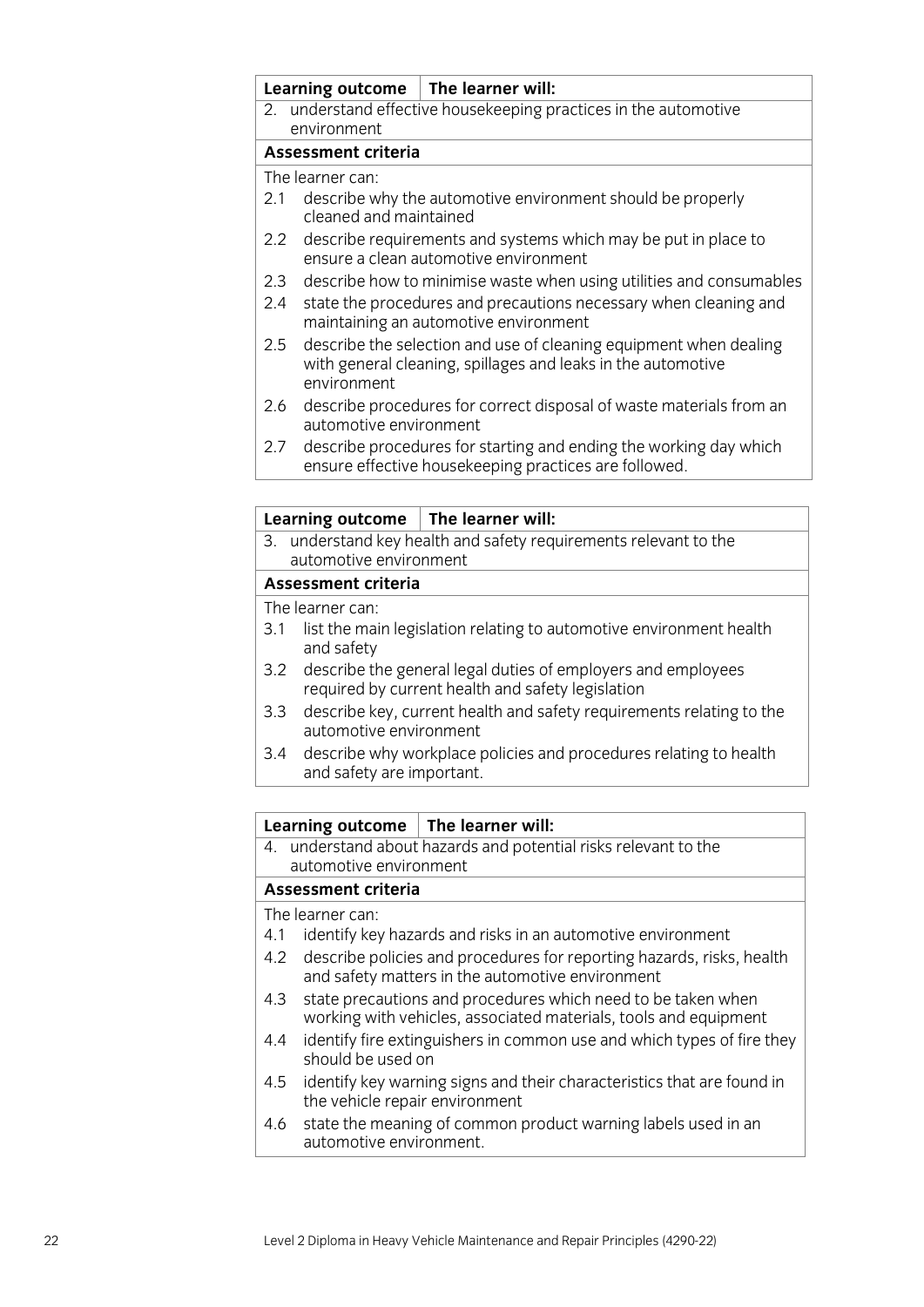|                            | <b>Learning outcome</b>                                                                                             | The learner will:                                              |  |  |  |
|----------------------------|---------------------------------------------------------------------------------------------------------------------|----------------------------------------------------------------|--|--|--|
|                            | 5. understand personal responsibilities                                                                             |                                                                |  |  |  |
| <b>Assessment criteria</b> |                                                                                                                     |                                                                |  |  |  |
| The learner can:           |                                                                                                                     |                                                                |  |  |  |
|                            | 5.1 explain the importance of personal conduct in maintaining the<br>health and safety of the individual and others |                                                                |  |  |  |
| 5.2                        | health safety and welfare.                                                                                          | explain the importance of personal presentation in maintaining |  |  |  |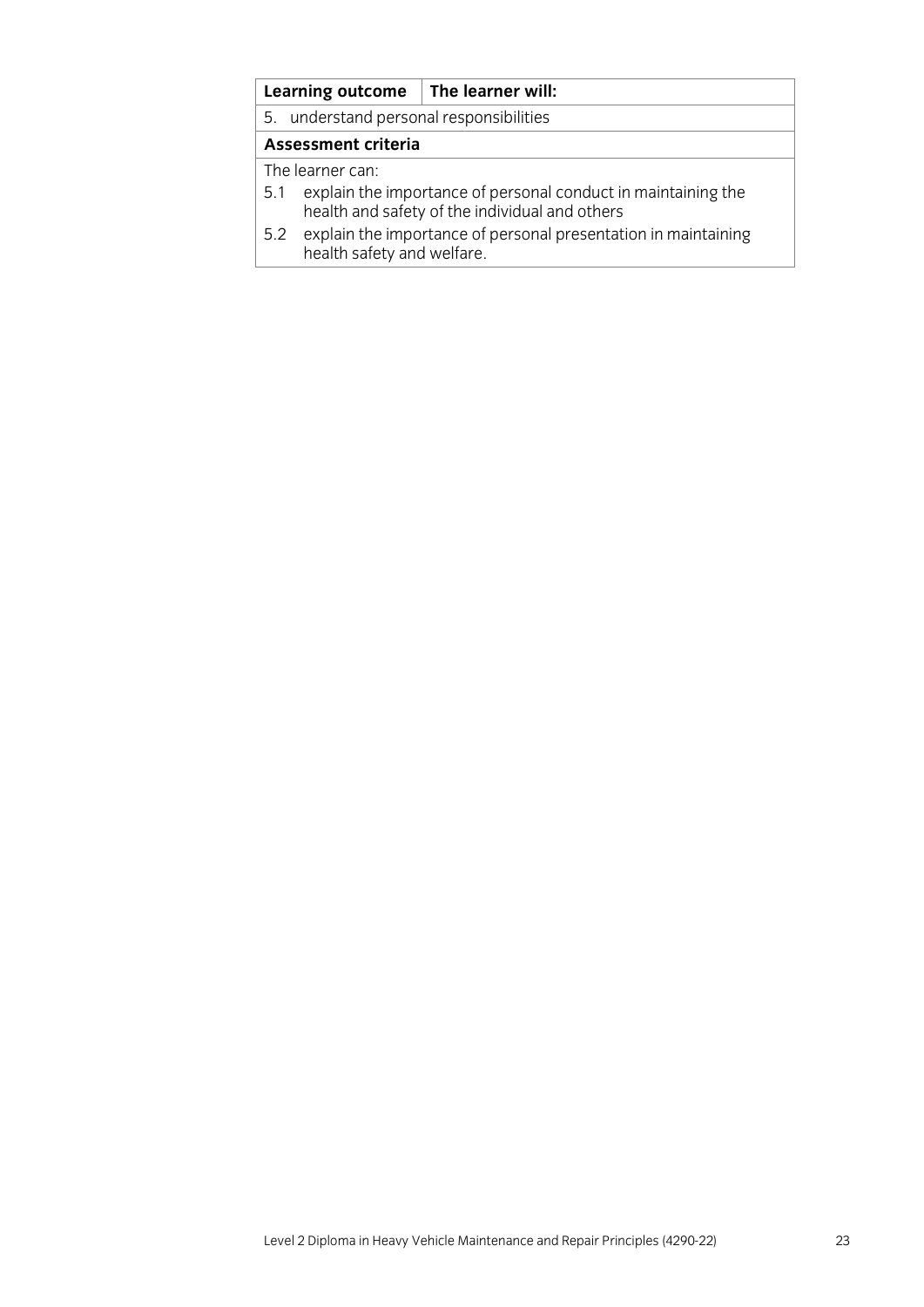## **Unit 051 Knowledge of health, safety and good housekeeping in the automotive environment**

Supporting information

**Candidates will be assessed on the assessment criteria as specified within the unit. The following information has been provided by IMI SSC and is included to support centres in terms of teaching and delivery.**

#### **Economic use of resources**

a. Consumable materials eg grease, oils, split pins, locking and fastening devices etc.

#### **Requirement to maintain work area effectively**

- a. Cleaning tools and equipment to maximise workplace efficiency.
- b. Requirement to carry out the housekeeping activities safely and in a way that minimises inconvenience to customers and staff.
- c. Risks involved when using solvents and detergents.
- d. Advantages of good housekeeping.

#### **Spillages, leaks and waste materials**

- a. Relevance of safe systems of work to the storage and disposal of waste materials.
- b. Requirement to store and dispose of waste, used materials and debris correctly.
- c. Safe disposal of special / hazardous waste materials.
- d. Advantages of recycling waste materials.
- e. Dealing with spillages and leaks.

#### **Basic legislative requirements**

- a. Provision And Use of Work Equipment Regulations 1992
- b. Power Presses Regulations 1992
- c. Pressure Systems and Transportable Gas Containers Regulations 1989
- d. Electricity at Work Regulations 1989
- e. Noise at Work Regulations 1989
- f. Manual Handling Operations Regulations 1992
- g. Health and Safety (Display Screen Equipment) Regulations 1992
- h. Abrasive Wheel Regulations
- i. Safe Working Loads
- j. Working at Height Regulations

#### **Routine maintenance of the workplace**

a. Trainee's personal responsibilities and limits of their authority with regard to work equipment.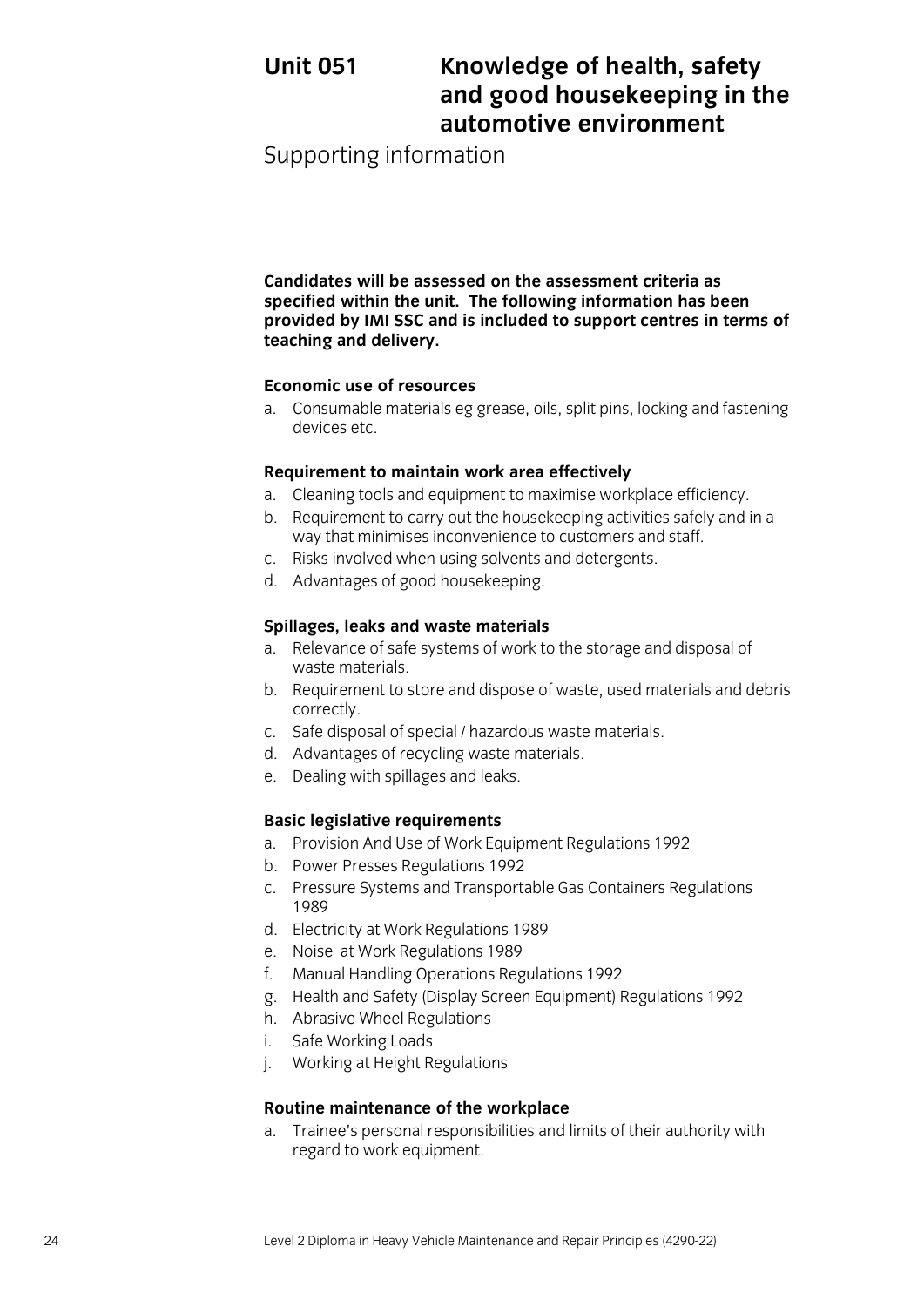- b. Risk assessment of the workplace activities and work equipment.
- c. Workplace person responsible for training and maintenance of workplace equipment.
- d. When and why safety equipment must be used.
- e. Location of safety equipment.
- f. Particular hazards associated with their work area and equipment.
- g. Prohibited areas.
- h. Plant and machinery that trainees must not use or operate.
- i. Why and how faults on unsafe equipment should be reported.
- j. Storing tools, equipment and products safely and appropriately.
- k. Using the correct PPE.
- l. Following manufacturers' recommendations.
- m. Location of routine maintenance information eg electrical safety check log.

#### **Legislation relevant to health and safety**

- a. HASAWA
- b. COSHH
- c. EPA
- d. Manual Handling Operations Regulations 1992
- e. PPE Regulations 1992

#### **General regulations to include an awareness of:**

- a. Health and Safety (Display Screen Equipment) Regulations 1992
- b. Health and Safety (First Aid) Regulations 1981
- c. Health and Safety (Safety Signs And Signals) Regulations 1996
- d. Health and Safety (Consultation With Employees) Regulations 1996
- e. Employers Liability (Compulsory Insurance) Act 1969 And Regulations 1998
- f. Confined Spaces Regulations 1997
- g. Noise at Work Regulations 1989
- h. Electricity at Work Regulations 1989
- i. Electricity (Safety) Regulations 1994
- j. Fire Precautions Act 1971
- k. Reporting of Injuries, Diseases and Dangerous Occurrences Regulations 1985
- l. Pressure Systems Safety Regulations 2000
- m. Waste Management 1991
- n. Dangerous Substances and Explosive Atmospheres Regulations (DSEAR) 2002
- o. Control Of Asbestos At Work Regulations 2002

#### **Legislative duties**

- a. The purpose of a health and safety policy.
- b. The relevance of the health and safety executive.
- c. The relevance of an initial induction to health and safety requirements at your workplace.
- d. General employee responsibilities under the HASAWA and the consequences of non-compliance.
- e. General employer responsibilities under the HASAWA and the consequences of non-compliance.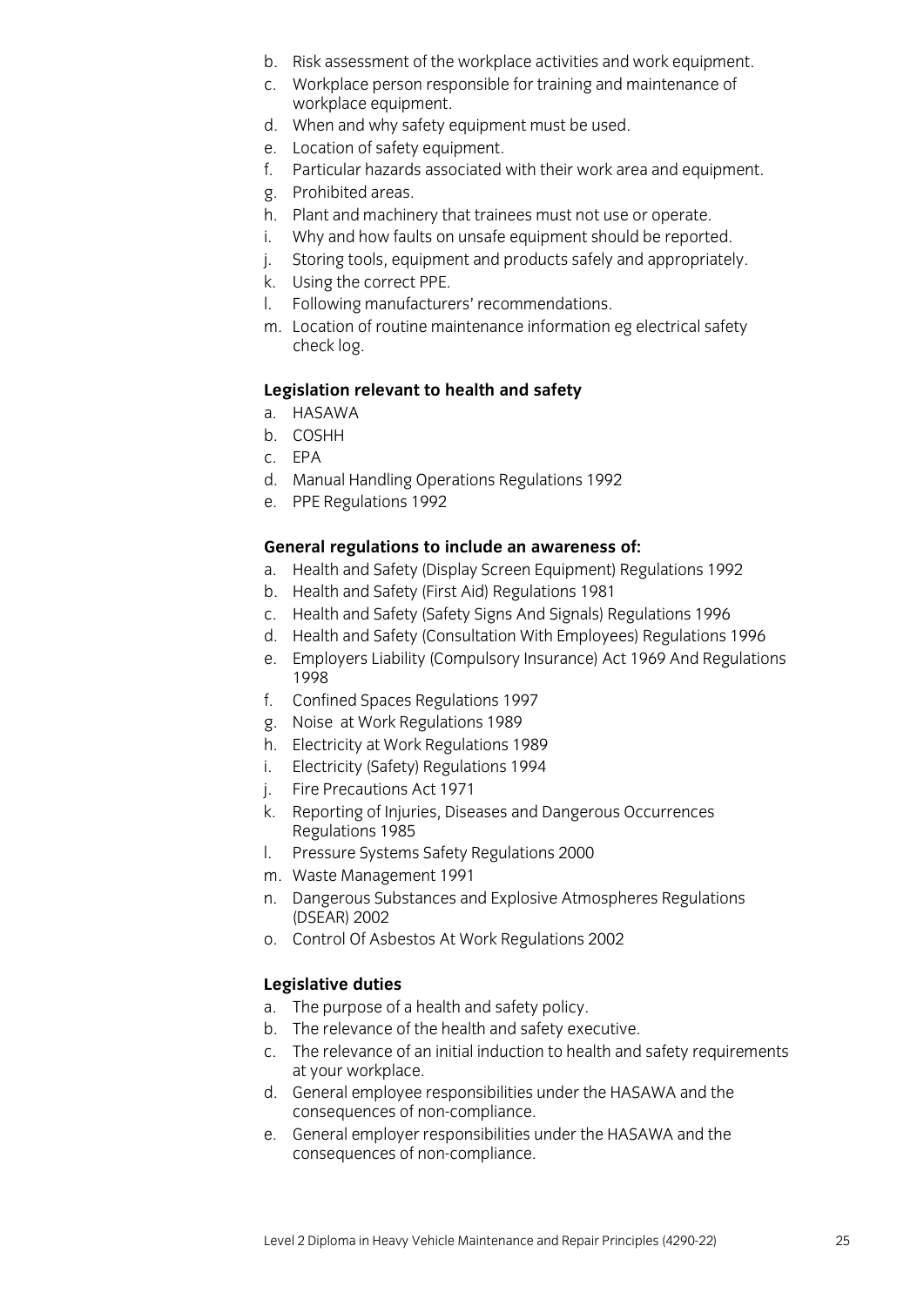- f. The limits of authority with regard to heath and safety within a personal job role.
- g. Workplace procedure to be followed to report health and safety matters.

#### **Precautions to be taken when working with vehicles, workshop materials, tools and equipment including electrical safety, pneumatics and hydraulics**

- a. Accessing and interpreting safety information.
- b. Seeking advice when needed.
- c. Seeking assistance when required.
- d. Reporting of unsafe equipment.
- e. Storing tools, equipment and products safely and appropriately.
- f. Using the correct PPE.
- g. Following manufacturers' recommendations.
- h. Following application procedures eg hazardous substances.
- i. The correct selection and use of extraction equipment.

#### **PPE to include:**

- a. Typical maintenance procedures for PPE equipment to include:
	- i. typical maintenance log
	- ii. cleaning procedures
	- iii. filter maintenance
	- iv. variation in glove types
	- v. air quality checks.
- b. Choice and fitting procedures for masks and air breathing equipment
- c. Typical workplace processes which would require the use of ppe to include:
	- i. welding
	- ii. sanding and grinding
	- iii. filling
	- iv. panel removal and replacement
	- v. drilling
	- vi. cutting
	- vii. chiselling
	- viii. removal of broken glass
	- ix. removal of rubber seals from fire damaged vehicles
	- x. removal of hypodermic needles
	- xi. servicing activities
	- xii. roadside recovery.
- d. Unserviceable PPE.
- e. PPE required for a range automotive repair activities. To include appropriate protection of:
	- i. eyes
	- ii. ears
	- iii. head
	- iv. skin
	- v. feet
	- vi. hands
	- vii. lungs.

#### **Fire and extinguishers**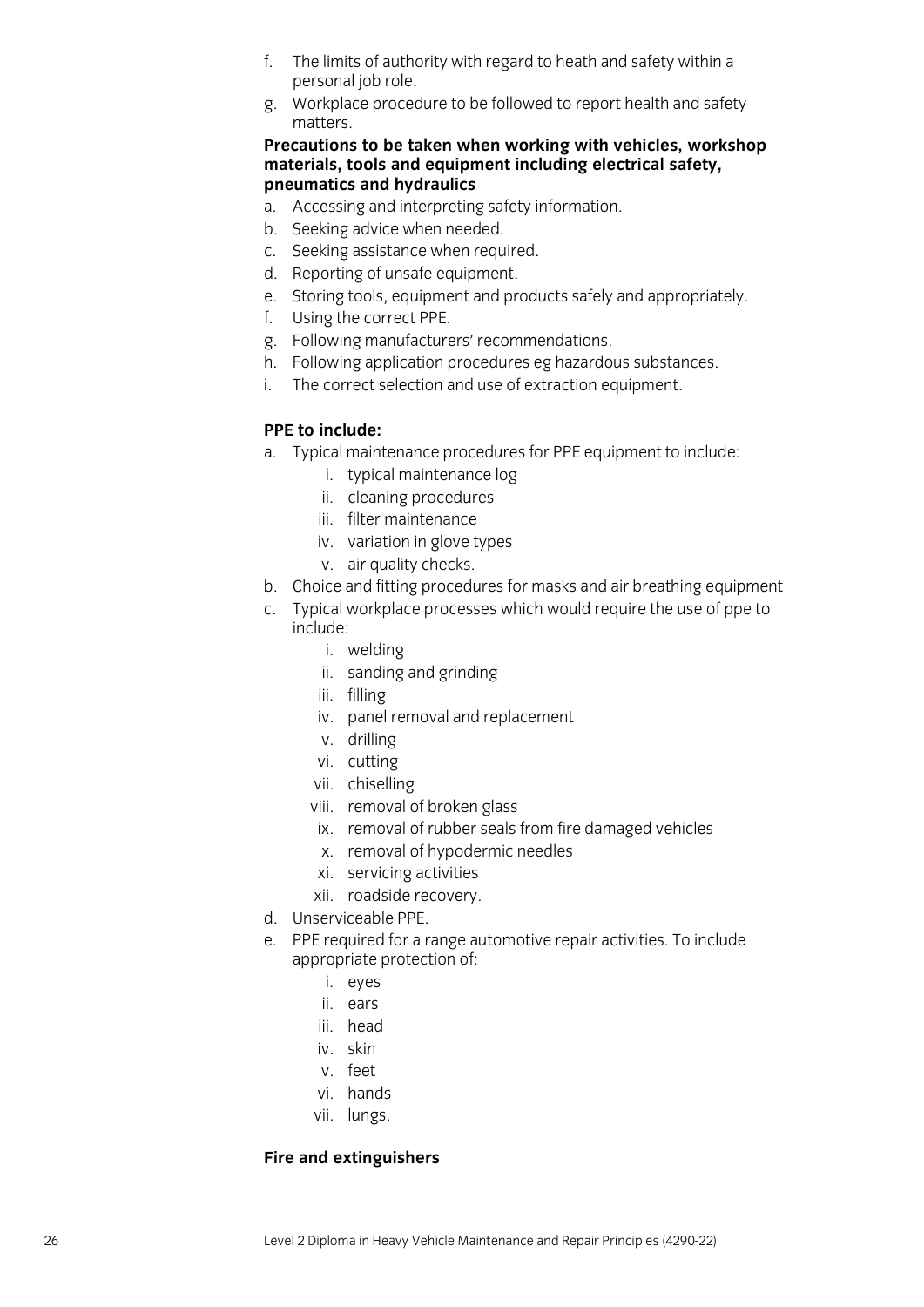- a. Classification of fire types.
- b. Using a fire extinguisher effectively.
- c. Types of extinguishers:
	- i. foam
	- ii. dry powder
	- iii. CO2
	- iv. water
	- v. fire blanket.

#### **Action to be taken in the event of a fire to include:**

- a. The procedure as:
	- i. raise the alarm
	- ii. fight fire only if appropriate
	- iii. evacuate building
	- iv. call for assistance.

#### **Product warning labels to include:**

- a. Reasons for placing warning labels on containers.
- b. Warning labels in common use:
	- i. toxic
	- ii. corrosive
	- iii. poisonous
	- iv. harmful
	- v. irritant
	- vi. flammable
	- vii. explosive.

#### **Warning signs and notices**

- a. Colours used for warning signs:
	- i. red
	- ii. blue
	- iii. green.
- b. Shapes and meaning of warning signs:
	- i. round
	- ii. triangular
	- iii. square.
- c. The meaning of prohibitive warning signs in common use.
- d. The meaning of mandatory warning signs in common use.
- e. The meaning of warning notices in common use.
- f. General design of safe place warning signs.

#### **Hazards and risks to include:**

- a. The difference between a risk and a hazard.
- b. Potential risks resulting from:
	- i. the use and maintenance of machinery or equipment
	- ii. the use of materials or substances
	- iii. accidental breakages and spillages
	- iv. unsafe behaviour
	- v. working practices that do not conform to laid down policies
	- vi. environmental factors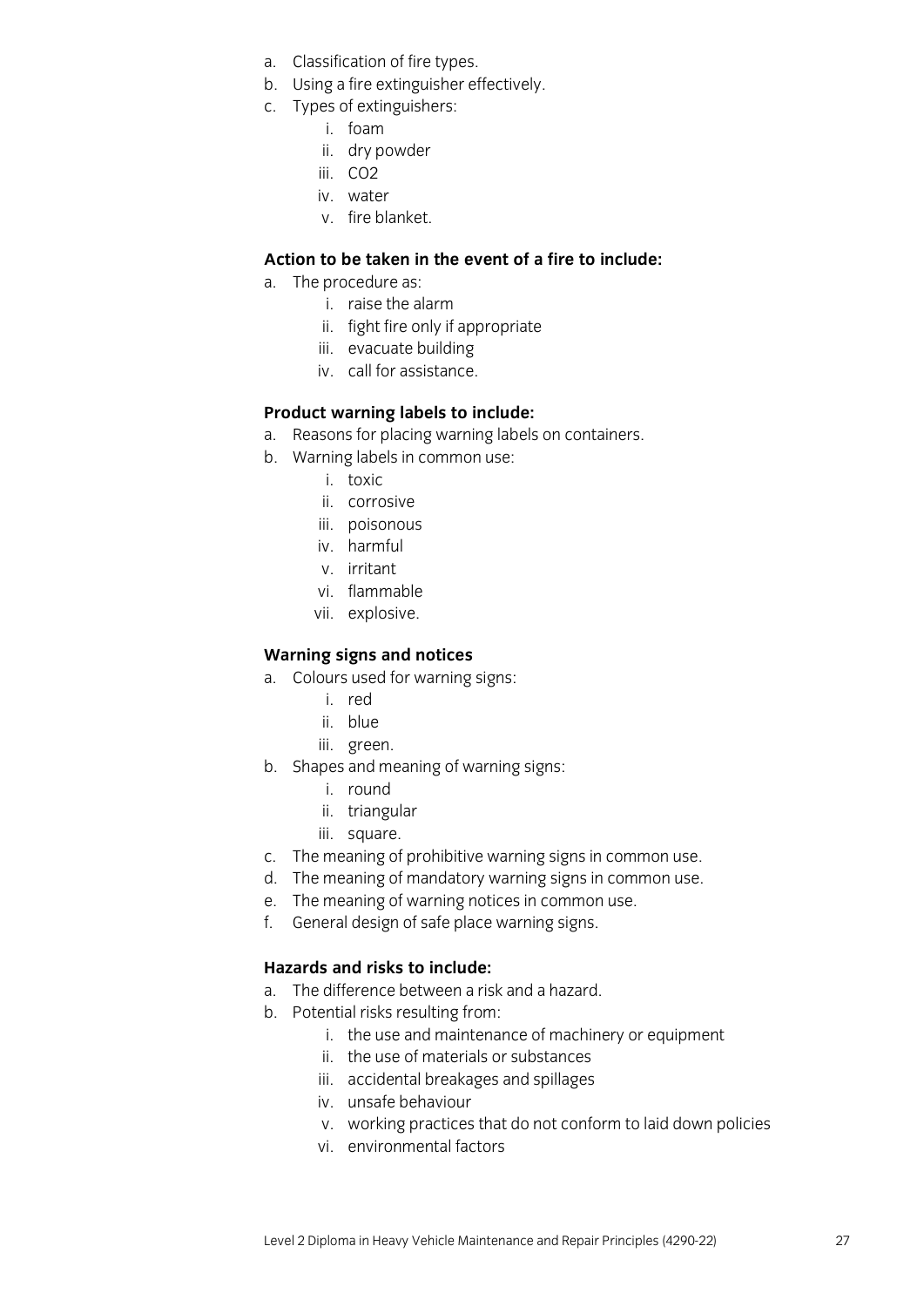- vii. personal presentation
- viii. unauthorised personnel, customers, contractors etc entering the work premises
- ix. working by the roadside
- x. vehicle recovery.
- c. The employee's responsibilities in identifying and reporting risks within their working environment.
- d. The method of reporting risks that are outside own limits of authority.
- e. Potential causes of:
	- i. fire
	- ii. explosion
	- iii. noise
	- iv. harmful fumes
	- v. slips
	- vi. trips
	- vii. falling objects
	- viii. accidents whilst dealing with broken down vehicles.

#### **Personal responsibilities**

- a. The purpose of workplace polices and procedures on:
	- i. the use of safe working methods and equipment
	- ii. the safe use of hazardous substances
	- iii. smoking, eating , drinking and drugs
	- iv. emergency procedures
	- v. personal appearance.
- b. The importance of personal appearance in the control of health and safety.

#### **Action to be taken in the event of colleagues suffering accidents**

- a. The typical sequence of events following the discovery of an accident such as:
	- i. make the area safe
	- ii. remove hazards if appropriate i.e. switch off power
	- iii. administer minor first aid
	- iv. take appropriate action to re-assure the injured party
	- v. raise the alarm
	- vi. get help
	- vii. report on the accident.
- b. Typical examples of first aid which can be administered by persons at the scene of an accident:
	- i. check for consciousness
	- ii. stem bleeding
	- iii. keep the injured person's airways free
	- iv. place in the recovery position if injured person is unconscious
	- v. issue plasters for minor cuts
	- vi. action to prevent shock i.e. keep the injured party warm
	- vii. administer water for minor burns or chemical injuries
	- viii. wash eyes with water to remove dust or ingress of chemicals (battery acid)
	- ix. need to seek professional help for serious injuries.
- c. Examples of bad practice which may result in further injury such as: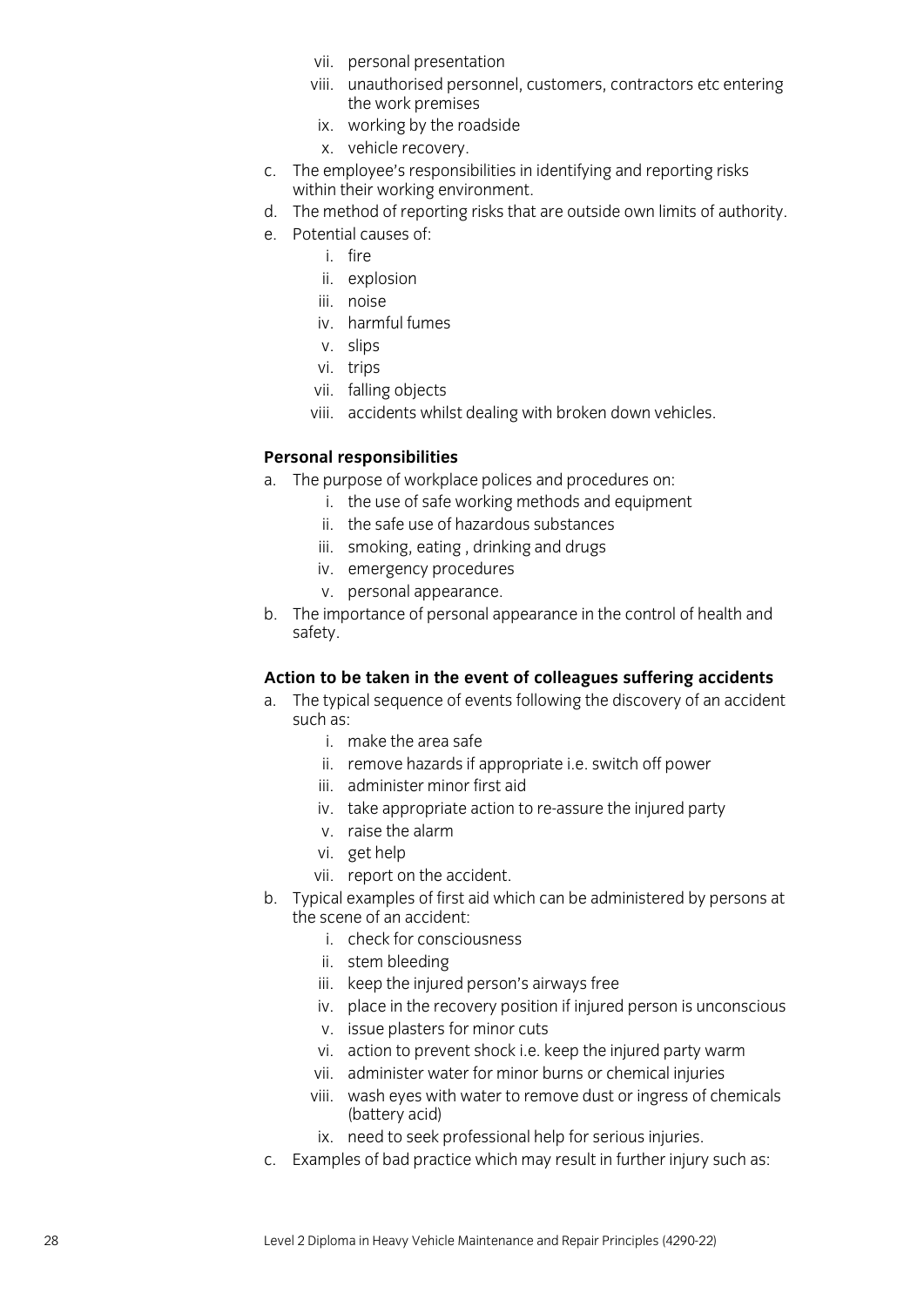- i. moving the injured party
- ii. removing foreign objects from wounds or eyes
- iii. inducing vomiting
- iv. straightening deformed limbs.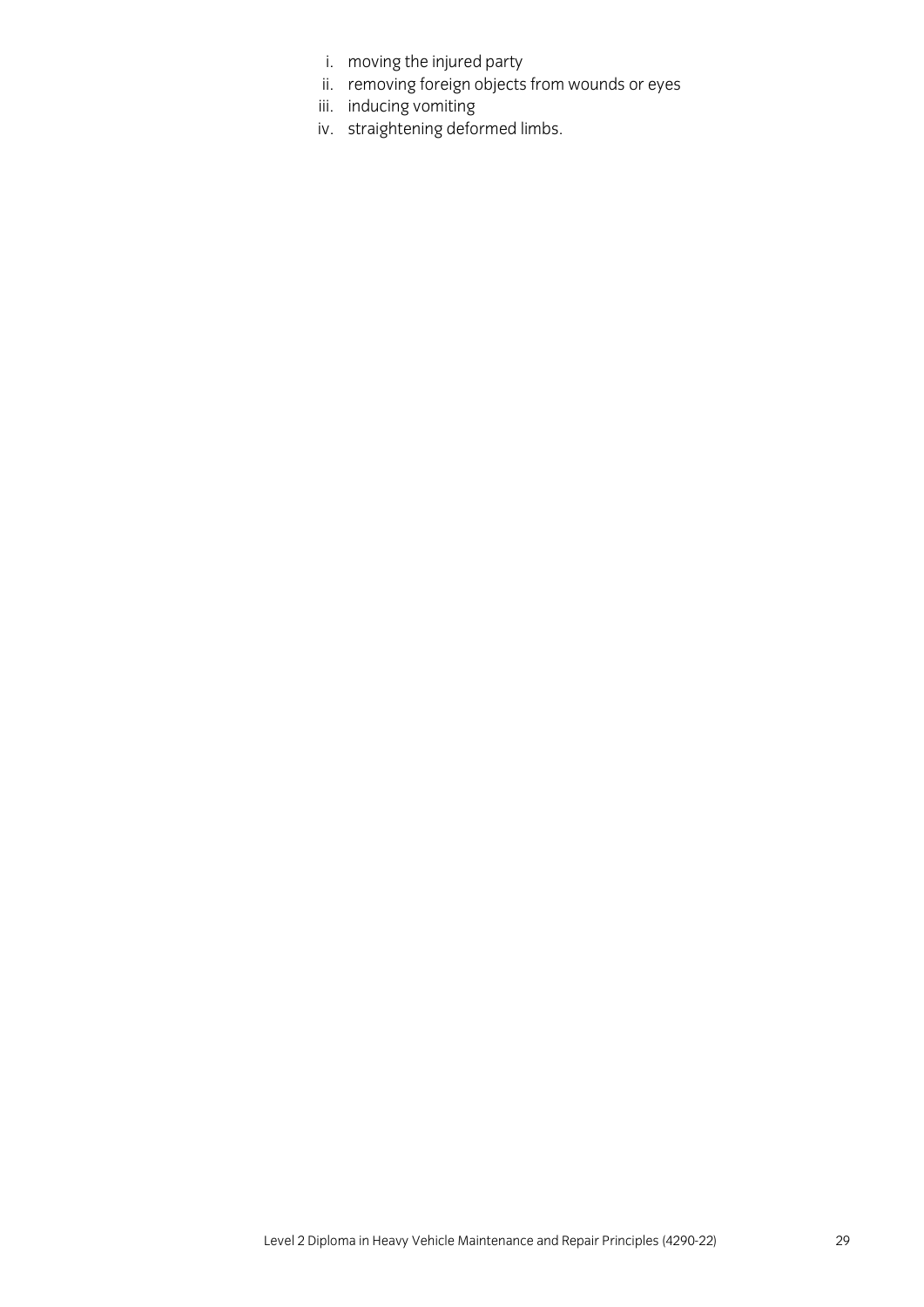## **Unit 053 Knowledge of support for job roles in the automotive work environment**

| UAN:                                                                              | T/601/6175                                                                                                                                                                                                                  |
|-----------------------------------------------------------------------------------|-----------------------------------------------------------------------------------------------------------------------------------------------------------------------------------------------------------------------------|
| Level:                                                                            | 3                                                                                                                                                                                                                           |
| <b>Credit value:</b>                                                              | 3                                                                                                                                                                                                                           |
| GLH:                                                                              | 20                                                                                                                                                                                                                          |
| <b>Relationship to NOS:</b>                                                       | This unit is linked to G3 Maintain Working<br>Relationships in the Motor Vehicle<br>Environment.                                                                                                                            |
| <b>Assessment</b><br>requirements<br>specified by a sector<br>or regulatory body: | This unit was developed by the IMI, the sector<br>skills council for the automotive retail industry.<br>All assessments have been developed in<br>accordance with the IMI Assessment<br>Requirements for VRQs.              |
| Aim:                                                                              | This unit enables the learner to develop an<br>understanding of how to keep good working<br>relationships with all colleagues in the<br>automotive work environment by using<br>effective communication and support skills. |

| Learning outcome $\vert$ The learner will:                              |                                                                                                        |  |  |  |  |
|-------------------------------------------------------------------------|--------------------------------------------------------------------------------------------------------|--|--|--|--|
| 1. understand key organisational structures, functions and roles within |                                                                                                        |  |  |  |  |
| the automotive work environment                                         |                                                                                                        |  |  |  |  |
| Assessment criteria                                                     |                                                                                                        |  |  |  |  |
| The learner can:                                                        |                                                                                                        |  |  |  |  |
| 1.1                                                                     | identify the purpose of different sections of a typical automotive                                     |  |  |  |  |
| work environment                                                        |                                                                                                        |  |  |  |  |
| 1.2                                                                     | explain organisational structures and lines of communication within<br>the automotive work environment |  |  |  |  |
|                                                                         |                                                                                                        |  |  |  |  |
| 1.3                                                                     | explain levels of responsibility within specific job roles in                                          |  |  |  |  |
|                                                                         | automotive workplace, to include:                                                                      |  |  |  |  |
| a. trainee                                                              |                                                                                                        |  |  |  |  |
| b. skilled technician                                                   |                                                                                                        |  |  |  |  |
| c. supervisor                                                           |                                                                                                        |  |  |  |  |
| d. manager.                                                             |                                                                                                        |  |  |  |  |
|                                                                         |                                                                                                        |  |  |  |  |

#### **Learning outcome The learner will:** 2. understand the importance of obtaining, interpreting and using information in order to support their job role within the automotive work environment **Assessment criteria**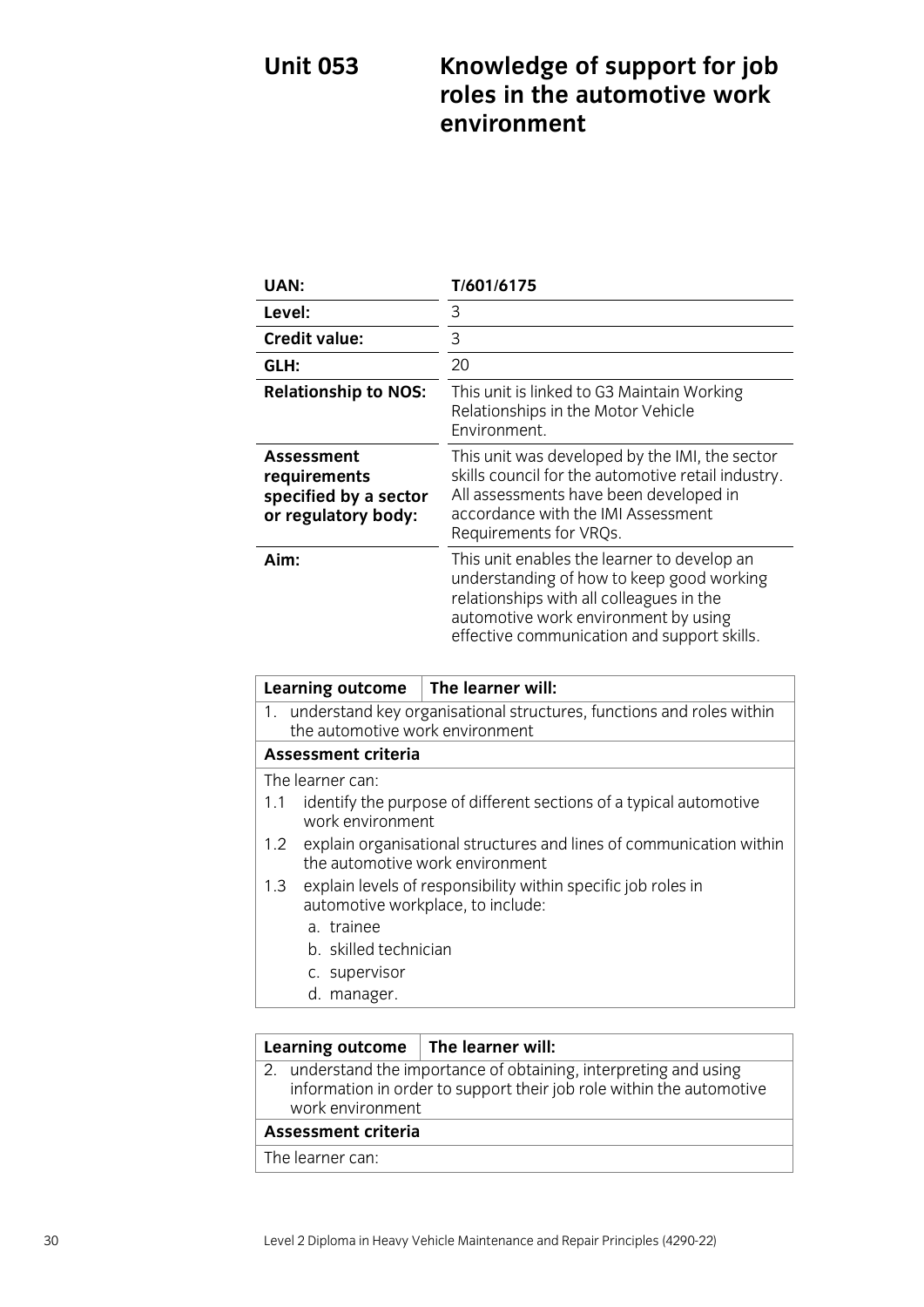- 2.1 explain the importance of different sources of information in an automotive work environment
- 2.2 explain how to find, interpret and use relevant sources of information
- 2.3 describe the main legal requirements relating to the vehicle, including road safety requirements
- 2.4 explain the importance of working to recognised procedures and processes
- 2.5 explain when replacement units and components must meet the manufacturers' original equipment specification
- 2.6 explain the purpose of how to use identification codes.

#### **Learning outcome The learner will:**

3. understand the importance of different types of communication within the automotive work environment

#### **Assessment criteria**

The learner can:

- 3.1 explain where different methods of communication would be used within the automotive environment
- 3.2 explain the factors which can determine their choice of communication
- 3.3 explain how the communication of information can change with the target audience to include uninformed and informed people.

#### **Learning outcome The learner will:**

4. understand communication requirements when carrying out vehicle repairs in the automotive work environment

#### **Assessment criteria**

The learner can:

- 4.1 explain how to report using written and verbal communication
- 4.2 explain the importance of documenting information relating to work carried out in the automotive environment
- 4.3 explain the importance of working to agreed timescales.

#### **Learning outcome The learner will:**

5. understand how to develop good working relationships with colleagues and customers in the automotive workplace

#### **Assessment criteria**

- 5.1 describe how to develop positive working relationships with colleagues and customers
- 5.2 explain the importance of developing positive working relationships
- 5.3 explain the importance of accepting other peoples' views and opinions
- 5.4 explain the importance of making and honouring realistic commitments to colleagues and customers.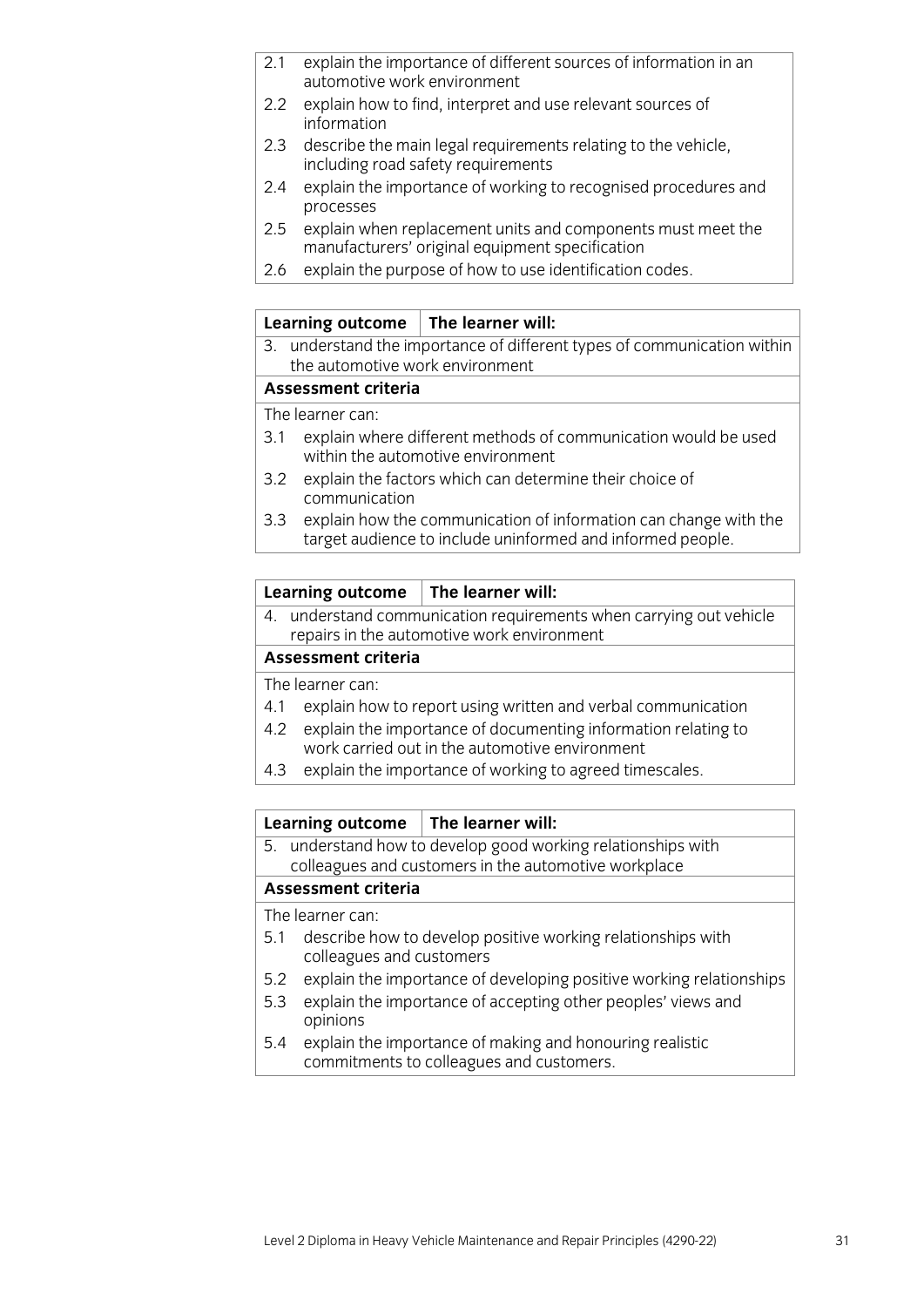## **Unit 053 Knowledge of support for job roles in the automotive work environment**

Supporting information

**Candidates will be assessed on the assessment criteria as specified within the unit. The following information has been provided by IMI SSC and is included to support centres in terms of teaching and delivery.**

#### **The structure of a typical vehicle repair business**

- a. How these areas relate to each other within the business:
	- i. body shop
		- ii. vehicle repair workshop
		- iii. paint shop
		- iv. valeting
		- v. vehicle parts store
		- vi. main office
	- vii. vehicle sales
	- viii. reception.

#### **Sources of information:**

- a. Other staff.
- b. Manuals.
- c. Parts lists.
- d. Computer software and the internet.
- e. Manufacturer.
- f. Diagnostic equipment.

#### **Communication requirements when carrying out vehicle repairs**

- a. Locating and using correct documentation and information for:
	- i. recording vehicle maintenance and repairs
	- ii. vehicle specifications
	- iii. component specifications
	- iv. oil and fluid specifications
	- v. equipment and tools
	- vi. identification codes.
- b. Procedures for:
	- i. referral of problems
	- ii. reporting delays
	- iii. additional work identified during repair or maintenance
	- iv. keeping others informed of progress.
- c. Methods of communication:
	- i. verbal
	- ii. signs and notices
	- iii. memos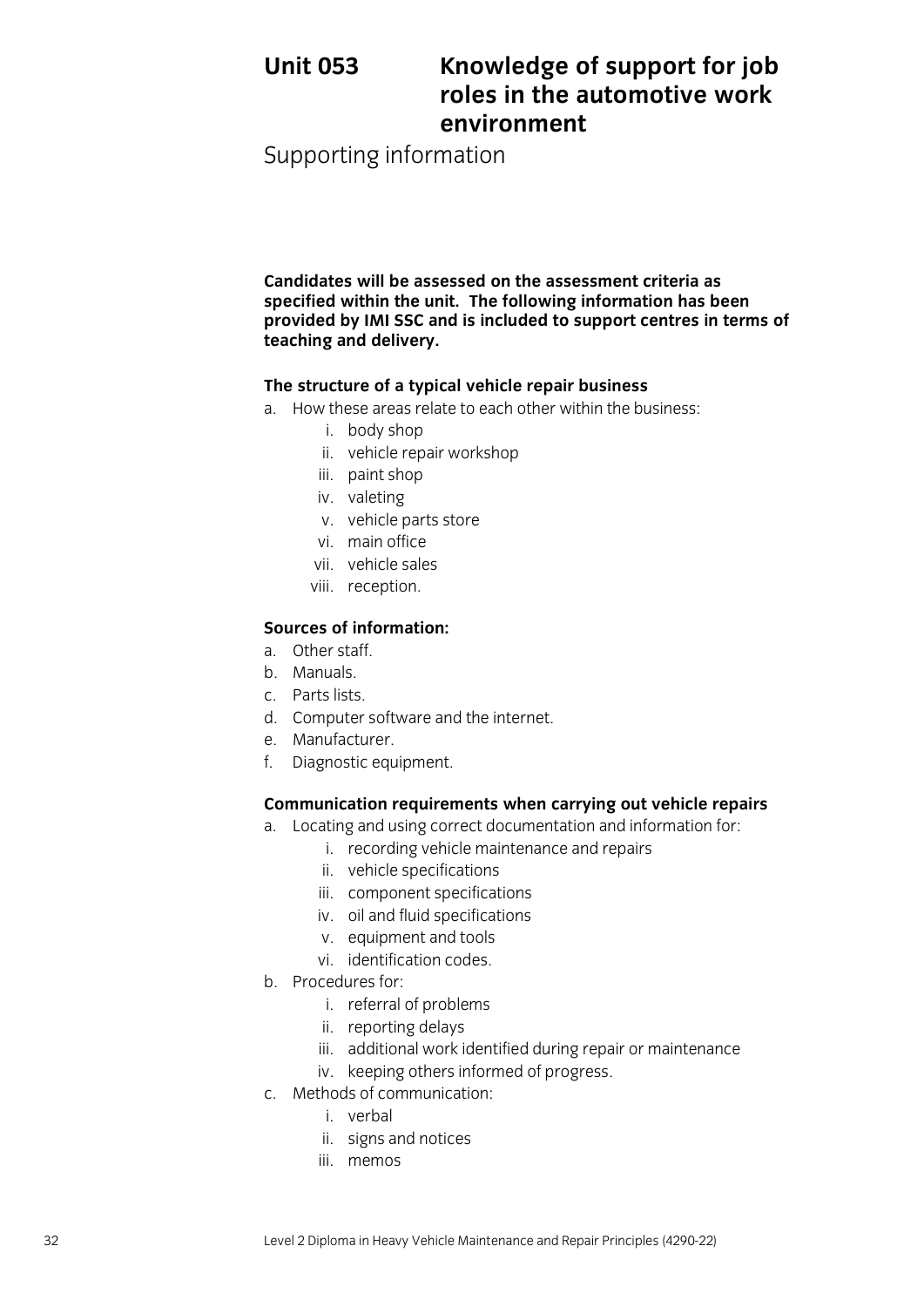- iv. telephone
- v. electronic mail
- vi. vehicle job card
- vii. notice boards
- viii. SMS text messaging
- ix. letters.
- d. Organisational and customer requirements:
	- i. importance of time scales to customer and organization
	- ii. relationship between time and costs
	- iii. meaning of profit.
- e. Choice of communication
	- i. distance
	- ii. location
	- iii. job responsibility.
- f. Importance of maintaining positive working relationships:
	- i. morale
	- ii. productivity
	- iii. company image
	- iv. customer relationships
	- v. colleagues.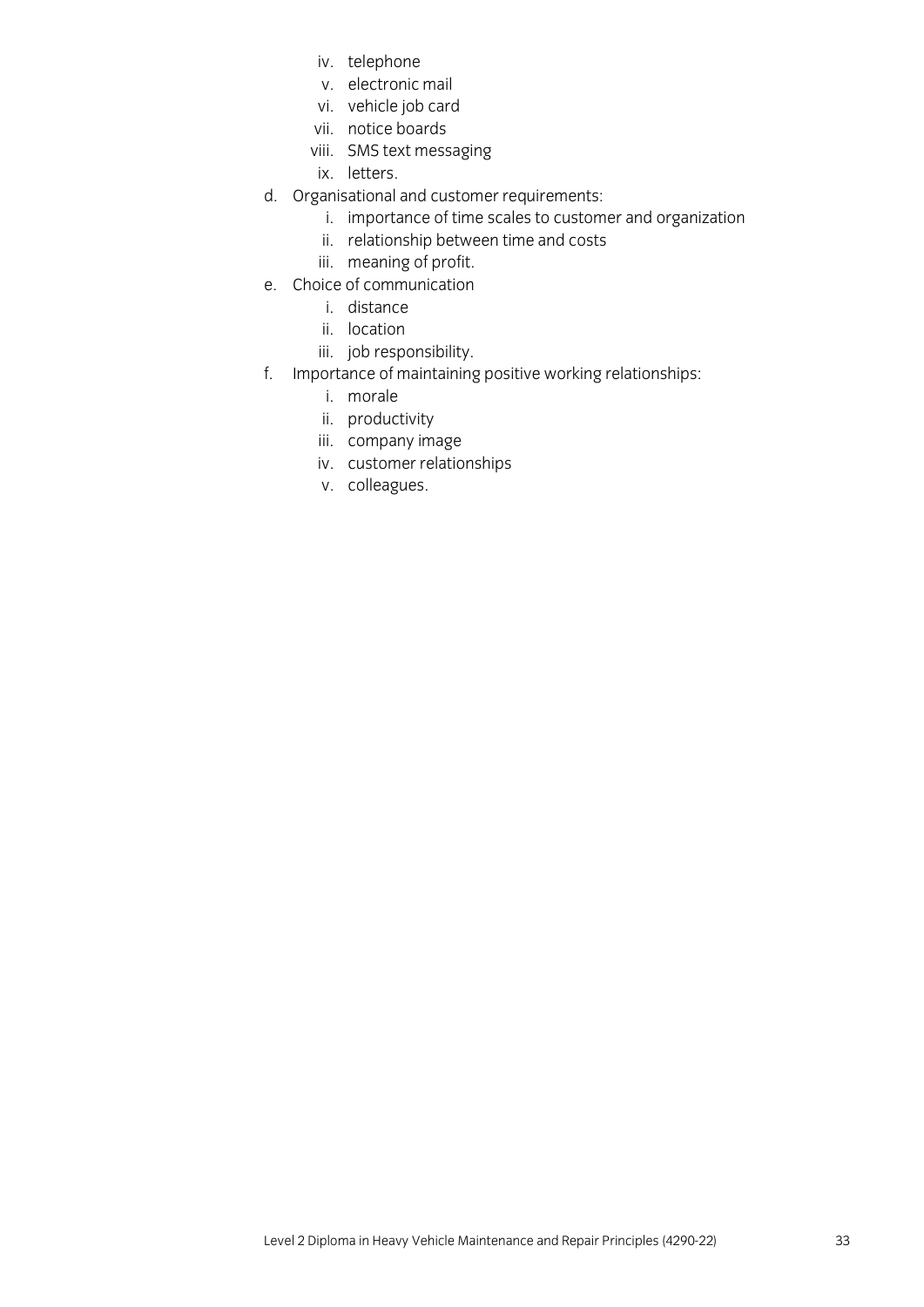## **Unit 054 Knowledge of materials, fabrication, tools and measuring devices used in the automotive environment**

| UAN:                                                                                                                                                                                                                | K/601/6237                                                                                                                                                                                                     |  |  |  |  |
|---------------------------------------------------------------------------------------------------------------------------------------------------------------------------------------------------------------------|----------------------------------------------------------------------------------------------------------------------------------------------------------------------------------------------------------------|--|--|--|--|
| Level:                                                                                                                                                                                                              | $\overline{2}$                                                                                                                                                                                                 |  |  |  |  |
| <b>Credit value:</b>                                                                                                                                                                                                | 4                                                                                                                                                                                                              |  |  |  |  |
| GLH:                                                                                                                                                                                                                | 40                                                                                                                                                                                                             |  |  |  |  |
| <b>Relationship to NOS:</b>                                                                                                                                                                                         | This unit is linked to G4 Use of hand tools and<br>equipment in Motor Vehicle Engineering.                                                                                                                     |  |  |  |  |
| Assessment<br>requirements specified<br>by a sector or<br>regulatory body:                                                                                                                                          | This unit was developed by the IMI, the<br>sector skills council for the automotive retail<br>industry. All assessments have been<br>developed in accordance with the IMI<br>Assessment Requirements for VRQs. |  |  |  |  |
| Aim:                                                                                                                                                                                                                | This unit enables the learner to develop an<br>understanding of:                                                                                                                                               |  |  |  |  |
|                                                                                                                                                                                                                     | the correct selection, care and use of key<br>hand tools and measuring devices for<br>modification, fabrication and repair in the<br>automotive environment                                                    |  |  |  |  |
|                                                                                                                                                                                                                     | the correct preparation and use of<br>common automotive environment<br>equipment                                                                                                                               |  |  |  |  |
|                                                                                                                                                                                                                     | the correct selection and fabrication of<br>materials used when modifying and<br>repairing                                                                                                                     |  |  |  |  |
|                                                                                                                                                                                                                     | the correct application of automotive<br>٠<br>engineering fabrication and fitting<br>principles.                                                                                                               |  |  |  |  |
| <b>Learning outcome</b>                                                                                                                                                                                             | The learner will:                                                                                                                                                                                              |  |  |  |  |
| understand how to select, use and care for hand tools and measuring<br>1.<br>devices in the automotive environment                                                                                                  |                                                                                                                                                                                                                |  |  |  |  |
| <b>Assessment criteria</b>                                                                                                                                                                                          |                                                                                                                                                                                                                |  |  |  |  |
| The learner can:                                                                                                                                                                                                    |                                                                                                                                                                                                                |  |  |  |  |
| identify and explain the use of common types of hand tools used for<br>1.1<br>fabricating and fitting in the automotive environment                                                                                 |                                                                                                                                                                                                                |  |  |  |  |
| identify and explain the use of common measuring devices used for<br>1.2<br>fabrication and fitting in the automotive environment                                                                                   |                                                                                                                                                                                                                |  |  |  |  |
| describe, within the scope of their responsibilities, how to select,<br>1.3<br>prepare and maintain hand tools, measuring devices and PPE used<br>for fabrication, repair and fitting in the automotive environment |                                                                                                                                                                                                                |  |  |  |  |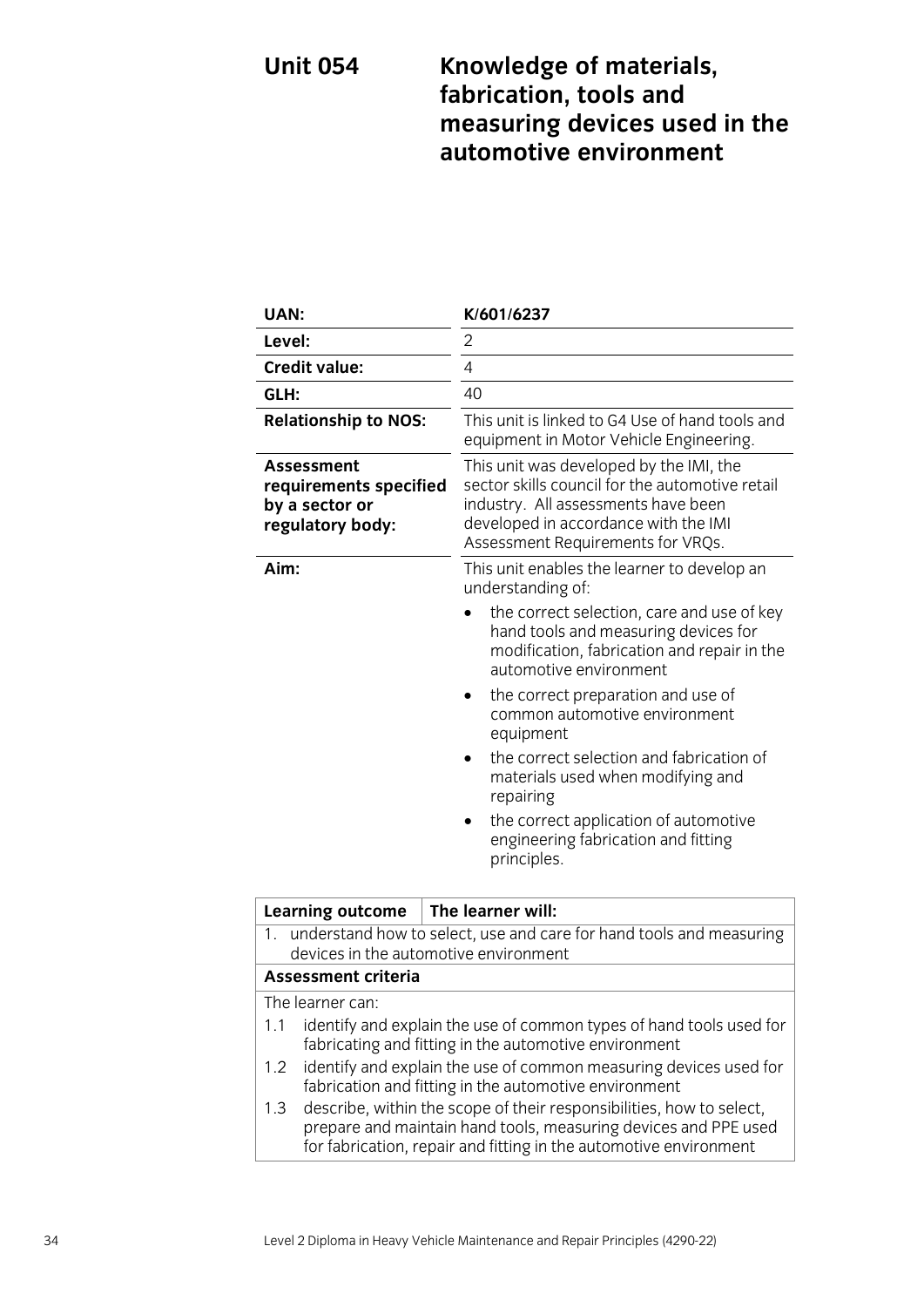- 1.4 state the limitations of common hand tools and measuring devices used for fabricating, repair and fitting in the automotive workplace
- 1.5 explain how common hand tools and measuring devices used for fabricating, repair and fitting in the automotive environment should be stored and maintained
- 1.6 identify common electrical measuring tools used in the repair of vehicles and components
- 1.7 explain the preparation and safe and correct use of common electrical tools when measuring voltage, current and resistance.

#### **Learning outcome The learner will:**

2. understand how to prepare and use common workshop equipment

#### **Assessment criteria**

The learner can:

- 2.1 describe the preparation and safe use of workshop equipment
- 2.2 explain the term: safe working load.

#### **Learning outcome The learner will:**

3. understand how to select materials when fabricating, modifying and repairing vehicles and fitting components

#### **Assessment criteria**

The learner can:

- 3.1 describe the properties, application and limitations of ferrous and non-ferrous metals, including their safe use
- 3.2 describe the properties, application and limitations of common non-metallic materials, including their safe use
- 3.3 define common terms relating to the properties of materials.

#### **Learning outcome The learner will:**

4. understand how to apply automotive engineering, fabrication and fitting principles when modifying and repairing vehicles and components

#### **Assessment criteria**

- 4.1 describe how to tap threads, file, cut and drill plastics and metals when modifying or repairing vehicles
- 4.2 describe how to measure, mark out, shape and join materials when fabricating
- 4.3 describe the selection and fitting procedures of the following:
	- a. gaskets and seals
	- b. sealants and adhesives
	- c. fittings and fasteners
	- d. electrical circuit components
- 4.4 identify locking, fastening and fixing devices
- 4.5 state the importance of correct operating specifications for limits, fits and tolerances in the automotive environment.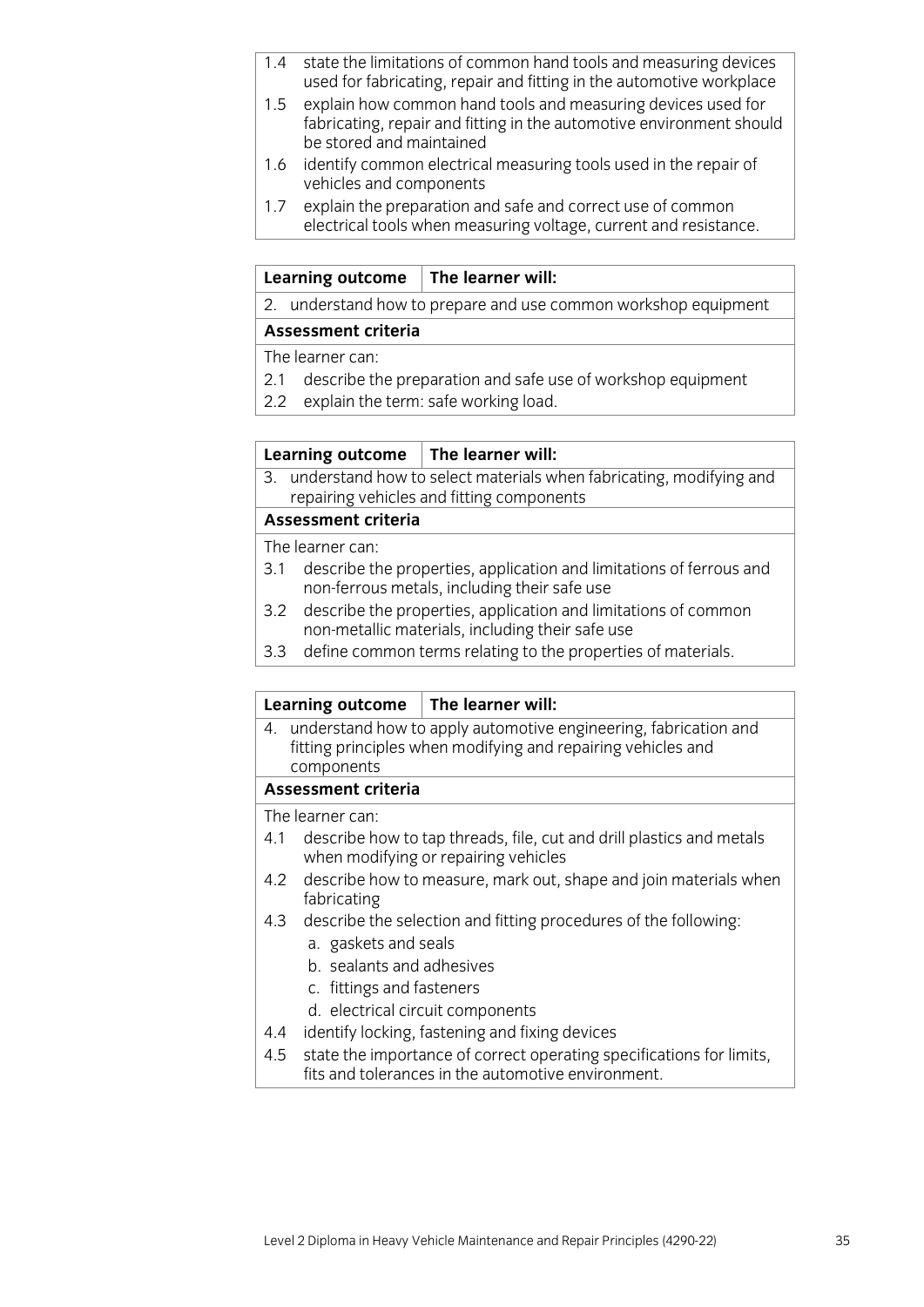## **Unit 054 Knowledge of materials, fabrication, tools and measuring devices used in the automotive environment**

Supporting information

**Candidates will be assessed on the assessment criteria as specified within the unit. The following information has been provided by IMI SSC and is included to support centres in terms of teaching and delivery.**

**Handtools** to include:

- a. files
- b. hacksaws and snips
- c. hammers
- d. screwdrivers
- e. pliers
- f. spanners
- g. sockets
- h. punches
- i. types of drill and drill bits
- j. taps and dies
- k. stud removers
- l. marking out tools.

#### **Common measuring devices used for fabrication and fitting** in the automotive workplace To include:

- a. rule or tape
- b. callipers
- c. feeler gauge
- d. volume measures
- e. micrometer
- f. dial gauges
- g. torque wrenches
- h. depth gauges.

**Common electrical measuring tools** used in the repair of vehicles and components. To include:

- a. ammeter
- b. voltmeter
- c. ohmmeter
- d. multi-meter.

#### **Common electrical terms when measuring:**

a. voltage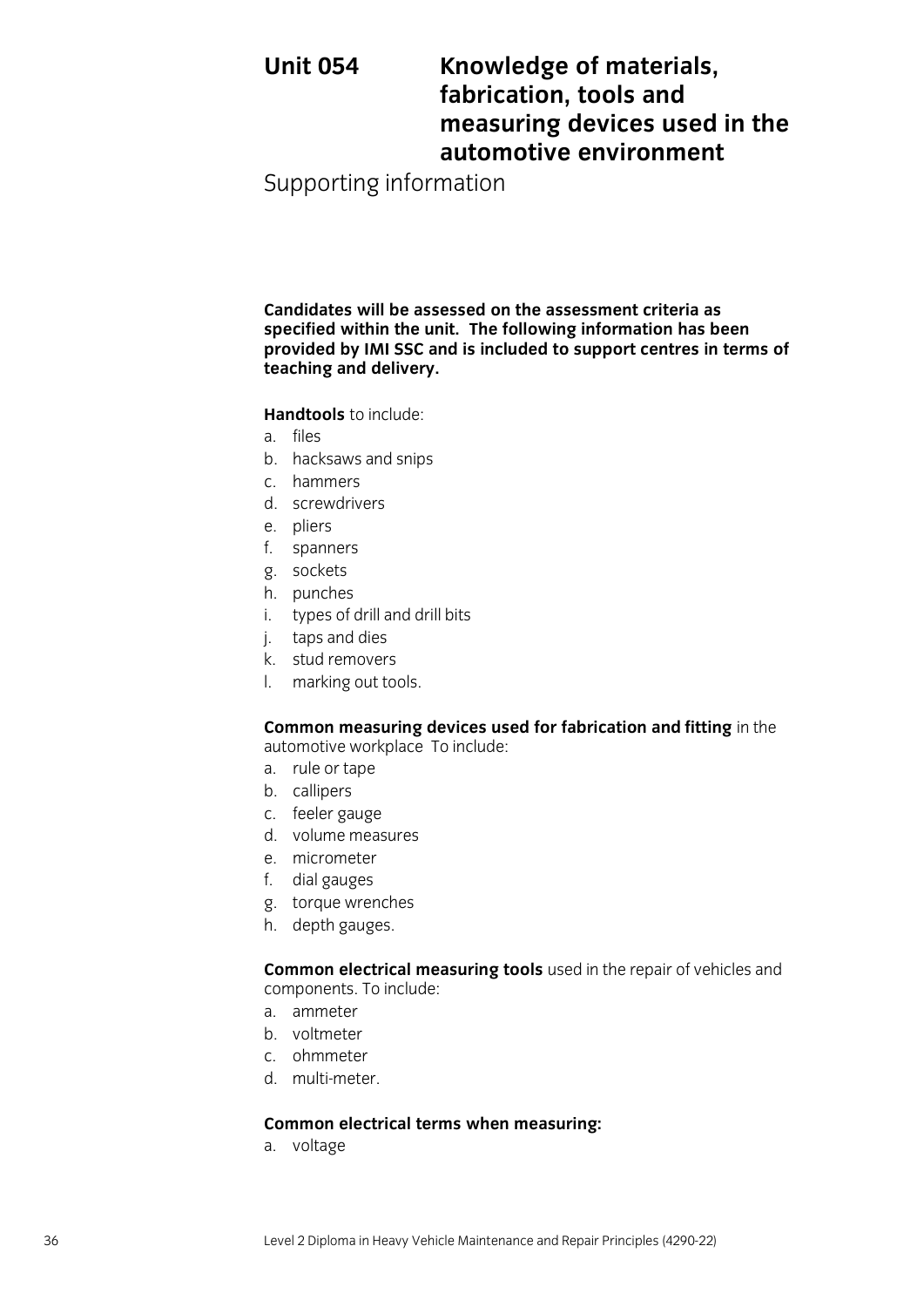- b. current
- c. resistance.

### **Workshop equipment (including appropriate PPE)** to include:

- a. hydraulic jacks
- b. axle stands
- c. pillar drills
- d. air tools
- e. vehicle lifts
- f. cranes
- g. hoists
- h. electrical power tools.

### **The properties, application and limitations to include safe use of ferrous and non-ferrous metals used when constructing, modifying and repairing vehicles and components.**

Materials to include:

- a. carbon steels
- b. alloy steels
- c. cast iron
- d. aluminium alloys
- e. brass
- f. copper
- g. lead.

### **Properties, application and limitations (to include safe use) of nonmetallic materials used when constructing, modifying and repairing vehicles and components.**

Materials to include:

- a. glass
- b. plastics (inc. GRP)
- c. Kevlar
- d. rubber.

# **Terms relating to the properties of materials** to include:

- a. hardness
- b. toughness
- c. ductility
- d. elasticity
- e. tenacity
- f. malleability
- g. plasticity.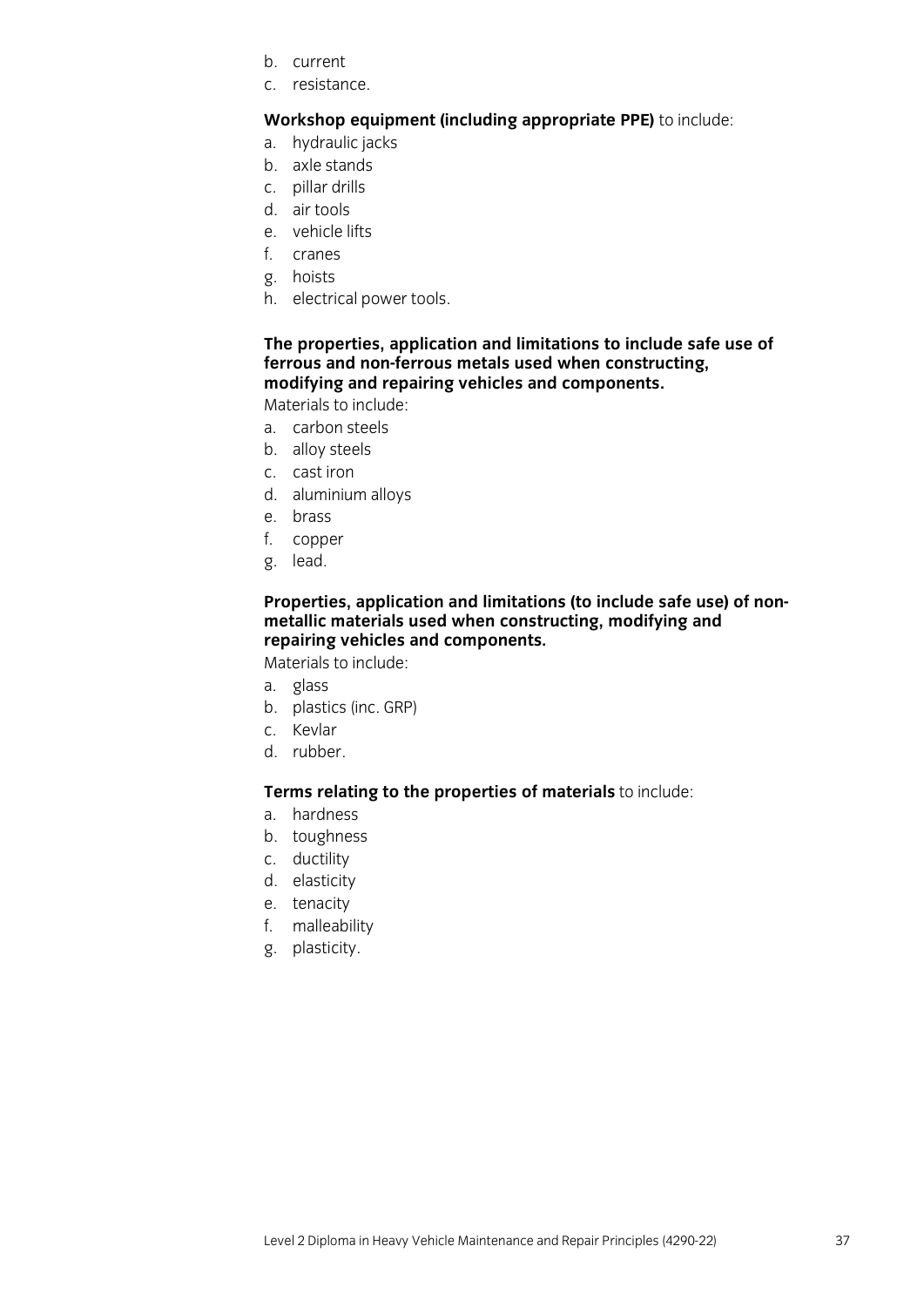# **Unit 201 Skills required to conduct routine heavy vehicle maintenance**

| <b>UAN:</b>                                                                | K/601/4973                                                                                                                                                                                                     |
|----------------------------------------------------------------------------|----------------------------------------------------------------------------------------------------------------------------------------------------------------------------------------------------------------|
| Level:                                                                     | 2                                                                                                                                                                                                              |
| <b>Credit value:</b>                                                       | 3                                                                                                                                                                                                              |
| GLH:                                                                       | 20                                                                                                                                                                                                             |
| <b>Relationship to NOS:</b>                                                | This unit is linked to HV01 Carry Out Routine<br>Motor Vehicle Maintenance.                                                                                                                                    |
| Assessment<br>requirements specified<br>by a sector or<br>regulatory body: | This unit was developed by the IMI, the<br>sector skills council for the automotive retail<br>industry. All assessments have been<br>developed in accordance with the IMI<br>Assessment Requirements for VRQs. |
| Aim:                                                                       | This unit allows the learner to demonstrate<br>they can carry out heavy vehicle routine<br>maintenance, adjustments and replacement<br>activities as part of the periodic servicing of<br>vehicles.            |

| <b>Learning outcome</b>                                                       | The learner will:                                                                                                                  |  |
|-------------------------------------------------------------------------------|------------------------------------------------------------------------------------------------------------------------------------|--|
| be able to work safely when carrying out heavy vehicle routine<br>maintenance |                                                                                                                                    |  |
| <b>Assessment criteria</b>                                                    |                                                                                                                                    |  |
| The learner can:                                                              |                                                                                                                                    |  |
| 1.1                                                                           | use suitable personal protective equipment and vehicle coverings<br>throughout when carrying out heavy vehicle routine maintenance |  |
| 1.2                                                                           | work in a way which minimises the risk of damage or injury to the<br>vehicle, people and the environment.                          |  |

|                     | <b>Learning outcome</b>                               | The learner will:                                                                                                      |
|---------------------|-------------------------------------------------------|------------------------------------------------------------------------------------------------------------------------|
|                     |                                                       | 2. be able to use relevant information to carry out the task                                                           |
| Assessment criteria |                                                       |                                                                                                                        |
|                     | The learner can:                                      |                                                                                                                        |
| 2.1                 | a vehicle technical data<br>b. maintenance procedures | select suitable sources of technical information to support heavy<br>vehicle routine maintenance activities including: |
| $2.2^{\circ}$       | c. legal requirements<br>activities.                  | use technical information to support heavy vehicle inspection                                                          |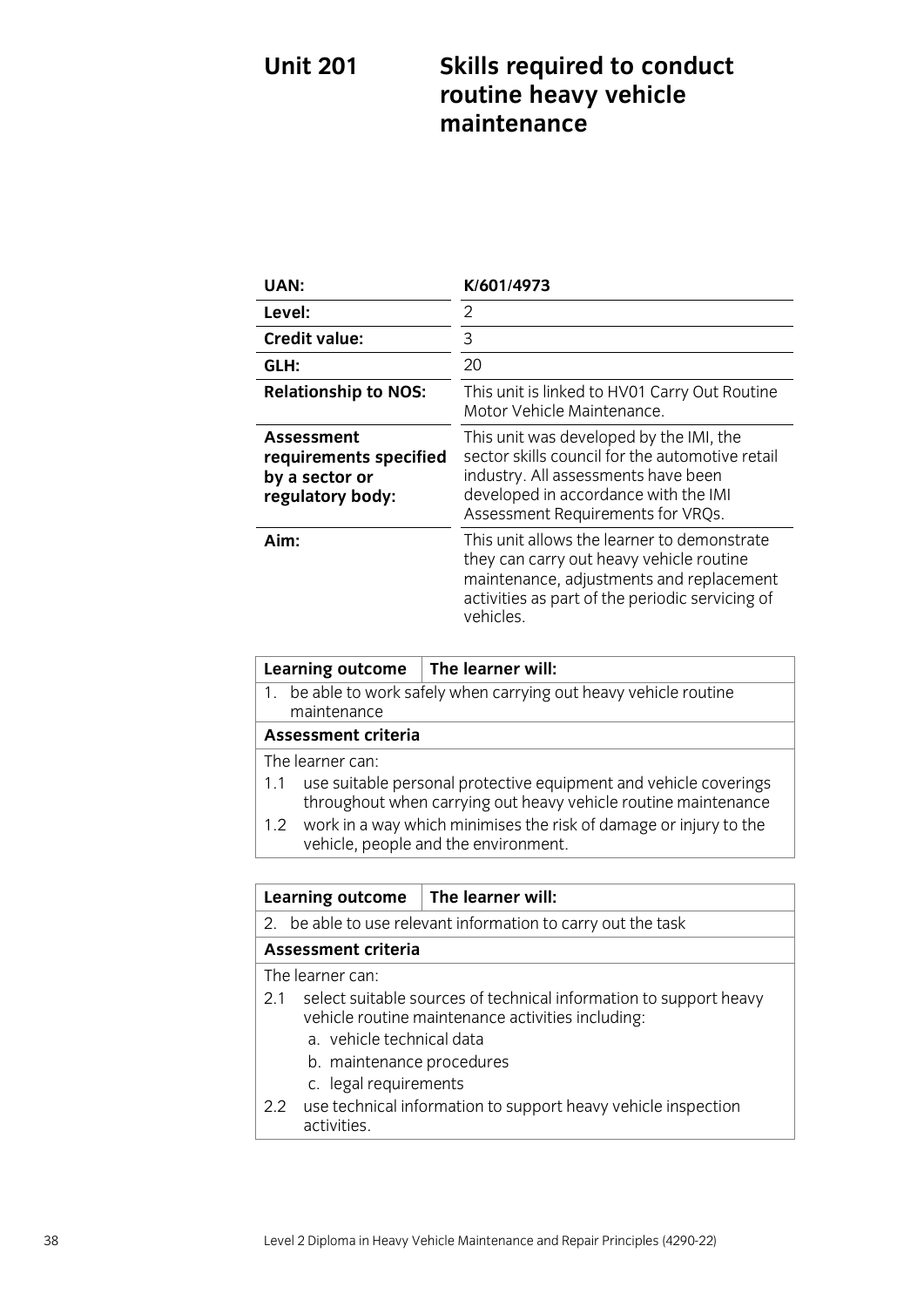### **Learning outcome The learner will:**

3. be able to use appropriate tools and equipment

### **Assessment criteria**

The learner can:

- 3.1 select the appropriate tools and equipment necessary for carrying out routine maintenance
- 3.2 ensure that equipment has been calibrated to meet manufacturers' and legal requirements
- 3.3 use the tools and equipment in the way specified by manufacturers when carrying out routine maintenance.

### **Learning outcome The learner will:**

4. be able to carry out heavy vehicle routine maintenance

### **Assessment criteria**

- 4.1 carry out heavy vehicle maintenance using prescribed methods, adhering to the correct specifications and tolerances for the vehicle and following:
	- a. the manufacturer's approved inspection methods
	- b. recognised researched inspection methods
	- c. health and safety requirements
- 4.2 carry out adjustments, replacement of vehicle components and replenishment of consumable materials following the manufacturer's current specification for:
	- a. the particular service interval
	- b. working methods and procedures
	- c. use of equipment
	- d. the tolerances for the vehicle
- 4.3 ensure the examination methods identify accurately any vehicle system and or component problems falling outside the maintenance schedule are specified
- 4.4 ensure that the vehicle conforms to the vehicle operating specification and any legal requirements
- 4.5 ensure any comparison of the vehicle against specification accurately identifies any:
	- a. differences from the vehicle specification
	- b. vehicle appearance and condition faults
- 4.6 use suitable testing methods to evaluate the performance of all replaced and adjusted components and systems accurately.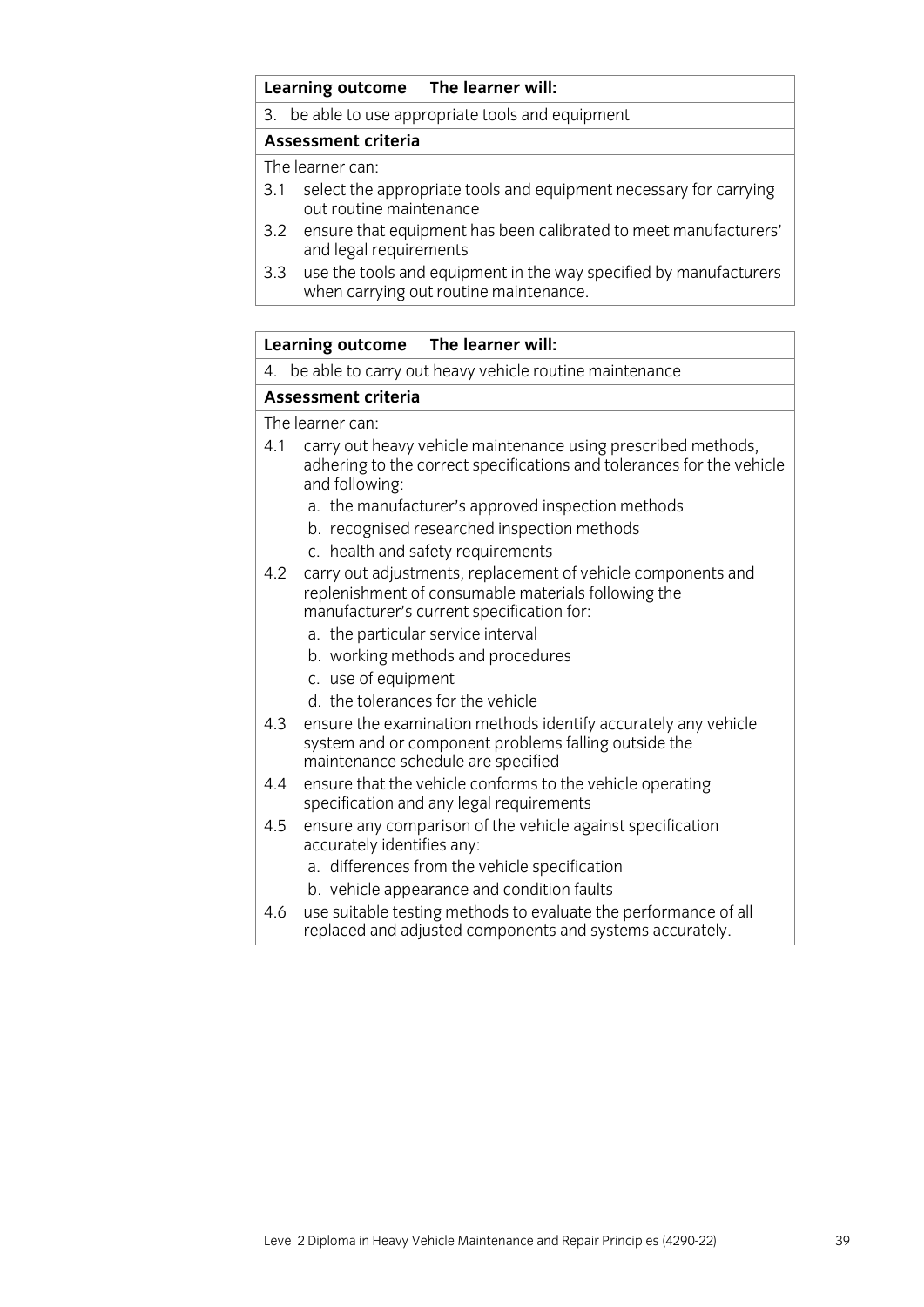|                            | <b>Learning outcome</b>                                            | The learner will:                                                                                                        |
|----------------------------|--------------------------------------------------------------------|--------------------------------------------------------------------------------------------------------------------------|
|                            | 5. be able to record information and make suitable recommendations |                                                                                                                          |
| <b>Assessment criteria</b> |                                                                    |                                                                                                                          |
| The learner can:           |                                                                    |                                                                                                                          |
| 5.1                        |                                                                    | produce work records that are accurate, complete and passed to<br>the relevant person(s) promptly in the format required |
| 5.2                        | repairs                                                            | make suitable and justifiable recommendations for cost effective                                                         |
| 5.3                        |                                                                    | record and report any additional faults noticed during the course of<br>their work promptly in the format required.      |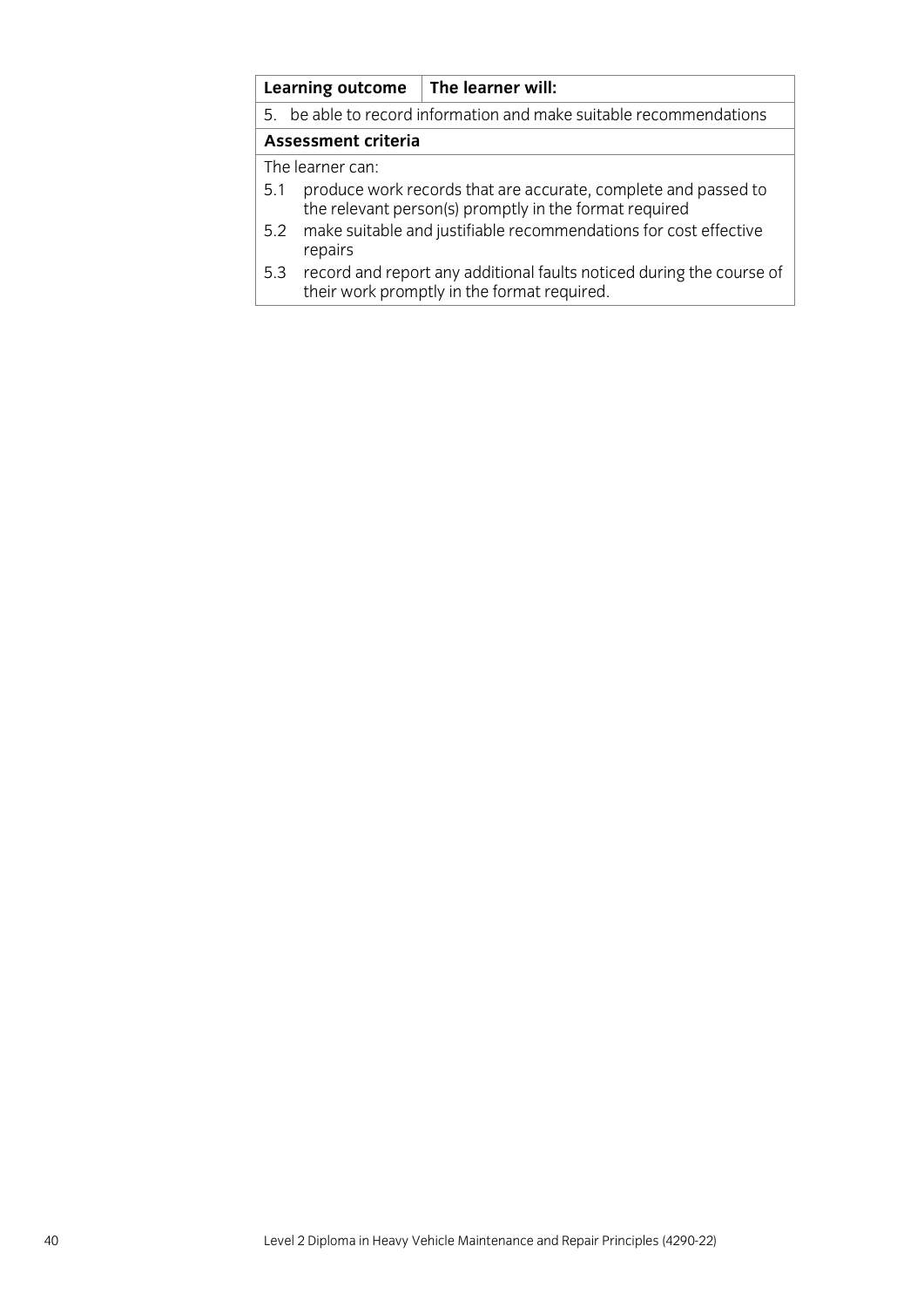# **Unit 202 Skills required to remove and replace heavy vehicle engine units and components**

| UAN:                                                                              | A/601/4976                                                                                                                                                                                                     |
|-----------------------------------------------------------------------------------|----------------------------------------------------------------------------------------------------------------------------------------------------------------------------------------------------------------|
| Level:                                                                            | 2                                                                                                                                                                                                              |
| <b>Credit value:</b>                                                              | 5                                                                                                                                                                                                              |
| GLH:                                                                              | 45                                                                                                                                                                                                             |
| <b>Relationship to NOS:</b>                                                       | This unit is linked to HV02 Remove and<br>Replace Motor Vehicle Engine Units and<br>Components.                                                                                                                |
| <b>Assessment</b><br>requirements specified<br>by a sector or<br>regulatory body: | This unit was developed by the IMI, the<br>sector skills council for the automotive retail<br>industry. All assessments have been<br>developed in accordance with the IMI<br>Assessment Requirements for VRQs. |
| Aim:                                                                              | This unit allows the learner to develop the<br>skills to remove and replace heavy vehicle<br>engine system components. It also covers<br>the evaluation of performance of the<br>replaced units and systems.   |

|     | Learning outcome           | $\mid$ The learner will:                                                                                       |  |
|-----|----------------------------|----------------------------------------------------------------------------------------------------------------|--|
|     | activities                 | 1. be able to work safely when carrying out removal and replacement                                            |  |
|     | <b>Assessment criteria</b> |                                                                                                                |  |
|     | The learner can:           |                                                                                                                |  |
| 1.1 |                            | use suitable personal protective equipment and vehicle coverings<br>when working on heavy vehicle engine units |  |
|     |                            | 1.2 work in a way which minimises the risk of damage or injury to the<br>vehicle, people and the environment.  |  |

|     | <b>Learning outcome</b>                                                     | The learner will:                                                                                                                                                       |  |
|-----|-----------------------------------------------------------------------------|-------------------------------------------------------------------------------------------------------------------------------------------------------------------------|--|
|     | 2. be able to use relevant information to carry out the task                |                                                                                                                                                                         |  |
|     | Assessment criteria                                                         |                                                                                                                                                                         |  |
|     | The learner can:                                                            |                                                                                                                                                                         |  |
| 2.1 | activities including:<br>a. vehicle technical data<br>c. legal requirements | select suitable sources of technical information to support heavy<br>vehicle engine unit and component removal and replacement<br>b. removal and replacement procedures |  |
|     |                                                                             | 2.2 use technical information to support heavy vehicle engine unit and<br>component removal and replacement activities.                                                 |  |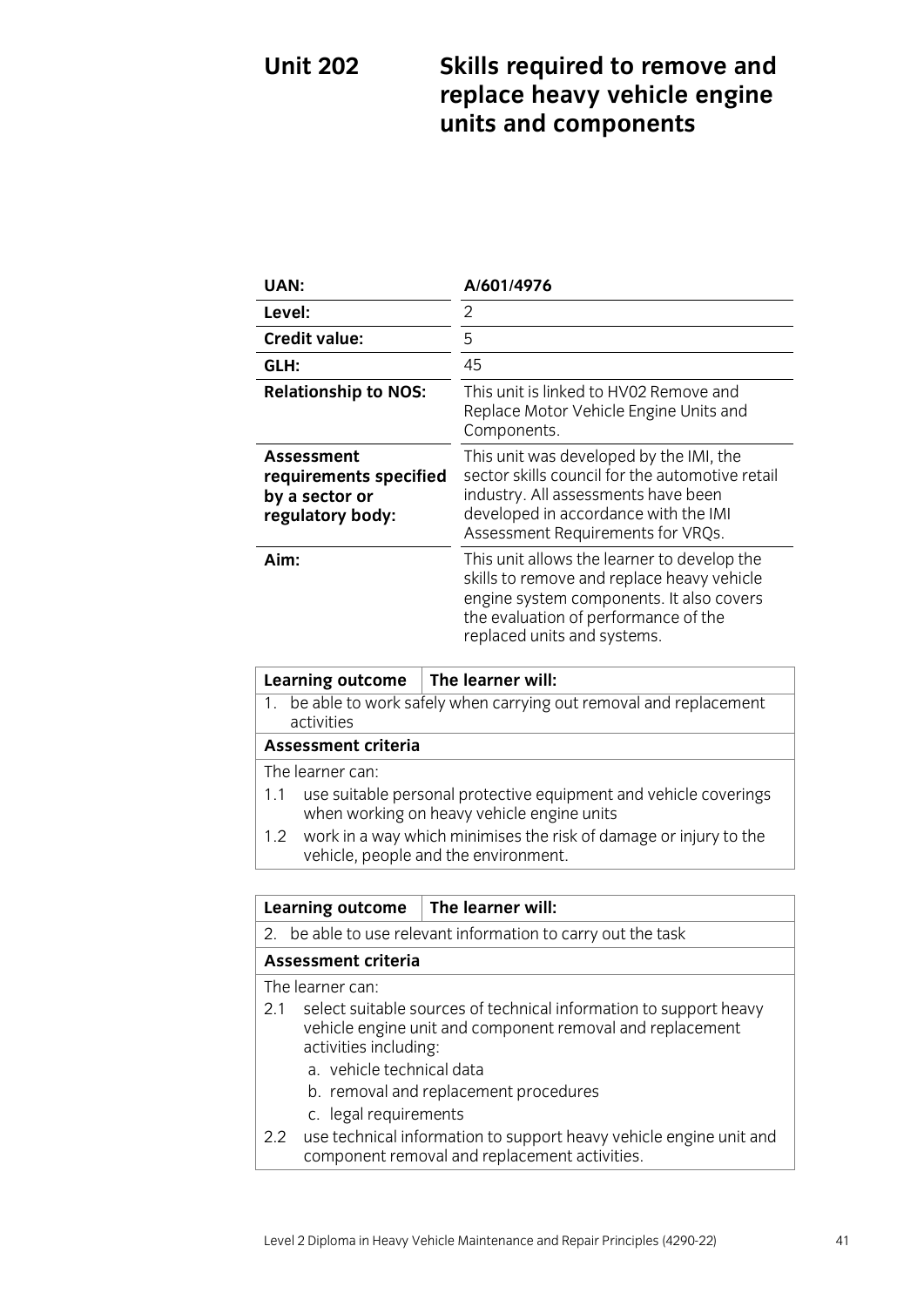### **Learning outcome The learner will:**

3. be able to use appropriate tools and equipment

### **Assessment criteria**

The learner can:

- 3.1 select the appropriate tools and equipment necessary for removal and replacement of heavy vehicle engine systems
- 3.2 ensure that equipment has been calibrated to meet manufacturers' and legal requirements
- 3.3 use the tools and equipment in the way specified by manufacturers to remove and replace heavy vehicle engine systems.

### **Learning outcome The learner will:**

4. be able to carry out removal and replacement of heavy vehicle engine units and components

### **Assessment criteria**

The learner can:

- 4.1 remove and replace the heavy vehicle's engine systems and components, adhering to the specifications and tolerances for the vehicle and following:
	- a. the manufacturer's approved removal and replacement methods
	- b. recognised researched repair methods
	- c. health and safety requirements
- 4.2 ensure that replaced heavy vehicle engine units and components conform to the vehicle operating specification and any legal requirements
- 4.3 use suitable testing methods to evaluate the performance of the reassembled system
- 4.4 ensure that the reassembled heavy vehicle engine systems perform to the vehicle operating specification and meets any legal requirements.

### **Learning outcome The learner will:**

5. be able to record information and make suitable recommendations

### **Assessment criteria**

- 5.1 produce work records that are accurate, complete and passed to the relevant person(s) promptly in the format required
- 5.2 make suitable and justifiable recommendations for cost effective repairs
- 5.3 record and report any additional faults noticed during the course of their work promptly in the format required.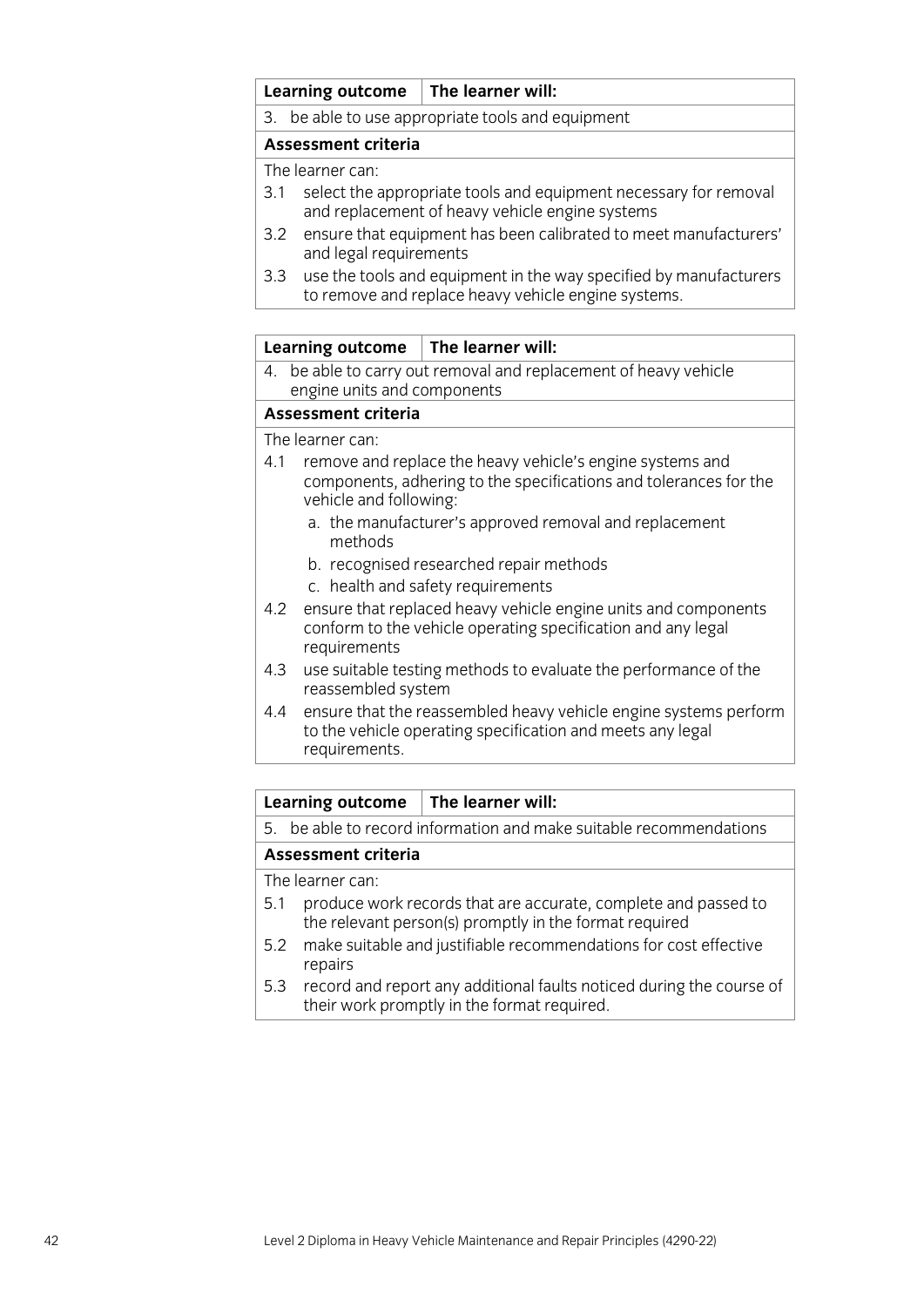# **Unit 203 Skills required to remove and replace heavy vehicle electrical units and components**

| UAN:                                                                              | F/601/4977                                                                                                                                                                                                       |
|-----------------------------------------------------------------------------------|------------------------------------------------------------------------------------------------------------------------------------------------------------------------------------------------------------------|
| Level:                                                                            | 2                                                                                                                                                                                                                |
| <b>Credit value:</b>                                                              | 5                                                                                                                                                                                                                |
| GLH:                                                                              | 45                                                                                                                                                                                                               |
| <b>Relationship to NOS:</b>                                                       | This unit is linked to HV03 Remove and Replace<br>Commercial Motor Vehicle Electrical Auxiliary<br>Units and Components.                                                                                         |
| <b>Assessment</b><br>requirements<br>specified by a sector<br>or regulatory body: | This unit was developed by the IMI, the sector<br>skills council for the automotive retail industry.<br>All assessments have been developed in<br>accordance with the IMI Assessment<br>Requirements for VRQs.   |
| Aim:                                                                              | This unit allows the learner to develop the skills<br>to remove and replace motor vehicle electrical<br>system components. It also covers the<br>evaluation of performance of the replaced<br>units and systems. |

|                                                                          | Learning outcome                                                                                                                    | The learner will: |  |
|--------------------------------------------------------------------------|-------------------------------------------------------------------------------------------------------------------------------------|-------------------|--|
| 1.                                                                       | be able to work safely when carrying out removal and replacement                                                                    |                   |  |
|                                                                          | activities                                                                                                                          |                   |  |
|                                                                          | <b>Assessment criteria</b>                                                                                                          |                   |  |
|                                                                          | The learner can:                                                                                                                    |                   |  |
| 1.1                                                                      | use suitable personal protective equipment and vehicle coverings<br>when working on heavy vehicle electrical systems and components |                   |  |
|                                                                          | 1.2 work in a way which minimises the risk of damage or injury to the<br>vehicle, people and the environment.                       |                   |  |
|                                                                          |                                                                                                                                     |                   |  |
|                                                                          | The learner will:<br><b>Learning outcome</b>                                                                                        |                   |  |
| be able to use relevant information to carry out the task<br>$2^{\circ}$ |                                                                                                                                     |                   |  |
|                                                                          |                                                                                                                                     |                   |  |

### **Assessment criteria**

- 2.1 select suitable sources of technical information to support heavy vehicle electrical unit and component removal and replacement activities including:
	- a. vehicle technical data
	- b. removal and replacement procedures
	- c. legal requirements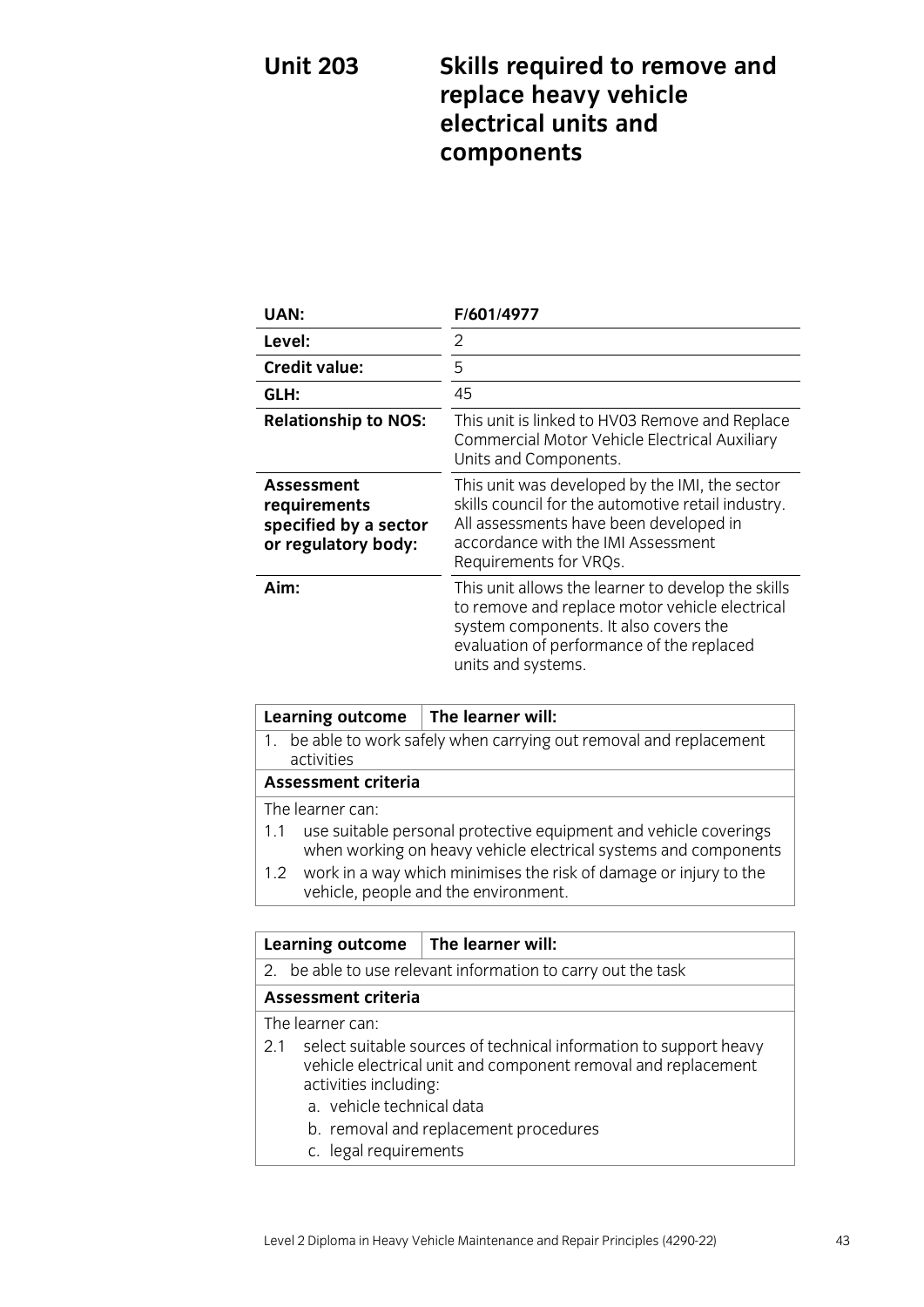2.2 use technical information to support heavy vehicle electrical unit and component removal and replacement activities.

| Learning outcome $\vert$ The learner will: |  |
|--------------------------------------------|--|
|--------------------------------------------|--|

3. be able to use appropriate tools and equipment

#### **Assessment criteria**

The learner can:

- 3.1 select the appropriate tools and equipment necessary for removal and replacement of motor vehicle electrical systems components
- 3.2 ensure that equipment has been calibrated to meet manufacturers' and legal requirements
- 3.3 use the tools and equipment in the way specified by manufacturers to remove and replace motor vehicle electrical systems.

### **Learning outcome The learner will:**

4. be able to carry out removal and replacement of heavy vehicle electrical units and components

# **Assessment criteria**

The learner can:

- 4.1 remove and replace the motor vehicle's electrical systems and components, adhering to the specifications and tolerances for the vehicle and following:
	- a. the manufacturer's approved removal and replacement methods
	- b. recognised researched repair methods
	- c. health and safety requirements
- 4.2 ensure that replaced motor vehicle electrical units and components conform to the vehicle operating specification and any legal requirements
- 4.3 use suitable testing methods to evaluate the performance of the reassembled system
- 4.4 ensure that the reassembled motor vehicle electrical systems perform to the vehicle operating specification and meets any legal requirements.

# **Learning outcome The learner will:**

5. be able to record information and make suitable recommendations

### **Assessment criteria**

- 5.1 produce work records that are accurate, complete and passed to the relevant person(s) promptly in the format required
- 5.2 make suitable and justifiable recommendations for cost effective repairs
- 5.3 record and report any additional faults noticed during the course of their work promptly in the format required.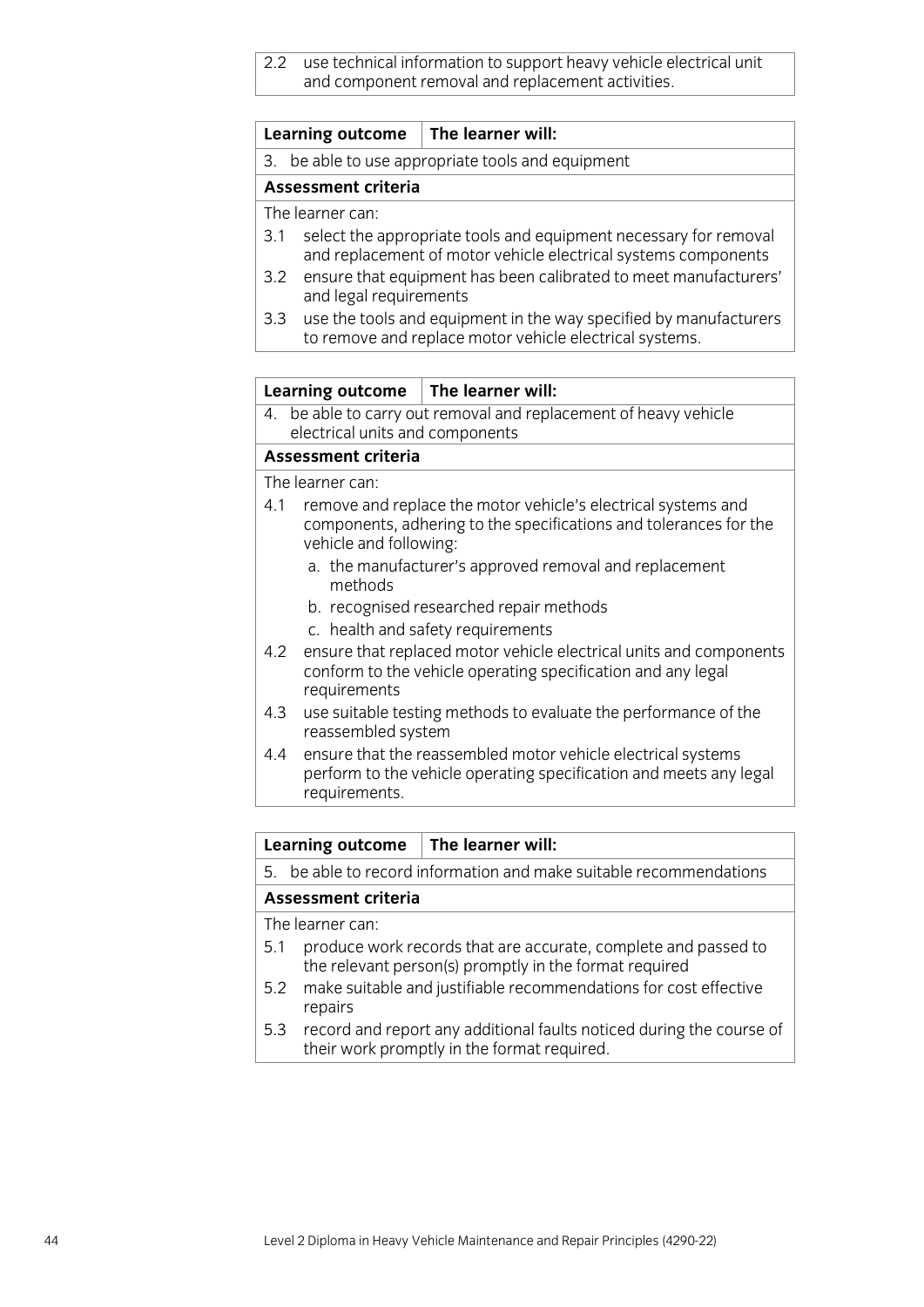# **Unit 204 Skills required to remove and replace heavy vehicle chassis units and components**

| <b>UAN:</b>                                                                       | L/601/4979                                                                                                                                                                                                                                                 |
|-----------------------------------------------------------------------------------|------------------------------------------------------------------------------------------------------------------------------------------------------------------------------------------------------------------------------------------------------------|
| Level:                                                                            | 2                                                                                                                                                                                                                                                          |
| <b>Credit value:</b>                                                              | 5                                                                                                                                                                                                                                                          |
| GLH:                                                                              | 45                                                                                                                                                                                                                                                         |
| <b>Relationship to NOS:</b>                                                       | This unit is linked to HV04 Remove and<br>Replace Commercial Motor Vehicle Chassis<br>Units and Components.                                                                                                                                                |
| <b>Assessment</b><br>requirements specified<br>by a sector or<br>regulatory body: | This unit was developed by the IMI, the<br>sector skills council for the automotive retail<br>industry. All assessments have been<br>developed in accordance with the IMI<br>Assessment Requirements for VRQs.                                             |
| Aim:                                                                              | This unit allows the learner to develop the<br>skills to remove and replace heavy vehicle<br>steering, suspension and braking units<br>(including wheels and tyres). It also covers<br>the evaluation of performance of the<br>replaced units and systems. |

| <b>Learning outcome</b>                                                           | The learner will:                                                                                                                |  |
|-----------------------------------------------------------------------------------|----------------------------------------------------------------------------------------------------------------------------------|--|
| 1. be able to work safely when carrying out removal and replacement<br>activities |                                                                                                                                  |  |
| <b>Assessment criteria</b>                                                        |                                                                                                                                  |  |
| The learner can:                                                                  |                                                                                                                                  |  |
| 1.1                                                                               | use suitable personal protective equipment and vehicle coverings<br>when working on heavy vehicle chassis systems and components |  |
|                                                                                   | 1.2 work in a way which minimises the risk of damage or injury to the<br>vehicle, people and the environment.                    |  |

| <b>Learning outcome</b>                                                                                                                                                                                                                                        | The learner will:                                            |  |
|----------------------------------------------------------------------------------------------------------------------------------------------------------------------------------------------------------------------------------------------------------------|--------------------------------------------------------------|--|
|                                                                                                                                                                                                                                                                | 2. be able to use relevant information to carry out the task |  |
| <b>Assessment criteria</b>                                                                                                                                                                                                                                     |                                                              |  |
| The learner can:                                                                                                                                                                                                                                               |                                                              |  |
| select suitable sources of technical information to support heavy<br>2.1<br>vehicle chassis unit and component removal and replacement<br>activities including:<br>a. vehicle technical data<br>b. removal and replacement procedures<br>c. legal requirements |                                                              |  |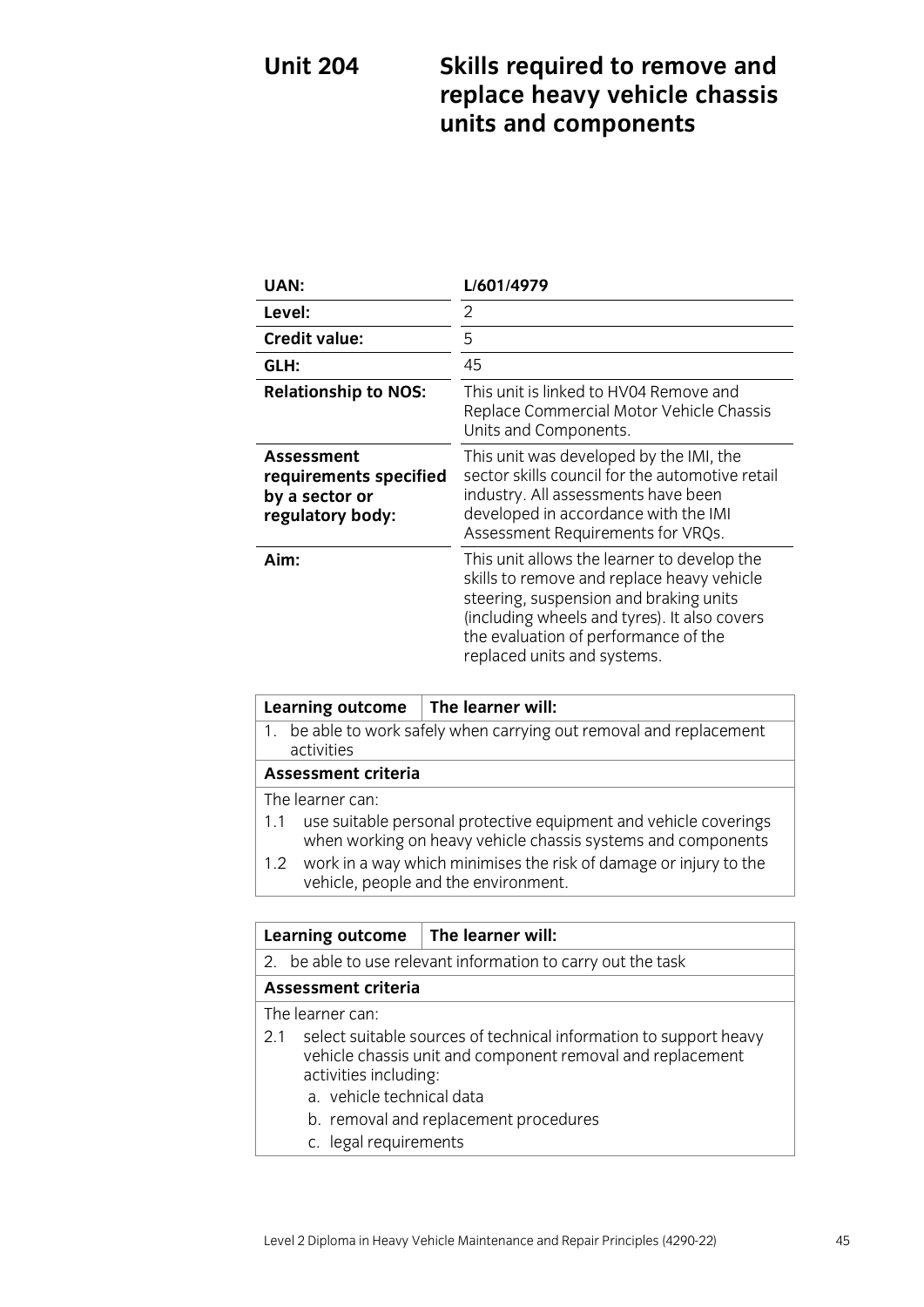2.2 use technical information to support heavy vehicle chassis unit and component removal and replacement activities.

| <b>Learning outcome</b> | The learner will: |
|-------------------------|-------------------|
|-------------------------|-------------------|

3. be able to use appropriate tools and equipment

### **Assessment criteria**

The learner can:

- 3.1 select the appropriate tools and equipment necessary for removal and replacement of heavy vehicle chassis systems
- 3.2 ensure that equipment has been calibrated to meet manufacturers' and legal requirements
- 3.3 use the tools and equipment in the way specified by manufacturers to remove and replace heavy vehicle chassis systems.

### **Learning outcome The learner will:**

4. be able to carry out removal and replacement of heavy vehicle chassis units and components

# **Assessment criteria**

The learner can:

- 4.1 remove and replace the heavy vehicle's chassis systems and components, adhering to the correct specifications and tolerances for the vehicle and following:
	- a. the manufacturer's approved removal and replacement methods
	- b. recognised researched repair methods
	- c. health and safety requirements
- 4.2 ensure that replaced heavy vehicle chassis units and components conform to the vehicle operating specification and any legal requirements
- 4.3 use suitable testing methods to evaluate the performance of the reassembled system
- 4.4 ensure that the reassembled heavy vehicle chassis system performs to the vehicle operating specification and meets any legal requirements.

# **Learning outcome The learner will:**

5. be able to record information and make suitable recommendations

### **Assessment criteria**

- 5.1 produce work records that are accurate, complete and passed to the relevant person(s) promptly in the format required
- 5.2 make suitable and justifiable recommendations for cost effective repairs
- 5.3 record and report any additional faults noticed during the course of their work promptly in the format required.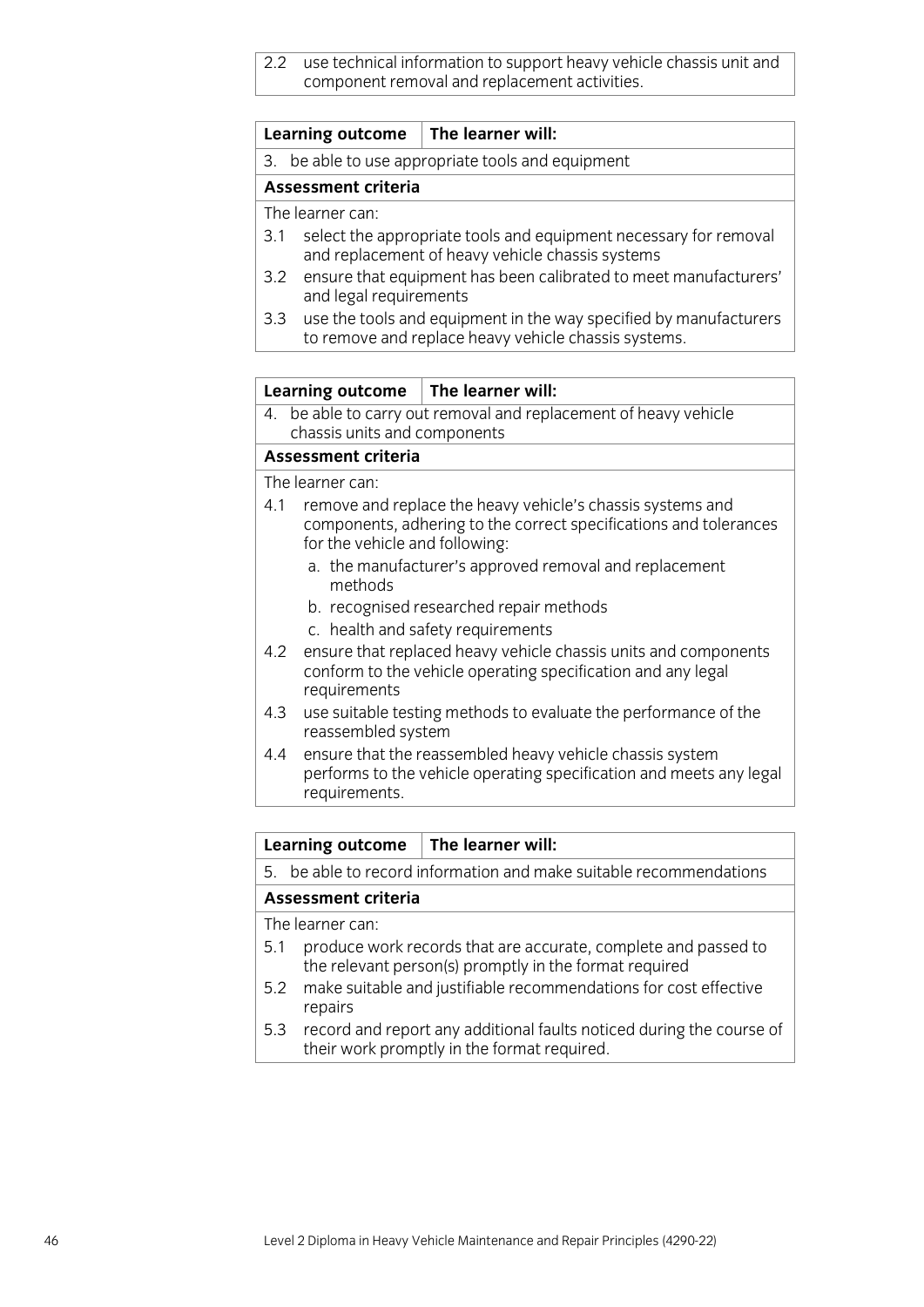# **Unit 205 Skills required to inspect heavy vehicles using prescribed methods**

| UAN:                                                                       | F/601/4980                                                                                                                                                                                                     |
|----------------------------------------------------------------------------|----------------------------------------------------------------------------------------------------------------------------------------------------------------------------------------------------------------|
| Level:                                                                     | 2                                                                                                                                                                                                              |
| <b>Credit value:</b>                                                       | 2                                                                                                                                                                                                              |
| GLH:                                                                       | 20                                                                                                                                                                                                             |
| <b>Relationship to NOS:</b>                                                | This unit is linked to HV05 Conduct Pre and<br>Post Work Motor Vehicle Inspections.                                                                                                                            |
| Assessment<br>requirements specified<br>by a sector or<br>regulatory body: | This unit was developed by the IMI, the<br>sector skills council for the automotive retail<br>industry. All assessments have been<br>developed in accordance with the IMI<br>Assessment Requirements for VRQs. |
| Aim:                                                                       | This unit allows the learner to develop the<br>skills required to carry out a range of<br>inspections on heavy vehicles using a variety<br>of prescribed testing and inspection<br>methods.                    |

| <b>Learning outcome</b>                                                                                                                            | The learner will:                                                                                            |  |
|----------------------------------------------------------------------------------------------------------------------------------------------------|--------------------------------------------------------------------------------------------------------------|--|
| 1. be able to work safely when carrying out heavy vehicle inspections<br>using prescribed methods                                                  |                                                                                                              |  |
| <b>Assessment criteria</b>                                                                                                                         |                                                                                                              |  |
| The learner can:                                                                                                                                   |                                                                                                              |  |
| use suitable personal protective equipment and vehicle coverings<br>1.1<br>when carrying out heavy vehicle inspections using prescribed<br>methods |                                                                                                              |  |
| 1.2 <sub>1</sub>                                                                                                                                   | work in a way which minimises the risk of damage or injury to the<br>motorcycle, people and the environment. |  |
|                                                                                                                                                    |                                                                                                              |  |
| <b>Learning outcome</b>                                                                                                                            | The learner will:                                                                                            |  |
| 2.                                                                                                                                                 | be able to use relevant information to carry out the task                                                    |  |
| <b>Assessment criteria</b>                                                                                                                         |                                                                                                              |  |
| The learner can:                                                                                                                                   |                                                                                                              |  |
| select suitable sources of technical information to support heavy<br>2.1<br>vehicle inspection activities including:                               |                                                                                                              |  |
|                                                                                                                                                    | a. vehicle technical data                                                                                    |  |
| b. inspection procedures                                                                                                                           |                                                                                                              |  |

- c. legal requirements
- 2.2 use technical information to support heavy vehicle inspection activities.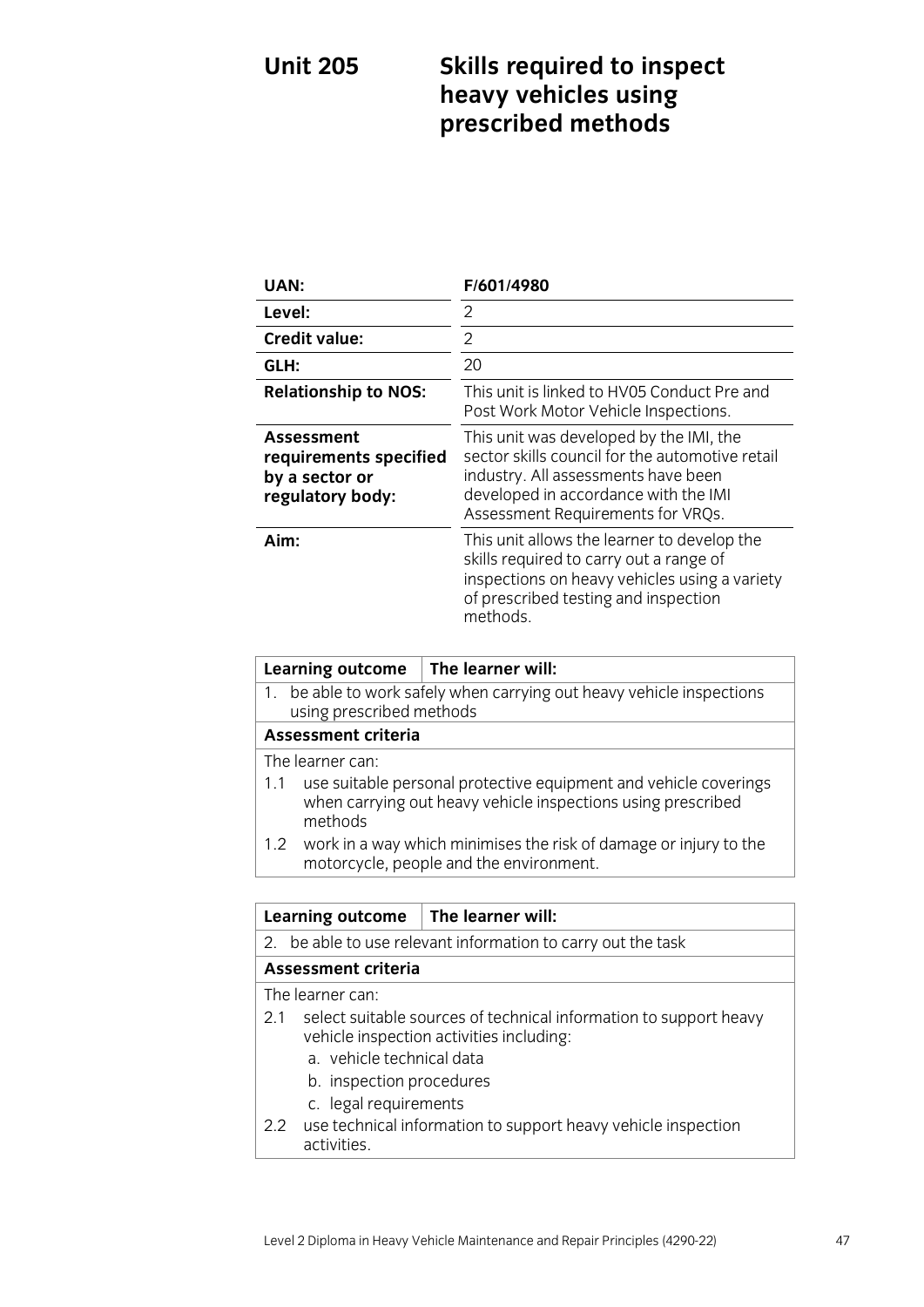## **Learning outcome The learner will:**

3. be able to use appropriate tools and equipment

# **Assessment criteria**

The learner can:

- 3.1 select the appropriate tools and equipment necessary for carrying out a range of inspections on heavy vehicle systems including:
	- a. pre-delivery and pre-purchase
	- b. daily vehicle checks
	- c. pre and post rental inspections
- 3.2 ensure that equipment has been calibrated to meet manufacturers' and legal requirements
- 3.3 use the tools and equipment in the way specified by manufacturers when carrying out a range of inspections on heavy vehicle systems.

## **Learning outcome The learner will:**

4. be able to carry out heavy vehicle inspections using prescribed methods

## **Assessment criteria**

The learner can:

- 4.1 carry out heavy vehicle inspections using prescribed methods, adhering to the specifications and tolerances for the vehicle and following:
	- a. the manufacturer's approved inspection methods
	- b. recognised researched inspection methods
	- c. health and safety requirements
	- d. prescribed documentation
- 4.2 ensure that the inspected heavy vehicle conforms to the vehicle operating specification and any legal requirements
- 4.3 ensure any comparison of the vehicle against specification accurately identifies any:
	- a. differences from the vehicle specification
	- b. vehicle appearance and condition faults
- 4.4 use suitable testing methods to evaluate the performance of the inspected systems.

## **Learning outcome The learner will:**

5. be able to record information and make suitable recommendations

## **Assessment criteria**

- 5.1 produce work records that are accurate, complete and passed to the relevant person(s) promptly in the format required
- 5.2 make suitable and justifiable recommendations for cost effective repairs
- 5.3 record and report any additional faults noticed during the course of their work promptly in the format required.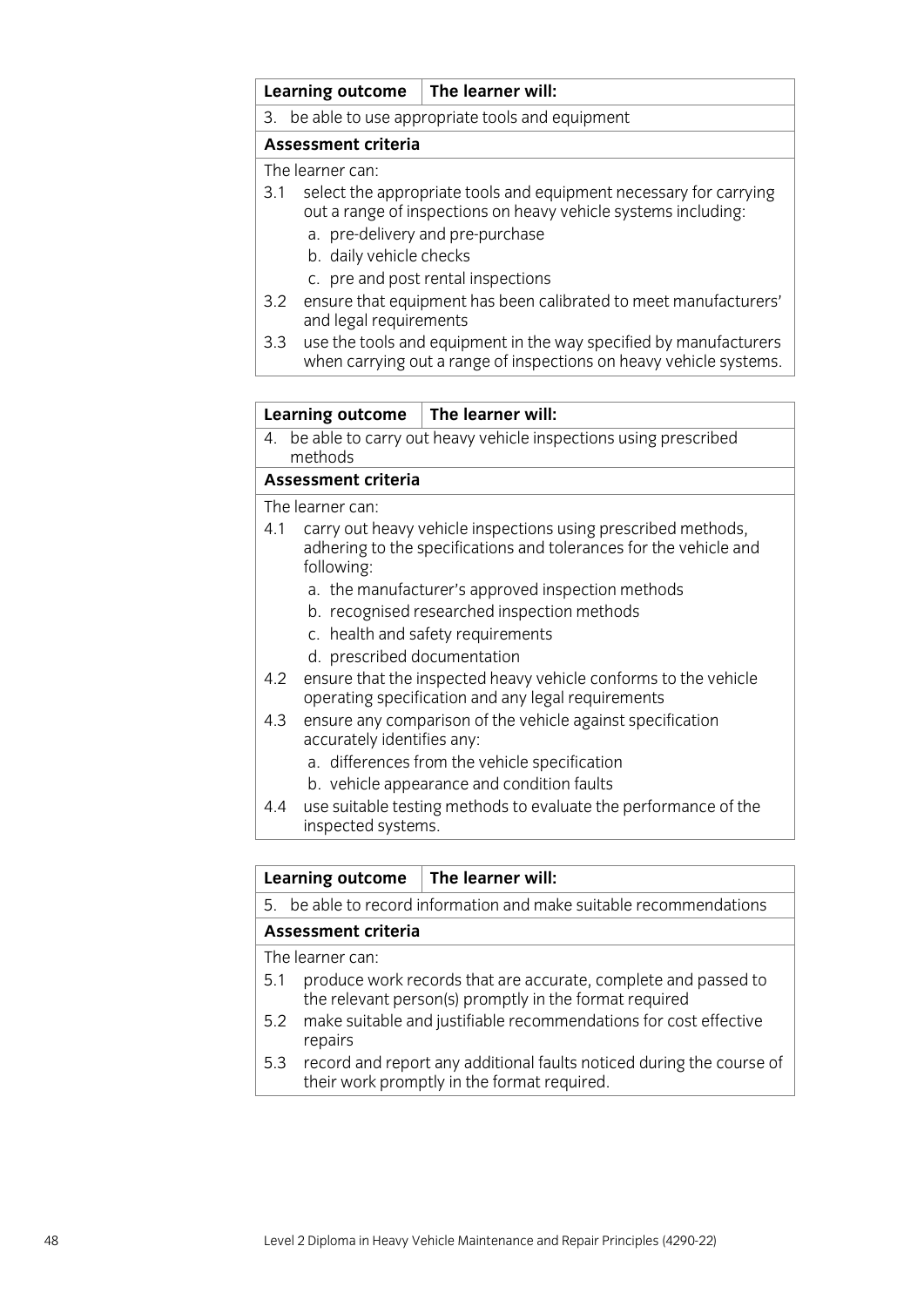# **Unit 212 Skills required to remove and replace heavy vehicle transmission and driveline units and components**

| UAN:                                                                       | J/601/4995                                                                                                                                                                                                                    |
|----------------------------------------------------------------------------|-------------------------------------------------------------------------------------------------------------------------------------------------------------------------------------------------------------------------------|
| Level:                                                                     | 2                                                                                                                                                                                                                             |
| <b>Credit value:</b>                                                       | 45                                                                                                                                                                                                                            |
| GLH:                                                                       | 5                                                                                                                                                                                                                             |
| <b>Relationship to NOS:</b>                                                | This unit is linked to HV12 Remove and<br>Replace Commercial Motor Vehicle<br>Transmission and Driveline Units and<br>Components                                                                                              |
| Assessment<br>requirements specified<br>by a sector or<br>regulatory body: | This unit was developed by the IMI, the<br>sector skills council for the automotive retail<br>industry. All assessments have been<br>developed in accordance with the IMI<br>Assessment Requirements for VRQs.                |
| Aim:                                                                       | This unit allows the learner to develop the<br>skills required to remove and replace heavy<br>vehicle transmission and driveline units. It<br>also covers the evaluation of performance of<br>the replaced units and systems. |

|                            | <b>Learning outcome</b>                                                                                                                            | The learner will:                                                                                             |
|----------------------------|----------------------------------------------------------------------------------------------------------------------------------------------------|---------------------------------------------------------------------------------------------------------------|
| 1.                         | be able to work safely when carrying out heavy vehicle transmission<br>and driveline system component removal and replacement activities           |                                                                                                               |
| <b>Assessment criteria</b> |                                                                                                                                                    |                                                                                                               |
| The learner can:           |                                                                                                                                                    |                                                                                                               |
| 1.1                        | use suitable personal protective equipment and vehicle coverings<br>throughout when working on heavy vehicle transmission and<br>driveline systems |                                                                                                               |
|                            |                                                                                                                                                    | 1.2 work in a way which minimises the risk of damage or injury to the<br>vehicle, people and the environment. |

| <b>Learning outcome</b>                                                                                                             | The learner will:                                            |  |
|-------------------------------------------------------------------------------------------------------------------------------------|--------------------------------------------------------------|--|
|                                                                                                                                     | 2. be able to use relevant information to carry out the task |  |
| <b>Assessment criteria</b>                                                                                                          |                                                              |  |
| The learner can:                                                                                                                    |                                                              |  |
| select suitable sources of technical information to support heavy<br>2.1<br>component removal and replacement activities including: |                                                              |  |
| a. vehicle technical data                                                                                                           |                                                              |  |
|                                                                                                                                     | b. removal and replacement procedures                        |  |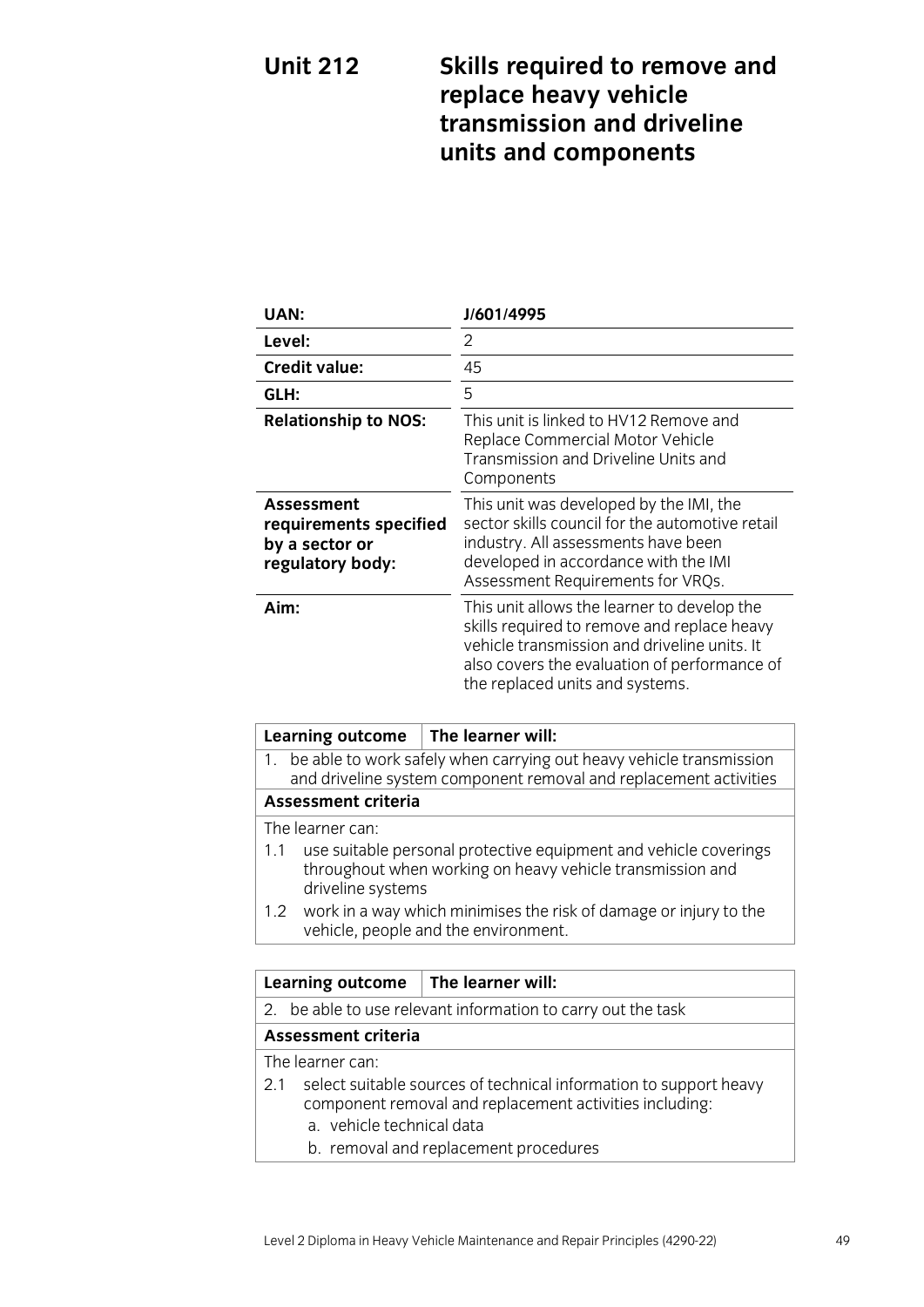c. legal requirements

2.2 use technical information to support heavy component removal and replacement activities.

### **Learning outcome The learner will:**

3. be able to use appropriate tools and equipment

### **Assessment criteria**

The learner can:

- 3.1 select the appropriate tools and equipment necessary for removal and replacement of heavy vehicle transmission and driveline systems
- 3.2 ensure that equipment has been calibrated to meet manufacturers' and legal requirements
- 3.3 use the tools and equipment in the way specified by manufacturers to remove and replace heavy vehicle transmission and driveline systems.

#### **Learning outcome The learner will:**

4. be able to carry out removal and replacement of heavy vehicle transmission and driveline units and components

### **Assessment criteria**

- 4.1 remove and replace the heavy vehicle's transmission and driveline systems and components, adhering to the specifications and tolerances for the vehicle and following:
	- a. the manufacturer's approved removal and replacement methods
	- b. recognised researched repair methods
	- c. health and safety requirements
- 4.2 ensure that replaced heavy vehicle transmission and driveline units and components conform to the vehicle operating specification and any legal requirements
- 4.3 use suitable testing methods to evaluate the performance of the reassembled system
- 4.4 ensure that the reassembled heavy vehicle transmission and driveline system performs to the vehicle operating specification and meets any legal requirements.

|                            | <b>Learning outcome</b>                                                                                                  | The learner will:                                                                                                   |
|----------------------------|--------------------------------------------------------------------------------------------------------------------------|---------------------------------------------------------------------------------------------------------------------|
|                            | 5. be able to record information and make suitable recommendations                                                       |                                                                                                                     |
| <b>Assessment criteria</b> |                                                                                                                          |                                                                                                                     |
| The learner can:           |                                                                                                                          |                                                                                                                     |
| 5.1                        | produce work records that are accurate, complete and passed to<br>the relevant person(s) promptly in the format required |                                                                                                                     |
| 5.2                        | repairs                                                                                                                  | make suitable and justifiable recommendations for cost effective                                                    |
| 5.3                        |                                                                                                                          | record and report any additional faults noticed during the course of<br>their work promptly in the format required. |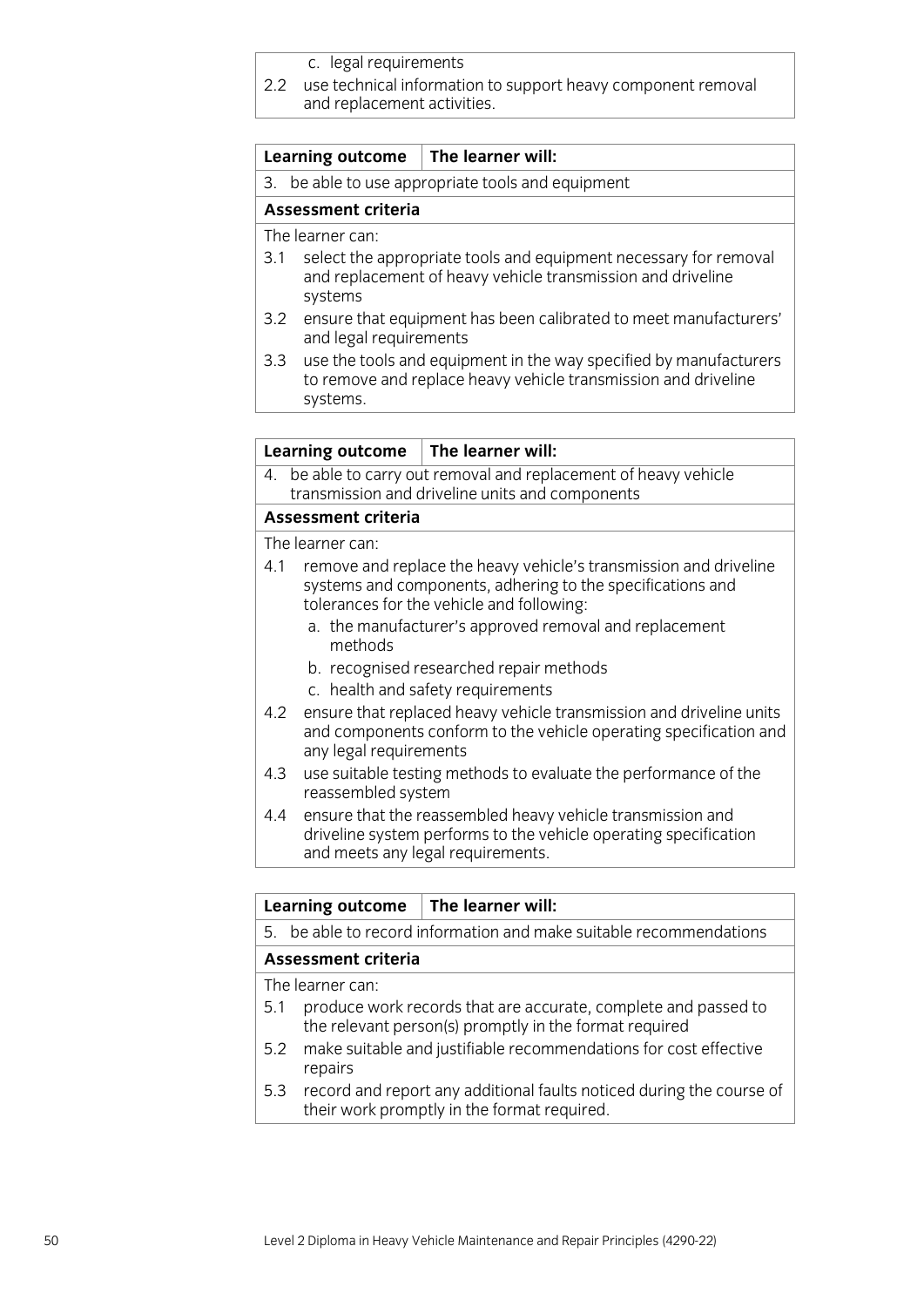# **Unit 251 Knowledge of conducting routine heavy vehicle maintenance**

| <b>UAN:</b>                                                                | J/601/4933                                                                                                                                                                                                     |
|----------------------------------------------------------------------------|----------------------------------------------------------------------------------------------------------------------------------------------------------------------------------------------------------------|
| Level:                                                                     | $\mathcal{P}$                                                                                                                                                                                                  |
| <b>Credit value:</b>                                                       | 2                                                                                                                                                                                                              |
| GLH:                                                                       | 20                                                                                                                                                                                                             |
| <b>Relationship to NOS:</b>                                                | This unit is linked to HV01 Carry Out Routine<br>Motor Vehicle Maintenance.                                                                                                                                    |
| Assessment<br>requirements specified<br>by a sector or<br>regulatory body: | This unit was developed by the IMI, the<br>sector skills council for the automotive retail<br>industry. All assessments have been<br>developed in accordance with the IMI<br>Assessment Requirements for VRQs. |
| Aim:                                                                       | This unit enables the learner to develop an<br>understanding of conducting routine<br>maintenance, adjustment and replacement<br>activities as part of the periodic servicing of<br>heavy vehicles.            |

|     | <b>Learning outcome</b>                                                                                             | The learner will:                                                                                                            |  |
|-----|---------------------------------------------------------------------------------------------------------------------|------------------------------------------------------------------------------------------------------------------------------|--|
|     |                                                                                                                     | 1. understand how to carry out routine heavy vehicle maintenance                                                             |  |
|     | <b>Assessment criteria</b>                                                                                          |                                                                                                                              |  |
|     | The learner can:                                                                                                    |                                                                                                                              |  |
| 1.1 | specification                                                                                                       | explain how to conduct a scheduled heavy vehicle routine<br>examination and assessment against the vehicle manufacturers     |  |
| 1.2 |                                                                                                                     | identify the assessment methods used to check for conformity                                                                 |  |
| 1.3 |                                                                                                                     | identify the different systems to be inspected while carrying out<br>heavy vehicle routine maintenance                       |  |
| 1.4 | describe the procedures used for checking the condition and<br>serviceability of heavy vehicle units and components |                                                                                                                              |  |
| 1.5 | describe the procedures for checking and replenishing fluid levels                                                  |                                                                                                                              |  |
| 1.6 | fluids                                                                                                              | describe the procedures for the replacement of lubricants and                                                                |  |
| 1.7 | routine maintenance                                                                                                 | identify adjustments that need to be carried out on a heavy vehicle                                                          |  |
| 1.8 |                                                                                                                     | explain the procedure for reporting cosmetic damage to vehicle<br>components and units outside normal service items          |  |
| 1.9 |                                                                                                                     | identify the operating specifications for the systems being checked<br>while carrying out heavy vehicle routine maintenance. |  |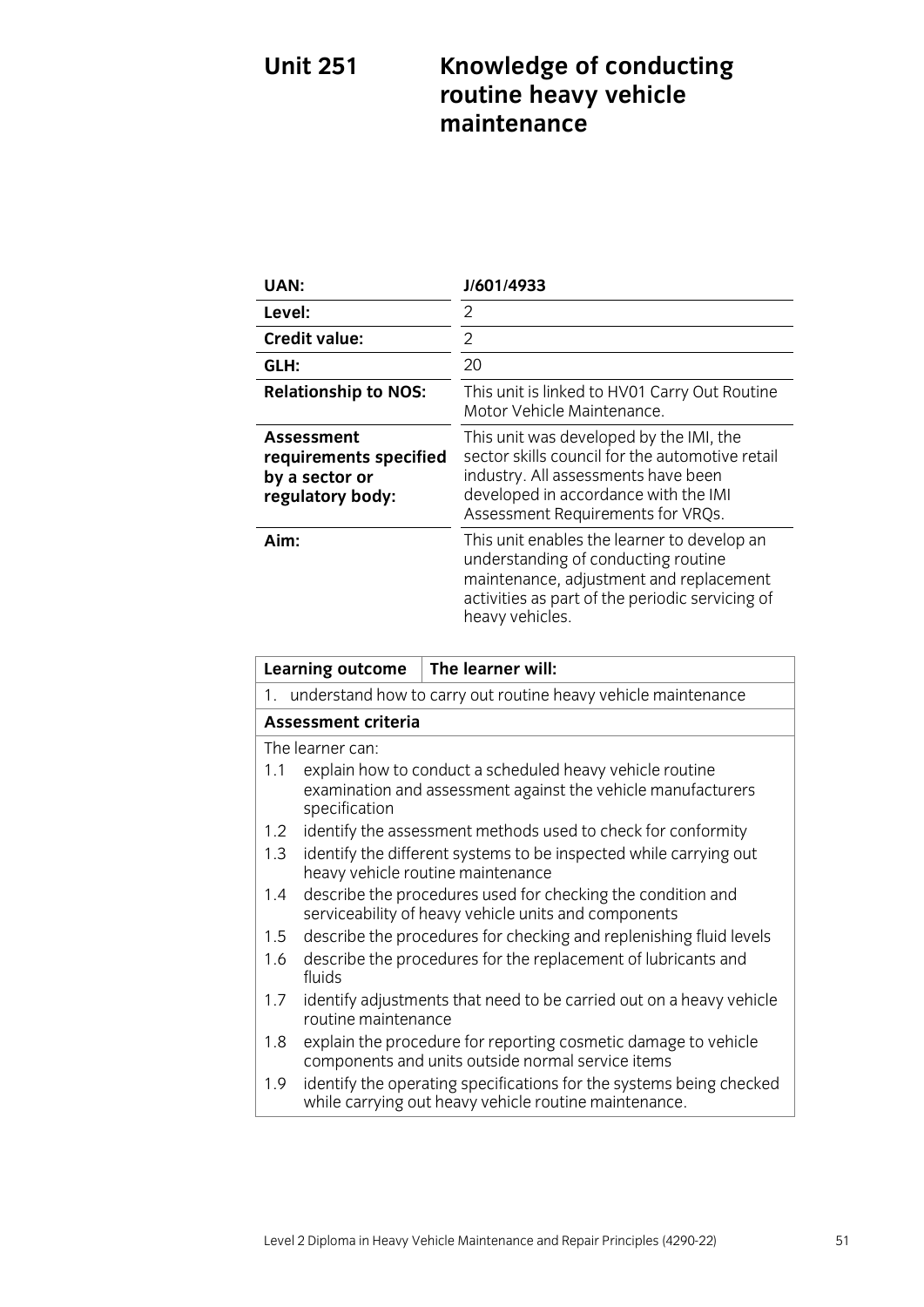|                  |                              | Learning outcome $\vert$ The learner will:                                                                      |  |
|------------------|------------------------------|-----------------------------------------------------------------------------------------------------------------|--|
|                  | vehicle maintenance          | 2. understand the legal requirements applicable to carrying out heavy                                           |  |
|                  | <b>Assessment criteria</b>   |                                                                                                                 |  |
| The learner can: |                              |                                                                                                                 |  |
| 2.1              |                              | describe the requirements of heavy vehicle maintenance<br>arrangements as part of the Operator Licence criteria |  |
|                  | vehicle maintenance records. | 2.2 describe the legal requirement relating to the retention of heavy                                           |  |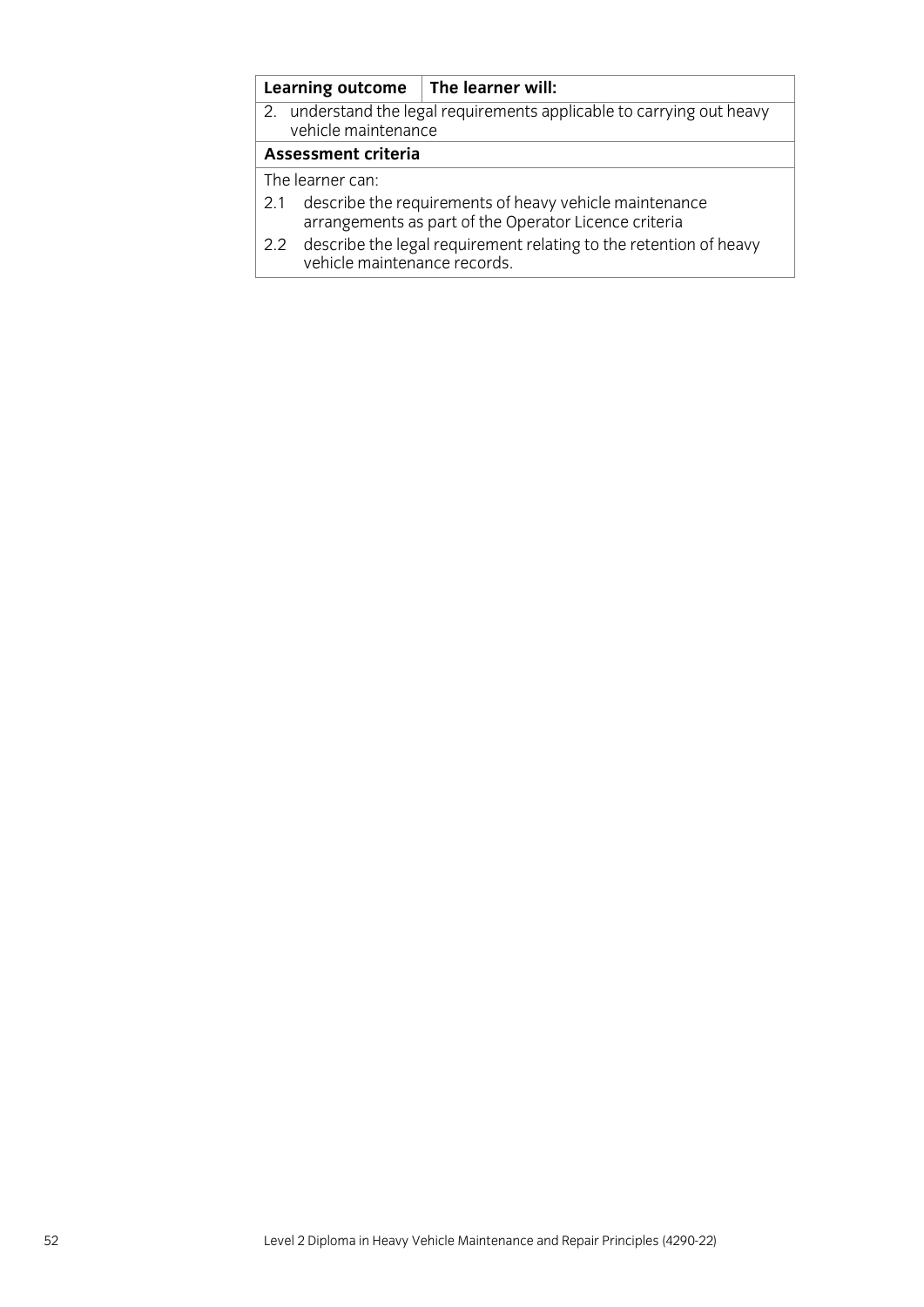# **Unit 251 Knowledge of conducting routine heavy vehicle maintenance**

Supporting information

**Candidates will be assessed on the assessment criteria as specified within the unit. The following information has been provided by IMI SSC and is included to support centres in terms of teaching and delivery.**

# **Vehicle maintenance, adjustment and record findings**

- a. Vehicle inspection techniques used in routine maintenance including:
	- 1. aural
	- 2. visual and functional assessments on:
	- i. engine systems
	- ii. chassis systems
	- iii. wheels and tyres
	- iv. transmission system
	- v. electrical and electronic systems
	- vi. exterior vehicle body
	- vii. vehicle interior.
- b. The procedures used for inspecting the condition and serviceability of the following:
	- i. filters
	- ii. drive belts
	- iii. wiper blades
	- iv. brake linings
	- v. pads
	- vi. lights.
- c. Preparation and appropriate use of equipment to include:
	- i. test instruments
	- ii. emission equipment
	- iii. wheel alignment
	- iv. beam setting equipment
	- v. tyre tread depth gauges.
- d. Procedures for checking and replenishing fluid levels where applicable:
	- i. oil (engine, gearbox, final drive, hub reduction)
	- ii. water (coolant and screenwash)
	- iii. hydraulic fluids (brake and clutch)
	- iv. engine emission additives (Urea)
	- v. pneumatic systems.
- e. Procedures for replacement of lubricants and filters to include chassis systems: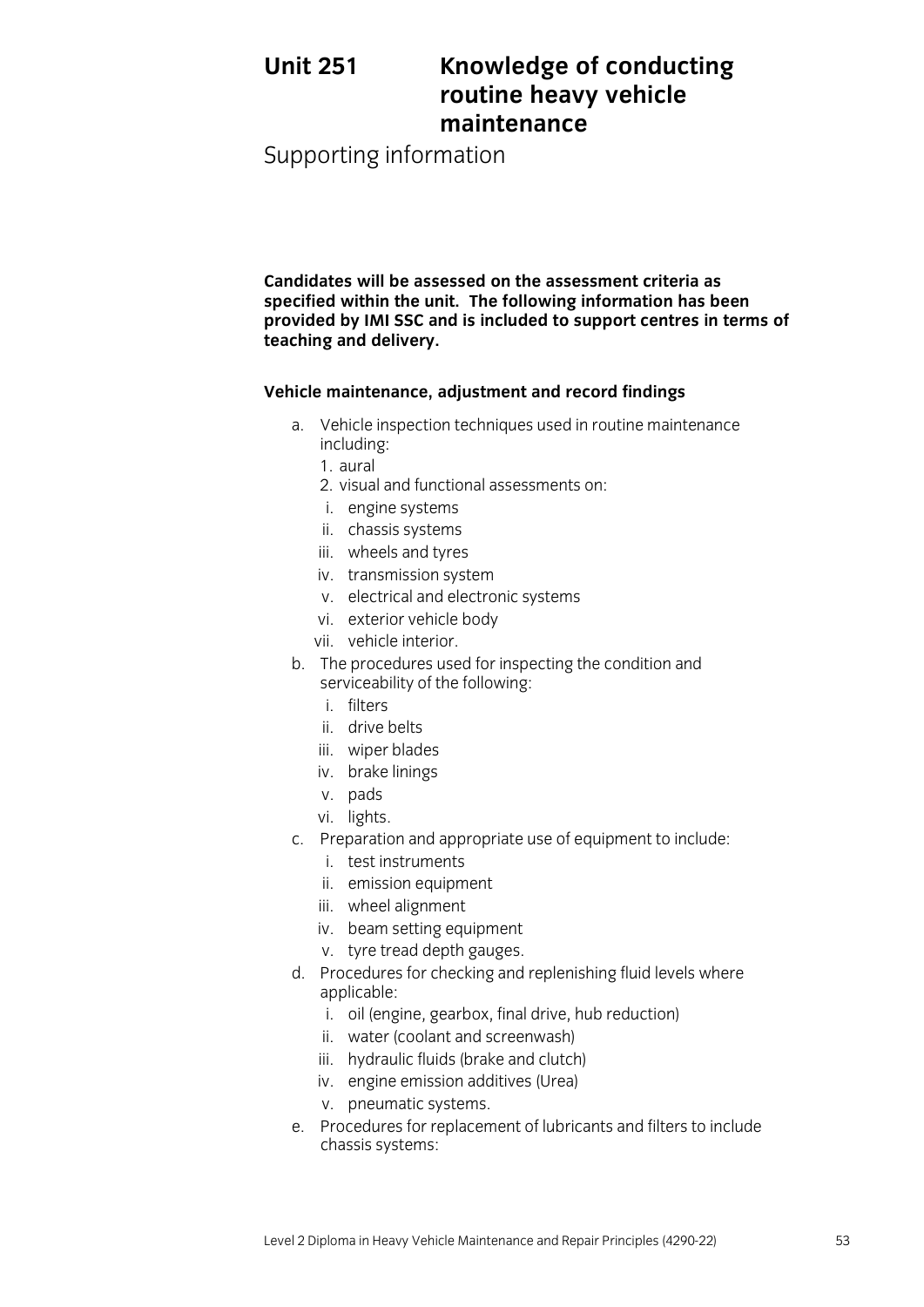- i. replace oil filters
- ii. types of oil
- iii. cleanliness
- iv. disposal of old oil and filters.
- f. Procedures for carrying out adjustments on vehicle systems or components:
	- i. clearances
	- ii. settings
	- iii. alignment
	- iv. operational performance (engine idle, exhaust gas).
- g. Procedures for checking electrical systems:
	- i. operation
	- ii. security
	- iii. performance.
- h. Importance and process of detailed inspection procedures:
	- i. following inspection checklists
	- ii. checking conformity to manufacturer's specifications
	- iii. legal requirements as applicable.
- i. Importance and process of completing all relevant documentation relating to routine maintenance:
	- i. inspection records
	- ii. job cards
	- iii. vehicle repair records
	- iv. in-vehicle service history.

# **The need to use vehicle protection prior to repair**

- a. Requirements and methods used for protecting:
	- i. vehicle body panels
	- ii. paint surfaces
	- iii. seats
	- iv. interior floor protection.

# **The need to check the vehicle following routine maintenance**

- a. The need to inspect the vehicle following routine maintenance:
	- i. professional presentation of vehicle
	- ii. customer perceptions.
- b. The basic checks of vehicle following routine maintenance:
	- i. removal of oil and grease marks
	- ii. body panels
	- iii. paint surfaces
	- iv. seats
	- v. interior floor protection
	- vi. re-instatement of components.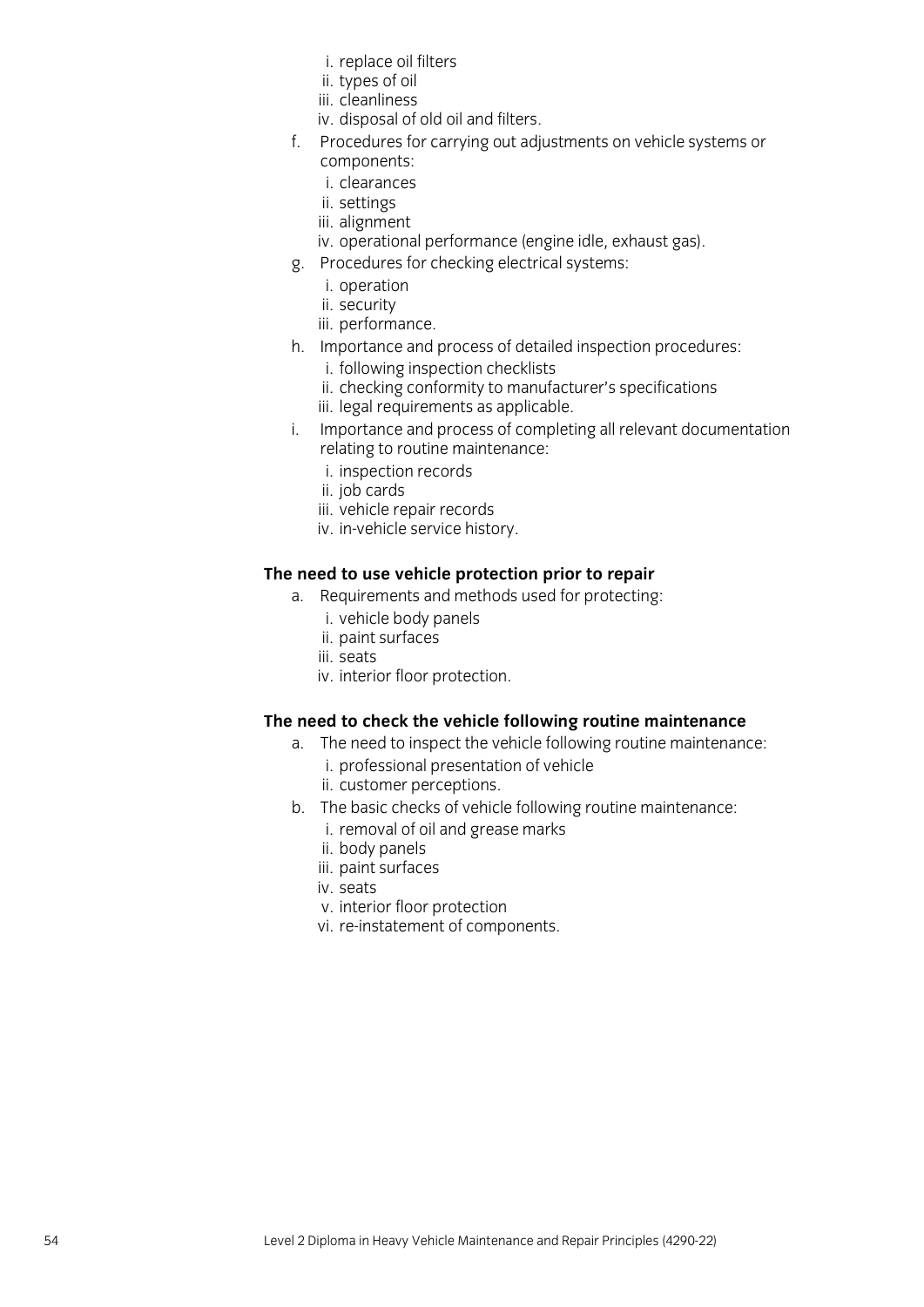# **Unit 252 Knowledge of heavy vehicle engine mechanical, lubrication and cooling system units and components**

| UAN:                                                                       | D/601/4937                                                                                                                                                                                                                                                                                                      |
|----------------------------------------------------------------------------|-----------------------------------------------------------------------------------------------------------------------------------------------------------------------------------------------------------------------------------------------------------------------------------------------------------------|
| Level:                                                                     | 2                                                                                                                                                                                                                                                                                                               |
| <b>Credit value:</b>                                                       | 3                                                                                                                                                                                                                                                                                                               |
| GLH:                                                                       | 20                                                                                                                                                                                                                                                                                                              |
| <b>Relationship to NOS:</b>                                                | This unit is linked to HV02 Remove and<br>Replace Motor Vehicle Engine Units and<br>Components.                                                                                                                                                                                                                 |
| Assessment<br>requirements<br>specified by a sector<br>or regulatory body: | This unit was developed by the IMI, the sector<br>skills council for the automotive retail<br>industry. All assessments have been<br>developed in accordance with the IMI<br>Assessment Requirements for VRQs.                                                                                                  |
| Aim:                                                                       | This unit enables the learner to develop an<br>understanding of the construction and<br>operation of common engine mechanical,<br>lubrication and cooling systems. It also covers<br>the procedures involved in the removal and<br>replacement of system components and the<br>evaluation of their performance. |

|     |                                                                                                                                                               | Learning outcome $\parallel$ The learner will:                                                          |  |
|-----|---------------------------------------------------------------------------------------------------------------------------------------------------------------|---------------------------------------------------------------------------------------------------------|--|
|     | operate                                                                                                                                                       | 1. understand how the main heavy vehicle engine mechanical systems                                      |  |
|     | <b>Assessment criteria</b>                                                                                                                                    |                                                                                                         |  |
|     | The learner can:                                                                                                                                              |                                                                                                         |  |
| 1.1 | identify heavy vehicle engine mechanical system components                                                                                                    |                                                                                                         |  |
| 1.2 | describe the construction and operation of heavy vehicle<br>compression ignition engine mechanical systems                                                    |                                                                                                         |  |
| 1.3 | compare key heavy vehicle engine mechanical system components<br>and assemblies against alternatives to identify differences in<br>construction and operation |                                                                                                         |  |
| 1.4 |                                                                                                                                                               | identify the key engineering principles that are related to heavy<br>vehicle engine mechanical systems: |  |
|     | a. compression ratios                                                                                                                                         |                                                                                                         |  |
|     | b. cylinder capacity                                                                                                                                          |                                                                                                         |  |
|     | c. power                                                                                                                                                      |                                                                                                         |  |
|     | d. torque                                                                                                                                                     |                                                                                                         |  |
| 1.5 | systems:                                                                                                                                                      | state common terms used in heavy vehicle engine mechanical                                              |  |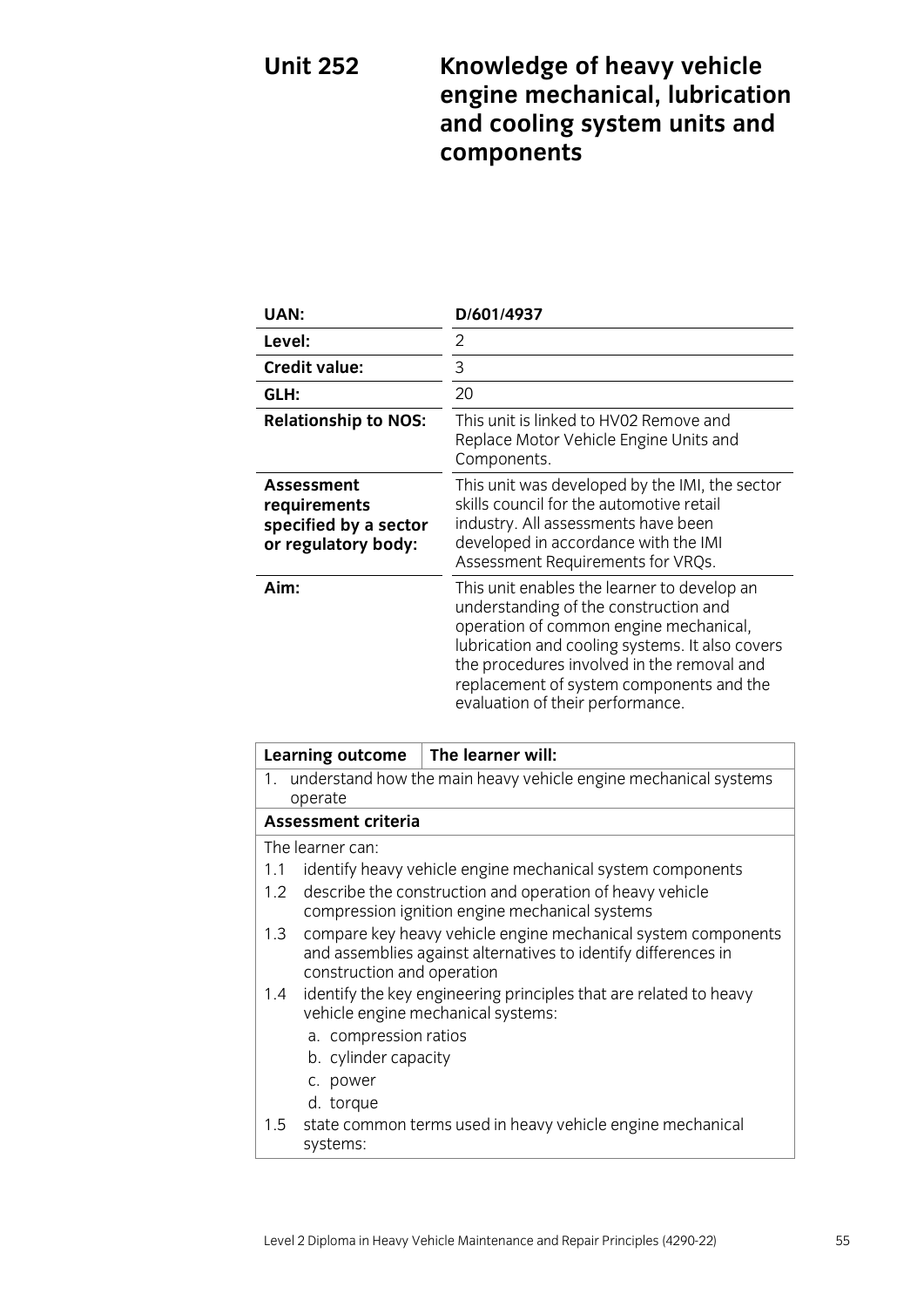- a. tdc
- b. bdc
- c. stroke
- d. bore.

# **Learning outcome The learner will:**

2. understand how heavy vehicle engine lubrication systems operate

# **Assessment criteria**

The learner can:

- 2.1 identify heavy vehicle engine lubrication system components
- 2.2 describe the construction and operation of heavy vehicle engine lubrication system components
- 2.3 compare key heavy vehicle engine lubrication system components and assemblies to identify differences in construction and operation
- 2.4 identify the key engineering principles that are related to heavy vehicle engine lubrication systems:
	- a. classification of lubricants
	- b. properties of lubricants
	- c. methods of reducing friction
- 2.5 state common terms used in heavy vehicle engine lubrication system design.

## **Learning outcome The learner will:**

3. understand how heavy vehicle engine cooling, heating and ventilation systems operate

# **Assessment criteria**

- 3.1 identify heavy vehicle engine cooling, heating and ventilation system components
- 3.2 describe the construction and operation of heavy vehicle engine cooling, heating and ventilation systems
- 3.3 compare key heavy vehicle engine cooling, heating and ventilation system components and assemblies against alternatives to identify differences in construction and operation
- 3.4 identify the key engineering principles that are related to heavy vehicle engine cooling, heating and ventilation systems
	- a. heat transfer
	- b. linear and cubical expansion
	- c. specific heat capacity
	- d. boiling point of liquids
- 3.5 state common terms used in key heavy vehicle engine cooling, heating and ventilation system design.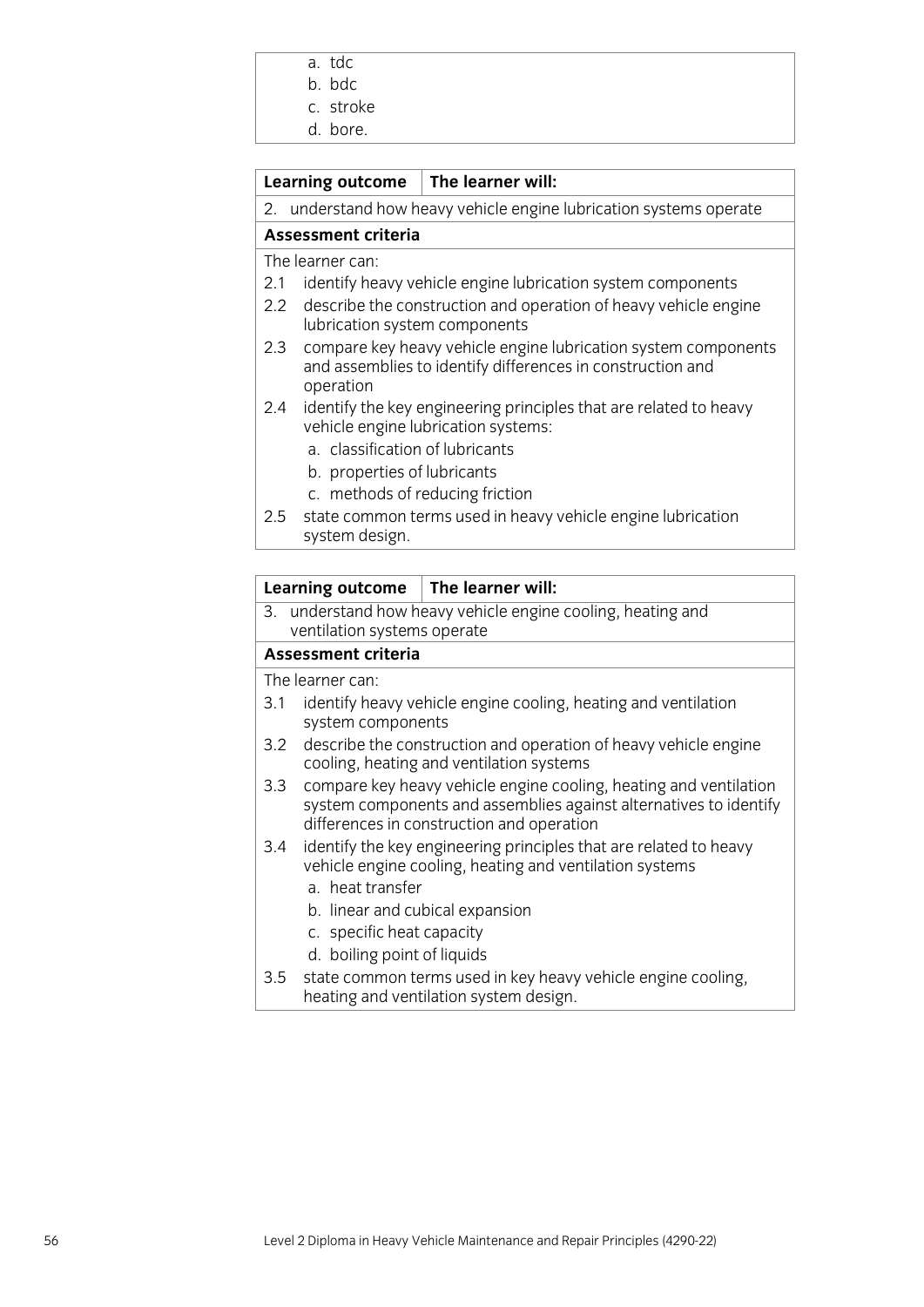|     |                                                                                                                                                    | Learning outcome $\parallel$ The learner will:                                                                        |  |
|-----|----------------------------------------------------------------------------------------------------------------------------------------------------|-----------------------------------------------------------------------------------------------------------------------|--|
|     | 4. understand how to check, replace and test engine mechanical,<br>lubrication and cooling systems system units and components                     |                                                                                                                       |  |
|     | <b>Assessment criteria</b>                                                                                                                         |                                                                                                                       |  |
|     | The learner can:                                                                                                                                   |                                                                                                                       |  |
| 4.1 | describe how to remove and replace engine mechanical, lubrication<br>and cooling system units and components                                       |                                                                                                                       |  |
| 4.2 | describe common types of testing methods used to check the<br>operation of engine mechanical, lubrication and cooling systems<br>and their purpose |                                                                                                                       |  |
| 4.3 |                                                                                                                                                    | describe how to test and evaluate the performance of replacement<br>units against vehicle specification               |  |
| 4.4 |                                                                                                                                                    | identify common faults found in heavy vehicle engine mechanical,<br>lubrication and cooling systems and their causes. |  |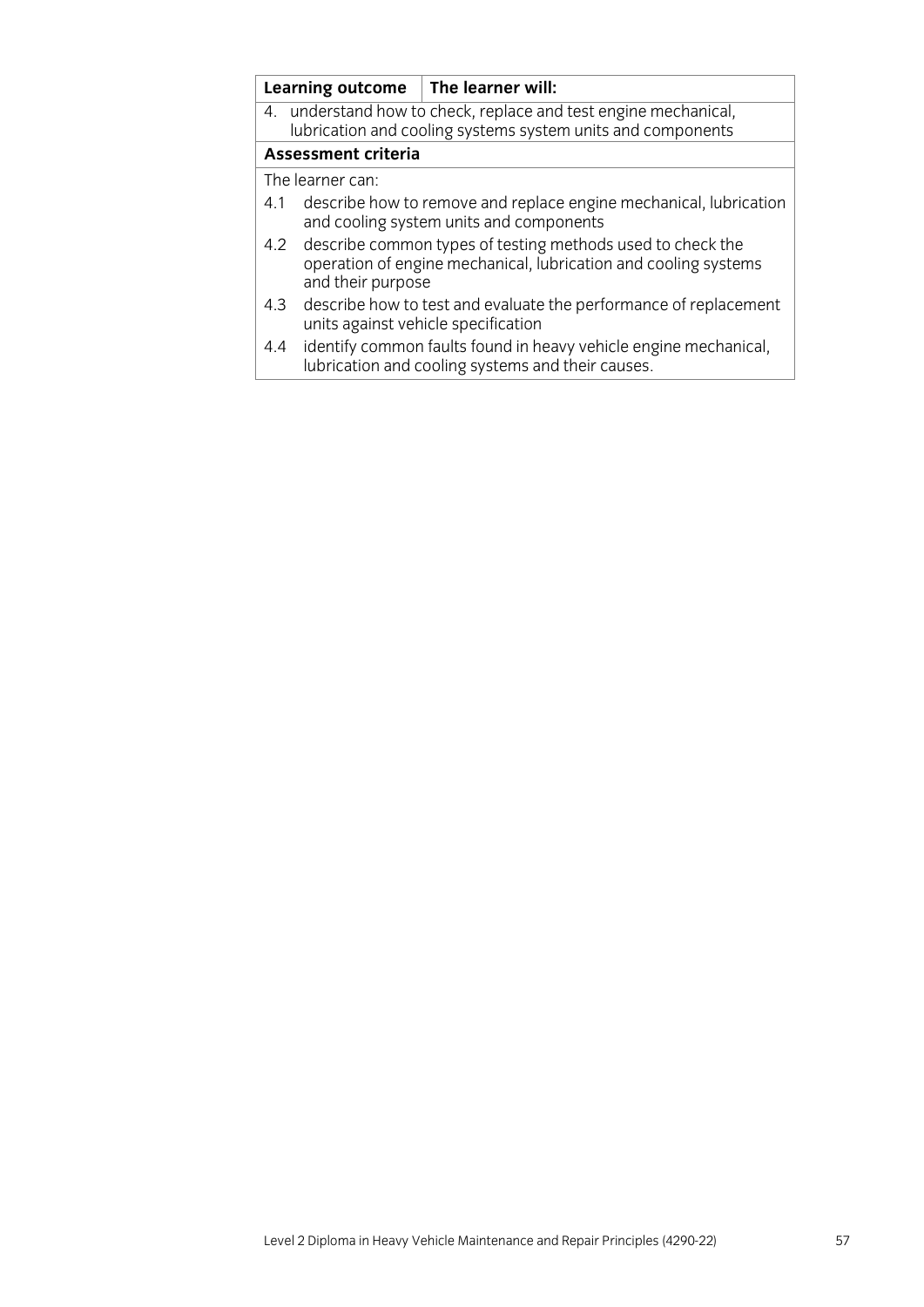# **Unit 252 Knowledge of heavy vehicle engine mechanical, lubrication and cooling system units and components**

Supporting information

**Candidates will be assessed on the assessment criteria as specified within the unit. The following information has been provided by IMI SSC and is included to support centres in terms of teaching and delivery.**

### **Engines**

- a. Engine types and configurations:
	- i. inline
	- ii. flat
	- iii. vee
	- iv. four-stroke cycle for compression ignition engines
	- v. naturally aspirated, turbo-charged and turbo-charged aftercooled engines
	- vi. alternative fuel engines
	- vii. hybrid arrangements where applicable.
- b. Key engineering principles related to engine mechanical systems
	- i. compression ratios
	- ii. volumetric efficiency
	- iii. cylinder capacity
	- iv. power
	- v. torque
- c. Terms used in engine mechanical systems
	- i. tdc
	- ii. bdc
	- iii. stroke
	- iv. bore.
- d. Relative advantages and disadvantages of different engine types and configurations.
- e. Engine components and layouts:
	- i. side camshaft and overhead camshaft
	- ii. single and multi cylinder
	- iii. wet and dry liners
	- iv. crankshaft dampers.
- f. Cylinder head layout and design, combustion chamber and piston design.
- g. Calculate compression ratios from given data.
- h. The procedures used when inspecting engines.
- i. The procedures to assess:
	- i. serviceability
	- ii. wear
	- iii. condition
	- iv. clearances
	- v. settings
	- vi. linkages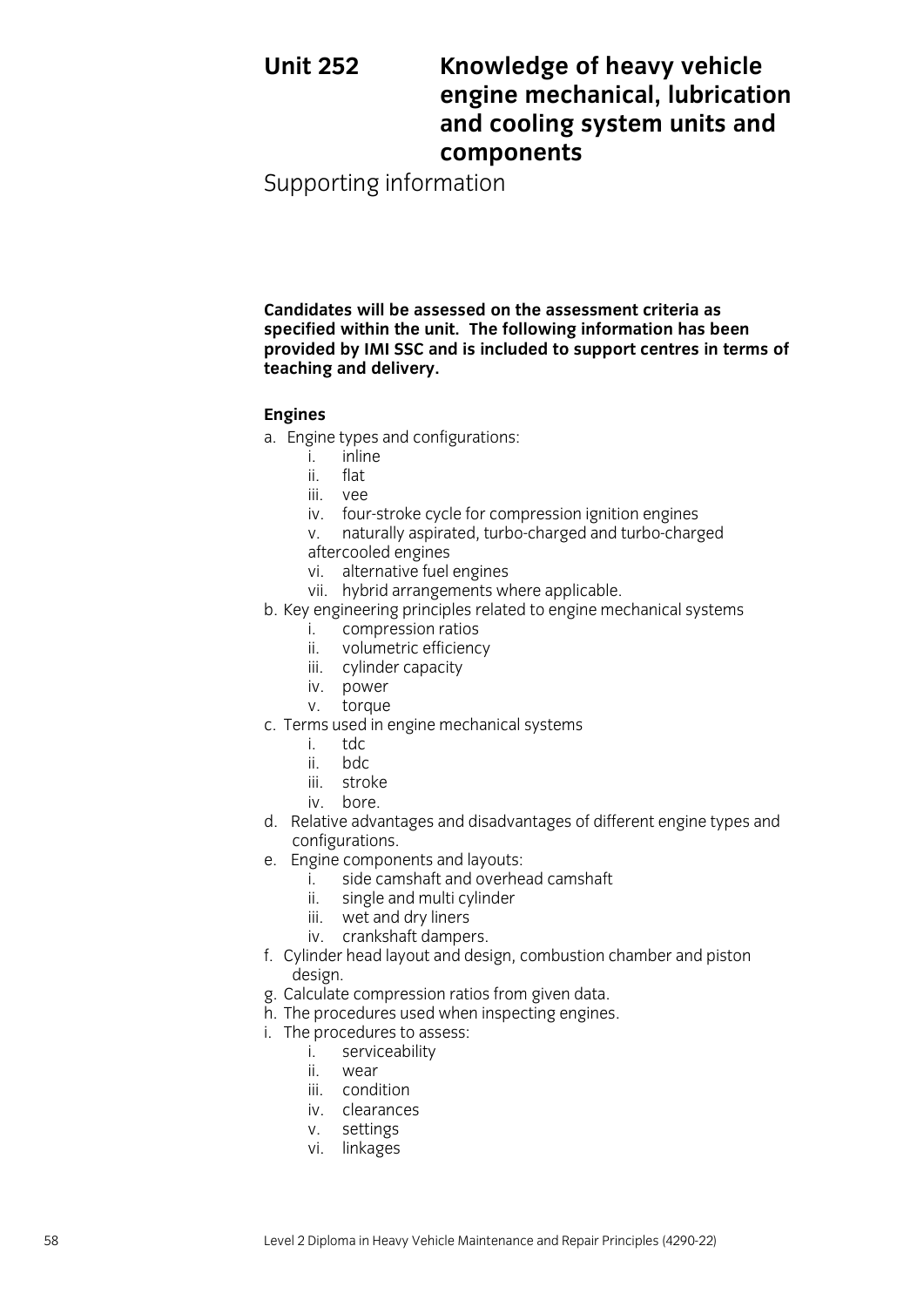- vii. joints
- viii. fluid systems
- ix. adjustments
- x. operation and functionality
- xi. security.
- d. Symptoms and faults associated with mechanical engine operation:
	- i. poor performance
	- ii. abnormal or excessive mechanical noise
	- iii. erratic running
	- iv. low power
	- v. exhaust emissions
	- vi. abnormal exhaust smoke
	- vii. unable to start
	- viii. exhaust gas leaks to cooling system
	- ix. exhaust gas leaks.

# **Lubrication**

- a. Key engineering principles relating to lubrication systems<br>i. classification of lubricants
	- classification of lubricants
	- ii. properties of lubricants
	- iii. methods of reducing friction.
- b. The advantages and disadvantages of wet and dry systems.
- c. Engine lubrication system:
	- i. splash and pressurised systems
	- ii. pumps
	- iii. pressure relief valve
	- iv. filters
	- v. oil ways
	- vi. oil coolers.
- d. Terms associated with lubrication and engine oil:
	- i. full-flow
	- ii. hydrodynamic
	- iii. boundary
	- iv. viscosity
	- v. multi-grade
	- vi. natural and synthetic oil
	- vii. viscosity index
	- viii. multi-grade.
- e. The requirements and features of engine oil:
	- i. operating temperatures<br>ii. pressures
	- pressures
	- iii. pressares
	- iv. viscosity
	- v. multi-grade oil
	- vi. additives (detergents, dispersants, anti-oxidants, inhibitors, anti-foaming agents, anti-wear)
	- vii. synthetic oils
	- viii. organic oils
	- ix. mineral oils.
- f. Symptoms and faults associated with lubrication systems:
	- i. excessive oil consumption
	- ii. oil leaks
	- iii. oil in water
	- iv. low or excessive pressure
	- v. oil contamination.
- g. The procedures used when inspecting lubrication system.
- h. The construction and operation of heavy vehicle engine lubrication
	- systems and components, to include:
		- i. full flow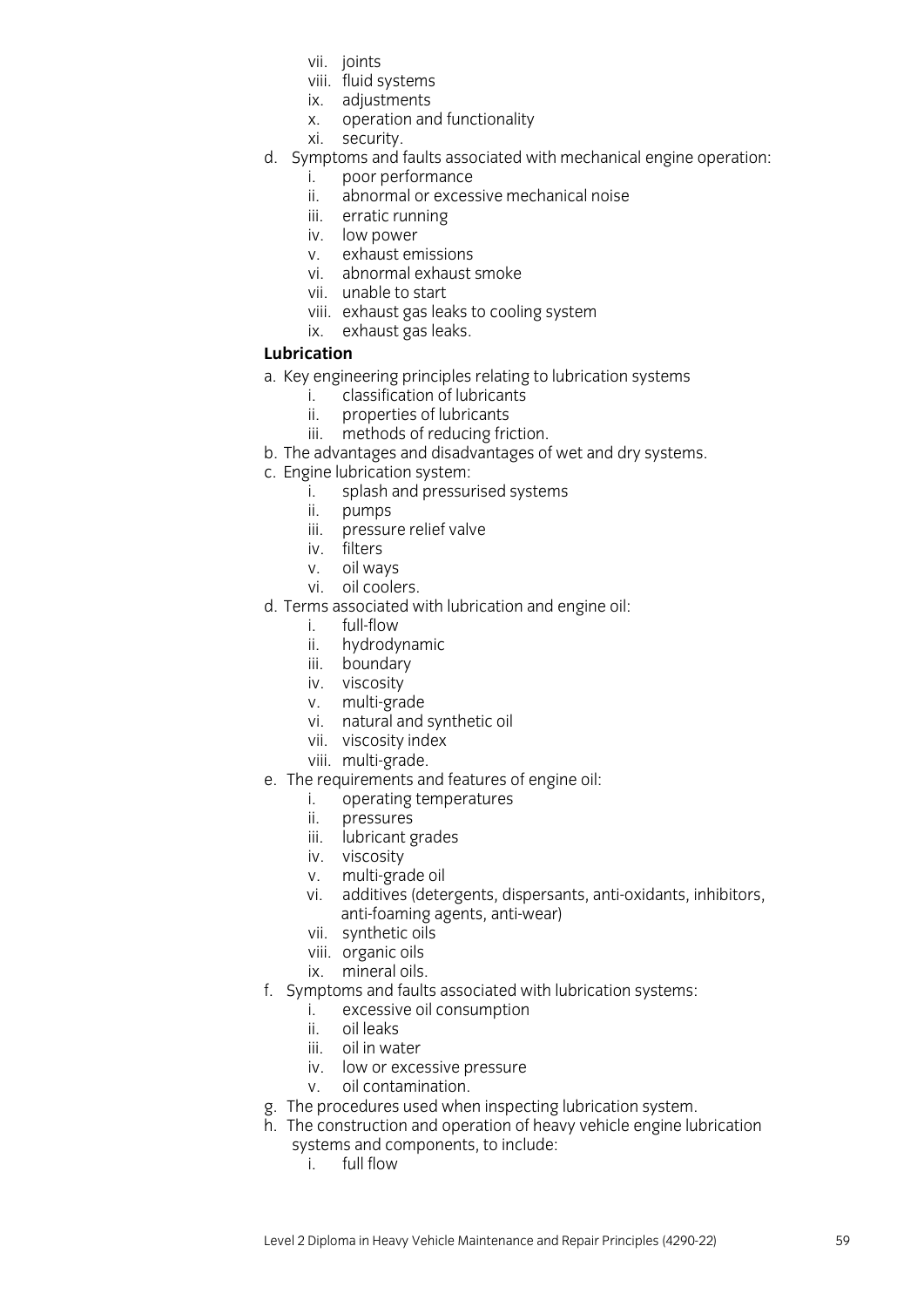- ii. by pass
- iii. wet sump
- iv. dry sump .

# **Cooling**, **heating and ventilation**

- a. Key engineering principles relating to engine cooling, heating and
	- ventilation systems :
		- i. heat transfer<br>ii. linear and cul linear and cubical expansion
		- iii. specific heat capacity
		- iv. boiling point of liquids .
- b. Procedures used to remove, replace and adjust cooling system
	- components<br>i. coolin i. cooling fans and control devices<br>ii. header tanks. radiators and pres.
		- header tanks, radiators and pressure caps
		- iii. coolant filters
		- iv. heater matrices and temperature control systems
		- v. expansion tanks hoses, clips and pipes
		- vi. thermostats impellers and coolant
		- vii. ventilation systems .
- c. The preparation and method of use of appropriate specialist equipment used to evaluate system performance following component replacement
	- i. system pressure testers
	- ii. pressure cap testers
	- iii. hydrometer, or anti -freeze testing equipment
	- iv. chemical tests for the detection of combustion gas
	- v. supplementary coolant additive .
- d. The layout and construction of internal heater systems.
- e. The controls and connections within internal heater system.
- f. Symptoms and faults associated with cooling systems:
	- i. water leaks
	- water in oil
	- iii. internal heating system: efficiency, operation, leaks, controls, air filtration, air leaks and contamination
	- iv. excessively low or high coolant temperature .
- g. The procedures used when inspecting
	- i. internal heating system<br>ii. cooling system.
	- ii. cooling system .

## **General**

- a. The preparation, testing and use of tools and equipment used for:
	- i. dismantling
	- ii. removal and replacement of engine units and components .
- b. Appropriate safety precautions:
	- i. PPE
	- ii. vehicle protection when dismantling
	- iii. removal and replacing engine units and components .
- c. The importance of logical and systematic processes.
- d. The inspection and testing of engine units and components.
- e. The preparation of replacement units for re-fitting or replacement.
- f. The reasons why replacement components and units must meet the original specifications (OES) – warranty requirements, to maintain performance and safety requirements.
- g. Refitting procedures.
- h. The inspection and testing of units and system to ensure compliance with manufacturer's, legal and performance requirements.
- i. The inspection and re -instatement of the vehicle following repair to ensure customer satisfaction: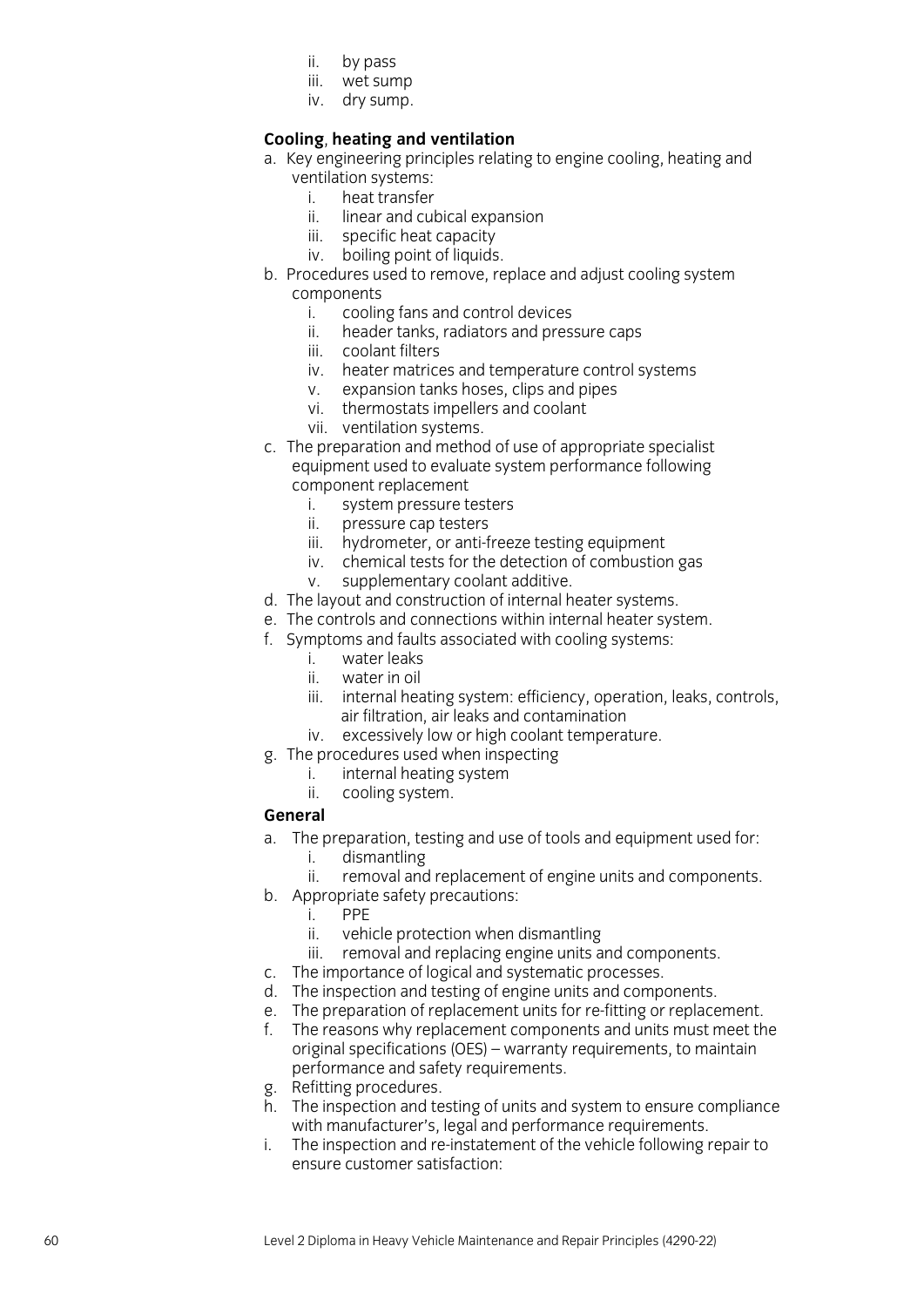- i. cleanliness of vehicle interior and exterior
- ii. security of components and fittings
- iii. re-instatement of components and fittings.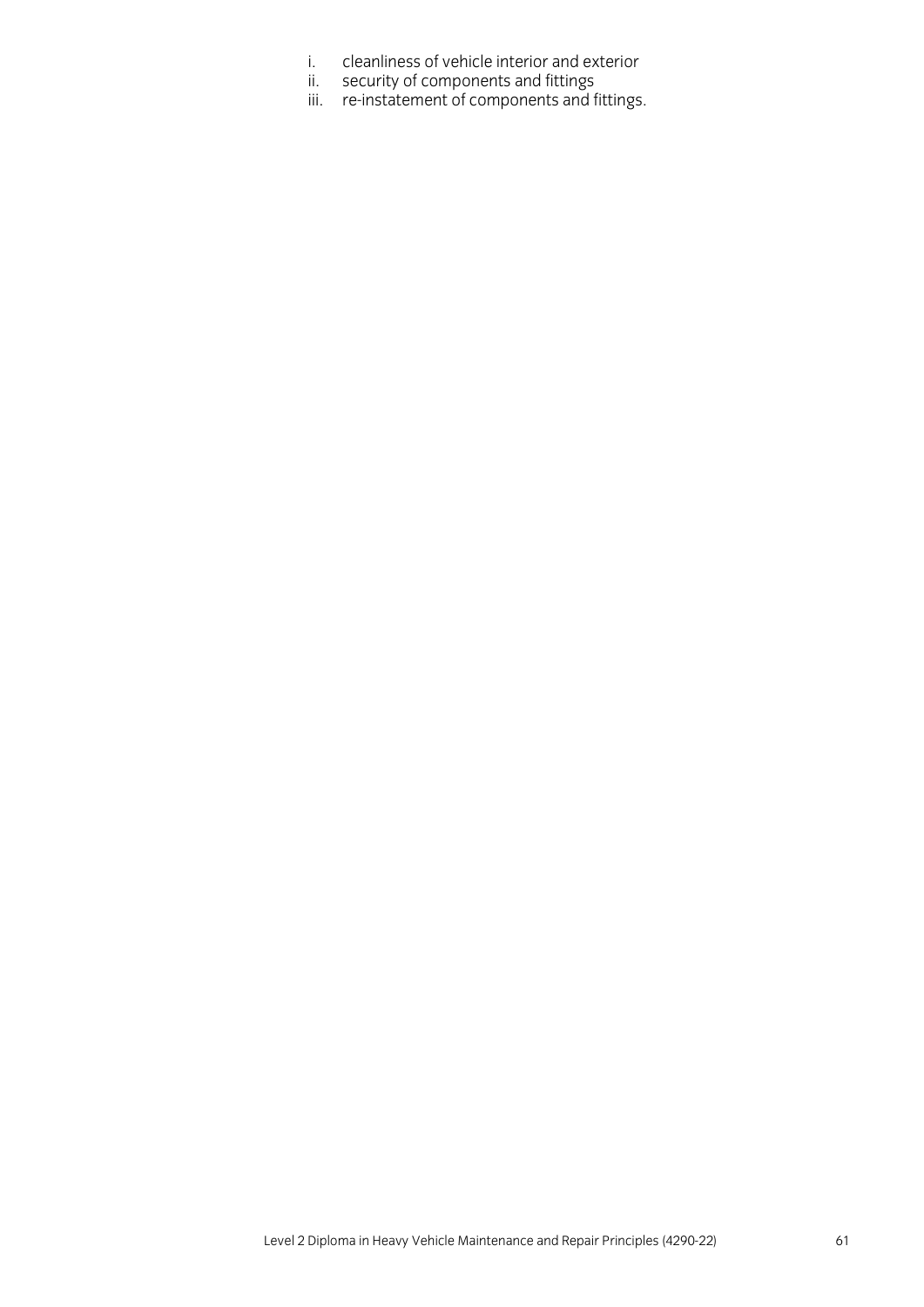# **Unit 253 Knowledge of removing and replacing heavy vehicle electrical units and components**

| UAN:                                                                              | J/601/4947                                                                                                                                                                                                                                                                                                                                       |
|-----------------------------------------------------------------------------------|--------------------------------------------------------------------------------------------------------------------------------------------------------------------------------------------------------------------------------------------------------------------------------------------------------------------------------------------------|
| Level:                                                                            | $\overline{2}$                                                                                                                                                                                                                                                                                                                                   |
| <b>Credit value:</b>                                                              | 6                                                                                                                                                                                                                                                                                                                                                |
| GLH:                                                                              | 45                                                                                                                                                                                                                                                                                                                                               |
| <b>Relationship to NOS:</b>                                                       | This unit is linked to HV03 Remove and<br>Replace Commercial Motor Vehicle Electrical<br>Auxiliary Units and Components.                                                                                                                                                                                                                         |
| <b>Assessment</b><br>requirements specified<br>by a sector or<br>regulatory body: | This unit was developed by the IMI, the<br>sector skills council for the automotive retail<br>industry. All assessments have been<br>developed in accordance with the IMI<br>Assessment Requirements for VRQs.                                                                                                                                   |
| Aim:                                                                              | This unit enables the learner to develop an<br>understanding of the principles, construction<br>and operation and testing methods of<br>common electrical and electronic systems<br>and components. It also covers the<br>procedures involved in the removal and<br>replacement of system components and the<br>evaluation of their performance. |

| <b>Learning outcome</b>                                                      |                                                                                                       | The learner will:                                                                                                      |  |  |
|------------------------------------------------------------------------------|-------------------------------------------------------------------------------------------------------|------------------------------------------------------------------------------------------------------------------------|--|--|
|                                                                              | 1. understand heavy vehicle electrical and electronic principles                                      |                                                                                                                        |  |  |
|                                                                              | <b>Assessment criteria</b>                                                                            |                                                                                                                        |  |  |
|                                                                              | The learner can:                                                                                      |                                                                                                                        |  |  |
| identify electrical symbols and units found in heavy vehicle circuits<br>1.1 |                                                                                                       |                                                                                                                        |  |  |
| $1.2\,$                                                                      | describe how to interpret heavy vehicle wiring diagrams                                               |                                                                                                                        |  |  |
| 1.3                                                                          | describe the operation of key heavy vehicle circuit protection<br>devices and why these are necessary |                                                                                                                        |  |  |
| $1.4^{\circ}$                                                                | describe earthing principles and earthing methods                                                     |                                                                                                                        |  |  |
| 1.5                                                                          | identify the use of different cables and connectors used in heavy<br>vehicle circuits                 |                                                                                                                        |  |  |
| 1.6                                                                          | describe the operation of electrical and electronic sensors and<br>actuators and their application    |                                                                                                                        |  |  |
| 1.7                                                                          |                                                                                                       | describe the key electrical and electronic control principles that are<br>related to heavy vehicle electrical circuits |  |  |
| 1.8                                                                          | state common terms used in heavy vehicle electrical circuits.                                         |                                                                                                                        |  |  |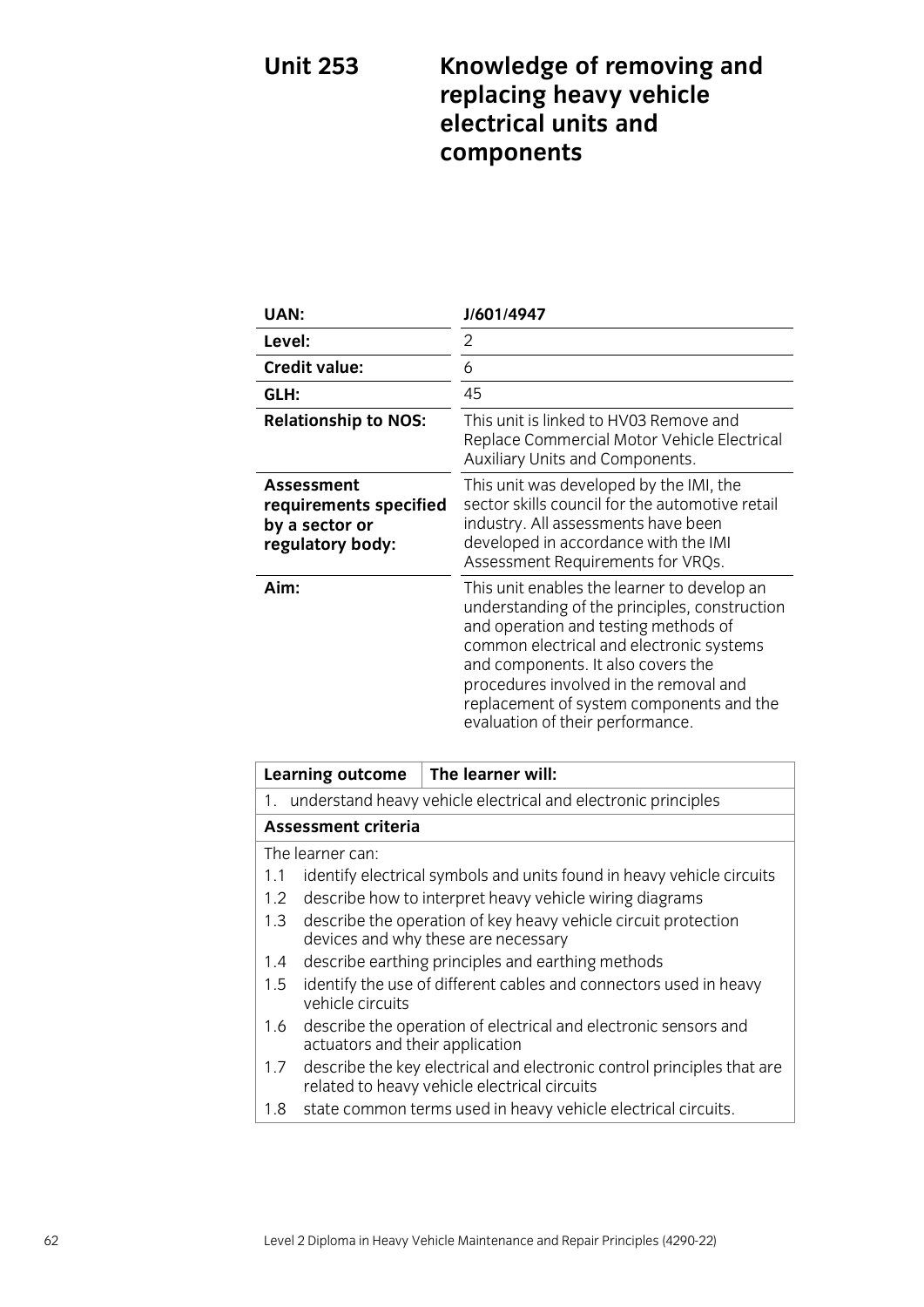| Learning outcome |                                                                                                                                                                          | $\parallel$ The learner will:                                                                          |  |
|------------------|--------------------------------------------------------------------------------------------------------------------------------------------------------------------------|--------------------------------------------------------------------------------------------------------|--|
|                  | 2. understand how heavy vehicle batteries, starting and charging                                                                                                         |                                                                                                        |  |
|                  | systems operate                                                                                                                                                          |                                                                                                        |  |
|                  | Assessment criteria                                                                                                                                                      |                                                                                                        |  |
|                  | The learner can:                                                                                                                                                         |                                                                                                        |  |
| 2.1              | identify heavy vehicle batteries, starting and charging system<br>components                                                                                             |                                                                                                        |  |
|                  | 2.2 describe the construction and operation of heavy vehicle batteries,<br>starting and charging system components                                                       |                                                                                                        |  |
| 2.3              | describe how to remove and replace batteries, starting and<br>charging system units and components                                                                       |                                                                                                        |  |
| 2.4              | compare heavy vehicle batteries, starting and charging system<br>components and assemblies against alternatives to identify<br>differences in construction and operation |                                                                                                        |  |
| 2.5              |                                                                                                                                                                          | state common terms used in conjunction with heavy vehicle<br>batteries, starting and charging systems. |  |
|                  |                                                                                                                                                                          |                                                                                                        |  |

3. understand how heavy vehicle auxiliary electrical systems operate

## **Assessment criteria**

The learner can:

- 3.1 identify heavy vehicle auxiliary system components
- 3.2 describe the construction and operation of heavy vehicle auxiliary systems
- 3.3 compare key heavy vehicle auxiliary system components and assemblies against alternatives to identify differences in construction and operation
- 3.4 state common terms used in heavy vehicle auxiliary system design.

### **Learning outcome The learner will:**

4. understand how to check, replace and test heavy vehicle electrical systems and components

### **Assessment criteria**

- 4.1 describe how to remove and replace heavy vehicle electrical system units and components
- 4.2 describe common types of testing methods used to check the operation of heavy vehicle electrical systems and components and their purpose
- 4.3 explain how to test and evaluate the performance of replacement units against specifications
- 4.4 explain common faults found in heavy vehicle electrical systems and components.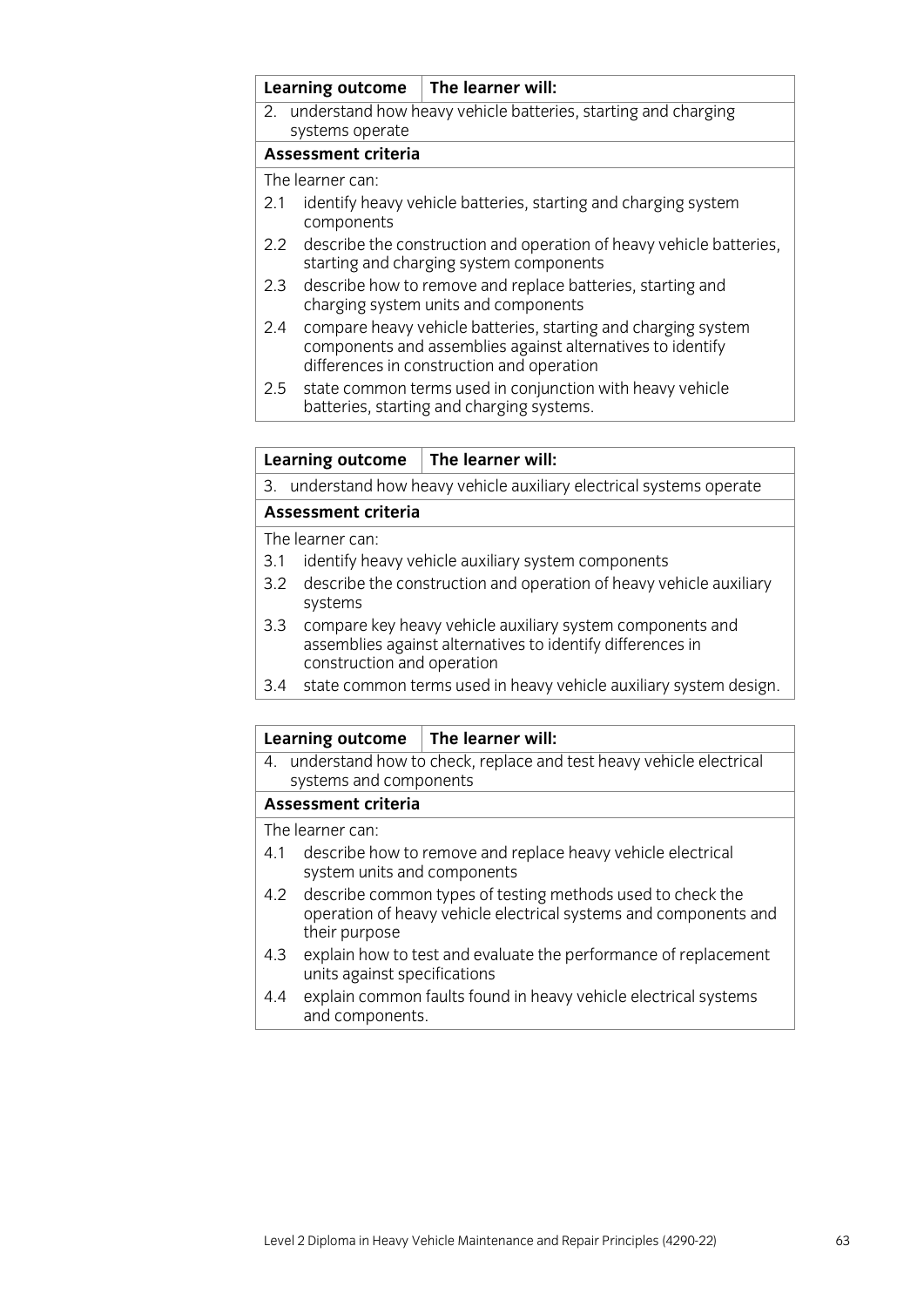# **Unit 253 Knowledge of removing and replacing heavy vehicle electrical units and components**

Supporting information

**Candidates will be assessed on the assessment criteria as specified within the unit. The following information has been provided by IMI SSC and is included to support centres in terms of teaching and delivery.**

## **Electrical and Electronic Principles**

- a. Electrical units:
	- i. volt (electrical pressure)
	- ii. ampere (electrical current)
	- iii. ohm (electrical resistance)
	- iv. watt (power).
- b. The requirements for an electrical circuit:
	- i. battery
	- ii. cables
	- iii. switch
	- iv. current consuming device
	- v. continuity.
- c. The direction of current flow and electron flow.
- d. Series and parallel circuits to include:
	- i. current flow
	- ii. voltage
	- iii. volt drop
	- iv. resistance
	- v. the effect on circuit operation of open circuit component(s).
- e. Earth and insulated return systems.
- f. Cable sizes and colour codes.
- g. Different types of connectors, terminals and circuit protection devices.
- h. Common electrical and electronic symbols.
- i. The meaning of:
	- i. short circuit
	- ii. open circuit
	- iii. bad earth
	- iv. high resistance
	- v. electrical capacity.
- j. The principles of vehicle electronic systems and components.
- k. Interpret vehicle wiring diagrams to include:
	- i. vehicle lighting
	- ii. auxiliary circuits
	- iii. indicators
	- iv. starting and charging systems.
- l. Function and construction of electrical components including:
	- i. circuit relays
	- ii. bulb types
	- iii. fan and heater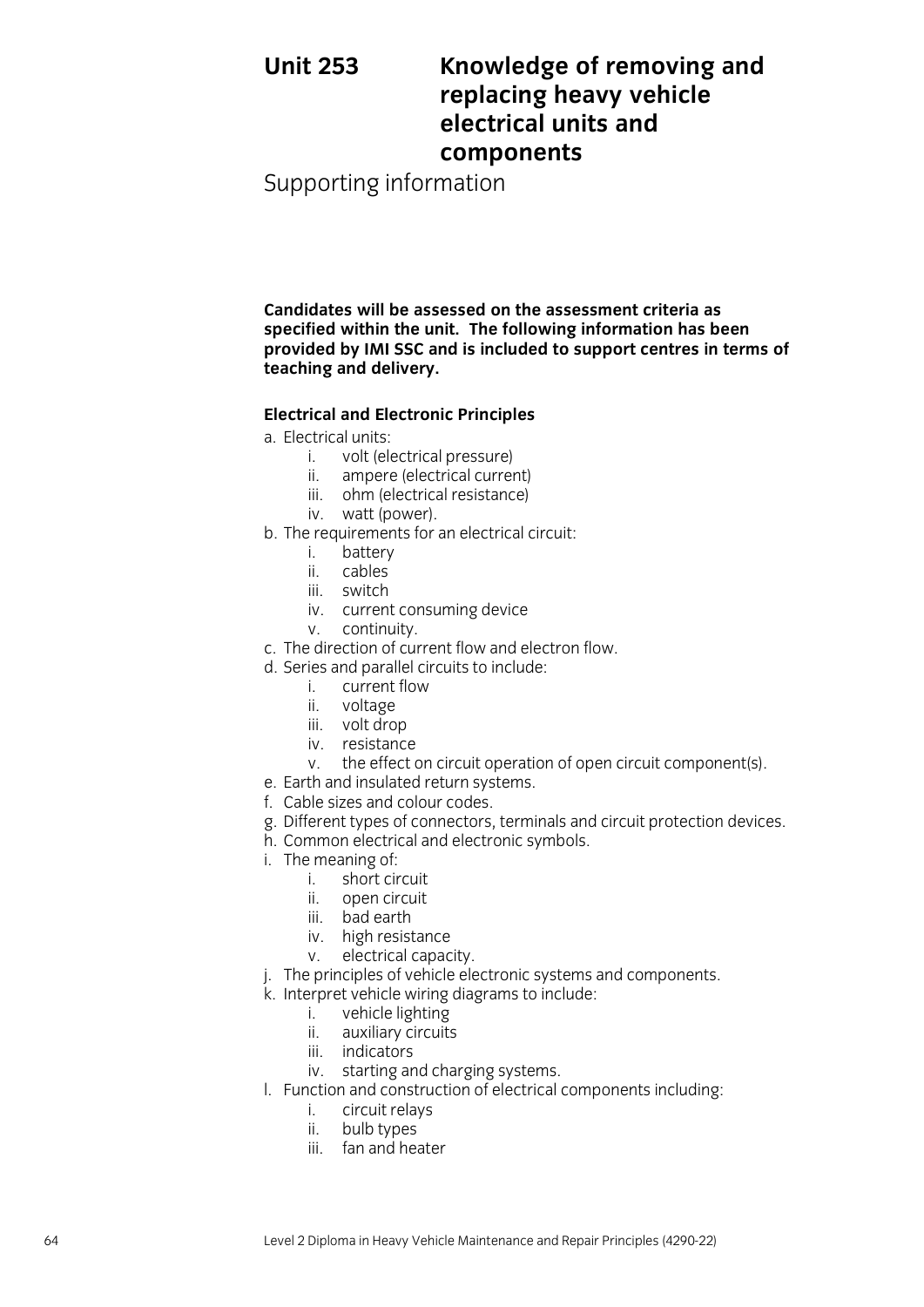- iv. circuit protection.
- m.The safety precautions when working on electrical and electronic systems to include:<br>i. disconnectic
	- disconnection and connection of battery
	- ii. avoidance of short circuits
	- iii. power surges
	- iv. prevention of electric shock
	- v. protection of electrical and electronic components
	- vi. protection of circuits from overload or damage.
- n. The set-up and use of:
	- i. digital and analogue multi-meters
	- ii. voltmeter
	- iii. ammeter
	- iv. ohmmeter
	- v. oscilloscope
	- vi. manufacturer's dedicated test equipment.
- o. Electrical and electronic checks for electrical and electronic systems to include:
	- i. connections<br>ii. security
	- security
	- iii. functionality
	- iv. performance to specifications
	- v. continuity, open circuit
	- vi. short circuit
	- vii. Short external
	- viii. volt drop
	- ix. current consumption
	- x. output patterns (oscilloscope).
- p. Symptoms and faults associated with electrical and electronic systems to include:
	- i. high resistance
	- ii. loose and corroded connections
	- iii. short circuit
	- iv. excessive current consumption
	- v. open circuit
	- vi. malfunction
	- vii. poor performance
	- viii. battery faults to include flat battery
	- ix. failure to hold charge
	- x. low state of charge
	- xi. overheating
	- xii. poor starting.

## **Battery and Charging**

- a. The construction and operation of vehicle batteries including:
	- i. low maintenance and maintenance free
	- ii. battery cell construction
- b. The operation of the vehicle charging system:
	- i. alternator
	- ii. rotor
	- iii. stator
	- iv. slip ring
	- v. brush assembly
	- vi. three phase output
	- vii. diode rectification pack
	- viii. voltage regulation
	- ix. phased winding connections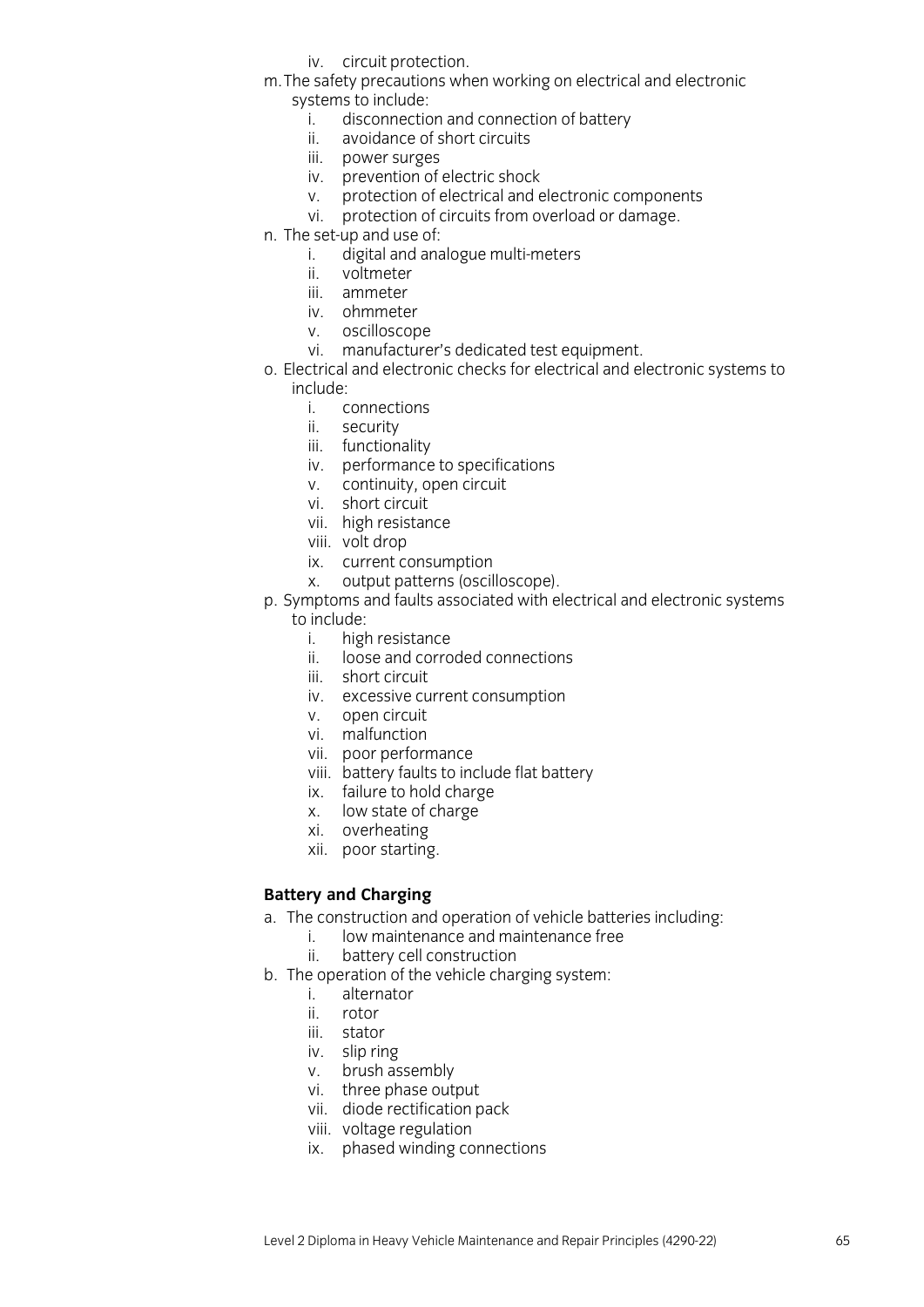x. cooling fan

xi. alternator drive system .

### **Starting**

- a. The layout, construction and operation of engine starting systems: inertia and pre -engaged principles.
- b. The function and operation of the following components:
	- i. axial and pre -engaged starter motor
	- ii. starter ring gear
	- iii. starter solenoid
	- iv. ignition/starter switch
	- v. starter relay
	- vi. one-way clutch (pre-engaged starter motor).

## **Lighting**

- a. Function and construction of electrical components including:
	- i. front, tail and number plate lamps
	- ii. main and dip beam headlamps
	- iii. fog and spot lamps
	- iv. lighting switches including main/dip switch
	- v. directional indicators
	- vi. hazard warning .
- b. The circuit diagram and operation of components for:
	- i. side tail and marker lamps
	- ii. headlamps
	- iii. interior lamps
	- iv. fog, high -intensity rear and spot lamp s
	- v. direction indicators .
- c. The statutory requirements for vehicle lighting when using a vehicle on the road.
- d. Headlamp adjustment and beam setting.

## **Auxiliary Systems**

- a. Auxiliary systems to include:
	- i. lighting<br>ii. wiper
	- wiper
	- iii. security and alarm
	- iv. comfort and convenience
	- v. information and entertainment
	- vi. telephone and two way communication
	- vii. electric window .
- b. Function and construction of electrical components including:
	- i. central door locking<br>ii. anti theft devices
	- anti theft devices
	- iii. manual locking and dead lock systems
	- iv. window winding
	- v. demisting systems
	- vi. door mirror operation mechanisms
	- vii. interior lights and switching .
- c. The circuit diagram and operation of components for:
	- i. central door locking
	- ii. anti theft devi ces
	- iii. manual locking and dead lock systems
	- iv. window winding
	- v. demisting systems .
	- vi. door mirror operation mechanisms
- d. Comfort and convenience systems to include:
	- i. heated seats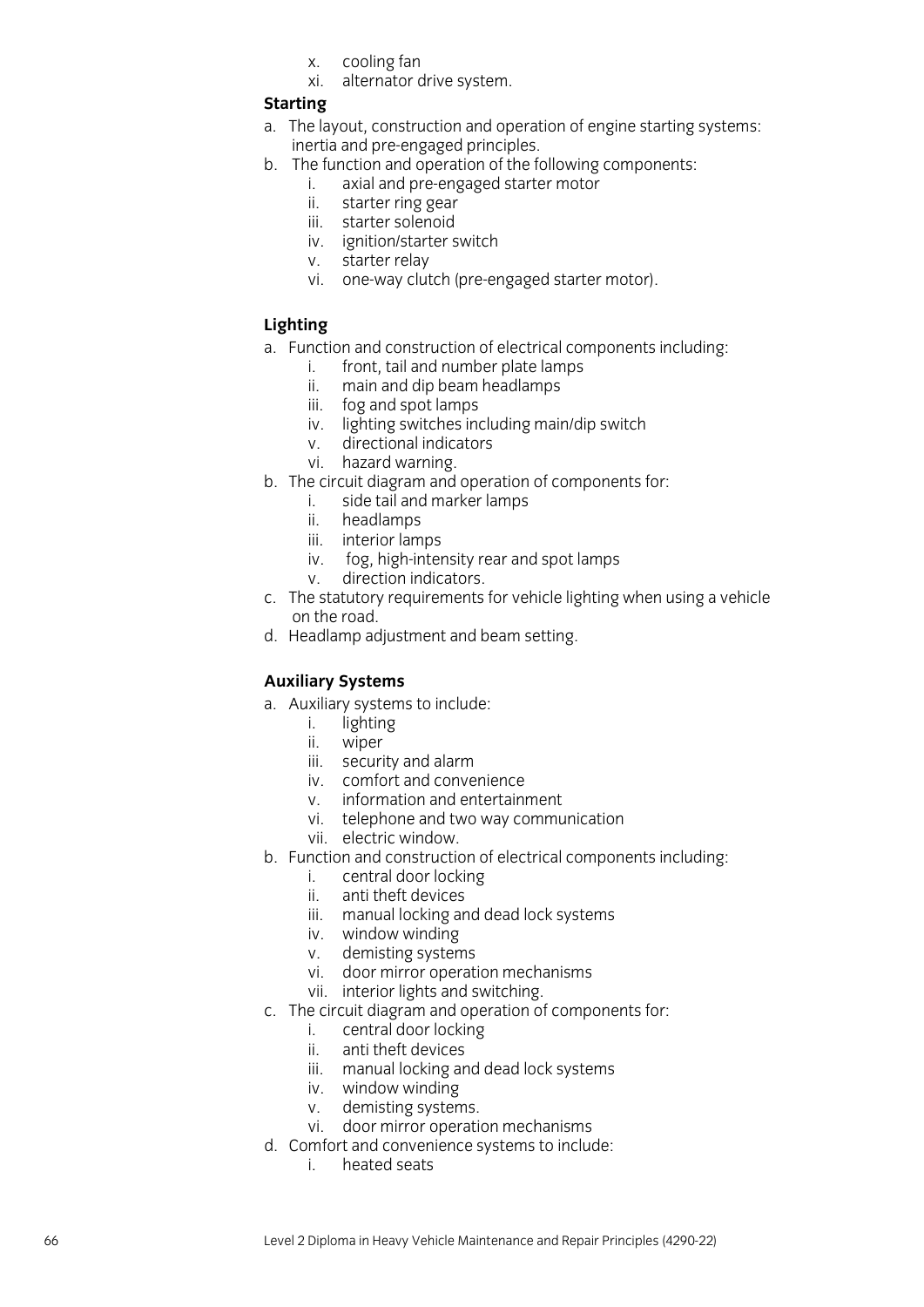- ii. electrically adjusted seats
- iii. heated screens
- iv. electric mirrors
- v. heating
- vi. climate control
- vii. air conditioning
- viii. monitoring and instrumentation.

# **General**

- a. The preparation, testing and use of:
	- i. tools and equipment<br>ii. electrical meters and
	- electrical meters and equipment used for dismantling
	- iii. removal and replacement of electrical and electronic systems and components.
- b. Appropriate safety precautions:
	- i. PPE
	- ii. vehicle protection when dismantling
	- iii. removal and replacing electrical and electronic components and systems
- c. The importance of logical and systematic processes.
- d. Preparation of replacement units for re-fitting or replacement electrical and electronic components and systems.
- e. The reasons why replacement components and units must meet the original specifications (OES) – warranty requirements, to maintain performance, safety requirements.
- f. Refitting procedures.
- g. The inspection and testing of units and systems to ensure compliance with manufacturer's, legal and performance requirements.
- h. Inspection and re-instatement of the vehicle following repair to ensure:
	- i. customer satisfaction
	- ii. cleanliness of vehicle interior and exterior
	- iii. security of components and fittings
	- iv. re-instatement of components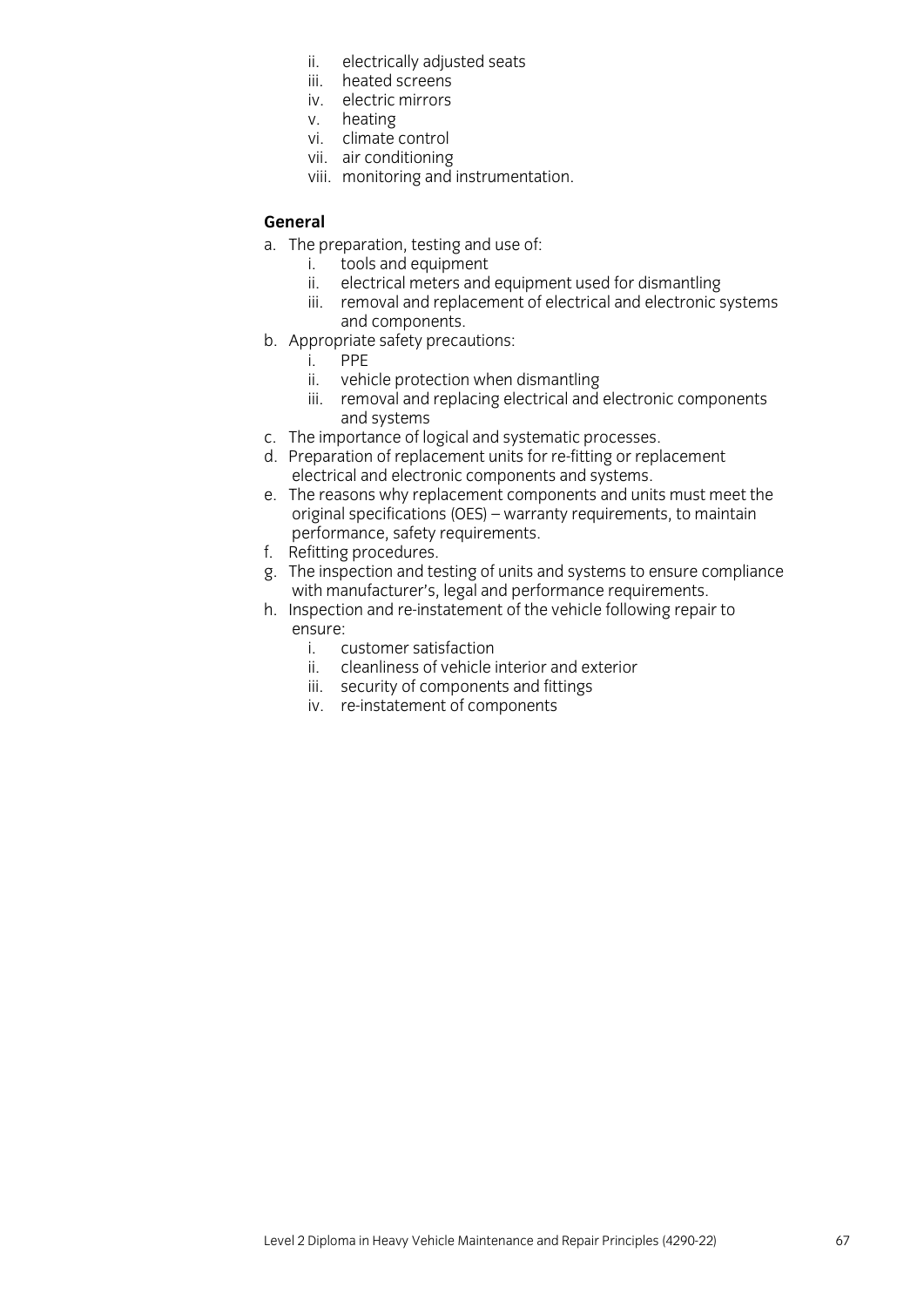# **Unit 254 Knowledge of heavy vehicle removing and replacing chassis units and components**

| UAN:                                                                              | L/601/4951                                                                                                                                                                                                                                                                                                                                              |
|-----------------------------------------------------------------------------------|---------------------------------------------------------------------------------------------------------------------------------------------------------------------------------------------------------------------------------------------------------------------------------------------------------------------------------------------------------|
| Level:                                                                            | 2                                                                                                                                                                                                                                                                                                                                                       |
| <b>Credit value:</b>                                                              | 6                                                                                                                                                                                                                                                                                                                                                       |
| GLH:                                                                              | 45                                                                                                                                                                                                                                                                                                                                                      |
| <b>Relationship to NOS:</b>                                                       | This unit is linked to HV04 Remove and<br>Replace Commercial Motor Vehicle Chassis<br>Units and Components.                                                                                                                                                                                                                                             |
| <b>Assessment</b><br>requirements specified<br>by a sector or<br>regulatory body: | This unit was developed by the IMI, the<br>sector skills council for the automotive retail<br>industry. All assessments have been<br>developed in accordance with the IMI<br>Assessment Requirements for VRQs.                                                                                                                                          |
| Aim:                                                                              | This unit enables the learner to develop an<br>understanding of the construction and<br>operation of common steering, suspension<br>and braking systems (including wheels and<br>tyres) on heavy vehicles. It also covers the<br>procedures involved in the removal and<br>replacement of system components and the<br>evaluation of their performance. |

|     | <b>Learning outcome</b>                                                                                                                              | The learner will:                                                 |  |  |
|-----|------------------------------------------------------------------------------------------------------------------------------------------------------|-------------------------------------------------------------------|--|--|
|     | 1. understand how heavy vehicle steering systems operate                                                                                             |                                                                   |  |  |
|     | <b>Assessment criteria</b>                                                                                                                           |                                                                   |  |  |
|     | The learner can:                                                                                                                                     |                                                                   |  |  |
| 1.1 | identify heavy vehicle steering system components                                                                                                    |                                                                   |  |  |
| 1.2 | systems                                                                                                                                              | describe the construction and operation of heavy vehicle steering |  |  |
| 1.3 | compare key heavy vehicle steering system components and<br>assemblies against alternatives to identify differences in<br>construction and operation |                                                                   |  |  |
| 1.4 | vehicle steering systems                                                                                                                             | identify the key engineering principles that are related to heavy |  |  |
|     | a. steering angles                                                                                                                                   |                                                                   |  |  |
|     | b. hydraulic forces                                                                                                                                  |                                                                   |  |  |
|     | c. stress and strain.                                                                                                                                |                                                                   |  |  |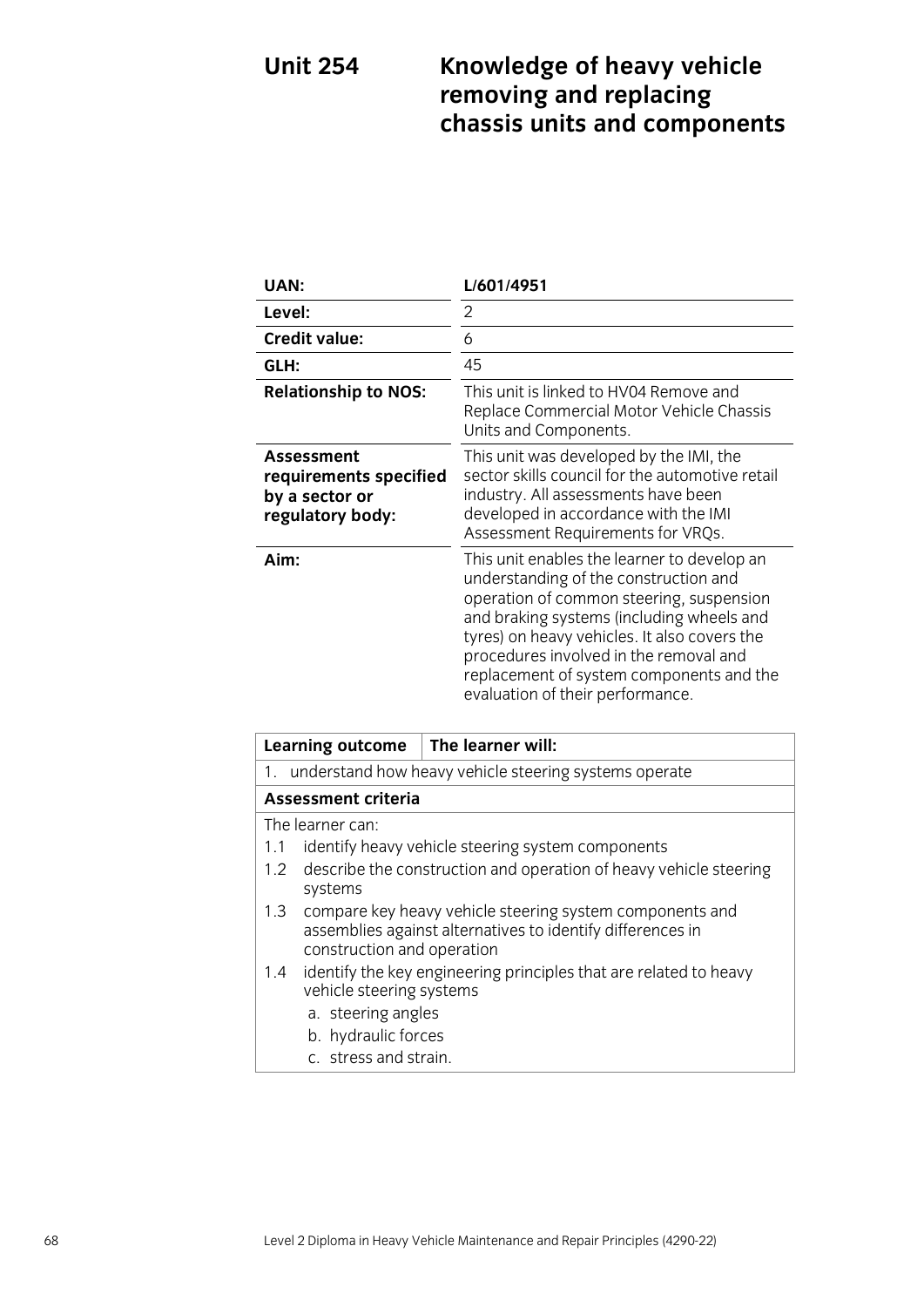| Learning outcome                                                                                                                                              | The learner will:                                                                                    |  |  |
|---------------------------------------------------------------------------------------------------------------------------------------------------------------|------------------------------------------------------------------------------------------------------|--|--|
| 2. understand how heavy vehicle suspension systems operate                                                                                                    |                                                                                                      |  |  |
| <b>Assessment criteria</b>                                                                                                                                    |                                                                                                      |  |  |
| The learner can:                                                                                                                                              |                                                                                                      |  |  |
| identify heavy vehicle suspension system components<br>2.1                                                                                                    |                                                                                                      |  |  |
| describe the construction and operation of heavy vehicle suspension<br>2.2<br>systems                                                                         |                                                                                                      |  |  |
| compare key heavy vehicle suspension system components and<br>2.3<br>assemblies against alternatives to identify differences in construction<br>and operation |                                                                                                      |  |  |
|                                                                                                                                                               | identify the key engineering principles that are related to heavy<br>a. suspension hydraulic damping |  |  |
|                                                                                                                                                               | vehicle suspension systems<br>المتلاط والمستحدث والمستحدث المارا                                     |  |  |

- b. stress and strain
- 2.5 state common terms used in heavy vehicle suspension system design.

|     |                                                                                                                                                     | Learning outcome $ $ The learner will:                          |  |  |
|-----|-----------------------------------------------------------------------------------------------------------------------------------------------------|-----------------------------------------------------------------|--|--|
|     | 3. understand how heavy vehicle braking systems operate                                                                                             |                                                                 |  |  |
|     | <b>Assessment criteria</b>                                                                                                                          |                                                                 |  |  |
|     | The learner can:                                                                                                                                    |                                                                 |  |  |
| 3.1 | identify heavy vehicle braking system components                                                                                                    |                                                                 |  |  |
| 3.2 | describe the construction and operation of heavy vehicle braking<br>systems                                                                         |                                                                 |  |  |
| 3.3 | compare key heavy vehicle braking system components and<br>assemblies against alternatives to identify differences in<br>construction and operation |                                                                 |  |  |
| 3.4 | identify the key engineering principles that are related to heavy<br>vehicle braking systems<br>a. laws of friction                                 |                                                                 |  |  |
|     | b. hydraulics<br>c. pneumatics                                                                                                                      |                                                                 |  |  |
|     | d. properties of fluids                                                                                                                             |                                                                 |  |  |
|     | e. properties of air                                                                                                                                |                                                                 |  |  |
|     | braking efficiency<br>f.                                                                                                                            |                                                                 |  |  |
| 3.5 |                                                                                                                                                     | state common terms used in heavy vehicle braking system design. |  |  |

3.5 state common terms used in heavy vehicle braking system design.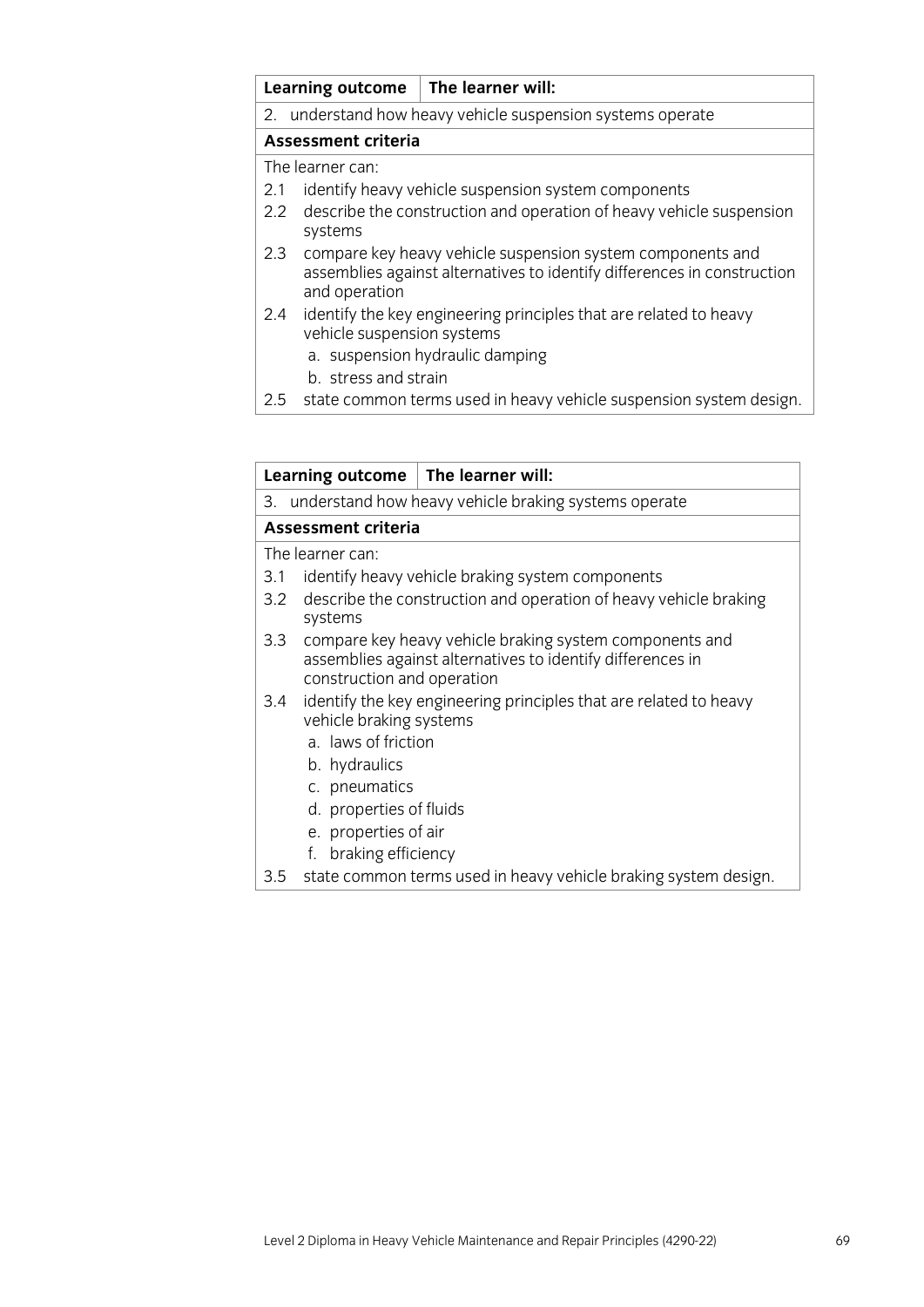|     | <b>Learning outcome</b>                                        | The learner will:                                                                                                     |  |
|-----|----------------------------------------------------------------|-----------------------------------------------------------------------------------------------------------------------|--|
|     | 4. understand how heavy vehicle wheel and tyre systems operate |                                                                                                                       |  |
|     | <b>Assessment criteria</b>                                     |                                                                                                                       |  |
|     | The learner can:                                               |                                                                                                                       |  |
| 4.1 | identify heavy vehicle wheel and tyre components               |                                                                                                                       |  |
| 4.2 | and tyres                                                      | describe the construction and operation of heavy vehicle wheels                                                       |  |
| 4.3 | construction and operation                                     | compare key heavy vehicle wheel and tyre components and<br>assemblies against alternatives to identify differences in |  |
| 4.4 | vehicle wheel and tyre systems<br>a. friction                  | identify the key engineering principles that are related to heavy                                                     |  |
|     | b. un-sprung weight                                            |                                                                                                                       |  |
|     | c. dynamic and static balance                                  |                                                                                                                       |  |
| 4.5 |                                                                | state common terms used in heavy vehicle wheel and tyre design.                                                       |  |

## **Learning outcome The learner will:**

5. understand the health and safety aspects when working on loaded vehicles

### **Assessment criteria**

- The learner can:
- 5.1 identify types of hazards when working on loaded heavy vehicles.

### **Learning outcome The learner will:**

6. understand how to check, replace and test heavy vehicle chassis units and components

# **Assessment criteria**

- 6.1 describe how to remove and replace chassis units and components
- 6.2 describe common types of testing methods used to check the operation of chassis units and components and their purpose
- 6.3 explain how to evaluate the performance of replacement units against vehicle specification
- 6.4 identify common faults found in heavy vehicle chassis units and components.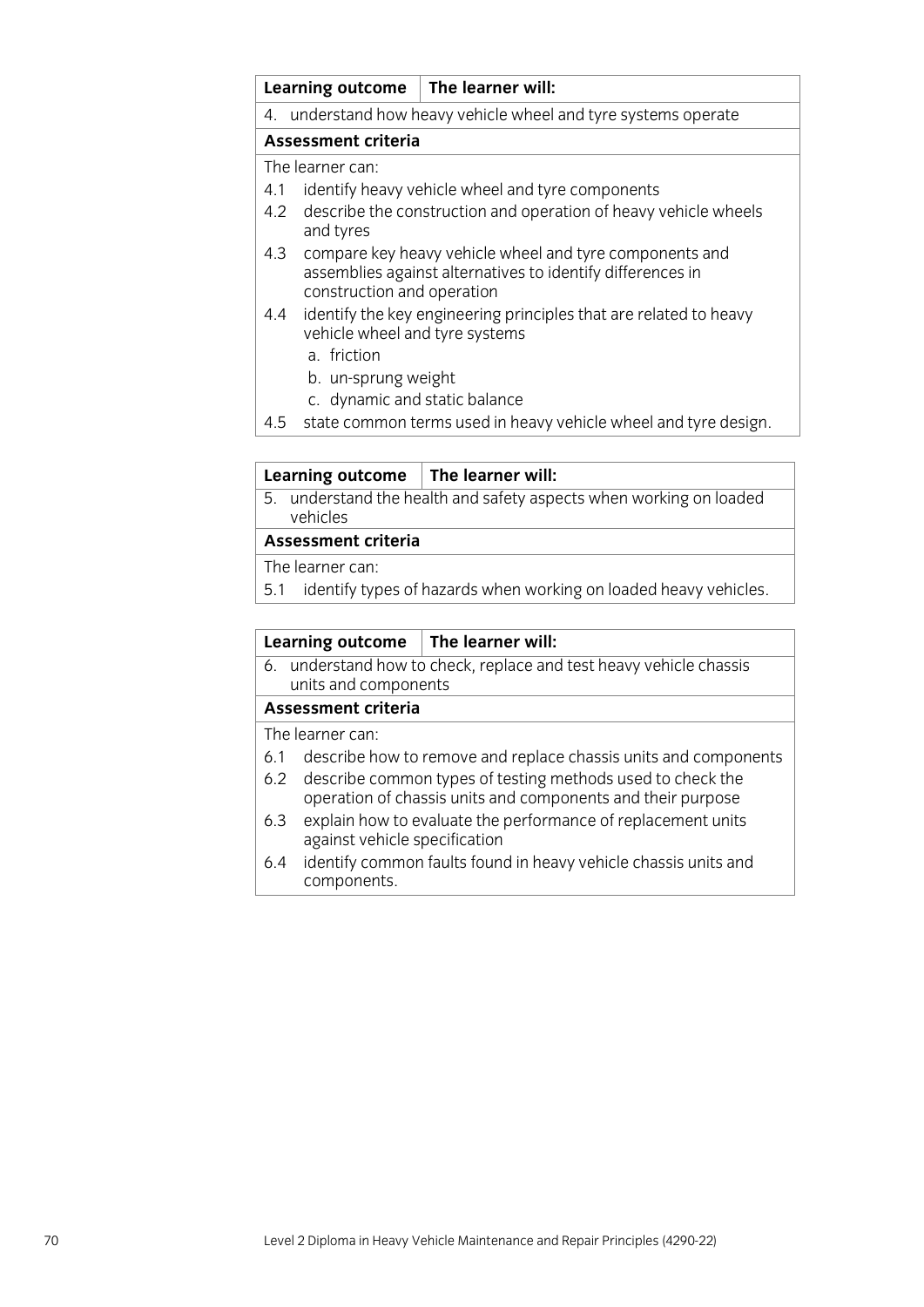# **Unit 254 Knowledge of heavy vehicle removing and replacing chassis units and components**

Supporting information

**Candidates will be assessed on the assessment criteria as specified within the unit. The following information has been provided by IMI SSC and is included to support centres in terms of teaching and delivery.**

# **Chassis layouts**

- i. types of chassis
- ii. axle configurations
- iii. rear steered axles
- iv. self-steered axles.

# **Steering**

- a. Key engineering principles related to steering:
	- i. geometry
	- ii. angles
	- iii. damping
	- iv. stress and strain.
- b. The construction and operation of steering systems
	- i. power and non-assisted steering
	- ii. multi axle steering arrangements
	- iii. heavy vehicle steering units and components.
- c. The action and purpose of steering geometry:
	- i. castor angle
	- ii. camber angle
	- iii. kingpin or swivel pin inclination
	- iv. negative offset
	- v. wheel alignment (tracking) (toe in and toe out)
	- vi. toe out on turns
	- vii. steered wheel geometry
	- viii. multi axle steered wheel geometry.
- d. The following terms associated with steering:
	- i. Ackerman principle
	- ii. slip angles
	- iii. self-aligning torque oversteer and understeer
	- iv. neutral steer
	- v. rear steer
	- vi. self-steer.
- e. The components and layout of hydraulic power assisted steering systems:
	- i. piston and power cylinders
	- ii. drive belts and pumps
	- iii. control valve (rotary, spool and flapper type)
	- iv. hydraulic fluid.
- f. The advantages of power assisted steering.
- g. The operation of hydraulic power assisted steering.
- h. The principles of electronic power steering systems.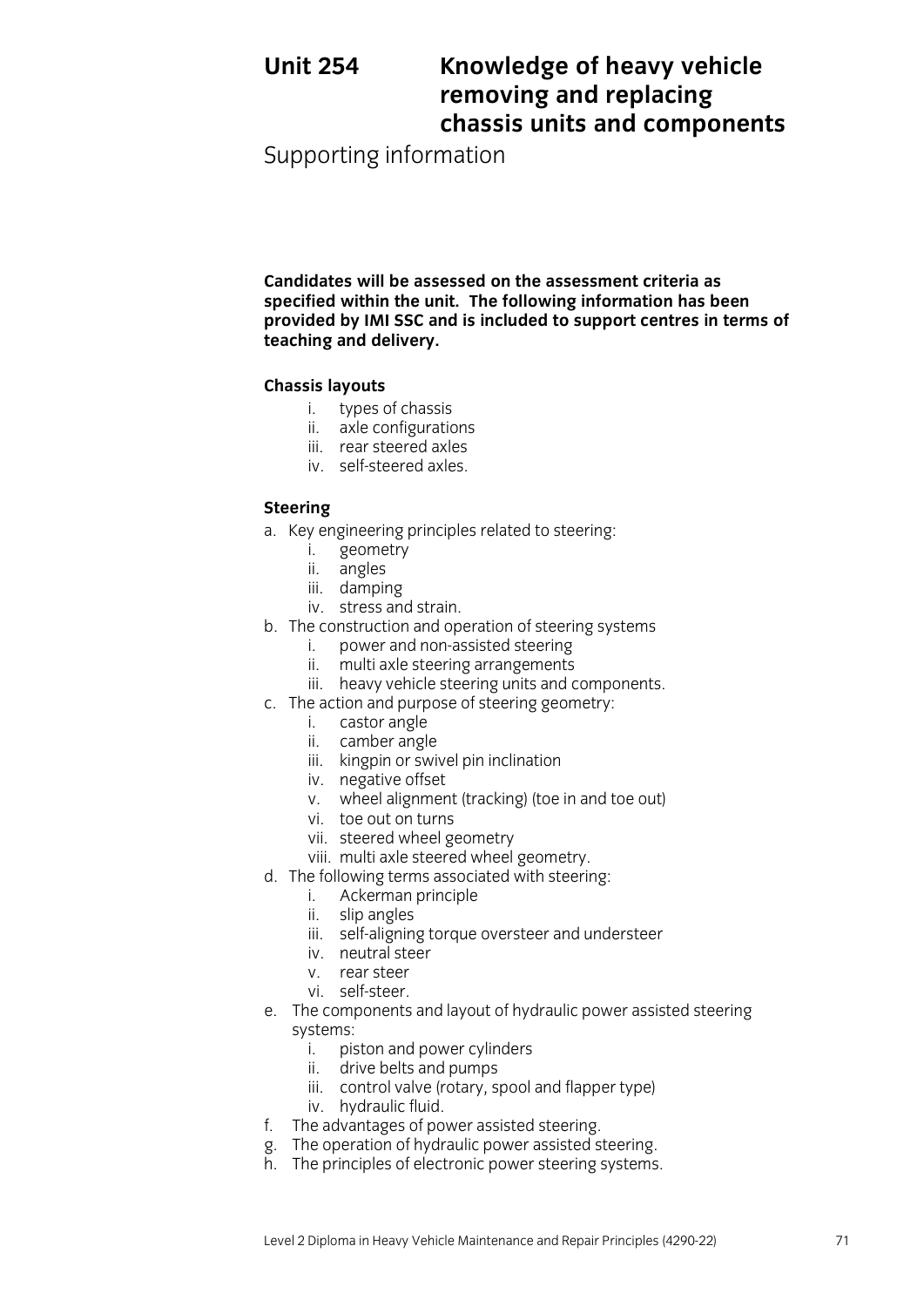- i. The procedures used for inspecting the serviceability and condition of:
	- i. manual steering
	- ii. power assisted steering .
- j. Steering system defects to include:
	- i. uneven tyre wear
	- ii. wear on outer edge of tyre
	- iii. wear on inner edge of tyre
	- iv. uneven wear
	- v. flats on tread
	- vi. steering vibrations
	- vii. wear in linkage
	- viii. damaged linkage
	- ix. incorrect wheel alignment
	- x. incorrect steering geometry .

### **Suspension**

- a. Types of suspension:
	- i. non independent suspension
	- ii. independent suspension
	- iii. air suspension
	- iv. electronically controlled air suspension (ECAS)
	- v. steel suspension
	- vi. lifting axles.
- b. The layout and components of suspension systems:
	- i. non -independent suspensions
	- ii. independent front suspension (IFS)
	- iii. air suspension
	- iv. electronically controlled air suspension (ECAS)
	- v. rubber suspension
	- vi. tandem axle suspension
	- vii. lifting axles .
- c. The operation of suspension systems and components:
	- i. leaf and coil springs
	- ii. torsion bar
	- iii. air springs
	- iv. air suspension levelling mechanism (mechanical and electronic)
	- v. dampers
	- vi. trailing arms
	- vii. ball joints
	- viii. bump stops
	- ix. anti -roll bars
	- x. stabiliser bars
	- xi. seasiissi sars
	- xii. parallel link
	- xiii. transverse link
	- xiv. "A" frame axle location
	- xv. suspension damping
	- xvi. stress and strain.
- d. The advantages of different systems including:
	- i. non -independent
	- ii. independent suspension (IFS)
	- iii. air suspension (mechanical)
	- iv. air suspension (electronically controlled)
	- v. lifting axles .
- e. The principles of electronically controlled air suspension systems.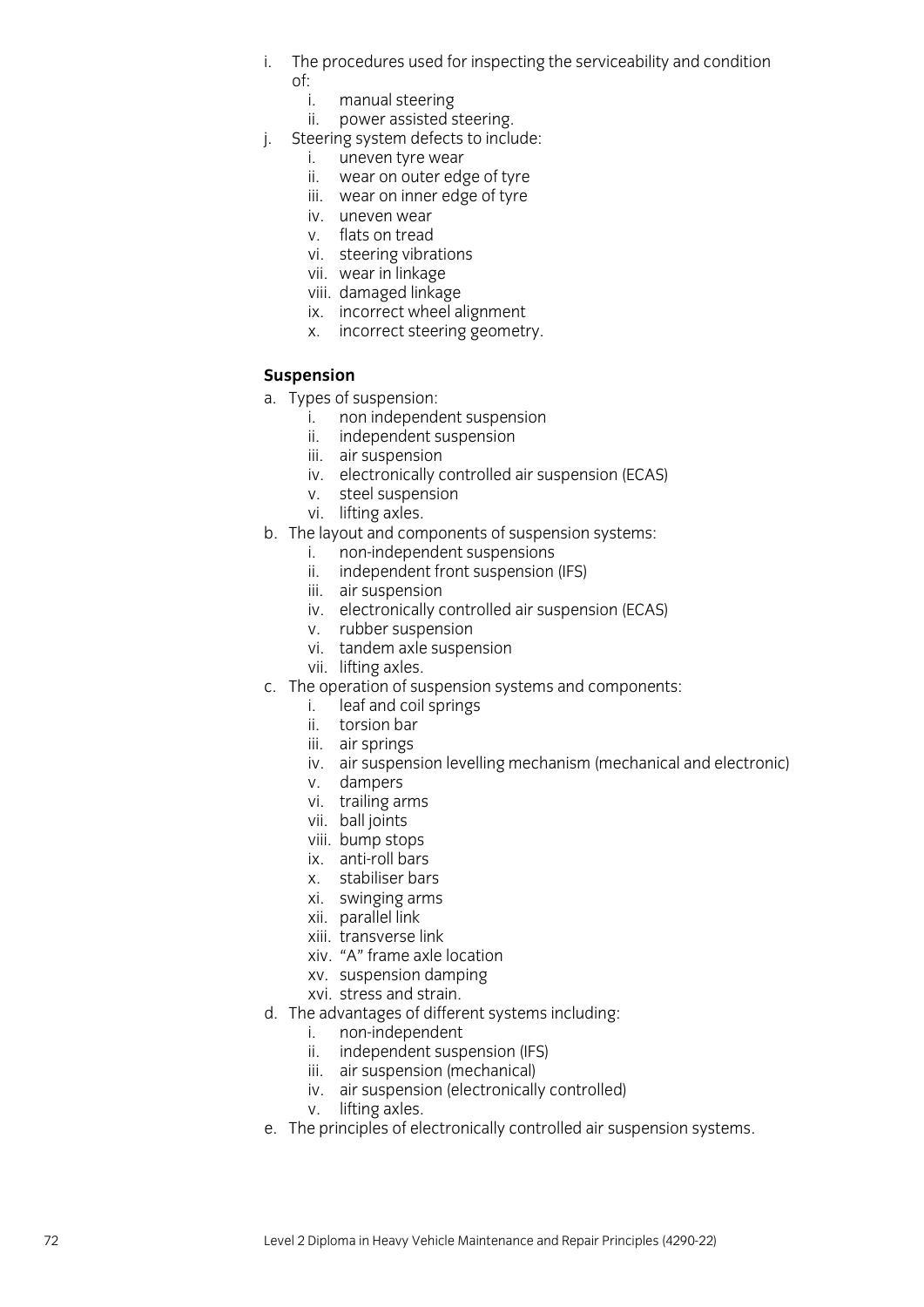- f. The forces acting on suspension systems during braking, driving and cornering.
- g. The methods of locating the road wheels against braking, driving and cornering forces.
- h. The methods of controlling cornering forces by fitting anti-roll torsion members.
- i. Suspension terms:
	- i. rebound
	- ii. bump
	- iii. yaw
	- iv. dive
	- v. pitch
	- vi. roll
	- vii. compliance.
- j. The procedures used for inspecting the serviceability and condition of the suspension system.
- k. Suspension system defects:
	- i. wheel hop
	- ii. ride height (unequal and low)
	- iii. wear
	- iv. noises under operation
	- v. fluid leakage
	- vi. excessive travel
	- vii. excessive tyre wear
	- viii. bounce
	- ix. poor vehicle handling
	- x. worn dampers
	- xi. worn joints/damaged linkages
	- xii. vehicle "crabbing".

#### **Brakes**

- a. Key principles relating to braking systems:
	- i. laws of friction
	- ii. hydraulics
	- iii. pneumatics
	- iv. properties of fluids
	- v. properties of air
	- vi. braking efficiency.
- b. The construction and operation of braking systems:
	- i. air brakes
	- ii. air-over-hydraulic brakes
	- iii. electronic brakes including Anti-lock Braking Systems and Anti-
	- Slip Regulation
	- iv. endurance (retarding) systems.
- c. The construction and operation of drum brakes:
	- i. leading and trailing shoe construction
		- ii. self-servo action
		- iii. slack adjusters
		- iv. cam expanders
		- v. wedge expanders
		- vi. automatic adjusters
		- vii. backing plates
		- viii. parking brake system
		- ix. wear indicators and warning lamps.
- d. The construction and operation of disc brakes:
	- i. disc pads
	- ii. calliper
	- iii. brake disc
	- iv. ventilated disc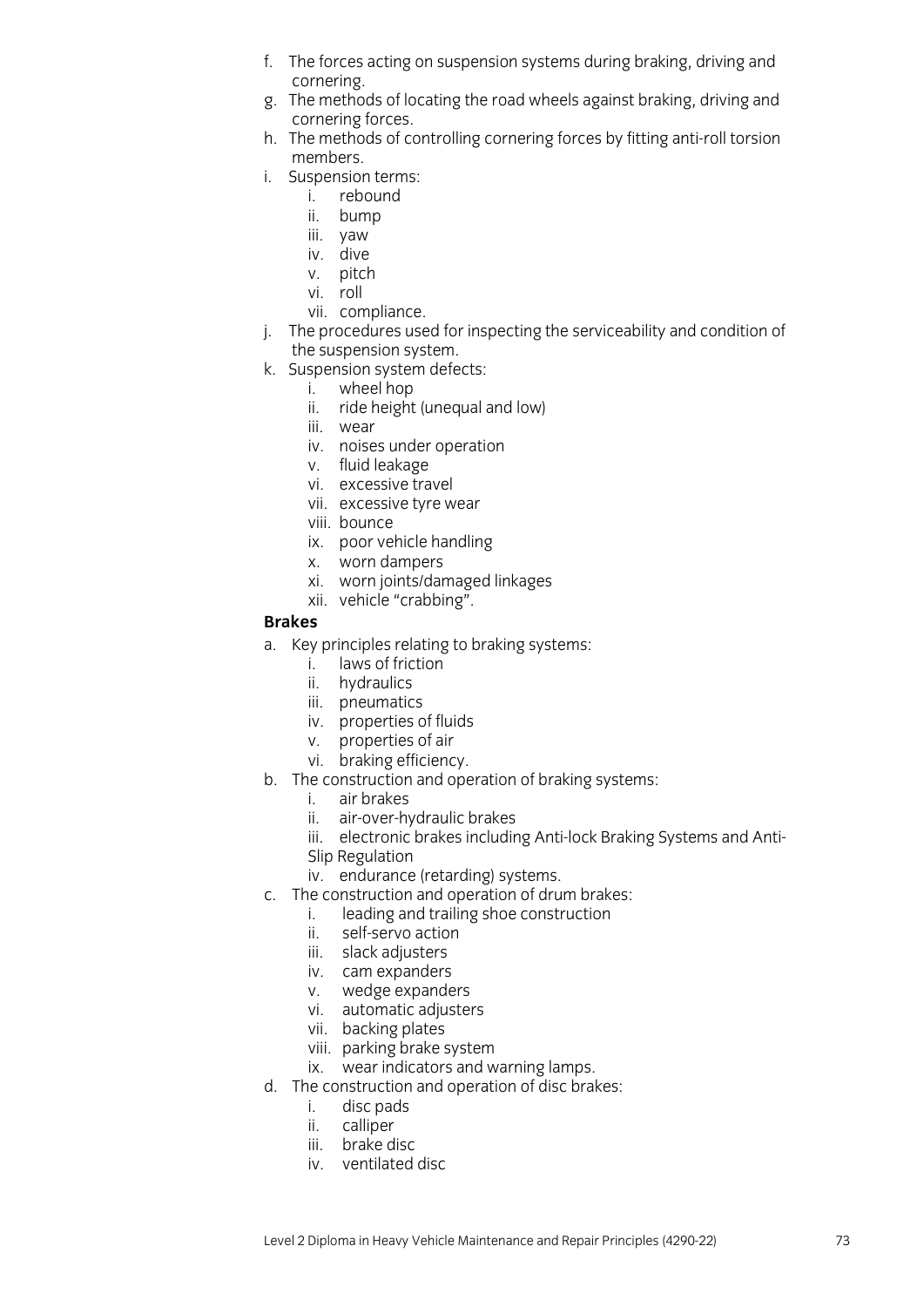- v. disc pad retraction
- vi. parking brake system
- vii. wear indicators and warning lamps .
- e. The construction and operation of the hydraulic braking system:
	- i. line layout
	- ii. master cylinders
	- iii. wheel cylinders
	- iv. disc brake cal lipers and pistons
	- v. brake pipe
	- vi. brake servo
	- vii. warning lights
	- viii. parking brakes
	- ix. equalising valves .
- f. The construction and operation of the air braking system
	- i. air compressors
	- ii. air dryers
	- iii. air processing units
	- iv. pressure regulating valves
	- v. circuit protection valves
	- vi. air reservoirs
	- vii. control valves (foot, park and hand)
	- viii. relay valves
	- ix. load sensing valves (mechanical and automatic)
	- x. brake actuators
	- xi. parking brake mechanisms
	- xii. trailer control valves
	- xiii. two -line trailer brake system
	- xiv. warning light/buzzer systems
	- xv. air pipes
	- xvi. valve port numbering .
- g. The construction and operation of the air -over -hydraulic braking system :
	- i. air supply and storage
	- ii. air control valves
	- iii. conversion from pneumatic pressure to hydraulic pressure
	- iv. hydraulic control valves .
- h. The requirements and hazards of brake fluid:
	- i. boiling point
	- ii. hygroscopic action
	- iii. manufacturer's change periods
	- iv. fluid classification and rating
	- v. potential to damage paint surfaces .
- i. Terms associated with braking systems:
	- i. braking efficiency
	- ii. brake fade
	- iii. brake balance .
- j. The procedures used for inspecting the serviceability and condition of the braking system .
- k. Braking system defects:
	- i. worn shoes or pads
	- ii. worn or scored brake surfaces
	- iii. abnormal brake noises
	- iv. brake judder
	- v. fluid contamination of brake surfaces
	- vi. fluid/air leaks
	- vii. pulling to one side
	- viii. poor braking efficiency
	- ix. lack of assistance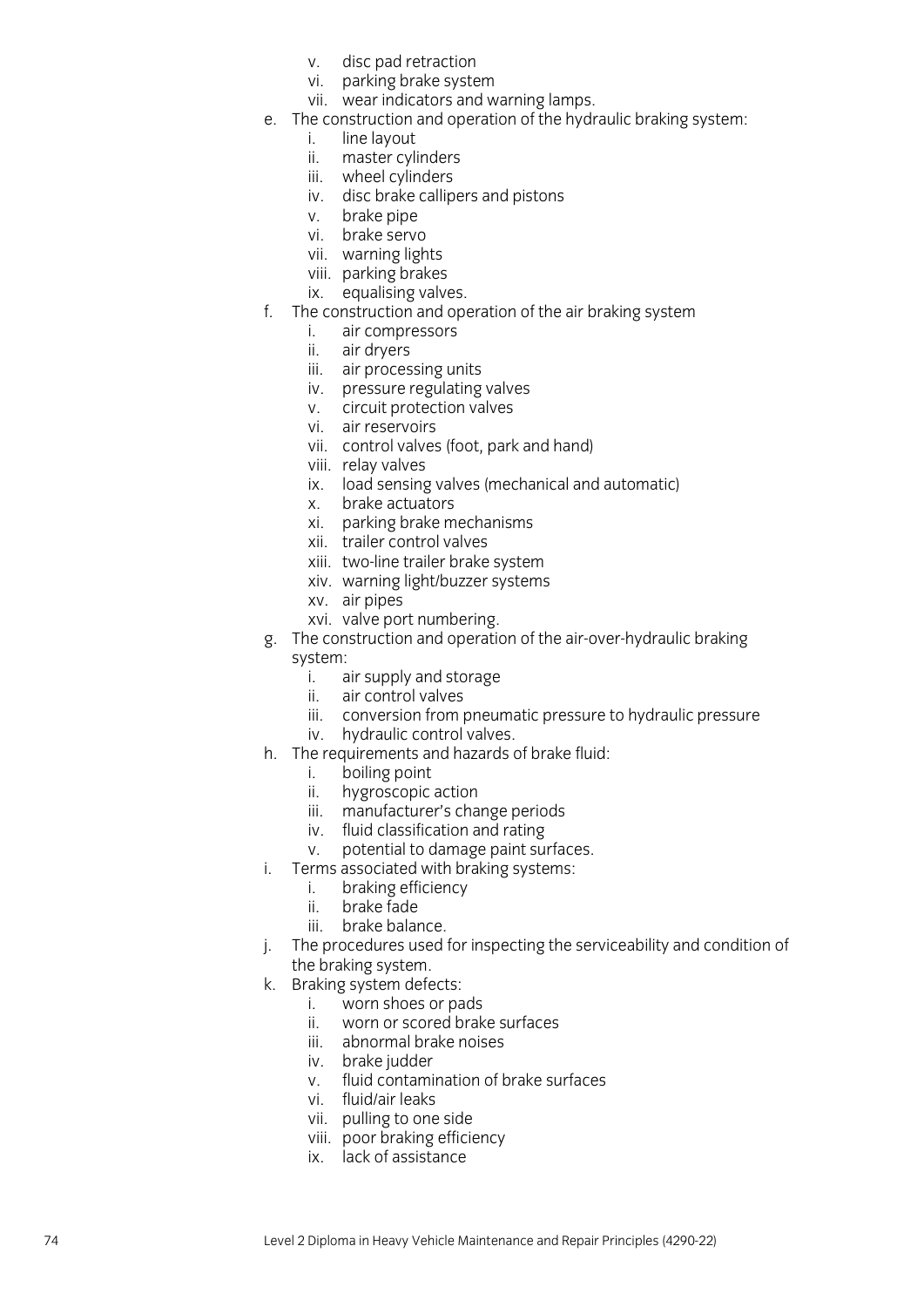- x. loss of air pressure
- xi. brake drag
- xii. brake grab
- xiii. brake fade.

#### **Endurance Brakes**

- a. The construction and operation of heavy vehicle endurance brakes:
	- i. exhaust brake<br>ii. compression (
	- compression (engine) brake
	- iii. hydraulic retarder
	- iv. electro-magnetic retarder.

#### **ABS and ASR**

- a. The construction and operation of heavy vehicle ABS systems:
	- i. category one (2S/2M)
	- ii. category two (2S/1M)
	- iii. category three (1S/1M)
	- iv. wheel speed sensors
	- v. modulators
	- vi. electronic control unit.
- b. Terms associated with ABS systems:
	- i. individual control
	- ii. modified individual control
	- iii. select low.
- c. The construction and operation of heavy vehicle ASR systems.
- d. The procedures used for inspecting the serviceability and condition of the ABS/ASR system.

## **Wheel and tyres**

- a. The engineering principles for wheels and tyres
	- i. friction
	- ii. un-sprung weight
	- iii. dynamic and static balance.
- b. The construction of different types of tyre:
	- i. radial
	- ii. cross ply
	- iii. bias belted
	- iv. tread patterns
	- v. tyre mixing regulations
	- vi. tyre applications
	- vii. wheel construction.
- c. Tyre markings:
	- i. tyre and wheel size markings
	- ii. speed rating
	- iii. direction of rotation
	- iv. profile
	- v. load rating
	- vi. ply rating
	- vii. tread-wear indicators.
- d. Wheel construction:
	- i. alloy
	- ii. pressed steel
	- iii. one-piece rims
	- iv. two-piece rims
	- v. three piece rims.
- e. Wheel retention:
	- i. conical seating
	- ii. spherical seating
	- iii. spigot mounted.
- f. Types of wheel bearing arrangements: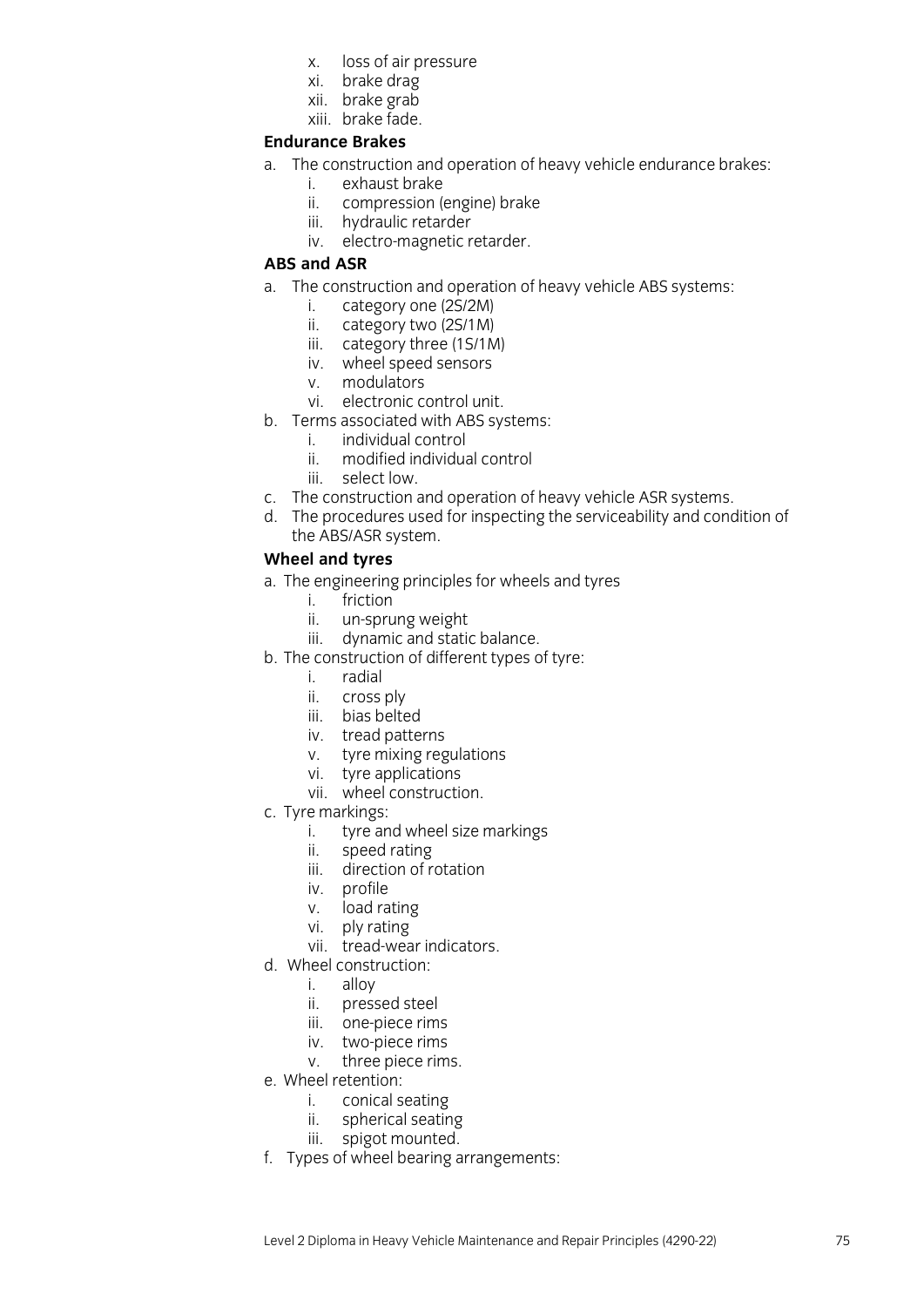- i. non -driving and driven wheels
- ii. fully floating
- iii. three quarter floating .
- g. Types of bearing used for wheel bearing arrangements and their adjustment:
	-
	- i. taper roller<br>ii. angular con ii. angular contact bal l
	- iii. integrated .
- h. The procedures used for inspecting the serviceability and condition
	- of:
		- i. tyres and wheels
		- ii. bearings .
- i. The defects associated with tyres and wheels:
	- i. abnormal tyre wear
	- ii. cuts
	- iii. side wall damage
	- iv. wheel vibrations
	- v. loose wheel retainers
	- vi. tyre over heatin g
	- vii. tread separation.

#### **Hazards when loading heavy vehicles** :

- i. flammable liquids
- ii. gases that are lighter than air and heavier than air
- iii. increased vehicle mass
- iv. raised tipper bodies
- v. raised centre of gravity
- vi. working at heights .

#### **General**

The procedures for dismantling, removal and replacement of chassis system components

- a. The preparation:
	- i. testing and use of tools and equipment
	- ii. electrical meters and equipment used for dismantling
	- iii. removing and replacing chassis systems and components .
- b. Appropriate safety precautions:
	- i. PPE
	- ii. vehicle protection when dismantling
	- iii. removing and replacing chassis systems and components .
- c. The importance of logical and systematic processes.
- d. The inspection and testing of chassis systems and components.
- e. The preparation of replacement units for re -fitting or replacement of chassis systems or components.
- f. Identify the reasons why replacement components and units must meet the original specifications (OES):
	- i. warranty requirements
	- ii. to maintain performance
	- iii. safety requirements .
- g. Refitting procedures.
- h. The inspection and testing of units and systems to ensure compliance with manufacturer's, legal and performance requirements.
- i. The inspection and re -instatement of the vehicle following repair to ensure customer satisfaction:
	- i. cleanliness of vehicle interior and exterior
	- ii. security of components and fittings
	- iii. re-instatement of components and fittings.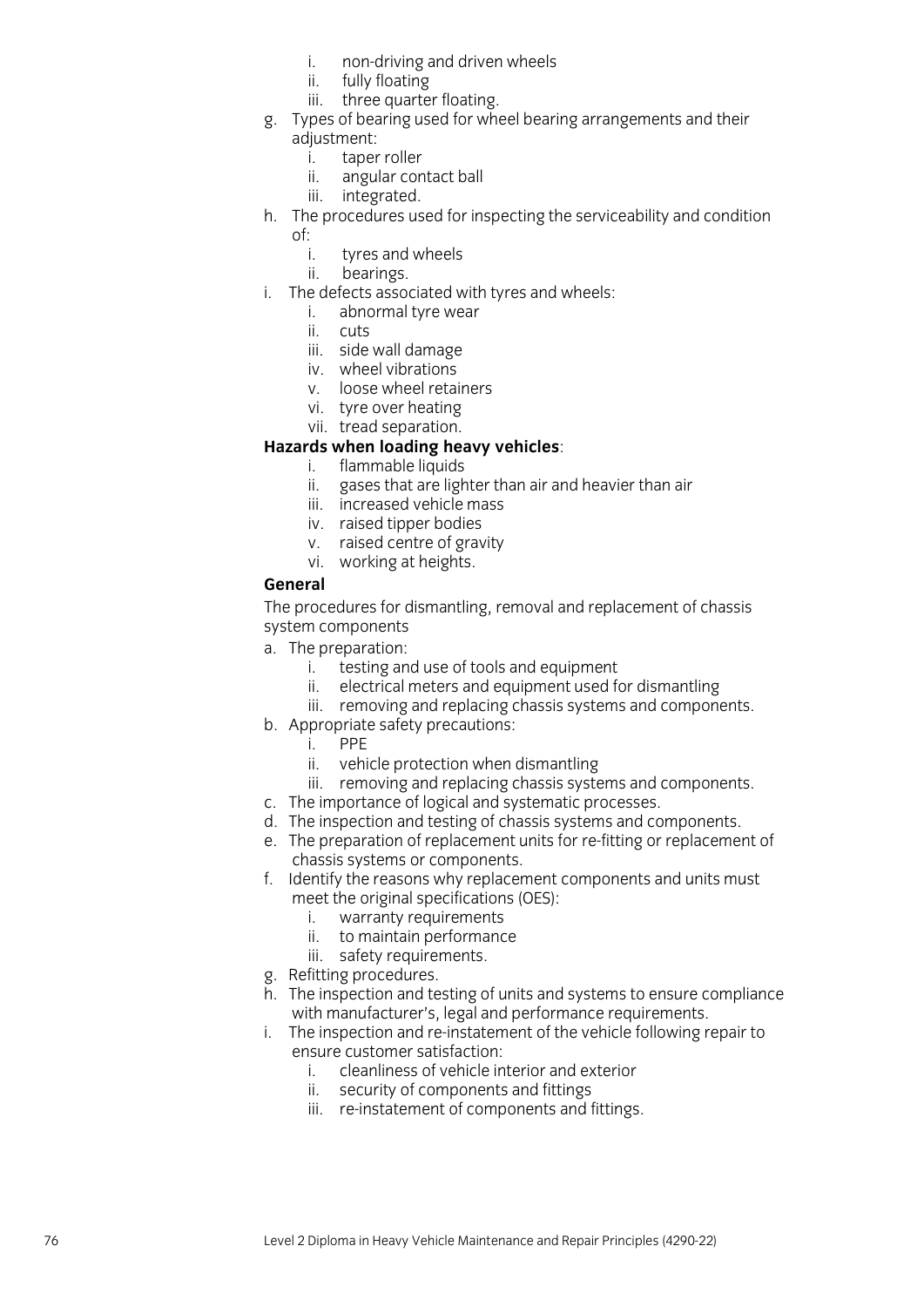# **Unit 255 Knowledge of inspecting heavy vehicles**

| UAN:                                                                              | Y/601/4967                                                                                                                                                                                                     |
|-----------------------------------------------------------------------------------|----------------------------------------------------------------------------------------------------------------------------------------------------------------------------------------------------------------|
| Level:                                                                            | 2                                                                                                                                                                                                              |
| <b>Credit value:</b>                                                              | 4                                                                                                                                                                                                              |
| GLH:                                                                              | 40                                                                                                                                                                                                             |
| <b>Relationship to NOS:</b>                                                       | This unit is linked to HV05 Conduct Pre and<br>Post Work Motor Vehicle Inspections and<br>HV06 Inspect Commercial Motor Vehicles.                                                                              |
| <b>Assessment</b><br>requirements specified<br>by a sector or<br>regulatory body: | This unit was developed by the IMI, the<br>sector skills council for the automotive retail<br>industry. All assessments have been<br>developed in accordance with the IMI<br>Assessment Requirements for VRQs. |
| Aim:                                                                              | This unit enables the learner to develop an<br>understanding of carrying out a range of<br>inspections on heavy vehicles using a variety<br>of equipment and testing methods.                                  |

|               | <b>Learning outcome</b>                                                                  | The learner will:                                                                                                                         |  |
|---------------|------------------------------------------------------------------------------------------|-------------------------------------------------------------------------------------------------------------------------------------------|--|
|               | 1. understand how to carry out inspections on heavy vehicles using<br>prescribed methods |                                                                                                                                           |  |
|               | <b>Assessment criteria</b>                                                               |                                                                                                                                           |  |
|               | The learner can:                                                                         |                                                                                                                                           |  |
| 1.1           | b. pre MOT                                                                               | explain the difference between the various prescribed heavy<br>vehicle inspection methods to include:<br>a. pre-delivery and pre-purchase |  |
|               | c. daily vehicle checks                                                                  |                                                                                                                                           |  |
|               | d. scheduled safety inspection                                                           |                                                                                                                                           |  |
|               |                                                                                          | e. pre and post rental inspection                                                                                                         |  |
| $1.2^{\circ}$ | prescribed inspection methods                                                            | identify the different systems to be inspected when using the                                                                             |  |
| 1.3           |                                                                                          | identify the procedures involved to carry out the systematic<br>inspection of the prescribed inspection methods on heavy vehicles         |  |
| 1.4           | vehicle inspections                                                                      | identify conformity of vehicle systems and condition on heavy                                                                             |  |
| 1.5           |                                                                                          | compare test and inspection results against heavy vehicle<br>specification and legal requirements                                         |  |
| 1.6           | format required                                                                          | explain how to record and complete the inspection results in the                                                                          |  |
| 1.7           | the heavy vehicle inspections                                                            | identify the recommendations that can be made based on results of                                                                         |  |
| 1.8           |                                                                                          | explain the implications of failing to carry out heavy vehicle                                                                            |  |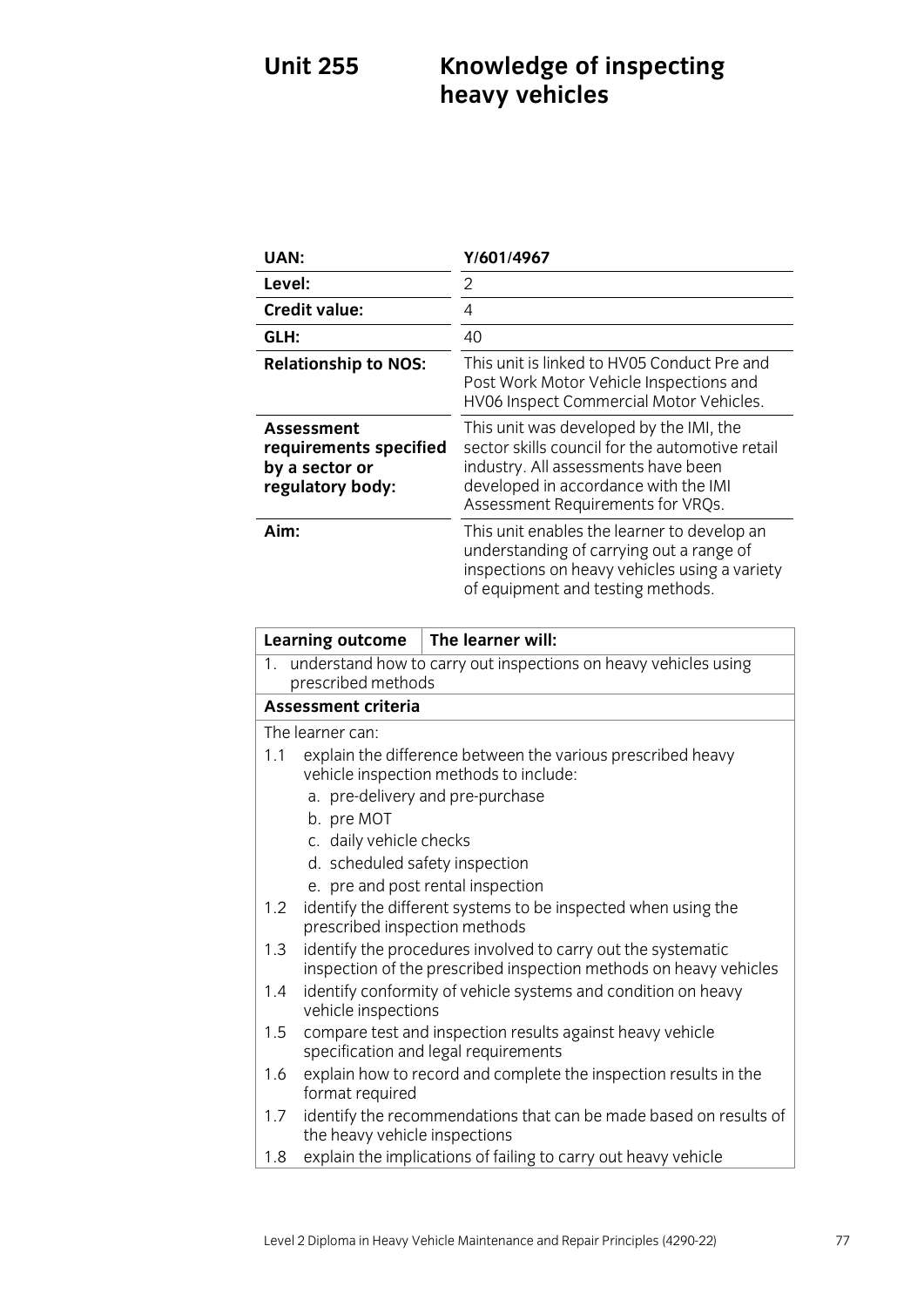inspection activities correctly

- 1.9 explain the implications of signing workplace documentation and vehicle records
- 1.10 explain the procedure for reporting damage to heavy vehicle components and units outside normal inspection items.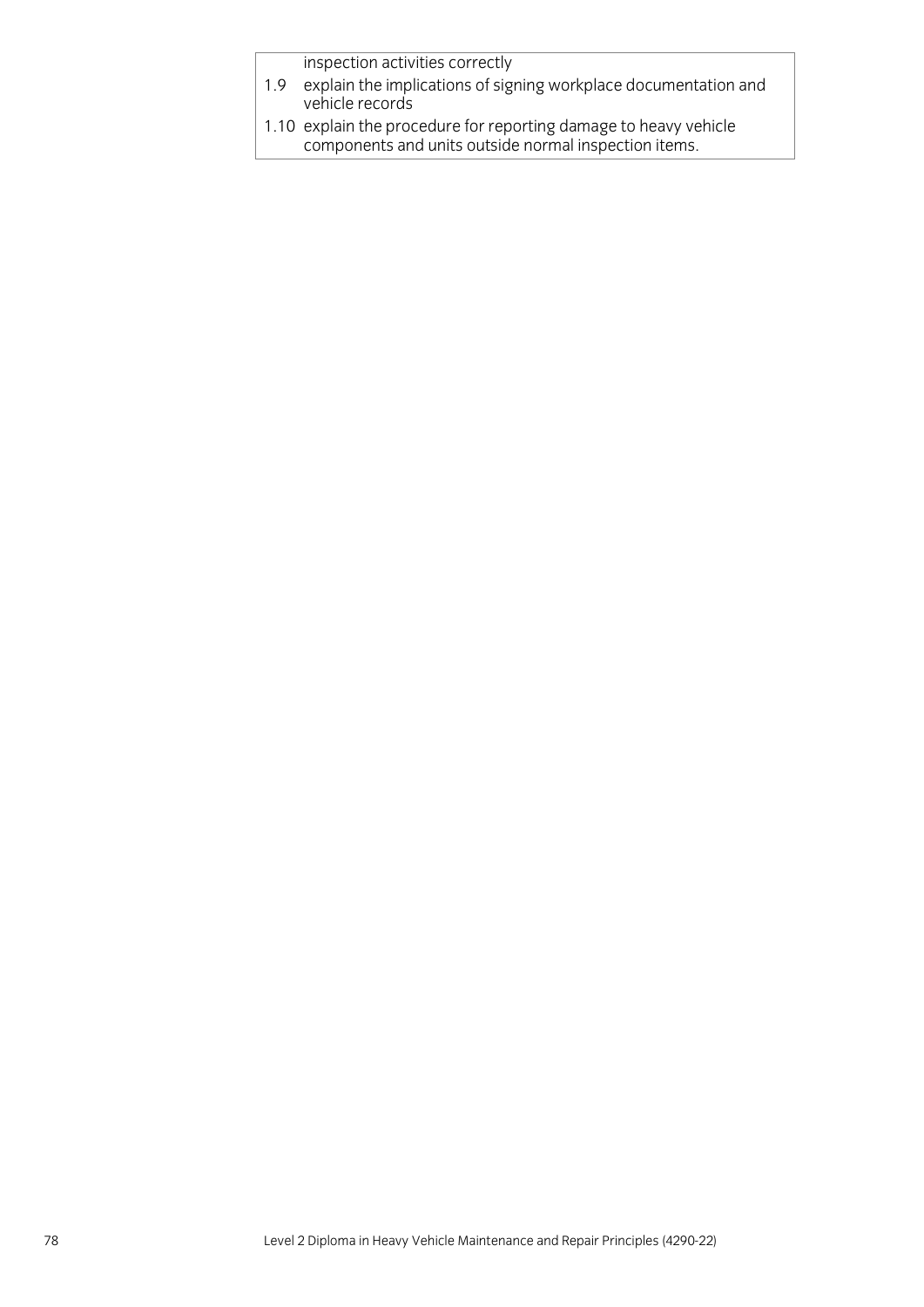# **Unit 255 Knowledge of inspecting heavy vehicles**

Supporting information

**Candidates will be assessed on the assessment criteria as specified within the unit. The following information has been provided by IMI SSC and is included to support centres in terms of teaching and delivery.**

#### **Different types of heavy vehicle inspection**

- a. Types of inspection:
	- i. pre-purchase / pre-delivery
	- ii. pre-MOT inspection
	- iii. scheduled safety inspections
	- iv. daily vehicle checks
	- v. pre-rental / post rental inspections.

## **Vehicle inspections and maintenance records**

- a. The purpose and scope of the different types of vehicle inspection.
- b. Vehicle inspection techniques for different types of inspection including:
	- i. systematic inspections
	- ii. aural
	- iii. visual and functional assessments on engine
	- iv. engine systems
	- v. chassis systems
	- vi. wheels and tyres
	- vii. transmission and driveline system
	- viii. electrical and electronic systems
	- ix. exterior vehicle body
	- x. vehicle interior.
- c. The procedure for inspection of the vehicle for damage, corrosion, fluid leaks, wear, security, mounting. Security and condition to include:
	- i. engines and engine systems
	- ii. chassis systems
	- iii. brakes
	- iv. transmission and driveline
	- v. steering
	- vi. suspension
	- vii. wheels
	- viii. tyres
	- ix. body panels (structural and none structural)
	- x. electrical and electronic systems and components
	- xi. vehicle seating and vehicle interior
	- xii. instruments.
- d. Preparation and use of appropriate inspection equipment and tools including:
	- i. emission testing
	- ii. brake testing
	- iii. headlamp alignment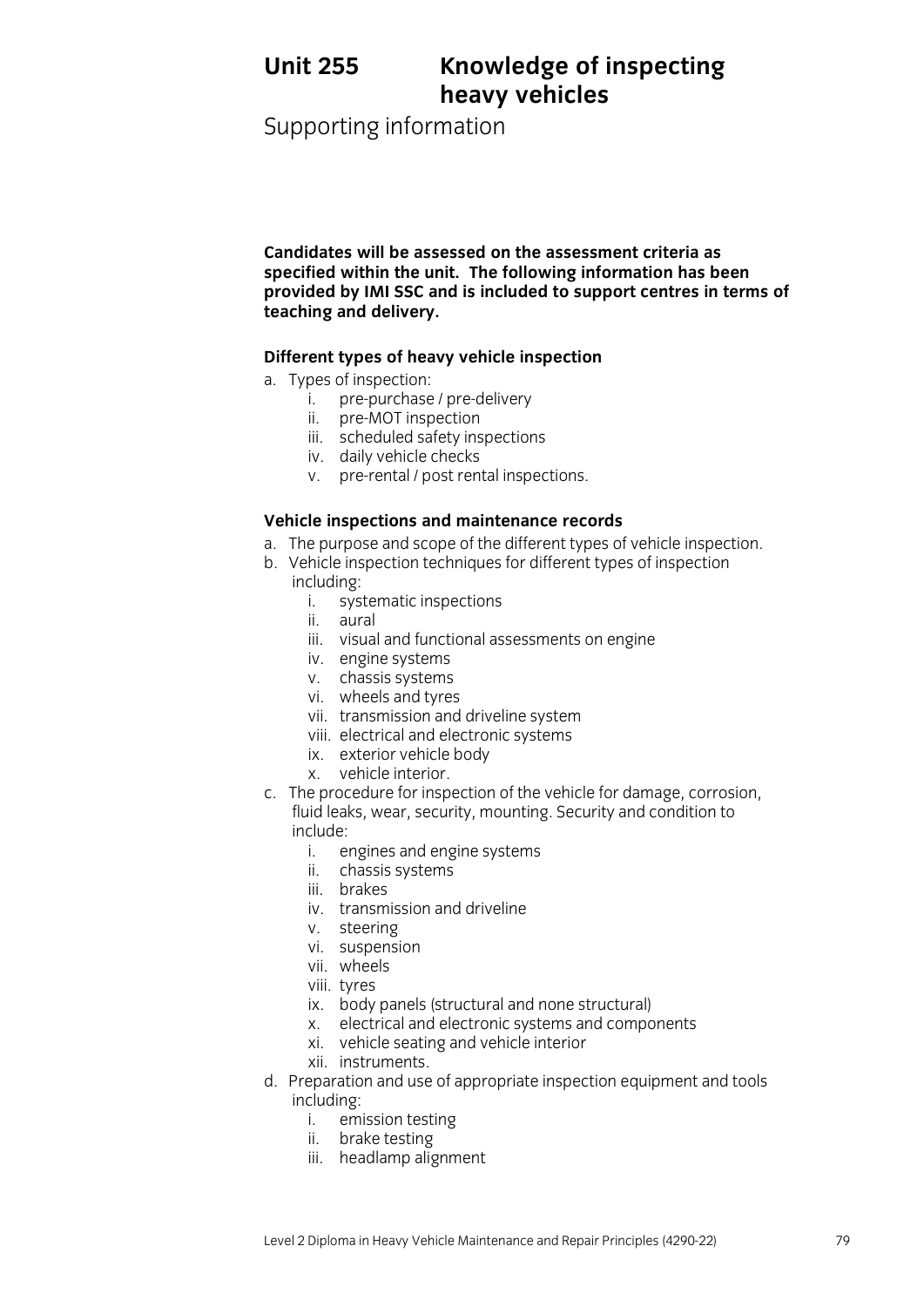- iv. wheel alignment
- v. torque setting
- vi. specialist diagnostic equipment
- vii. tyre tread depth gauges.
- e. Inspection procedures following inspection checklists.
- f. Checking conformity to manufacturer's specifications and legal requirements.<br>i. worksho
	- i. workshop manuals<br>ii. heavy goods vehicle
	- heavy goods vehicle inspection manual.
- g. Testing and operation of vehicle systems and vehicle condition including workshop based tests and road tests.
- h. The completion and maintenance of:
	- i. documentation
	- ii. defect reports
	- iii. inspection records
	- iv. job cards
	- v. vehicle records.
- i. Make recommendations based on results of vehicle inspections.
- j. The implications of not carrying out vehicle inspections correctly including:
	- i. legal aspects (impact on Operator Licence)
	- ii. safety aspects
	- iii. financial aspects
	- iv. customer retention
	- v. customer relationships.

#### **The need for vehicle protection prior to carrying out vehicle inspection**

- a. Protection relating to:
	- i. vehicle body panels
	- ii. paint surfaces
	- iii. seats
	- iv. carpets and floor mats.
- b. Checks to be made following maintenance and repair:
	- v. vehicle body panels
	- vi. paint surfaces
	- vii. seats
	- viii. carpets and floor mats.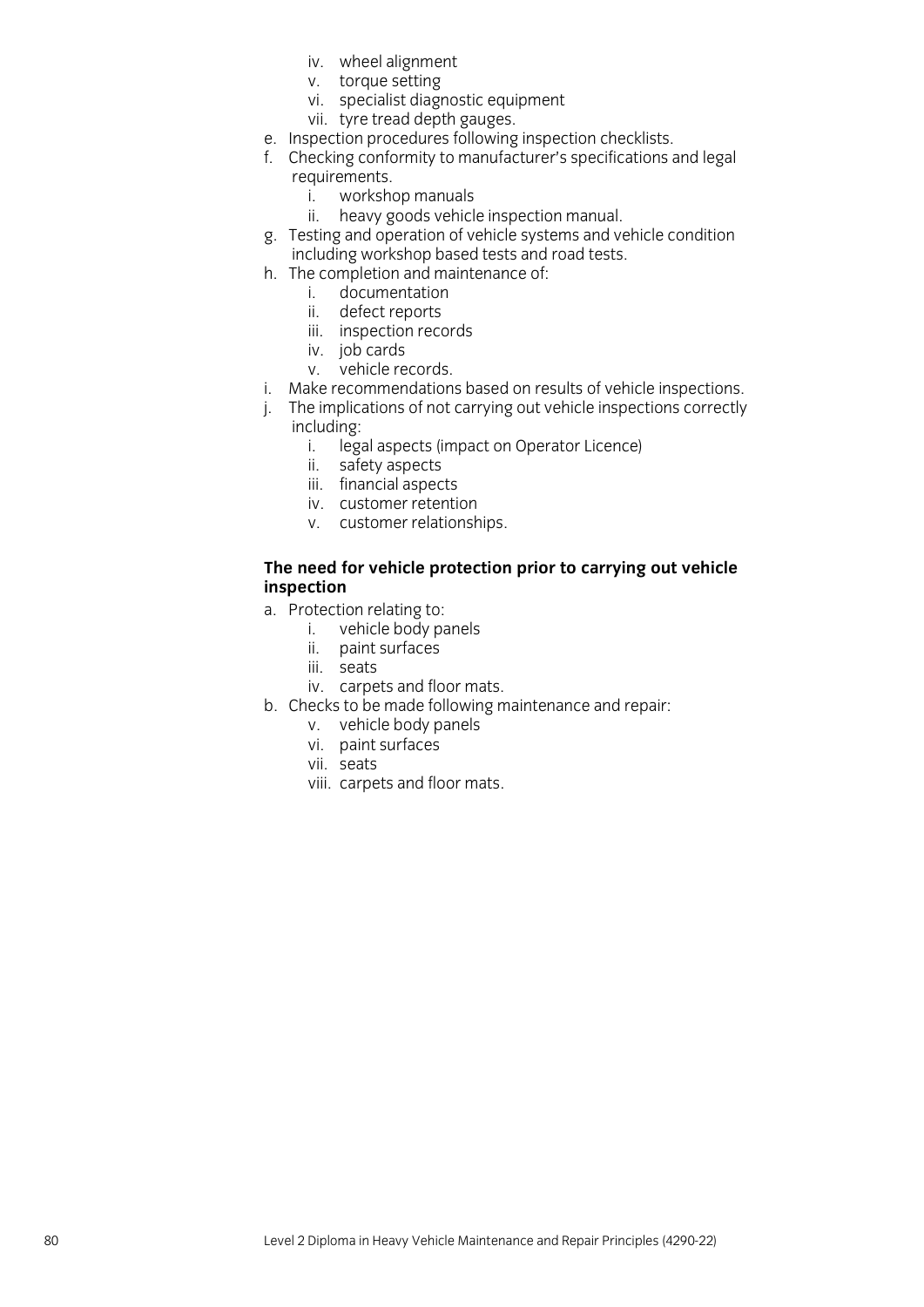## **Unit 262 Knowledge of heavy vehicle transmission and driveline units and components**

| <b>UAN:</b>                                                                       | F/601/4963                                                                                                                                                                                                                                                                                             |
|-----------------------------------------------------------------------------------|--------------------------------------------------------------------------------------------------------------------------------------------------------------------------------------------------------------------------------------------------------------------------------------------------------|
| Level:                                                                            | 2                                                                                                                                                                                                                                                                                                      |
| <b>Credit value:</b>                                                              | 6                                                                                                                                                                                                                                                                                                      |
| GLH:                                                                              | 45                                                                                                                                                                                                                                                                                                     |
| <b>Relationship to NOS:</b>                                                       | This unit is linked to HV12 Remove and<br>Replace Commercial Motor Vehicle<br>Transmission and Driveline Units and<br>Components.                                                                                                                                                                      |
| <b>Assessment</b><br>requirements specified<br>by a sector or<br>regulatory body: | This unit was developed by the IMI, the<br>sector skills council for the automotive retail<br>industry. All assessments have been<br>developed in accordance with the IMI<br>Assessment Requirements for VRQs.                                                                                         |
| Aim:                                                                              | This unit enables the learner to develop an<br>understanding of the construction and<br>operation of common manual transmission<br>and driveline systems. It also covers the<br>procedures involved in the removal and<br>replacement of system components and the<br>evaluation of their performance. |

|                  | Learning outcome                                                                                                                                   | The learner will:                                                 |  |
|------------------|----------------------------------------------------------------------------------------------------------------------------------------------------|-------------------------------------------------------------------|--|
|                  | 1. understand how heavy vehicle clutch systems operate                                                                                             |                                                                   |  |
|                  | Assessment criteria                                                                                                                                |                                                                   |  |
| The learner can: |                                                                                                                                                    |                                                                   |  |
| 1.1              | identify heavy vehicle clutch system components                                                                                                    |                                                                   |  |
| $1.2\,$          | describe the construction and operation of heavy vehicle clutch<br>systems                                                                         |                                                                   |  |
| 1.3              | compare key heavy vehicle clutch system components and<br>assemblies against alternatives to identify differences in<br>construction and operation |                                                                   |  |
| 1.4              | vehicle clutch systems                                                                                                                             | identify the key engineering principles that are related to heavy |  |
|                  | a. principles of friction                                                                                                                          |                                                                   |  |
|                  | b. principle of levers                                                                                                                             |                                                                   |  |
|                  | c. torque transmission                                                                                                                             |                                                                   |  |
| 1.5              |                                                                                                                                                    | state common terms used in heavy vehicle clutch system design.    |  |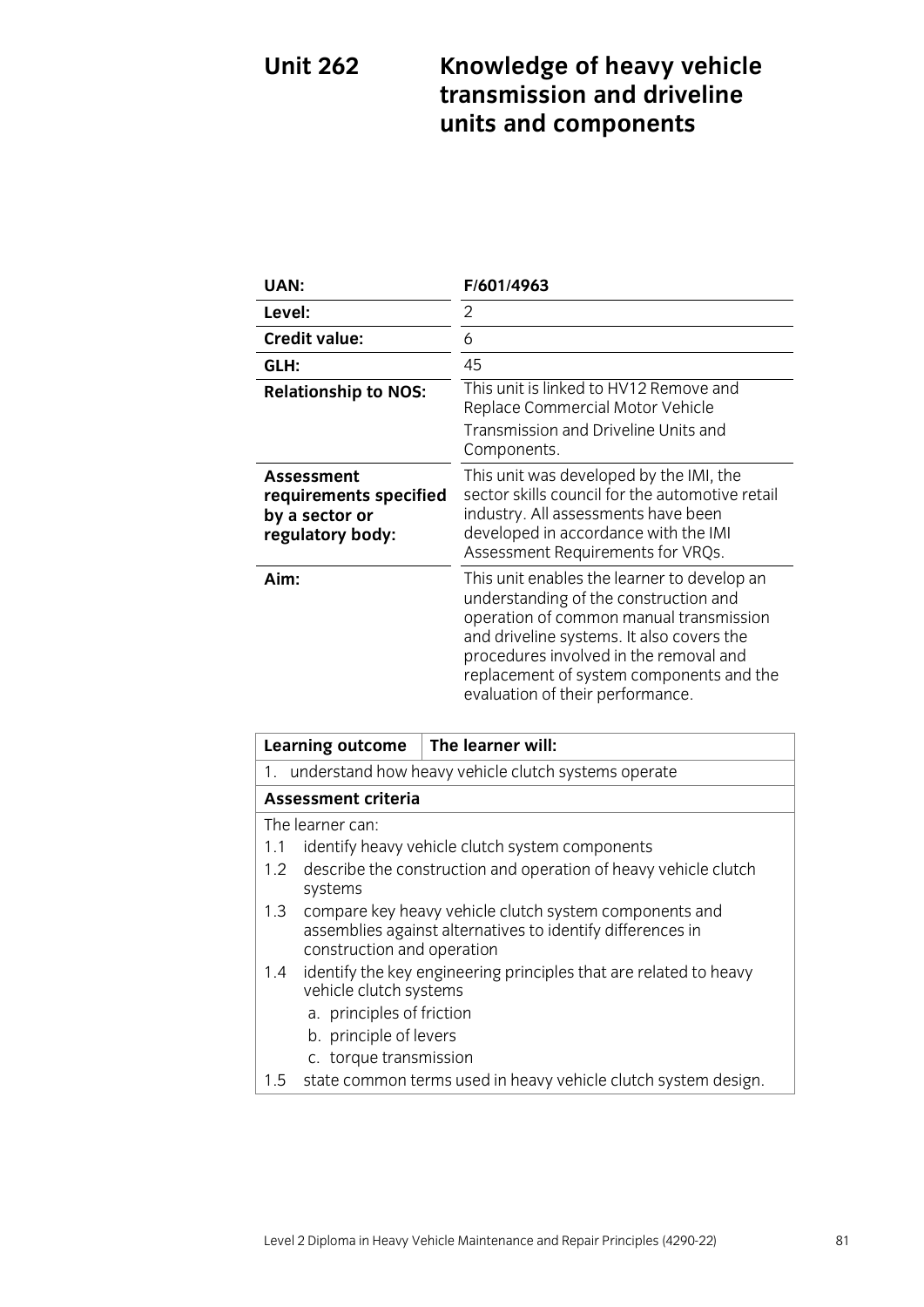|                  | <b>Learning outcome</b>                                                                                                                             | The learner will:                                                 |  |
|------------------|-----------------------------------------------------------------------------------------------------------------------------------------------------|-------------------------------------------------------------------|--|
|                  | 2. understand how heavy vehicle gearbox systems operate                                                                                             |                                                                   |  |
|                  | <b>Assessment criteria</b>                                                                                                                          |                                                                   |  |
|                  | The learner can:                                                                                                                                    |                                                                   |  |
| 2.1              | identify heavy vehicle gearbox system components                                                                                                    |                                                                   |  |
| $2.2\phantom{0}$ | describe the construction and operation of heavy vehicle gearbox<br>systems                                                                         |                                                                   |  |
| 2.3              | compare key heavy vehicle gearbox system components and<br>assemblies against alternatives to identify differences in<br>construction and operation |                                                                   |  |
| 2.4              | vehicle gearbox systems                                                                                                                             | identify the key engineering principles that are related to heavy |  |
|                  | a. gear ratios                                                                                                                                      |                                                                   |  |
|                  |                                                                                                                                                     |                                                                   |  |

- b. torque multiplication
- 2.5 state common terms used in heavy vehicle manual gearbox system design.

#### **Learning outcome The learner will:**

3. understand how heavy vehicle driveline systems operate

#### **Assessment criteria**

The learner can:

- 3.1 identify heavy vehicle driveline component
- 3.2 describe the construction and operation of heavy vehicle driveline systems
- 3.3 compare key heavy vehicle driveline components and assemblies against alternatives to identify differences in construction and operation
- 3.4 identify the key engineering principles that are related to heavy vehicle driveline systems
	- a. final drive and overall gear ratios
	- b. simple stresses
- 3.5 state common terms used in heavy vehicle driveline design.

#### **Learning outcome The learner will:**

4. understand how heavy vehicle gear selection mechanisms operate

#### **Assessment criteria**

The learner can:

- 4.1 identify heavy vehicle gear selection mechanism components
- 4.2 describe the construction and operation of heavy vehicle gear selection systems
- 4.3 compare key heavy vehicle gear selection mechanism components and assemblies against alternatives to identify differences in construction and operation
- 4.4 identify the key engineering principles that are related to heavy vehicle gear selection systems
- 4.5 state common terms used in heavy vehicle gear selection systems.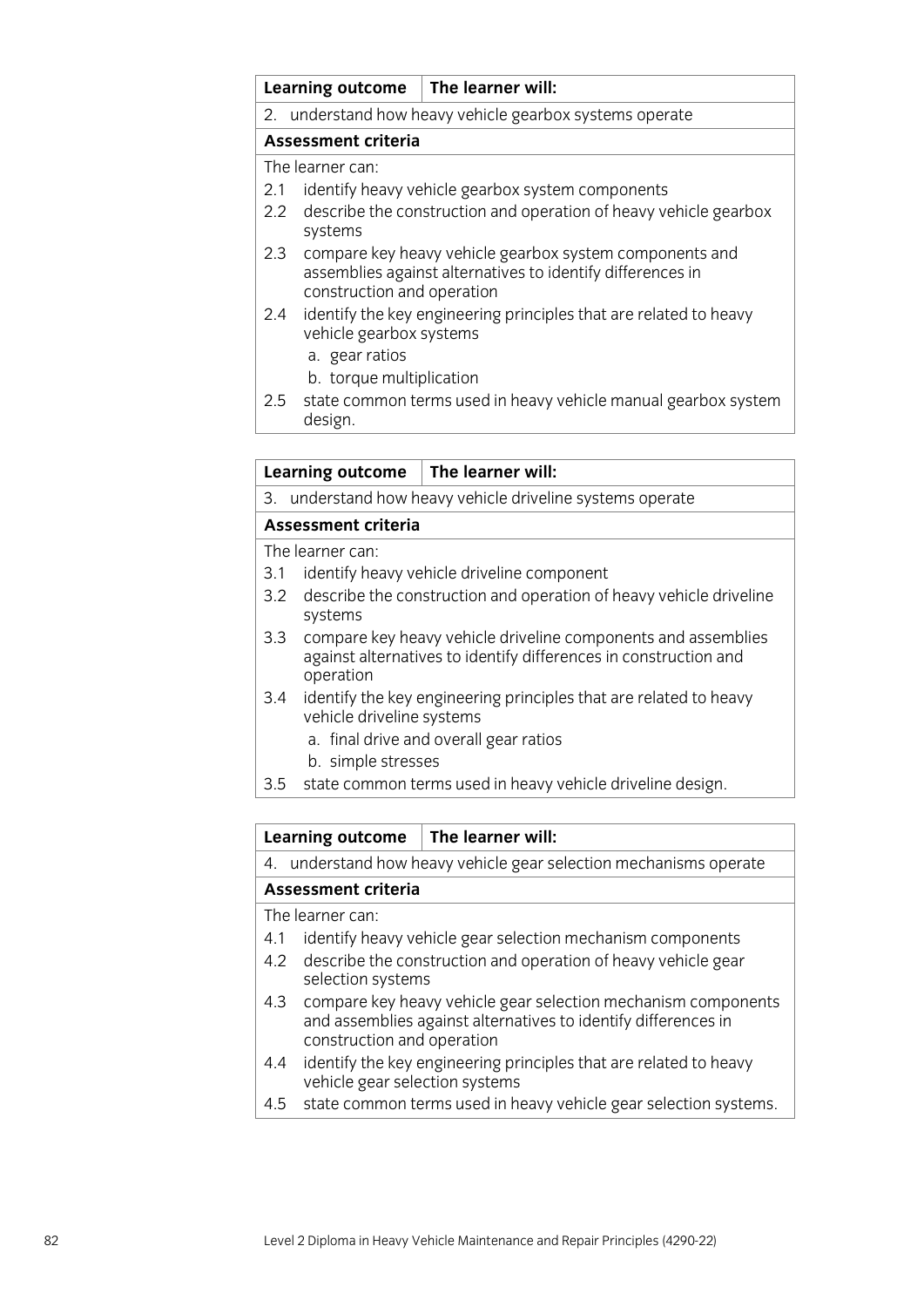|     |                                                                                                                                 | Learning outcome $\vert$ The learner will:                                                            |  |
|-----|---------------------------------------------------------------------------------------------------------------------------------|-------------------------------------------------------------------------------------------------------|--|
|     | 5. understand how to check, replace and test transmission and driveline                                                         |                                                                                                       |  |
|     | units and components                                                                                                            |                                                                                                       |  |
|     | <b>Assessment criteria</b>                                                                                                      |                                                                                                       |  |
|     | The learner can:                                                                                                                |                                                                                                       |  |
| 5.1 |                                                                                                                                 | describe how to remove and replace transmission and driveline                                         |  |
|     | system units and components                                                                                                     |                                                                                                       |  |
| 5.2 | describe common types of testing methods used to check the<br>operation of transmission and driveline systems and their purpose |                                                                                                       |  |
| 5.3 | against vehicle specification                                                                                                   | explain how to evaluate the performance of replacement units                                          |  |
| 5.4 |                                                                                                                                 | identify common faults found in heavy vehicle transmission and<br>driveline systems and their causes. |  |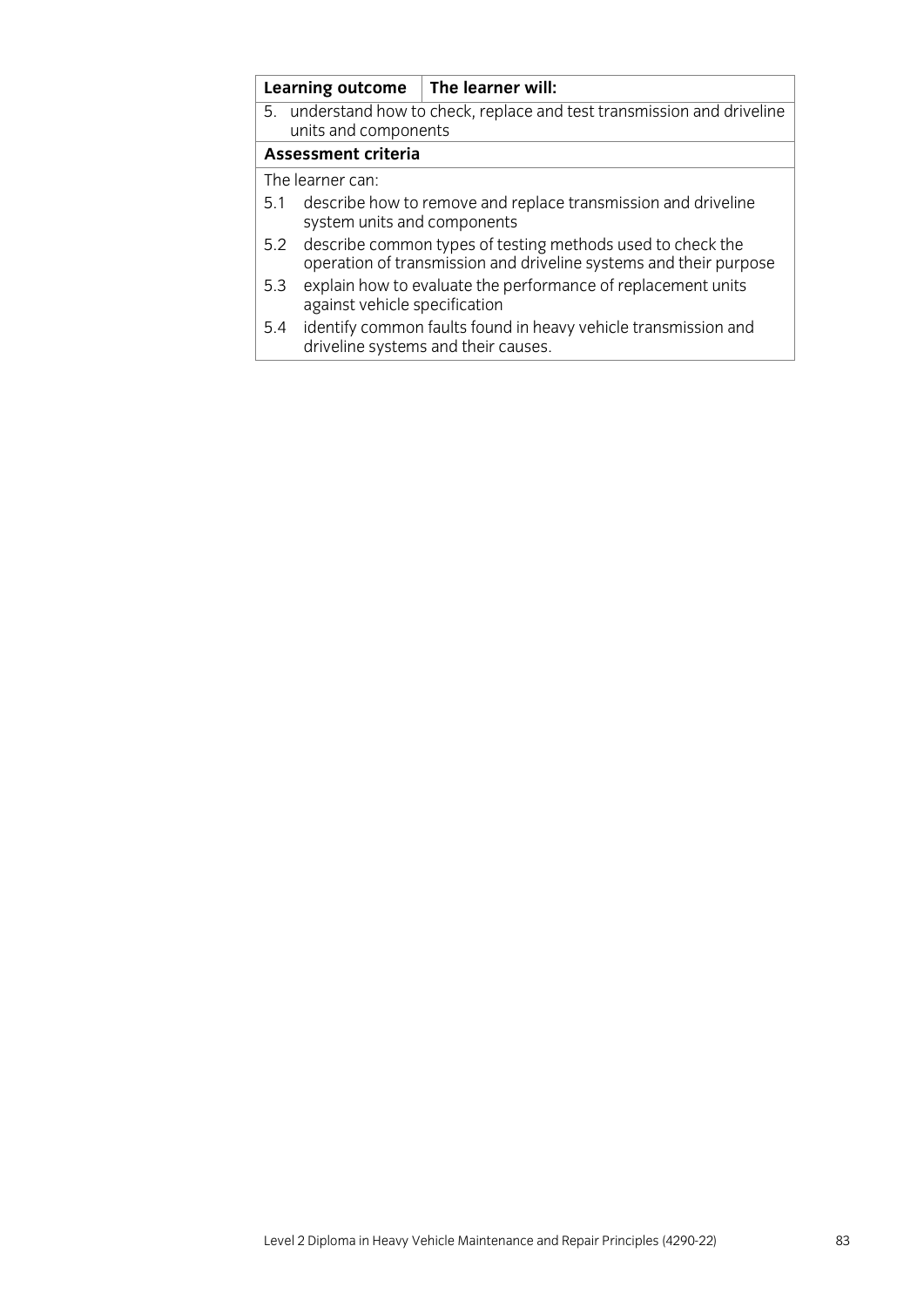## **Unit 262 Knowledge of heavy vehicle transmission and driveline units and components**

Supporting information

**Candidates will be assessed on the assessment criteria as specified within the unit. The following information has been provided by IMI SSC and is included to support centres in terms of teaching and delivery.**

#### **Key principles related to clutch systems**

- a. Clutch systems to include:
	- i. principles of friction
	- ii. principle of levers
	- iii. torque transmission.

#### **The operation of clutch operating systems**

- a. Clutch operating mechanisms:
	- i. pedal and lever
	- ii. hydraulic operated
	- iii. air assisted
	- iv. hydraulic components
	- v. master cylinder
	- vi. slave cylinder
	- vii. hydraulic pipes
	- viii. electrical and electronic components (fluid level indicators).

## **The operation of friction clutches**

- a. The reasons for fitting a clutch.
- b. The construction and operation of:
	- i. coil spring clutches
	- ii. diaphragm spring clutches
	- iii. single plate clutches
	- iv. multi plate clutches
	- v. clutch/upshift brakes.
- c. Types of friction materials used in clutch construction:
	- i. organic
	- ii. ceramic.
- d. Clutch mechanisms:
	- i. diaphragm spring clutches
	- ii. single plate clutches
	- iii. multi plate clutches
	- iv. air assistance
	- v. hydraulic operation.

#### **Gearbox systems**

- a. Construction and operation of gearbox systems including:
	- i. gearshift control systems
	- ii. manual gearbox
	- iii. automatic gearbox.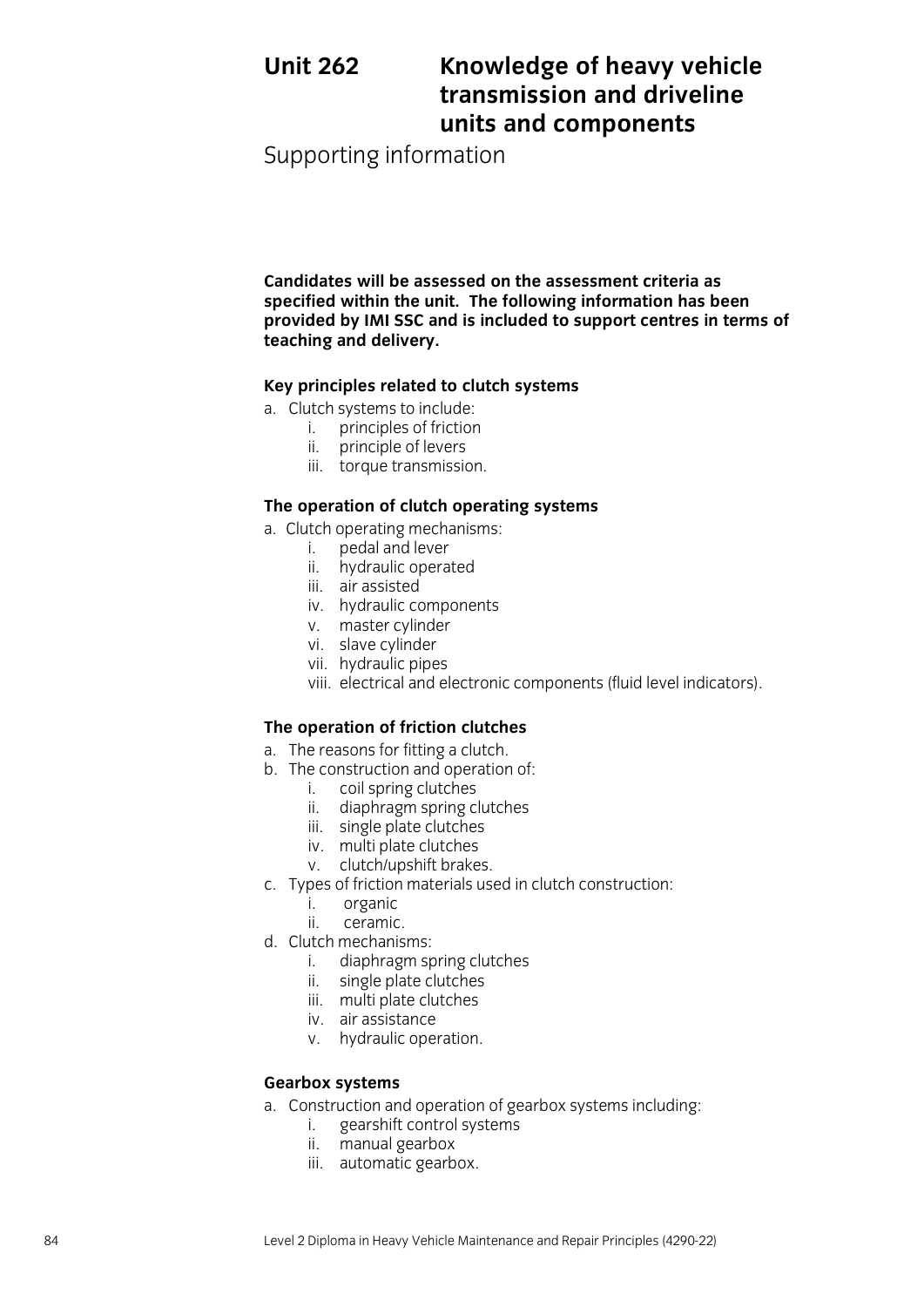- b. Key principles relating to gearbox systems:
	- i. gear ratios
	- ii. input and output ratios
	- iii. torque multiplication.

#### **The operation of manual gearboxes**

- a. The reasons for fitting gearboxes, to provide neutral, reverse, torque multiplication.
- b. Different gearbox types:
	- i. single layshaft
	- ii. twin layshaft
	- iii. range change
	- iv. splitter
	- v. twin splitter.
- c. The layout and construction of gears and shafts for 5, 6, 8, 12 and 16 speed gearbox designs, constant mesh and synchromesh gearboxes, reverse gear.
- d. The construction and operation of:
	- i. gear selection linkages
	- ii. selector forks and rods
	- iii. detents and interlock mechanisms
- e. The construction and operation of synchromesh devices.
- f. The arrangements for gearbox bearings:
	- i. bushes
	- ii. oil seals
	- iii. gaskets
	- iv. gearbox lubrication
	- v. tachograph drive
- g. The electrical and electronic components including reverse lamp switch.
- h. Calculate gear ratios and driving torque for typical gearbox specifications.
- i. The need to remove the propshaft before towing a casualty vehicle.

#### **The operation of automatic gearboxes**

- a. The reasons for using automatic gearboxes over manual (urban use, stop/start applications)
- b. The construction and operation of automatic gearboxes to include:
	- i. epicyclic geartrain
	- ii. brake bands
	- iii. fluid couplings and torque converters
- c. Properties of automatic transmission fluid.

#### **The construction and operation of driveline systems and components**

- a. Including:
	- i. universal couplings
	- ii. sliding couplings
	- iii. constant velocity joints
	- iv. final drive units
	- v. propshafts
	- vi. split-propshafts
	- vii. driveshafts
	- viii. hub reduction
	- ix. tandem drive axles.
- b. Key principles relating to driveline systems including:
	- i. gear ratios
	- ii. simple stresses.
- c. The layout and construction of propshafts and drive shafts used in multi-axle drive systems.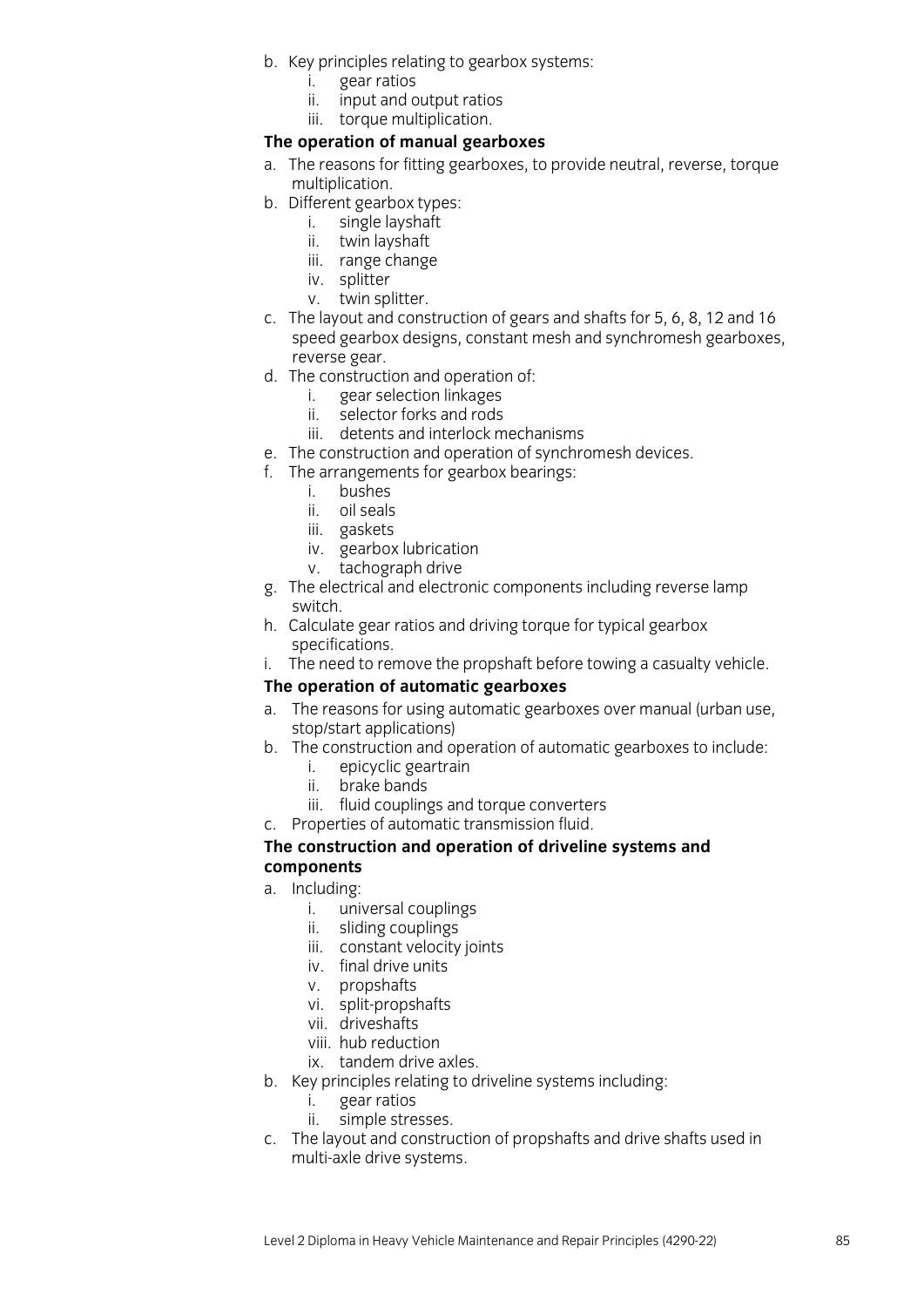- d. The reasons for using flexible couplings and sliding joints in transmissions systems.
- e. The reason for using constant velocity joints in drive shafts incorporating steering mechanisms.
- f. The construction and operation of:
	- i. universal joints
	- ii. sliding couplings
	- iii. constant velocity joints
	- iv. centre bearings .
- g. The simple stresses applied to shafts: torsional, bending and shear.
- h. The construction and operation of:
	- i. final drive units
	- ii. multi -drive axle arrangements
	- iii. crown wheel & pinion
	- iv. bevel, hypoid and helical gears
	- v. differential gears
	- vi. lubricants
	- vii. lubrication bearings and seals
	- viii. differential locks
	- ix. epicyclic hub reduction
- i. The reasons for fitting differential/s .
- j. Calculate final drive gear ratios.
- k. Calculate the overall gear ratio from given data (gearbox ratio x final drive ratio).

#### **The construction and operation of gear selector systems**

- a. Including:
	- i. remote linkages
	- ii. servo -assistance
	- iii. range change selection
	- iv. splitter selection
	- v. electronic gear selection .
- b. The layout and operation of gear selector mechanisms used on heavy vehicles:
	- i. manual shift using rods and levers
	- ii. manual shift using cables
	- iii. manual shift using servo assistance
	- iv. range change selection
		- 1) manual switch (gearstick mounted)
		- 2) automatic (gearbox mounted)
	- v. splitter selection .
- c. The layout and operation of electronically controlled gear selector systems:
	- i. clutch system
	- ii. gear selection
	- iii. gear speed synchroni sation.

#### **The testing and inspection techniques used for heavy vehicle transmission systems**

- a. The techniques and procedures used for inspecting and testing clutches and clutch mechanisms including:
	- i. clearances
	- ii. pedal and lever settings
	- iii. cables & linkages
	- iv. hydraulic system
	- v. leaks (fluid and air)
	- vi. adjustments
	- vii. travel .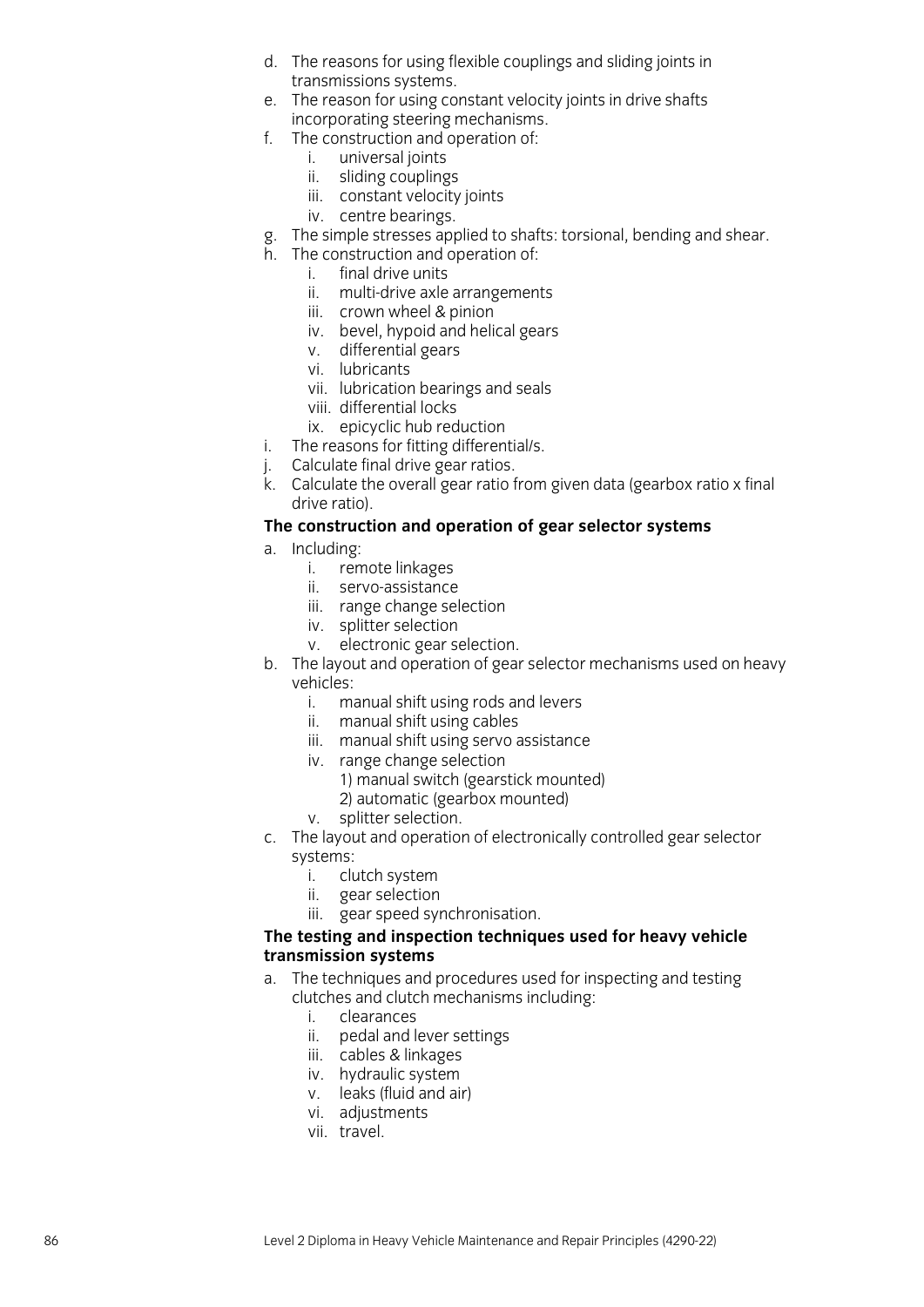- b. The techniques and procedures used for inspecting and testing gearboxes including:
	- i. leaks
	- ii. gear selection
	- iii. synchromesh operation
	- iv. abnormal noise.
- c. The techniques and procedures used for inspecting and testing drive line systems (prop and drive shafts, couplings and centre bearings) including:
	- i. security
	- ii. serviceability
	- iii. leaks
	- iv. alignment
	- v. balance weights (where applicable).
- d. The techniques used when inspecting and testing final drive systems including:
	- i. fluid levels
	- ii. leaks
	- iii. noise.

#### **The faults and symptoms associated with vehicle transmissions systems**

- a. The faults and symptoms associated with transmission systems:
	- i. clutch faults
	- ii. gearbox faults
	- iii. drive line faults (propshaft, drive shaft, universal and constant velocity joints)
	- iv. universal joint alignment
	- v. final drive faults
	- vi. gear selection faults.
- b. Faults and symptoms to include mechanical, electrical and hydraulic systems.

#### **The procedures for dismantling, removal and replacement of transmission units and components**

- a. The preparation, testing and use of tools and equipment, electrical meters and equipment used for dismantling, removing and replacing transmission systems and components.
- b. Appropriate safety precautions:
	- i. PPE
	- ii. vehicle protection when dismantling
	- iii. removing and replacing transmission systems and components.
- c. The importance of logical and systematic processes.
- d. The inspection and testing of transmission systems and components.
- e. The preparation of replacement units for re-fitting or replacement of transmission systems or components.
- f. The reasons why replacement components and units must meet the original specifications (OES):
	- i. warranty requirements
	- ii. to maintain performance
	- iii. safety requirements.
- g. Refitting procedures.
- h. The inspection and testing of units and system to ensure compliance with manufacturer's, legal and performance requirements.
- i. The inspection and re-instatement of the vehicle following repair to ensure customer satisfaction:
	- i. cleanliness of vehicle interior and exterior
	- ii. security of components and fittings
	- iii. re-instatement of components and fittings.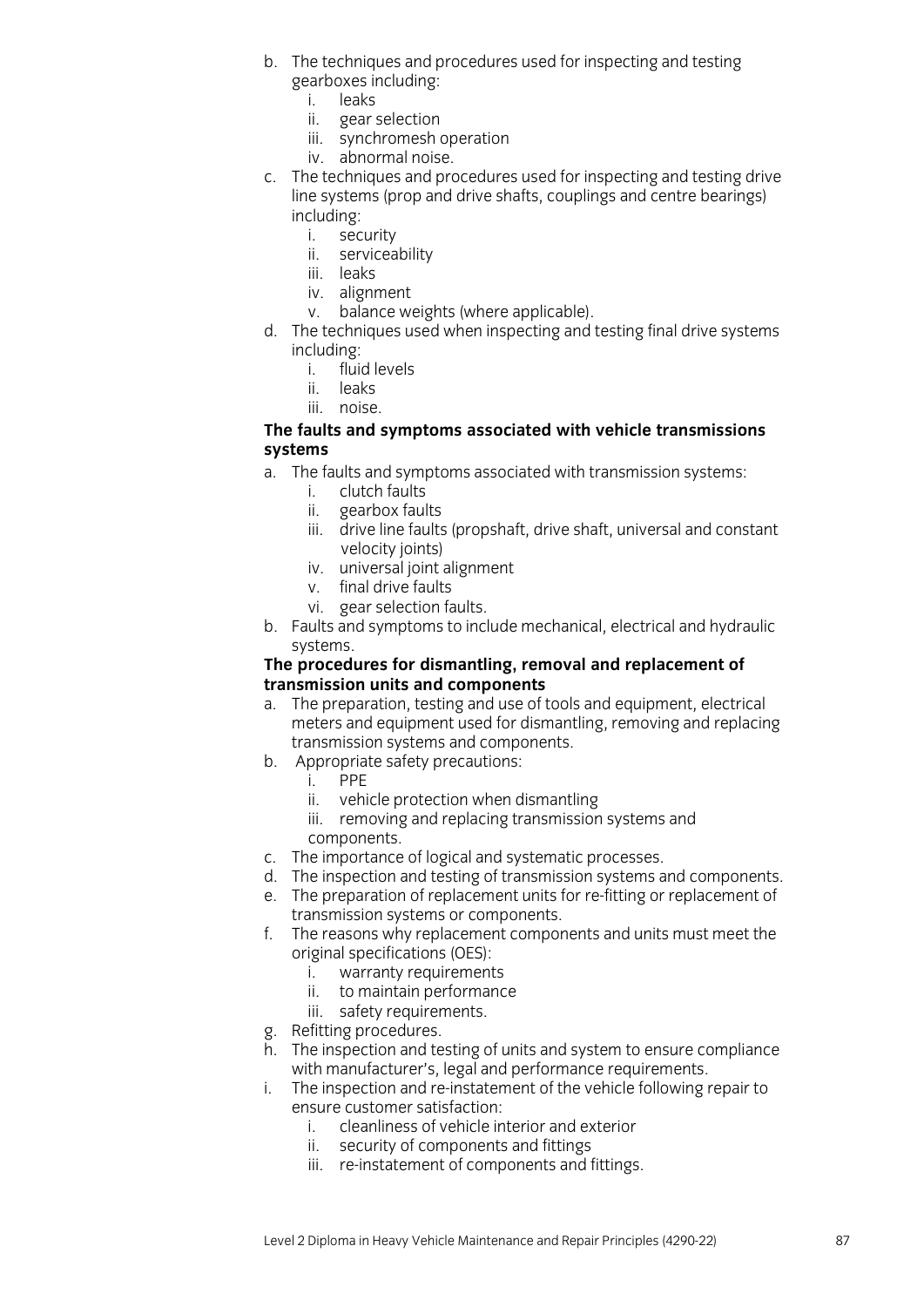# **Unit 272 Knowledge of heavy vehicle fuel, air supply and exhaust system units and components**

| <b>UAN:</b>                                                                       | T/601/4944                                                                                                                                                                                                                                                                                           |
|-----------------------------------------------------------------------------------|------------------------------------------------------------------------------------------------------------------------------------------------------------------------------------------------------------------------------------------------------------------------------------------------------|
| Level:                                                                            | 2                                                                                                                                                                                                                                                                                                    |
| <b>Credit value:</b>                                                              | 3                                                                                                                                                                                                                                                                                                    |
| GLH:                                                                              | 20                                                                                                                                                                                                                                                                                                   |
| <b>Relationship to NOS:</b>                                                       | This unit is linked to HV02 Remove and<br>Replace Motor Vehicle Engine Units and<br>Components.                                                                                                                                                                                                      |
| <b>Assessment</b><br>requirements specified<br>by a sector or<br>regulatory body: | This unit was developed by the IMI, the<br>sector skills council for the automotive retail<br>industry. All assessments have been<br>developed in accordance with the IMI<br>Assessment Requirements for VRQs.                                                                                       |
| Aim:                                                                              | This unit enables the learner to develop an<br>understanding of the construction and<br>operation of common fuel, ignition, air and<br>exhaust systems. It also covers the<br>procedures involved in the removal and<br>replacement of system components and the<br>evaluation of their performance. |

|     | <b>Learning outcome</b>                                                                                                                                 | The learner will:                                                 |  |
|-----|---------------------------------------------------------------------------------------------------------------------------------------------------------|-------------------------------------------------------------------|--|
|     | 1. understand how heavy vehicle engine fuel systems operate                                                                                             |                                                                   |  |
|     | <b>Assessment criteria</b>                                                                                                                              |                                                                   |  |
|     | The learner can:                                                                                                                                        |                                                                   |  |
| 1.1 | identify heavy vehicle engine fuel system components                                                                                                    |                                                                   |  |
| 1.2 | describe the construction and operation of heavy vehicle engine<br>fuel systems                                                                         |                                                                   |  |
| 1.3 | compare key heavy vehicle engine fuel system components and<br>assemblies against alternatives to identify differences in<br>construction and operation |                                                                   |  |
| 1.4 | vehicle engine fuel systems<br>a. properties of fuels<br>b. combustion processes<br>c. exhaust gas constituents                                         | identify the key engineering principles that are related to heavy |  |
| 1.5 | design.                                                                                                                                                 | state common terms used in heavy vehicle engine fuel system       |  |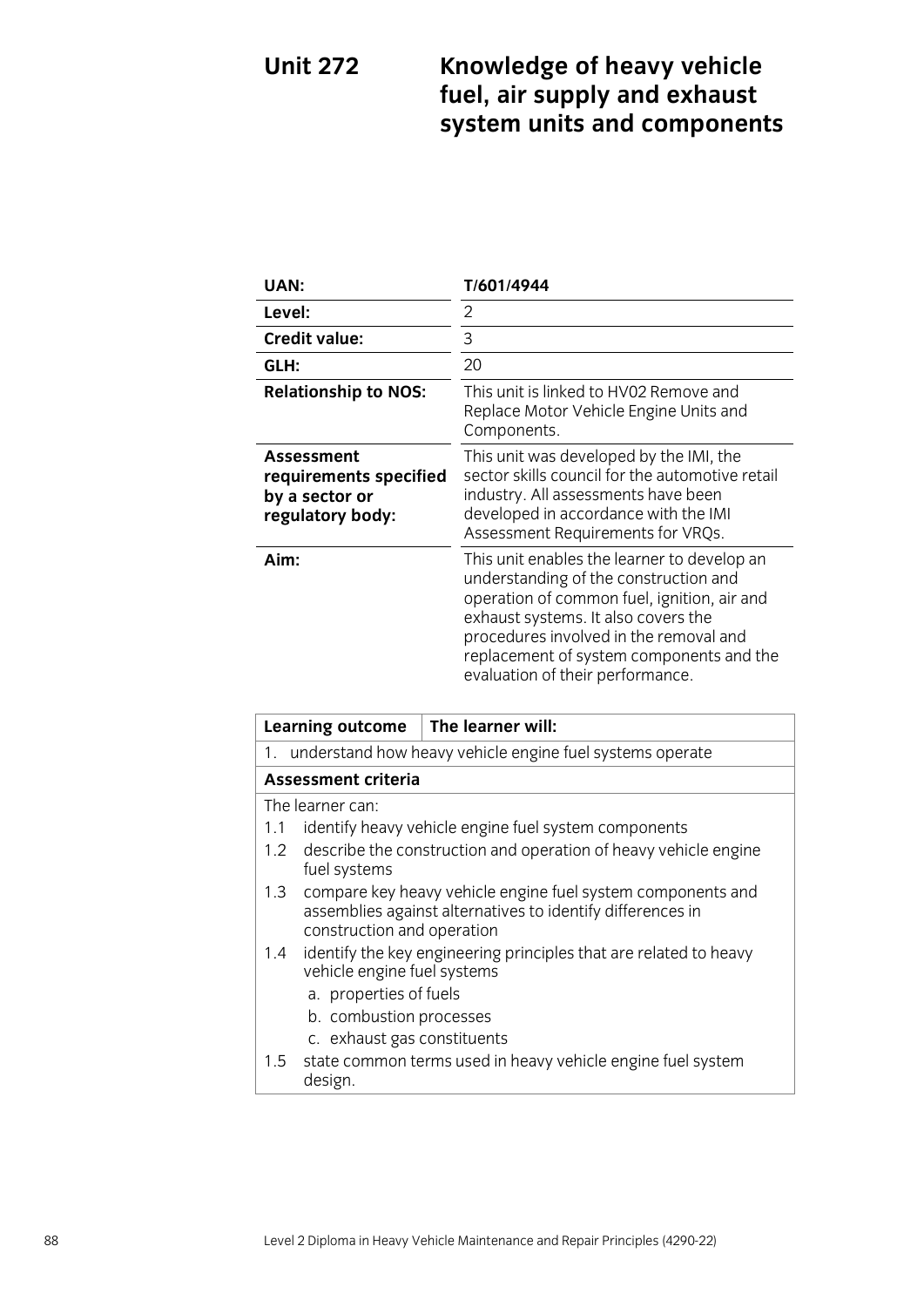| Learning outcome                                                                                                                   | The learner will:                                                                                                 |
|------------------------------------------------------------------------------------------------------------------------------------|-------------------------------------------------------------------------------------------------------------------|
|                                                                                                                                    | 2. understand the legal requirements relating to European Emission<br>Standards applicable to commercial vehicles |
| <b>Assessment criteria</b>                                                                                                         |                                                                                                                   |
| The learner can:                                                                                                                   |                                                                                                                   |
| describe legal requirements relating to the production of exhaust<br>2.1<br>emissions from heavy vehicle engines (EU requirements) |                                                                                                                   |
| 2.2 describe the effects of regulated pollutants.                                                                                  |                                                                                                                   |
|                                                                                                                                    |                                                                                                                   |
| <b>Learning outcome</b>                                                                                                            | The learner will:                                                                                                 |
| operate                                                                                                                            | 3. understand how heavy vehicle exhaust emission control systems                                                  |

#### **Assessment criteria**

#### The learner can:

- 3.1 identify heavy vehicle exhaust emission control system components
- 3.2 describe the construction and operation of heavy vehicle exhaust emission control systems
- 3.3 compare key heavy vehicle exhaust emission control system components and assemblies against alternatives to identify differences in construction and operation
- 3.4 identify the key engineering principles that are related to heavy vehicle exhaust emission control systems
	- a. flame travel
	- b. injection timing
	- c. fuel pressure
	- d. combustion chamber design
- 3.5 state common terms used in key heavy vehicle engine exhaust emission control design.

#### **Learning outcome The learner will:**

4. understand how heavy vehicle engine air supply and exhaust systems operate

#### **Assessment criteria**

The learner can:

- 4.1 identify heavy vehicle engine air supply and exhaust system components
- 4.2 describe the construction and operation of heavy vehicle engine air supply and exhaust systems
- 4.3 identify the key engineering principles that are related to heavy vehicle engine air supply and exhaust systems
	- a. sound absorption
	- b. reduction of harmful emissions
- 4.4 state common terms used in key heavy vehicle engine air supply and exhaust system design.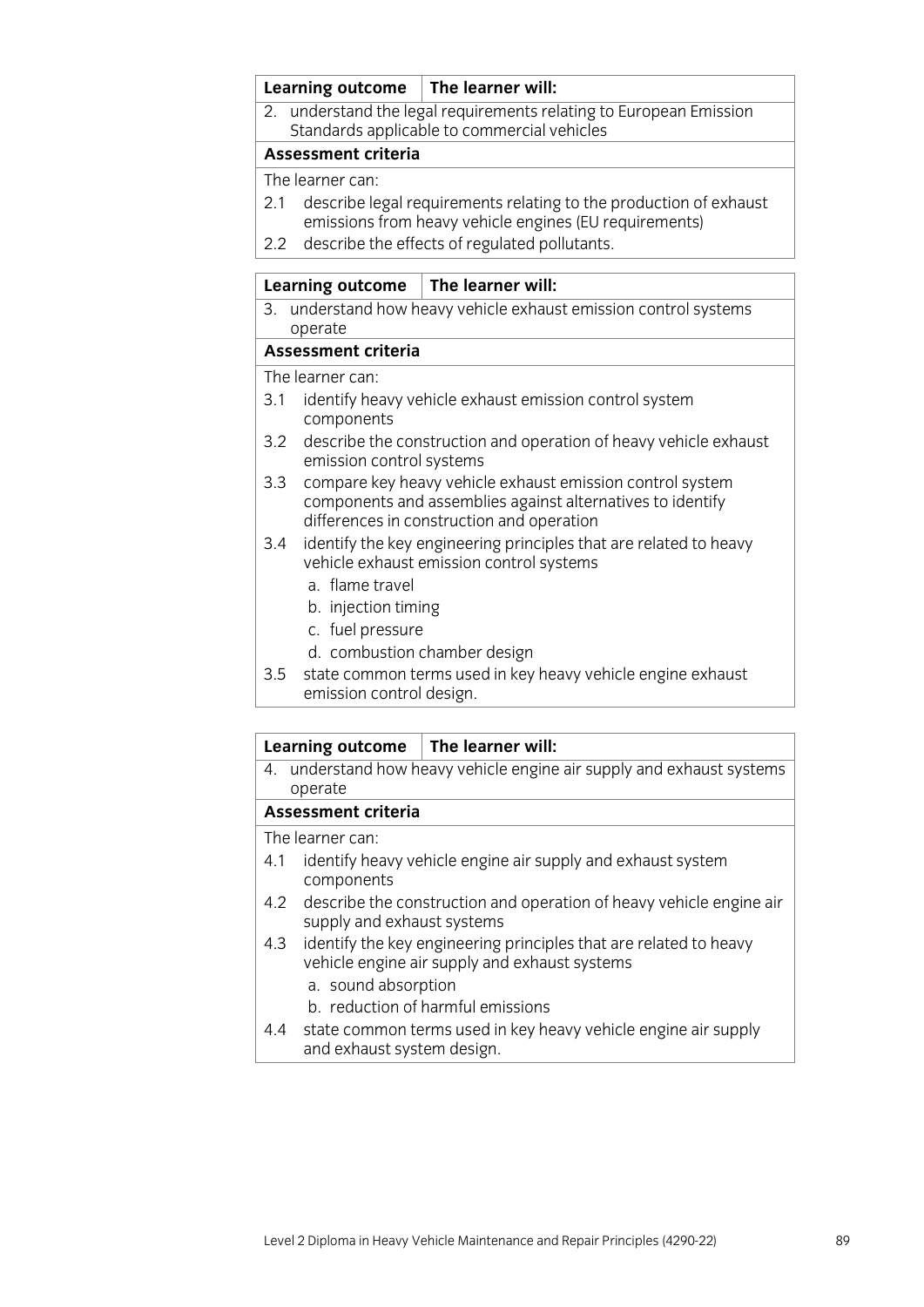|                            |                                                                                                                                                    | Learning outcome $ $ The learner will:                                                                 |  |
|----------------------------|----------------------------------------------------------------------------------------------------------------------------------------------------|--------------------------------------------------------------------------------------------------------|--|
|                            | 5. understand how to check, replace and test engine fuel, air supply and<br>exhaust system units and components                                    |                                                                                                        |  |
| <b>Assessment criteria</b> |                                                                                                                                                    |                                                                                                        |  |
| 5.1                        |                                                                                                                                                    | describe how to remove and replace engine fuel, air supply and<br>exhaust system units and components  |  |
| 5.2                        | describe common types of testing methods used to check the<br>operation of engine fuel, air supply and exhaust system systems and<br>their purpose |                                                                                                        |  |
| 5.3                        | against vehicle specification                                                                                                                      | explain how to evaluate the performance of replacement units                                           |  |
| 5.4                        |                                                                                                                                                    | explain common faults found in heavy vehicle fuel, air supply and<br>exhaust systems and their causes. |  |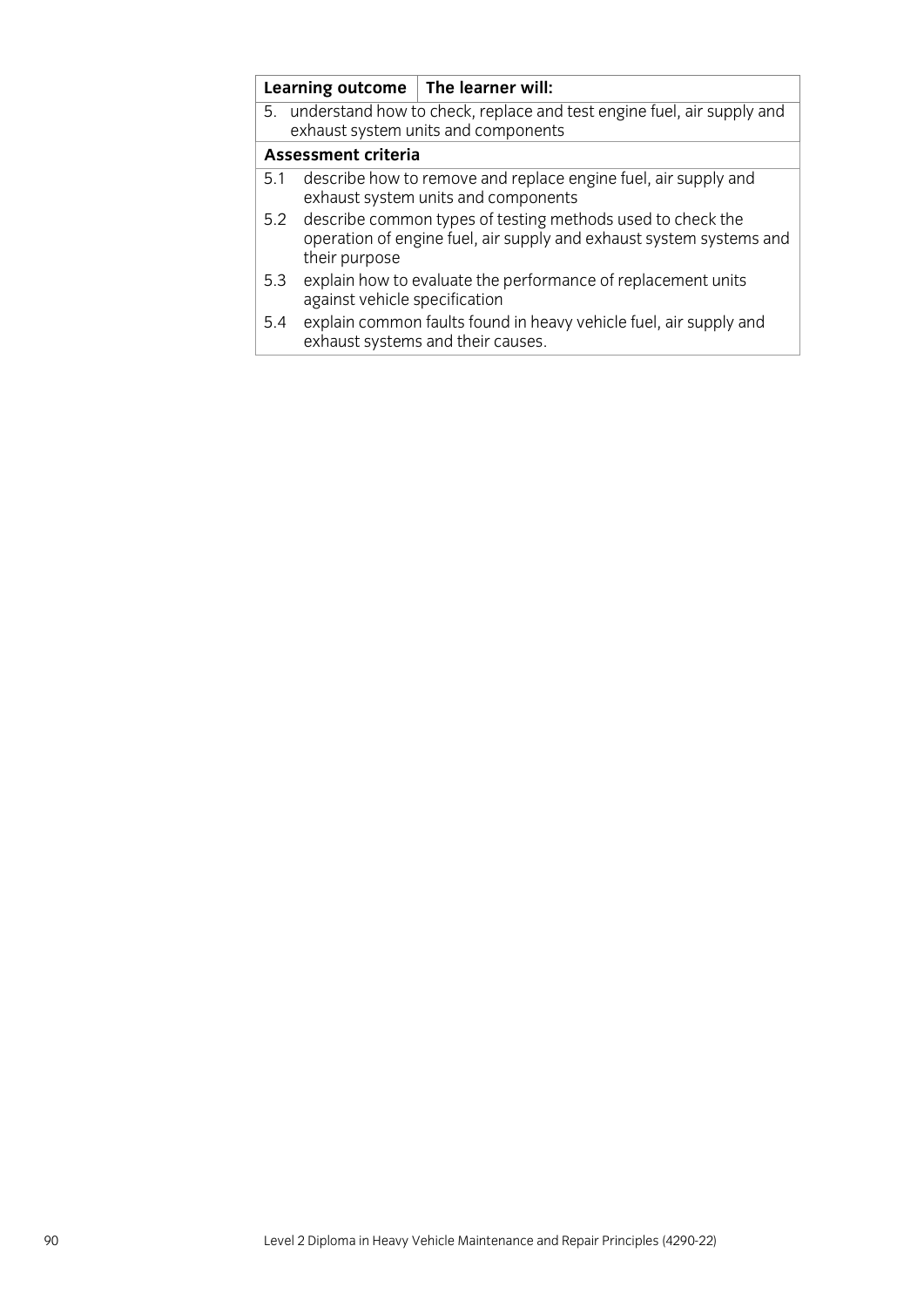## **Unit 272 Knowledge of heavy vehicle fuel, air supply and exhaust system units and components**

Supporting information

**Candidates will be assessed on the assessment criteria as specified within the unit. The following information has been provided by IMI SSC and is included to support centres in terms of teaching and delivery.**

#### **Mechanical Injection Systems**

a. The layout and construction of inline and rotary diesel systems. To include governor control.

b. The principles and requirements of compression ignition engines i. combustion chambers (direct and indirect injection)

- c. The function and operation of diesel fuel injection components:
- i. fuel filters
- ii. sedimenters
- iii. injector types (direct and indirect injection)
- iv. fuel pipes
- v. cold start systems
- vi. manifold heaters
- vii. fuel cut-off systems

#### **Electronic diesel control**

- a. The function and operation of common Electronic Diesel Control components:
	- i. air mass sensor
	- ii. throttle potentiometer
	- iii. idle speed control
	- iv. coolant sensor
	- v. fuel pressure sensor
	- vi. flywheel and camshaft sensors
	- vii. electronic control units.

#### **Electronic common rail systems**

- a. The layout and construction of Common Rail diesel systems.
- b. The function and operation of Common Rail diesel fuel injection components:
	- i. low and high pressure pumps
	- ii. rail pressure regulator
	- iii. rail pressure sensor
	- iv. electronic injector.

#### **Electronic unit injector systems**

- a. The layout and construction of Electronic Unit Injector diesel systems.
- b. The function and operation of Electronic Unit Injector diesel fuel injection components: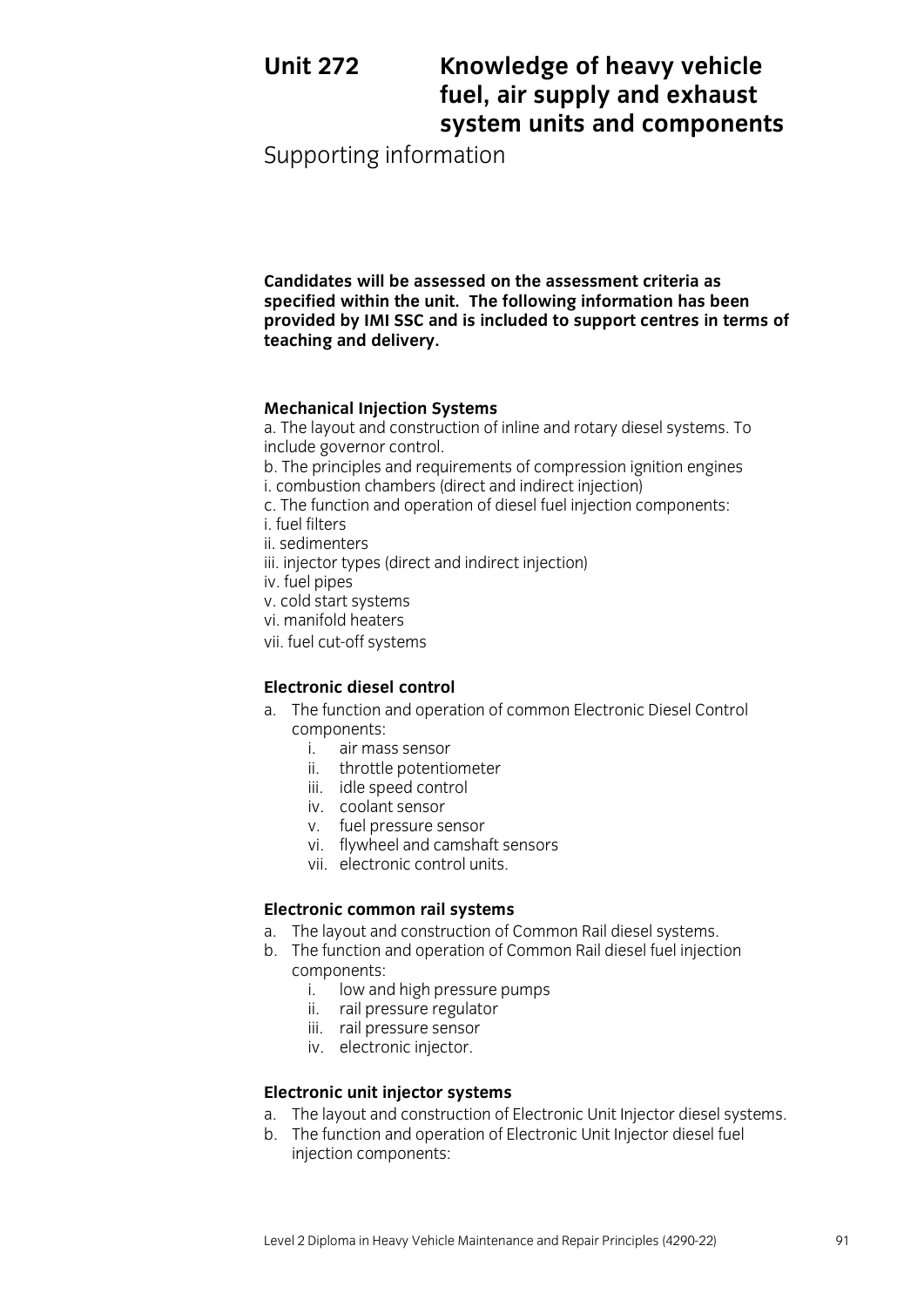- i. low pressure pump
- ii. electronic unit injector .

## **Forced induction**

- a. The purpose, construction and operation of:
	- i. superchargers
	- ii. turbochargers
		- 1) waste -gate controlled
		- 2) variable geometry
	- iii. after -coolers .
- b. Explain the procedures for injection pump timing and bleeding the system .
- c. The procedures used when inspecting the diesel system .
- **Fuel**
- a. Key engineering principles related to engine fuel systems:
	- i. properties of fuels
	- ii. combustion processes
	- iii. exhaust gas constituents .
- b. The meaning of terms related to:
	- i. hydro -carbon fuels
	- ii. volatility
	- iii. calorific value
	- iv. flash point
	- v. cetane value .
- c. The composition of hydro -carbon fuels:
	- i. % hydrogen and carbon in compression ignition fuels .
- d. The composition of air .
- e. Symptoms and faults associated with diesel fuel systems :
	- i. air in fuel system, water in fuel, filter blockage leaks, difficult starting, erratic running, excessive smoke (black, blue, white), engine knock, turbocharger, faults

## **Air supply and exhaust systems**

- a. The construction and purpose of air filtration systems.
- b. The operating principles of air filtration systems.
- c. The construction and operation of air supply and exhaust systems to include:
	- i. supercharging
	- ii. turbo charging .
- d. The construction and purpose of the exhaust emission control systems including:
	- i. exhaust gas recirculation (EGR)
	- ii. selective catalytic reduction (SCR)
	- iii. particulate trap (filter) .
- e. The operating principles of the systems.
- f. Exhaust system design to include silencers and vertical stacks .
- g. The procedures used when inspecting induction, air filtration and exhaust systems .
- h. Symptoms and faults associated with air and exhaust systems
	- i. exhaust gas leaks
	- ii. air leaks .
- i. Regulated pollutants to include:
	- i. Hydrocarbons (HC)
	- ii. Particulate matter (PM)
	- iii. Oxides of Nitrogen (NOx)
	- iv. Carbon Monoxide (CO) .
- j. Key principles in exhaust emission control systems to include: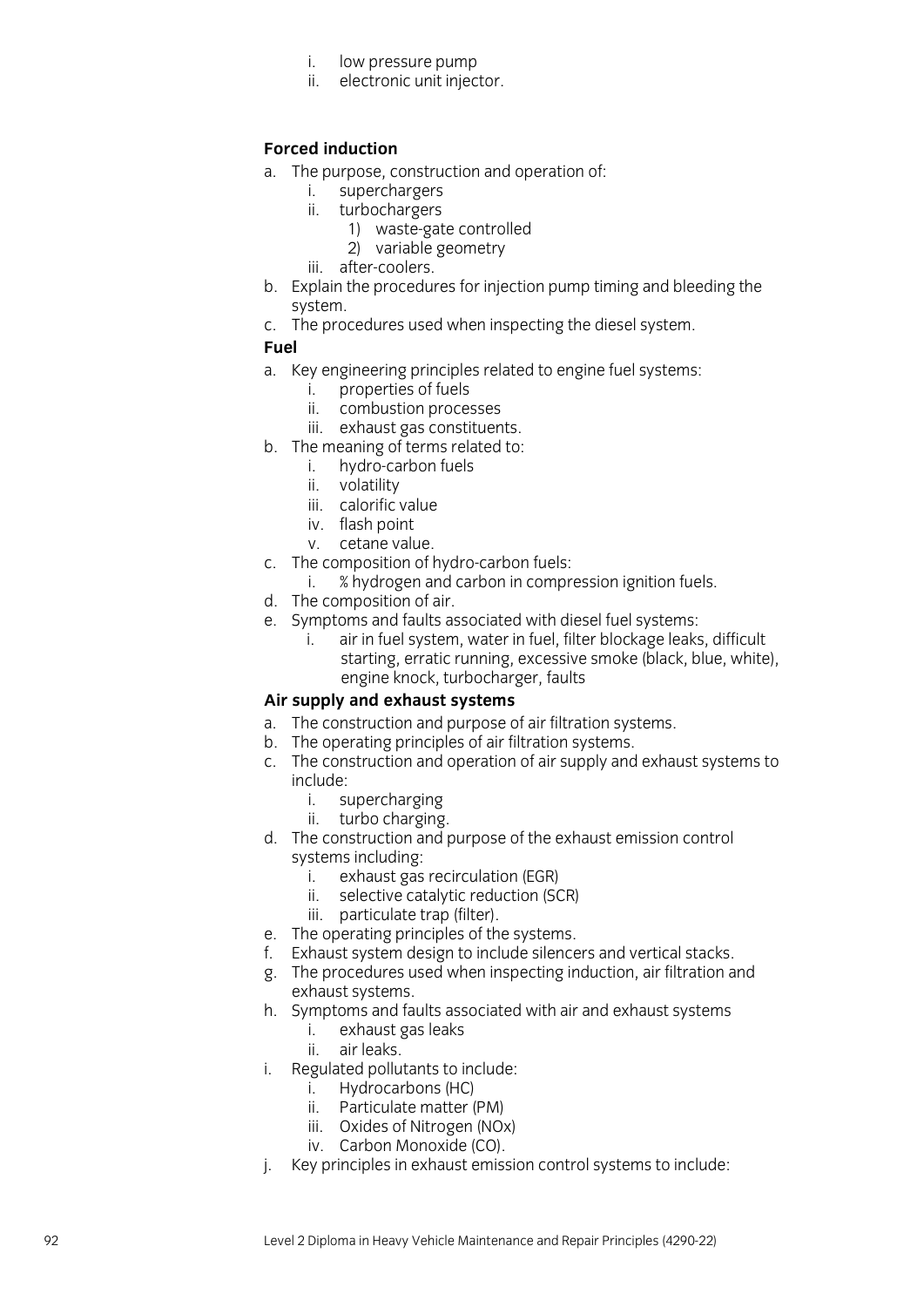- i. flame travel
- ii. injection timing
- iii. fuel pressure
- iv. combustion chamber design.

#### **General**

- k. The preparation, testing and use of tools and equipment used for:
	- i. dismantling
	- ii. removal and replacement of engine units and components.
- l. Appropriate safety precautions:
	- i. PPE
	- ii. vehicle protection when dismantling
	- iii. removal and replacing engine units and components.
- m. The importance of logical and systematic processes.
- n. The inspection and testing of engine units and components.
- o. The preparation of replacement units for re-fitting or replacement.
- p. The reasons why replacement components and units must meet the original specifications (OES) – warranty requirements, to maintain performance and safety requirements.
- q. Refitting procedures.<br>r. The inspection and te
- The inspection and testing of units and system to ensure compliance with manufacturer's, legal and performance requirements.
- s. The inspection and re-instatement of the vehicle following repair to ensure customer satisfaction:
	- i. cleanliness of vehicle interior and exterior
	- ii. security of components and fittings
	- iii. re-instatement of components and fittings.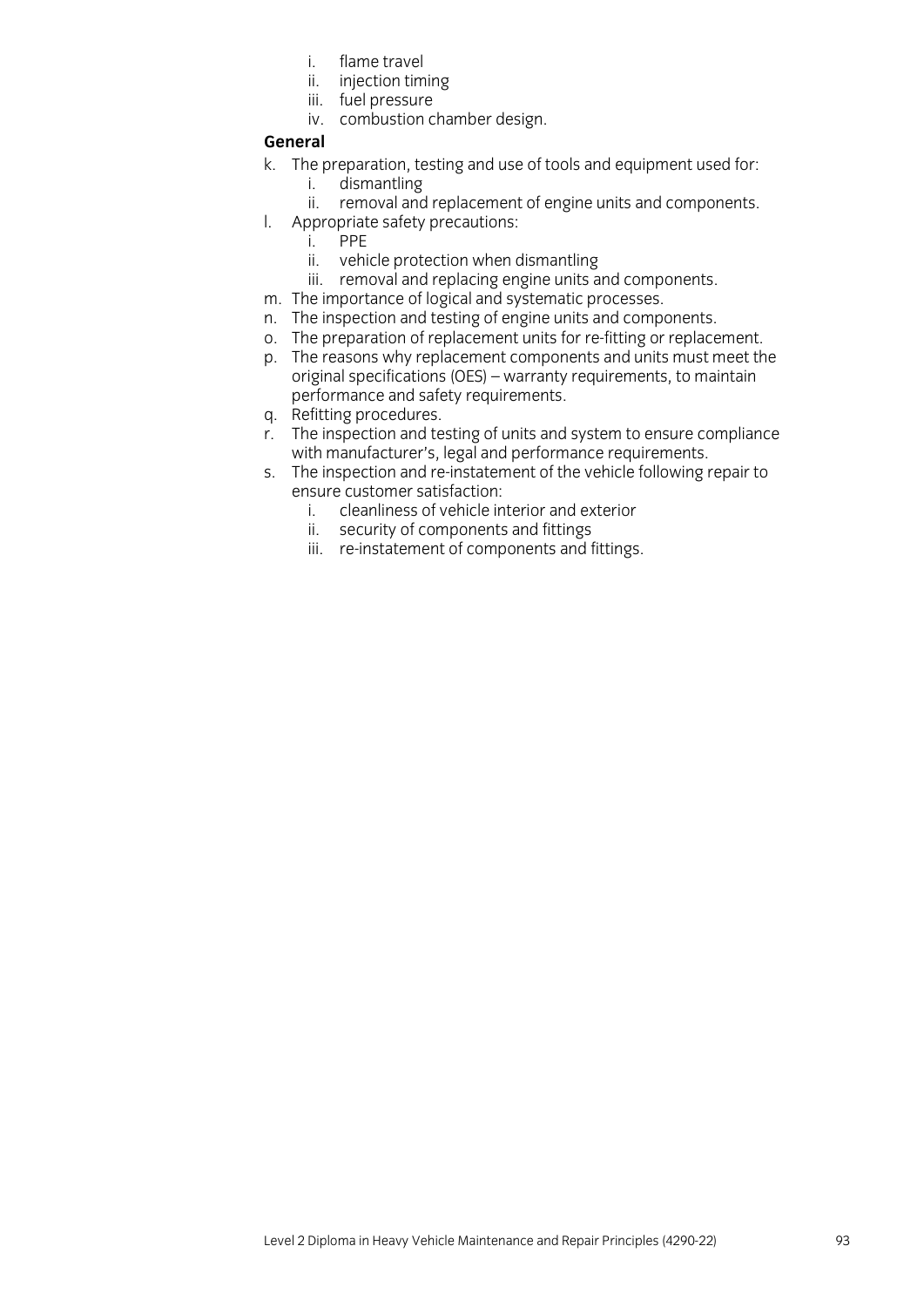



## **Links to other qualifications**

Centres are responsible for checking the different requirements of all qualifications they are delivering and ensuring that candidates meet requirements of all units/qualifications.

This qualification has connections to the 4270 Level 2/3 VCQs in Heavy Vehicle Maintenance and Repair.

#### **Literacy, language, numeracy and ICT skills development**

This qualification can develop skills that can be used in the following qualifications:

- Functional Skills (England) see **[www.cityandguilds.com/functionalskills](http://www.cityandguilds.com/functionalskills)**
- Essential Skills (Northern Ireland) see **[www.cityandguilds.com/essentialskillsni](http://www.cityandguilds.com/essentialskillsni)**
- Essential Skills Wales (from September 2010).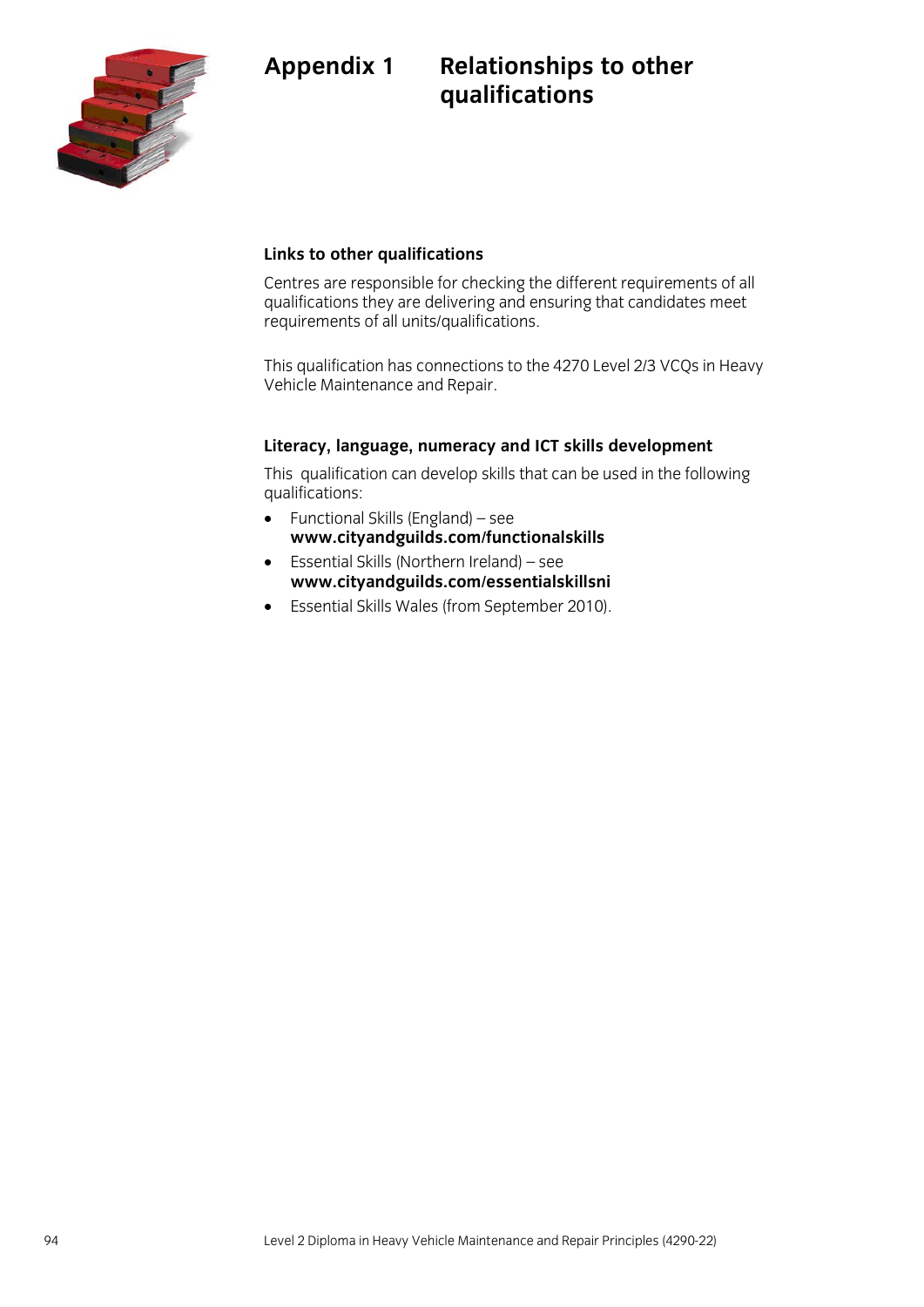## **Appendix 2 Sources of general information**



The following documents contain essential information for centres delivering City & Guilds qualifications. They should be referred to in conjunction with this handbook. To download the documents and to find other useful documents, go to the **Centres and Training Providers homepage** on **[www.cityandguilds.com](http://www.cityandguilds.com/)**.

*Centre Manual - Supporting Customer Excellence* contains detailed information about the processes which must be followed and requirements which must be met for a centre to achieve 'approved centre' status, or to offer a particular qualification, as well as updates and good practice exemplars for City & Guilds assessment and policy issues. Specifically, the document includes sections on:

- The centre and qualification approval process
- Assessment, internal quality assurance and examination roles at the centre
- Registration and certification of candidates
- Non-compliance
- Complaints and appeals
- Equal opportunities
- Data protection
- Management systems
- Maintaining records
- Assessment
- Internal quality assurance
- External quality assurance.

*Access to Assessment & Qualifications* provides full details of the arrangements that may be made to facilitate access to assessments and qualifications for candidates who are eligible for adjustments in assessment.

The **centre homepage** section of the City & Guilds website also contains useful information such on such things as:

- **Walled Garden:** how to register and certificate candidates on line
- **Qualifications and Credit Framework (QCF)**: general guidance about the QCF and how qualifications will change, as well as information on the IT systems needed and FAQs
- **Events**: dates and information on the latest Centre events
- **Online assessment**: information on how to register for GOLA/e-volve assessments.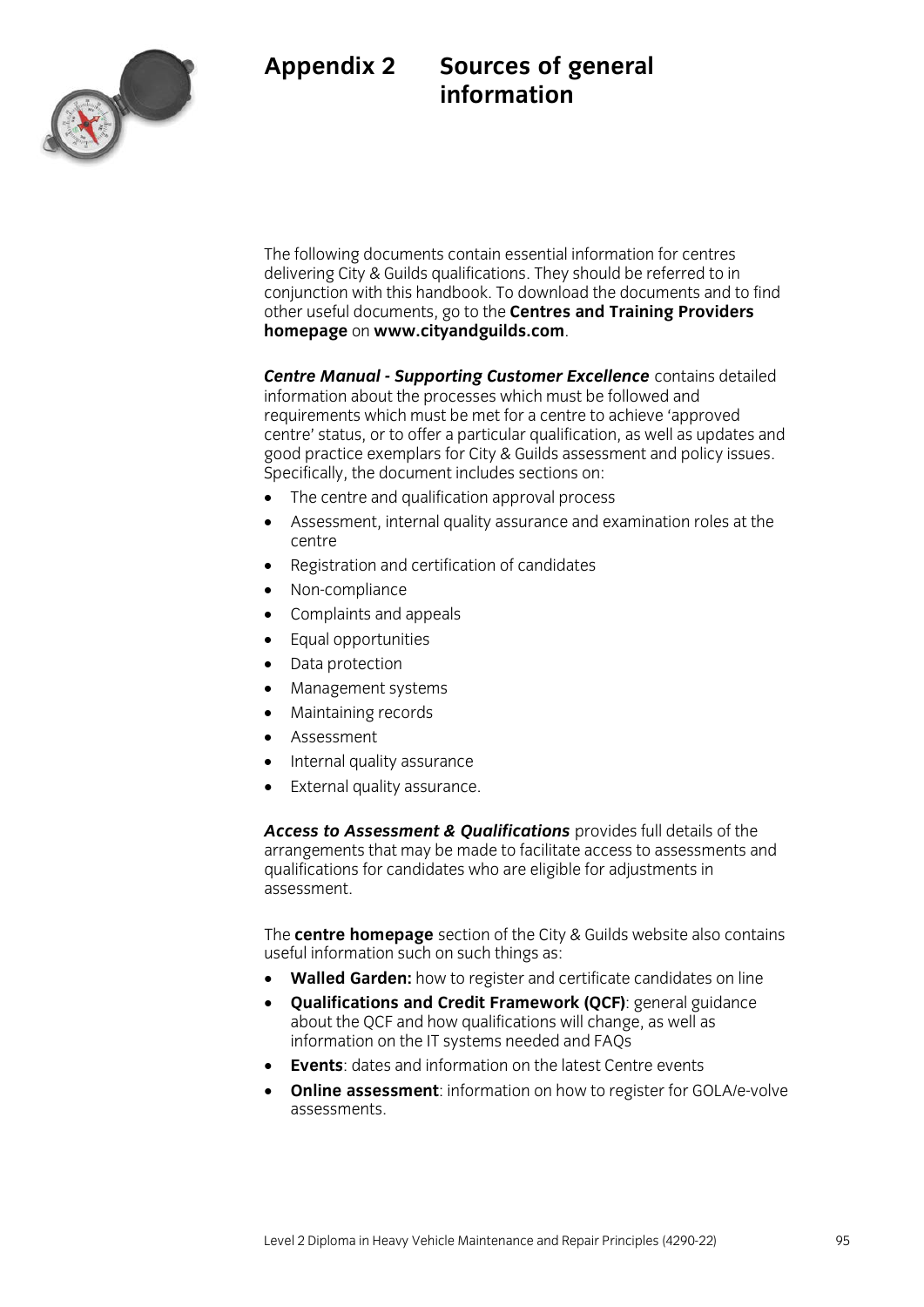# **Useful contacts**

| <b>UK learners</b><br>General qualification information                                                                                                                                                       | $T: +44(0)8445430033$<br>E: learnersupport@cityandguilds.com                                                                |
|---------------------------------------------------------------------------------------------------------------------------------------------------------------------------------------------------------------|-----------------------------------------------------------------------------------------------------------------------------|
| <b>International learners</b><br>General qualification information                                                                                                                                            | $T: +44(0)8445430033$<br>$F: +44(0)2072942413$<br>E: intcg@cityandguilds.com                                                |
| <b>Centres</b><br>Exam entries, Certificates,<br>Registrations/enrolment, Invoices,<br>Missing or late exam materials,<br>Nominal roll reports, Results                                                       | $T: +44(0)8445430000$<br>$F: +44(0)2072942413$<br>E: centresupport@cityandguilds.com                                        |
| <b>Single subject qualifications</b><br>Exam entries, Results, Certification,<br>Missing or late exam materials,<br>Incorrect exam papers, Forms<br>request (BB, results entry), Exam<br>date and time change | $T: +44(0)8445430000$<br>$F: +44(0)2072942413$<br>F: +44 (0) 20 7294 2404 (BB forms)<br>E: singlesubjects@cityandguilds.com |
| <b>International awards</b><br>Results, Entries, Enrolments,<br>Invoices, Missing or late exam<br>materials, Nominal roll reports                                                                             | $T: +44(0)8445430000$<br>$F: +44(0)2072942413$<br>E: intops@cityandguilds.com                                               |
| <b>Walled Garden</b><br>Re-issue of password or username,<br>Technical problems, Entries,<br>Results, GOLA, Navigation,<br>User/menu option, Problems                                                         | $T: +44(0)8445430000$<br>$F: +44(0)2072942413$<br>E: walledgarden@cityandguilds.com                                         |
| <b>Employer</b><br>Employer solutions, Mapping,<br>Accreditation, Development Skills,<br>Consultancy                                                                                                          | T: +44 (0)121 503 8993<br>E: business@cityandguilds.com                                                                     |
| <b>Publications</b><br>Logbooks, Centre documents,<br>Forms, Free literature                                                                                                                                  | $T: +44$ (0)844 543 0000<br>$F: +44(0)2072942413$                                                                           |

Every effort has been made to ensure that the information contained in this publication is true and correct at the time of going to press. However, City & Guilds' products and services are subject to continuous development and improvement and the right is reserved to change products and services from time to time. City & Guilds cannot accept liability for loss or damage arising from the use of information in this publication. If you have a complaint, or any suggestions for improvement about any of the services that we provide, email: **feedbackandcomplaints@cityandguilds.com**